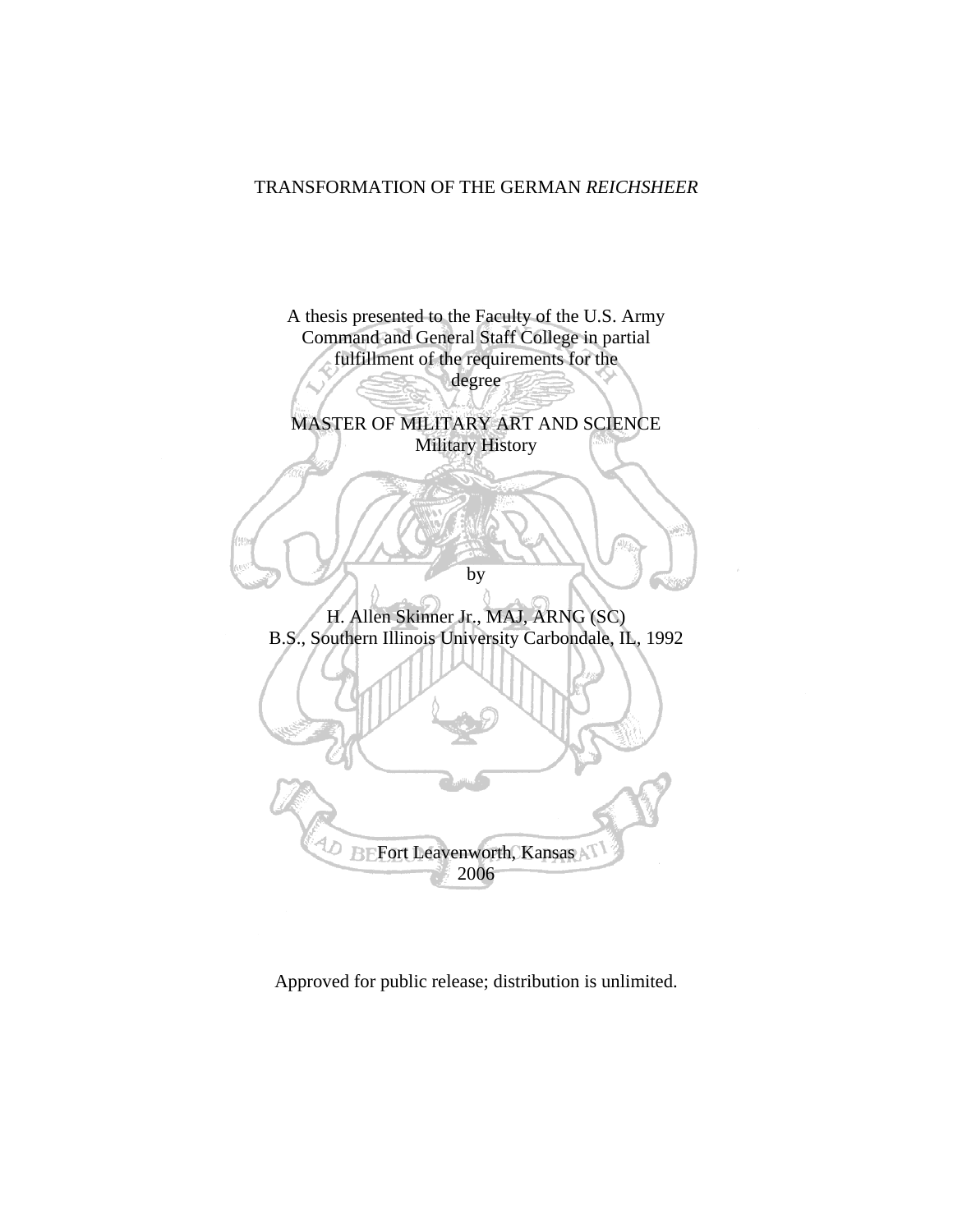| <b>REPORT DOCUMENTATION PAGE</b>                                                                                                                                                                                                                                                                                                                                                                                                                                                                                                                                                                                                                                                                       |                 |                                      |                               | Form Approved                                                                                                                                                                                                                                          |  |  |
|--------------------------------------------------------------------------------------------------------------------------------------------------------------------------------------------------------------------------------------------------------------------------------------------------------------------------------------------------------------------------------------------------------------------------------------------------------------------------------------------------------------------------------------------------------------------------------------------------------------------------------------------------------------------------------------------------------|-----------------|--------------------------------------|-------------------------------|--------------------------------------------------------------------------------------------------------------------------------------------------------------------------------------------------------------------------------------------------------|--|--|
| Public reporting burden for this collection of information is estimated to average 1 hour per response, including the time for reviewing instructions, searching existing data sources, gathering and maintaining the                                                                                                                                                                                                                                                                                                                                                                                                                                                                                  |                 |                                      |                               | OMB No. 0704-0188                                                                                                                                                                                                                                      |  |  |
| data needed, and completing and reviewing this collection of information. Send comments regarding this burden estimate or any other aspect of this collection of information, including suggestions for reducing<br>this burden to Department of Defense, Washington Headquarters Services, Directorate for Information Operations and Reports (0704-0188), 1215 Jefferson Davis Highway, Suite 1204, Arlington, VA 22202-<br>valid OMB control number. PLEASE DO NOT RETURN YOUR FORM TO THE ABOVE ADDRESS.<br>1. REPORT DATE (DD-MM-YYYY)                                                                                                                                                            | 2. REPORT TYPE  |                                      |                               | 4302. Respondents should be aware that notwithstanding any other provision of law, no person shall be subject to any penalty for failing to comply with a collection of information if it does not display a currently<br>3. DATES COVERED (From - To) |  |  |
| $15 - 12 - 2006$                                                                                                                                                                                                                                                                                                                                                                                                                                                                                                                                                                                                                                                                                       | Master's Thesis |                                      |                               | Feb $2006 - Dec 2006$                                                                                                                                                                                                                                  |  |  |
| <b>4. TITLE AND SUBTITLE</b>                                                                                                                                                                                                                                                                                                                                                                                                                                                                                                                                                                                                                                                                           |                 |                                      |                               | <b>5a. CONTRACT NUMBER</b>                                                                                                                                                                                                                             |  |  |
| Transformation in the German Reichsheer                                                                                                                                                                                                                                                                                                                                                                                                                                                                                                                                                                                                                                                                |                 |                                      |                               | <b>5b. GRANT NUMBER</b>                                                                                                                                                                                                                                |  |  |
|                                                                                                                                                                                                                                                                                                                                                                                                                                                                                                                                                                                                                                                                                                        |                 |                                      |                               | <b>5c. PROGRAM ELEMENT NUMBER</b>                                                                                                                                                                                                                      |  |  |
| 6. AUTHOR(S)                                                                                                                                                                                                                                                                                                                                                                                                                                                                                                                                                                                                                                                                                           |                 |                                      |                               | <b>5d. PROJECT NUMBER</b>                                                                                                                                                                                                                              |  |  |
| Skinner, Harold Allen, Jr.                                                                                                                                                                                                                                                                                                                                                                                                                                                                                                                                                                                                                                                                             |                 |                                      |                               | <b>5e. TASK NUMBER</b>                                                                                                                                                                                                                                 |  |  |
|                                                                                                                                                                                                                                                                                                                                                                                                                                                                                                                                                                                                                                                                                                        |                 |                                      |                               | <b>5f. WORK UNIT NUMBER</b>                                                                                                                                                                                                                            |  |  |
| 7. PERFORMING ORGANIZATION NAME(S) AND ADDRESS(ES)<br>U.S. Army Command and General Staff College<br>ATTN: ATZL-SWD-GD                                                                                                                                                                                                                                                                                                                                                                                                                                                                                                                                                                                 |                 |                                      |                               | <b>8. PERFORMING ORGANIZATION REPORT</b><br><b>NUMBER</b>                                                                                                                                                                                              |  |  |
| 1 Reynolds Ave.                                                                                                                                                                                                                                                                                                                                                                                                                                                                                                                                                                                                                                                                                        |                 |                                      |                               |                                                                                                                                                                                                                                                        |  |  |
| Ft. Leavenworth, KS 66027-1352                                                                                                                                                                                                                                                                                                                                                                                                                                                                                                                                                                                                                                                                         |                 |                                      |                               |                                                                                                                                                                                                                                                        |  |  |
|                                                                                                                                                                                                                                                                                                                                                                                                                                                                                                                                                                                                                                                                                                        |                 |                                      |                               |                                                                                                                                                                                                                                                        |  |  |
| 9. SPONSORING / MONITORING AGENCY NAME(S) AND ADDRESS(ES)                                                                                                                                                                                                                                                                                                                                                                                                                                                                                                                                                                                                                                              |                 |                                      |                               | 10. SPONSOR/MONITOR'S ACRONYM(S)                                                                                                                                                                                                                       |  |  |
|                                                                                                                                                                                                                                                                                                                                                                                                                                                                                                                                                                                                                                                                                                        |                 |                                      |                               |                                                                                                                                                                                                                                                        |  |  |
|                                                                                                                                                                                                                                                                                                                                                                                                                                                                                                                                                                                                                                                                                                        |                 |                                      |                               | <b>11. SPONSOR/MONITOR'S REPORT</b><br><b>NUMBER(S)</b>                                                                                                                                                                                                |  |  |
| <b>12. DISTRIBUTION / AVAILABILITY STATEMENT</b>                                                                                                                                                                                                                                                                                                                                                                                                                                                                                                                                                                                                                                                       |                 |                                      |                               |                                                                                                                                                                                                                                                        |  |  |
| Approved for public release; distribution is unlimited.                                                                                                                                                                                                                                                                                                                                                                                                                                                                                                                                                                                                                                                |                 |                                      |                               |                                                                                                                                                                                                                                                        |  |  |
| <b>13. SUPPLEMENTARY NOTES</b>                                                                                                                                                                                                                                                                                                                                                                                                                                                                                                                                                                                                                                                                         |                 |                                      |                               |                                                                                                                                                                                                                                                        |  |  |
|                                                                                                                                                                                                                                                                                                                                                                                                                                                                                                                                                                                                                                                                                                        |                 |                                      |                               |                                                                                                                                                                                                                                                        |  |  |
| <b>14. ABSTRACT</b><br>Following the end of the World War I, the major combatants engaged in varying degrees of reorganization and reformation to incorporate<br>the lessons learned from the conflict. Germany faced the pressing need to quickly reconstitute and reorganize her armed forces to meet<br>both external and internal threats. The Reichsheer (German Army from 1919-1935) was the only major combatant to conduct a thorough<br>and systematic study of the tactical and operational lessons of the war. The Reichsheer transformational efforts in doctrine, reorganization<br>and training laid the foundation for the expansion and early World War II successes of the Wehrmacht. |                 |                                      |                               |                                                                                                                                                                                                                                                        |  |  |
| The research question of this thesis was to explore exactly how the Reichsheer leaders transformed their warfighting doctrine. This thesis<br>also looks closely at the underlying organizational philosophy, and how the philosophy guided the Reichsheer leadership cadre in affecting<br>change within the organization. Reichsheer doctrinal manuals, directives and contemporary journal articles, supplemented with American<br>observer reports, served as primary source material for the thesis. The thesis will clearly demonstrate the importance of a leader creating<br>and articulating an envisioned end state in effecting change within a military organization.                      |                 |                                      |                               |                                                                                                                                                                                                                                                        |  |  |
| <b>15. SUBJECT TERMS</b><br>Transformation, Reichswehr, Reichsheer, Wehrmacht, Doctrine, Leadership Philosophy, Leader<br>Vision.                                                                                                                                                                                                                                                                                                                                                                                                                                                                                                                                                                      |                 |                                      |                               |                                                                                                                                                                                                                                                        |  |  |
| <b>16. SECURITY CLASSIFICATION OF:</b>                                                                                                                                                                                                                                                                                                                                                                                                                                                                                                                                                                                                                                                                 |                 | <b>17. LIMITATION</b><br>OF ABSTRACT | 18. NUMBER<br><b>OF PAGES</b> | 19a. NAME OF RESPONSIBLE PERSON                                                                                                                                                                                                                        |  |  |
| a. REPORT<br>b. ABSTRACT                                                                                                                                                                                                                                                                                                                                                                                                                                                                                                                                                                                                                                                                               | c. THIS PAGE    |                                      | 128                           | 19b. TELEPHONE NUMBER (include area                                                                                                                                                                                                                    |  |  |

Unclassified

Unclassified

Unclassified UU

*code)*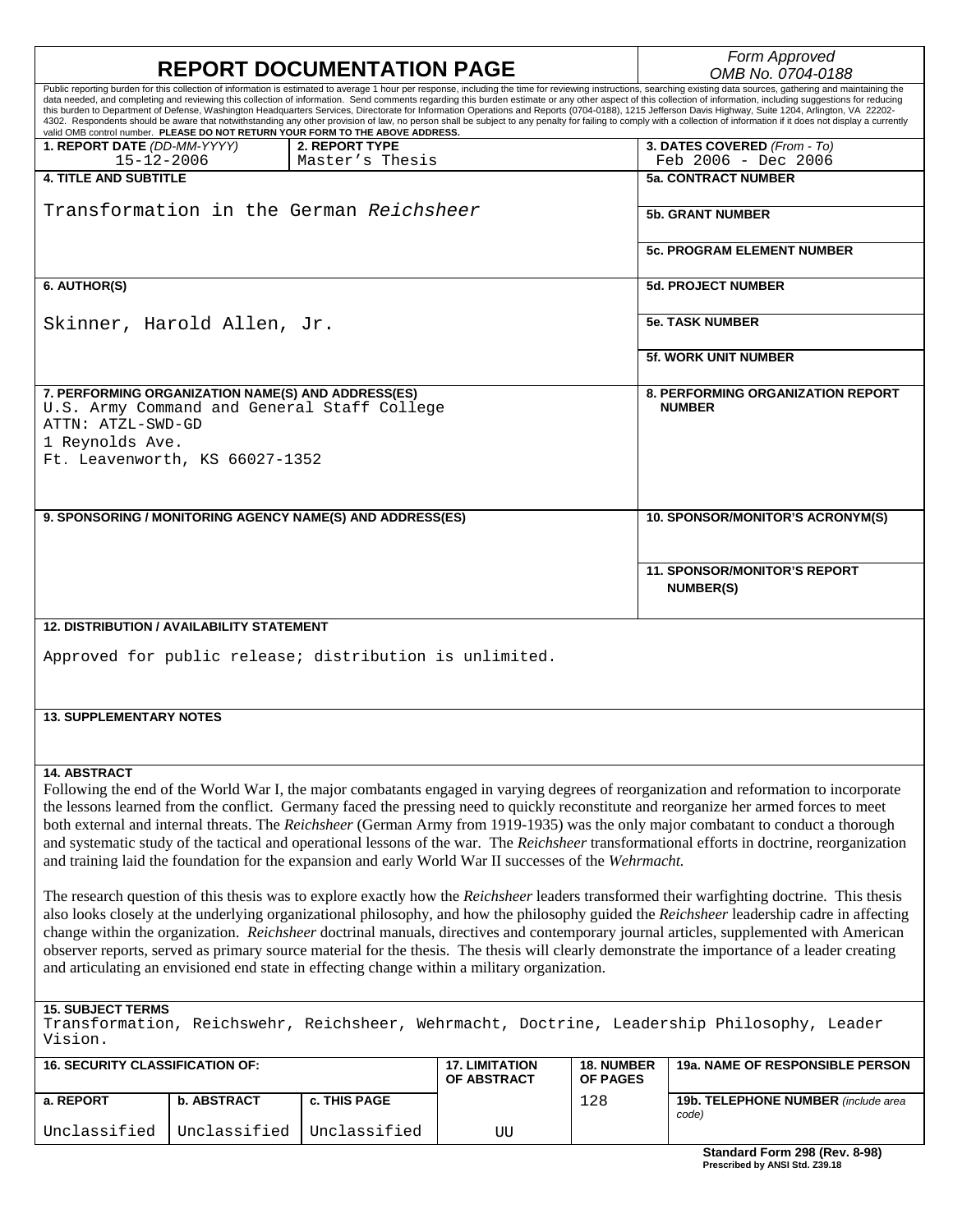## MASTER OF MILITARY ART AND SCIENCE

## THESIS APPROVAL PAGE

<span id="page-2-0"></span>Name of Candidate: MAJ H. Allen Skinner Jr.

Thesis Title: Transformation of the German *Reichsheer* 

Approved by:

**Marshall**, Thesis Committee Chair Mr. John A. Suprin, M.A.

, Member Mr. Marlyn R. Pierce, M.M.A.S., M.A.

Member Thomas M. Huber, Ph.D.

Accepted this 27th day of November 2006 by:

, Director, Graduate Degree Programs Robert F. Baumann, Ph.D.

The opinions and conclusions expressed herein are those of the student author and do not necessarily represent the views of the U.S. Army Command and General Staff College or any other governmental agency. (References to this study should include the foregoing statement.)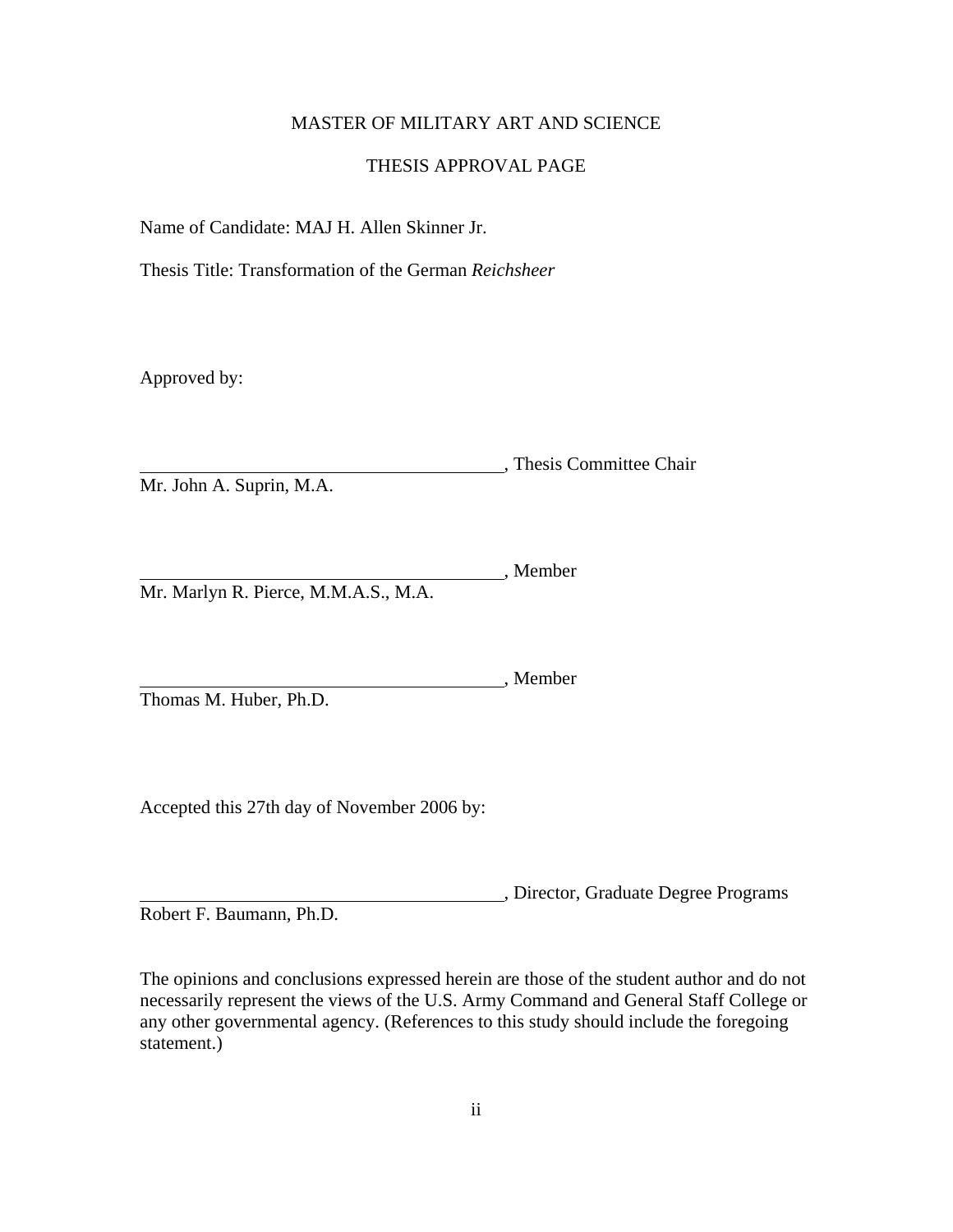### ABSTRACT

## <span id="page-3-0"></span>TRANSFORMATION OF THE GERMAN *REICHSHEER*, by MAJ H. Allen Skinner Jr., 130 pages.

Following the end of the World War I, the major combatants engaged in varying degrees of reorganization and reformation to incorporate the lessons learned from the conflict. Germany faced the pressing need to quickly reconstitute and reorganize her armed forces to meet both external and internal threats. The *Reichsheer* (German Army from 1919- 1935) was the only major combatant to conduct a thorough and systematic study of the tactical and operational lessons of the war. The *Reichswehr* transformational efforts in doctrine, reorganization and training laid the foundation for the expansion and early World War II successes of the *Wehrmacht.* 

The research question of this thesis was to explore exactly how the *Reichsheer* leaders transformed their warfighting doctrine. This thesis also looks closely at the underlying organizational philosophy, and how the philosophy guided the *Reichsheer* leadership cadre in affecting change within the organization. *Reichsheer* doctrinal manuals, directives and contemporary journal articles, supplemented with American observer reports, served as primary source material for the thesis. The thesis will clearly link the importance of a leader creating and articulating an envisioned end state in successfully effecting change within a military organization.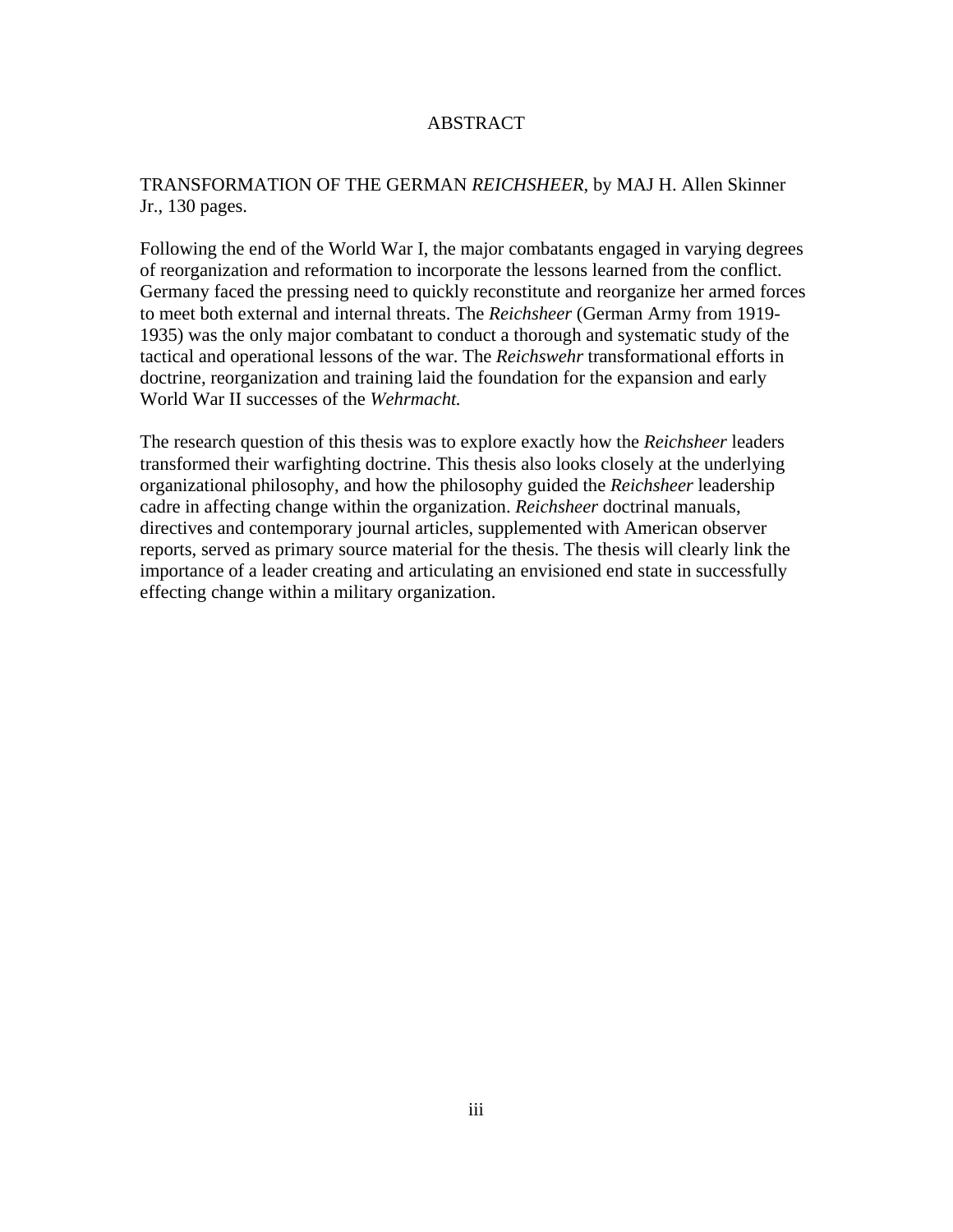#### ACKNOWLEDGMENTS

<span id="page-4-0"></span>I would like to express my gratitude to several people in the writing of my thesis. First, I would like to thank the members of my committee for their efforts to focus and clarify my writing – especially Mr. John Suprin, to whom I owe a bottle of aspirin for the headaches and writer's cramp he incurred while reviewing my many drafts. I am also deeply indebted to Dr. Alex Bielakowski, who was a constant source of suggestions, ideas and encouragement. Ms. Helen Davis of the Graduate Degree Program staff, graciously and freely gave of her time to review my draft and educate me on the finer points of scholarly editing. My fellow classmates, particularly Lieutenant Colonel Jim Evenson, Major Pat Proctor and Major Chris Kuhn, served as sources of motivation and ideas during the tedious draft writing process. I owe an especial debt of gratitude to COL Bryan Copes, Chief of Staff for the 38th Infantry Division, who granted me the time away Indiana for a year of professional and personal development. Lastly, thanks to my family, especially my daughter Lindsey, for their support and encouragement.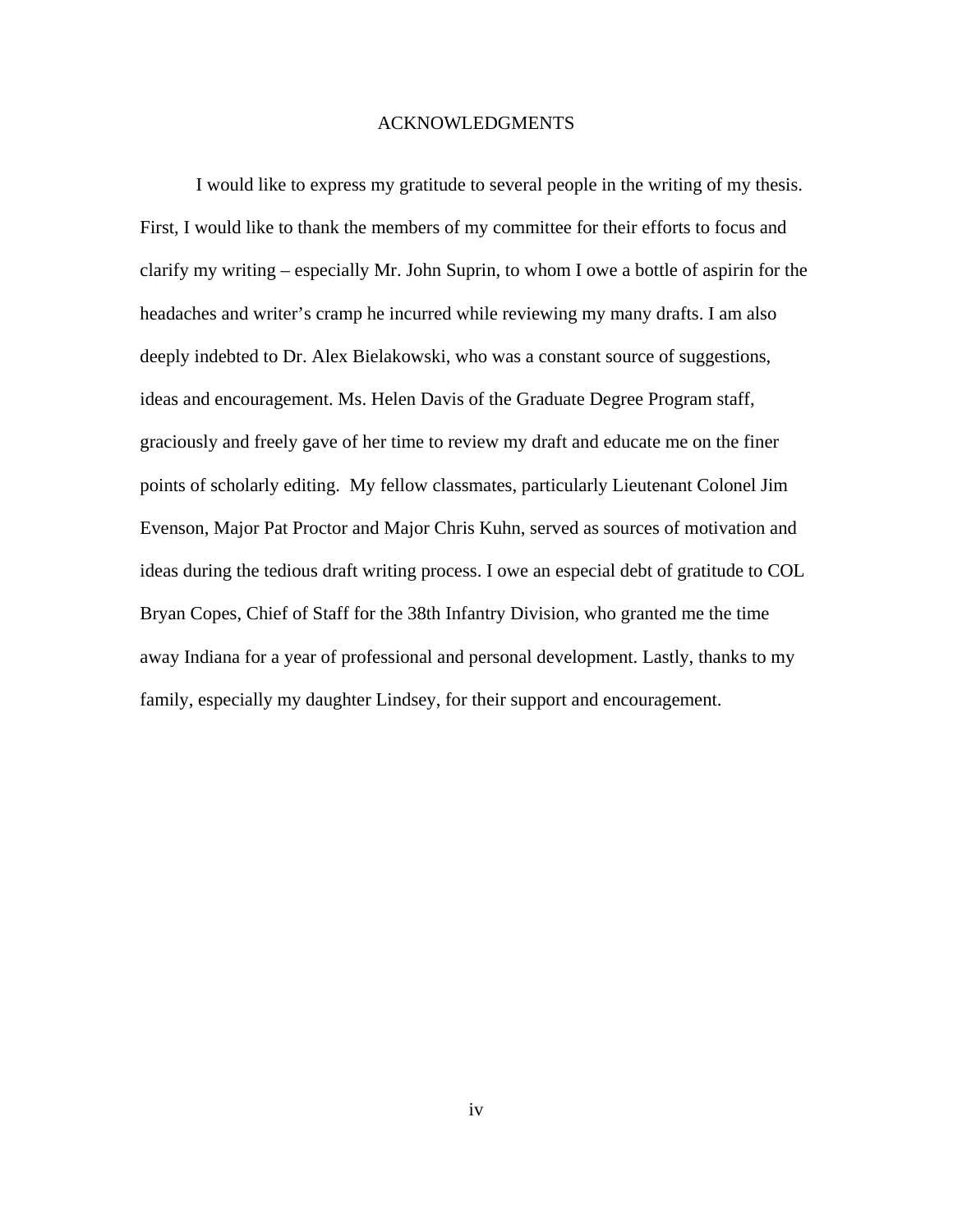## TABLE OF CONTENTS

|                                                              | Page |
|--------------------------------------------------------------|------|
| MASTER OF MILITARY ART AND SCIENCE THESIS APPROVAL PAGE  ii  |      |
|                                                              |      |
|                                                              |      |
|                                                              |      |
|                                                              |      |
| CHAPTER 1. INTRODUCTION AND HISTORICAL BACKGROUND 1          |      |
|                                                              |      |
|                                                              |      |
|                                                              |      |
|                                                              |      |
|                                                              |      |
|                                                              |      |
|                                                              |      |
|                                                              |      |
| CHAPTER 2. LEADERSHIP PHILOSOPHY AND DOCTRINAL REFORM20      |      |
|                                                              |      |
|                                                              |      |
|                                                              |      |
|                                                              |      |
|                                                              |      |
|                                                              |      |
|                                                              |      |
| CHAPTER 3. LEADERSHIP SELECTION, DEVELOPMENT, AND TRAINING40 |      |
|                                                              |      |
|                                                              |      |
|                                                              |      |
|                                                              |      |
|                                                              |      |
|                                                              |      |
|                                                              |      |
|                                                              | 63   |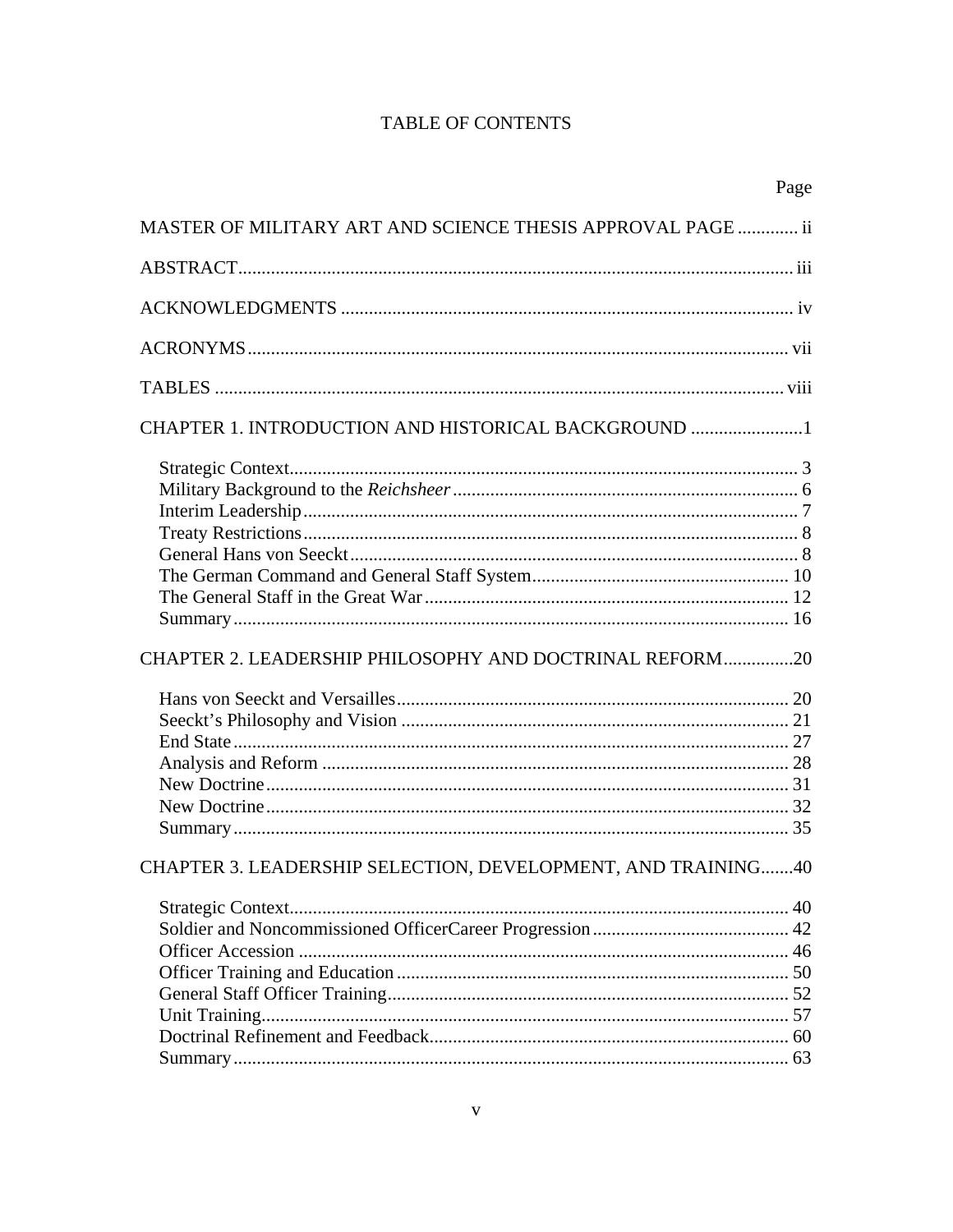| CERTIFICATION FOR MMAS DISTRIBUTION STATEMENT 119 |  |  |
|---------------------------------------------------|--|--|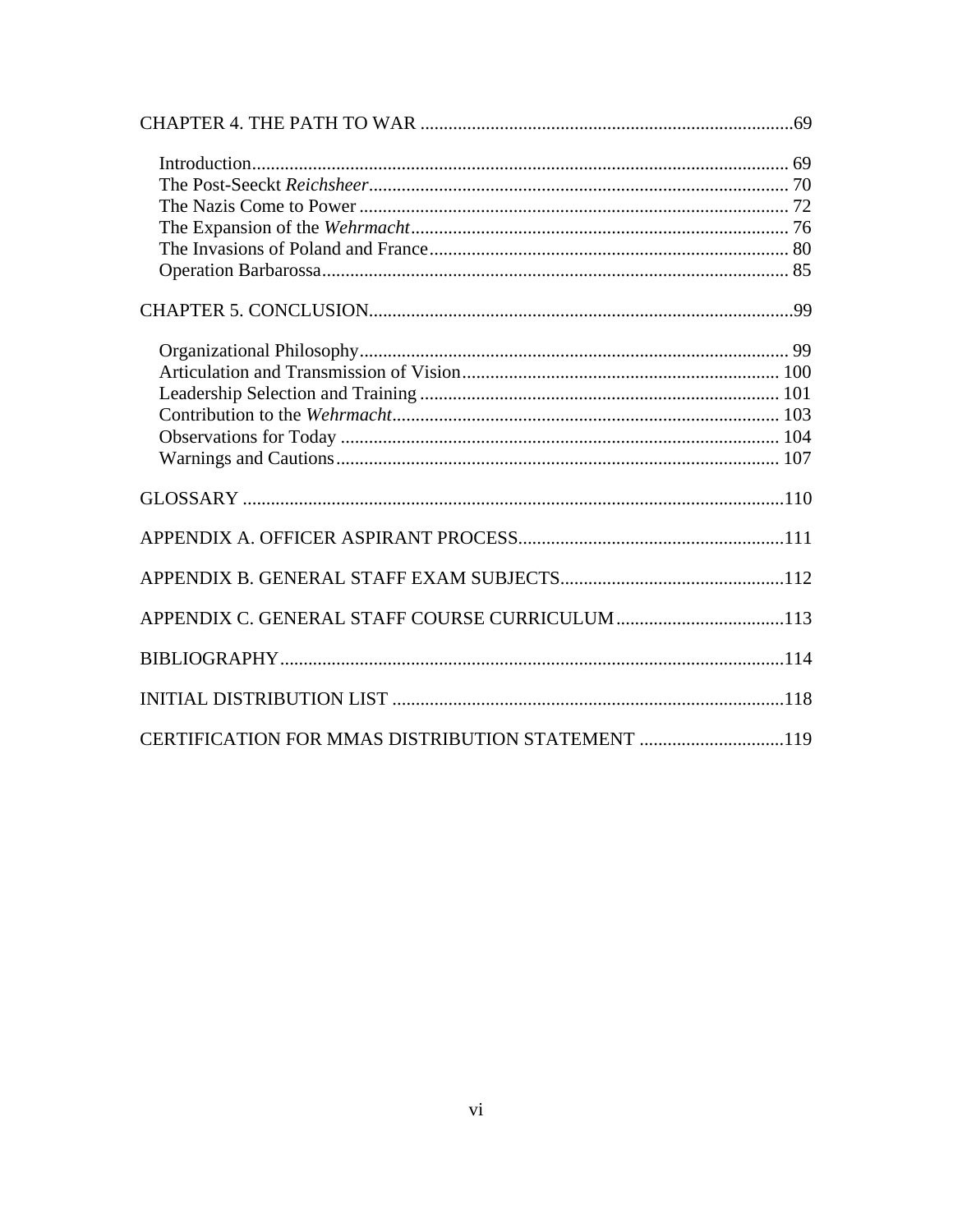## ACRONYMS

<span id="page-7-0"></span>

| CAS           | Close Air Support                                                                   |
|---------------|-------------------------------------------------------------------------------------|
| <b>FM</b>     | <b>Field Manual</b>                                                                 |
| F.u.G.        | Führung und Gefecht der verbundened Waffen – Combined<br>Arms Leadership and Battle |
| <b>HUMINT</b> | Human Intelligence                                                                  |
| <b>NCO</b>    | Noncommissioned officer                                                             |
| <b>OCS</b>    | <b>Officer Candidate School</b>                                                     |
| OHL           | <i>die Oberste Herresleitung</i> – The German High Command<br>during World War I    |
| <b>OKH</b>    | Oberkommando des Heeres - Army High Command                                         |
| <b>OKW</b>    | Oberdommando des Wehrmacht - Armed Forces High<br>Command                           |
| <b>RC</b>     | <b>Reserve Component</b>                                                            |
| <b>ROTC</b>   | <b>Reserve Officer Training Course</b>                                              |
| <b>TOE</b>    | Table of Organization and Equipment                                                 |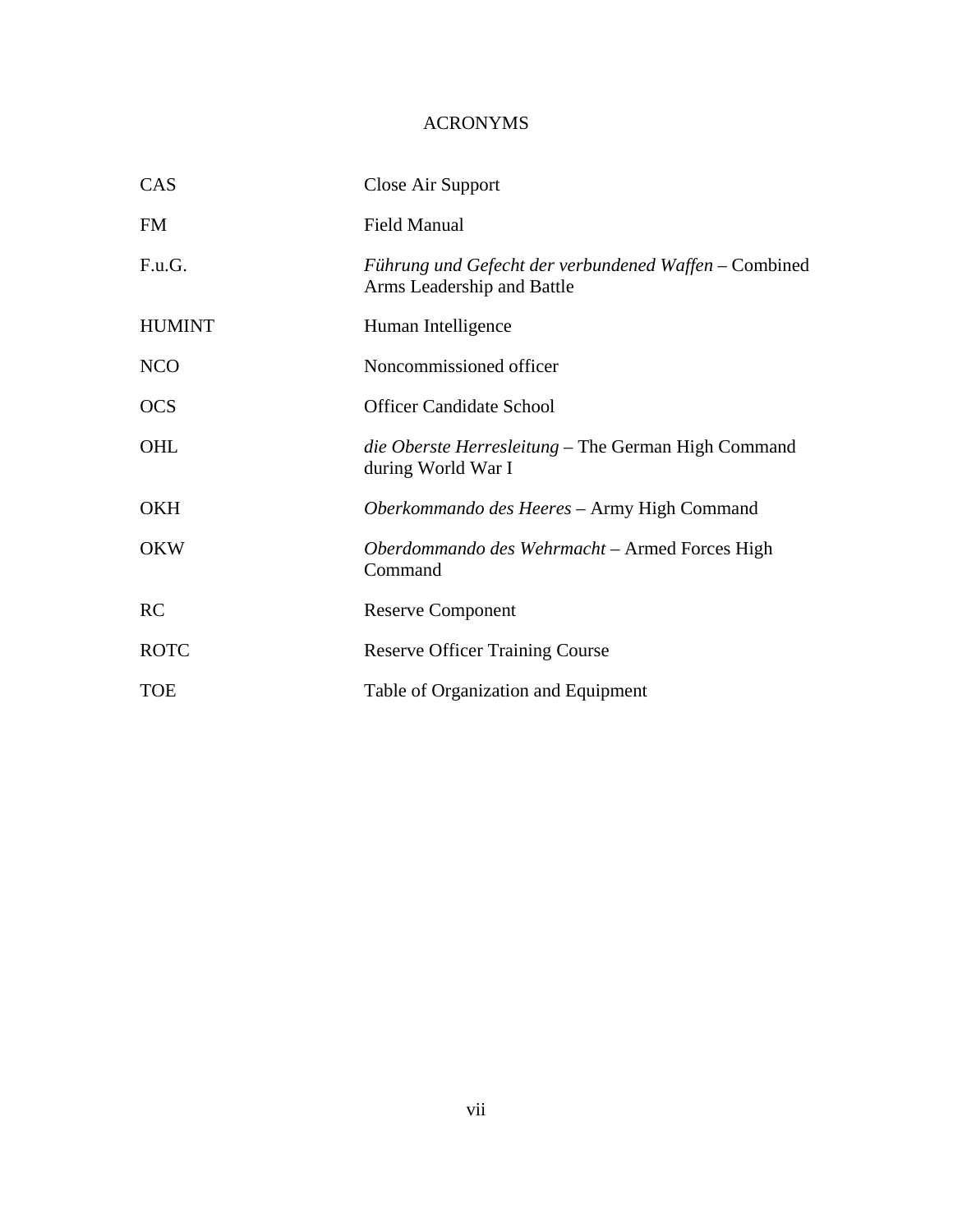## TABLES

# Page

<span id="page-8-0"></span>

.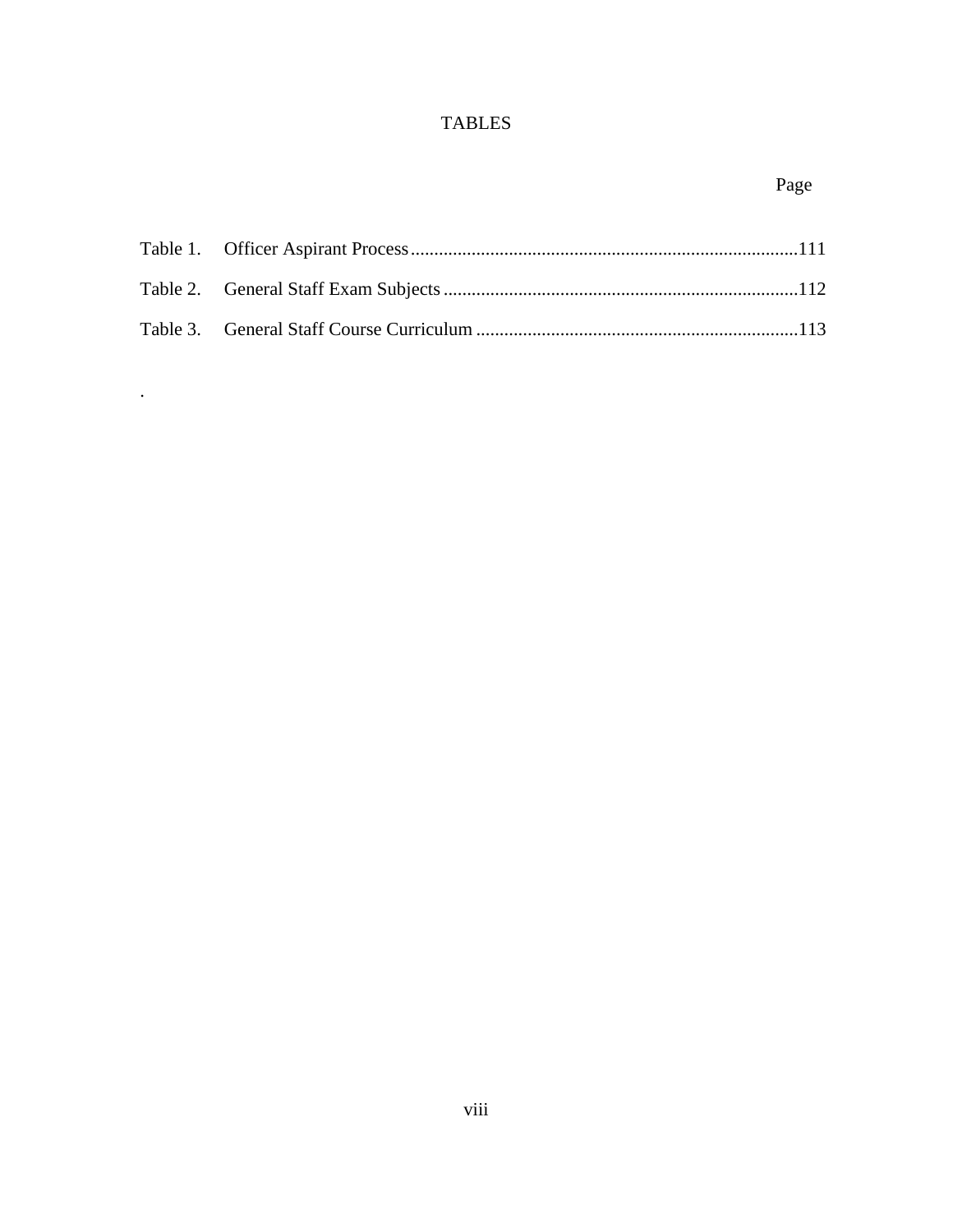#### CHAPTER 1

#### INTRODUCTION AND HISTORICAL BACKGROUND

<span id="page-9-0"></span>The German Army in the summer of 1940 was widely considered the best army in the world--and with good reason. Adolf Hitler's desire to avenge the humiliation of Versailles culminated in a series of victorious military campaigns. The *Wehrmacht*  (German armed forces after 1935) overran Poland in a quick campaign which shocked the rest of the world. Following Poland, Germany swallowed up Norway and Denmark to secure vital natural resources and access to the Atlantic. Hitler then turned to France, invading on 10 May 1940. The French will to resist collapsed in a shockingly brief period, resulting in the Nazi occupation of vital population and commerce centers, and the installation of a puppet regime to administer the south and the French overseas colonies. Britain was left largely impotent with her army defeated and forced to flee the Continent in humiliation and disorder.

Subsequent German operations in the Balkans and North Africa produced more impressive battlefield achievements. In June 1941, the German war machine invaded the Soviet Union. The German armies seemed invincible, despite fanatical Soviet resistance. By late fall 1941, the Germans had won numerous operational victories, and taking thousands of square miles of Soviet territory while causing millions of Soviet casualties.

German forces in the first part of 1942 also enjoyed many successes, besting British forces in North Africa, and Soviet forces in the Crimea and Caucasus regions. By summer 1942, Germany was master over large portions of Europe and Africa. But from the high point in 1942, Germany faced an increasingly impossible strategic situation. Numerous poor strategic decisions by Hitler made defeat inevitable but only after three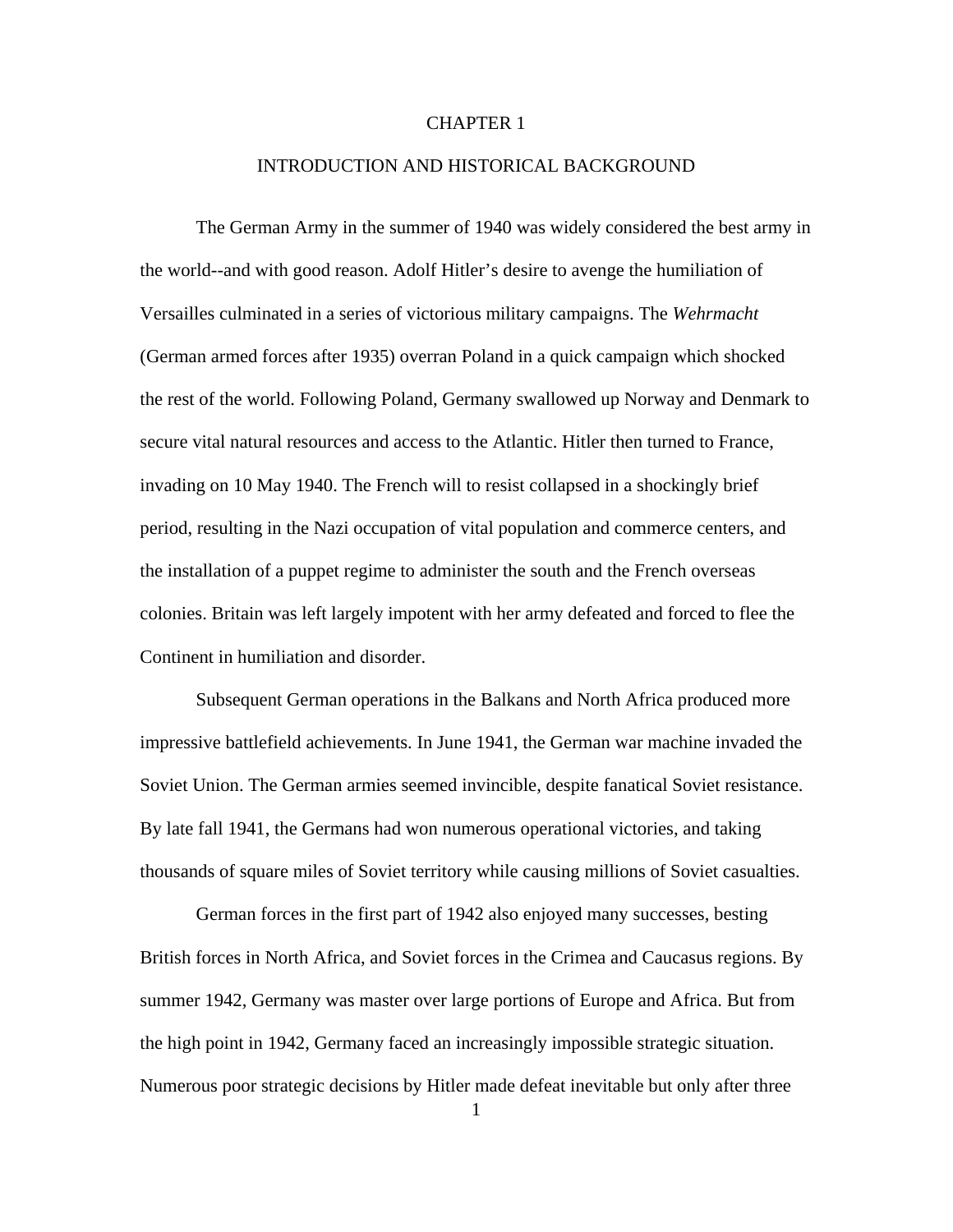years of protracted fighting. By 7 May 1945, Nazi Germany lay in ruins, defeated, and partitioned by the victorious Allies.

How was Germany, defeated and prostrate in 1919, able to create armed forces which were, until mid-1942 unmatched by any other nation? The explanation for the *Wehrmacht's* warfighting capacity can be found in a study of the formation of the *Reichswehr* (post-WWI German Armed Forces). The *Reichswehr* was a product of the strict limitations the Versailles Treaty placed on the Germans. The Allies, at French insistence, crafted the treaty in order to leave Germany militarily weakened and incapable of future offensive action. The treaty also levied large indemnities intended to weaken the German economic base, and compensate for Allied losses. Despite these obstacles, within ten years the Germans were able to successfully rebuild and restructure their forces, creating some of the arguably best quality leadership of any contemporary army. Within the *Reichswehr*, the *Reichsheer's* (Army) efforts to develop new doctrine, reorganize, and train future leaders served as the foundation of the *Wehrmacht* expansion and preparation for war in the late 1930s. Apparently the *Reichsheer's* senior leaders were able to construct a vision of the organization's direction, articulate the vision, and successfully transmit that vision to the rank-and-file members so as to facilitate productive organizational change and develop highly effective combat leaders.

The bedrock of the German's transformational success in the interwar years was the influence of the *Reichsheer*'s "leadership philosophy." The best definition for philosophy is: "The critical analysis of fundamental assumptions or beliefs; a set of ideas or beliefs relating to a particular field or activity; a system of values by which one lives."<sup>[1](#page-128-0)</sup> At a more practical level, a personal or organizational philosophy provides a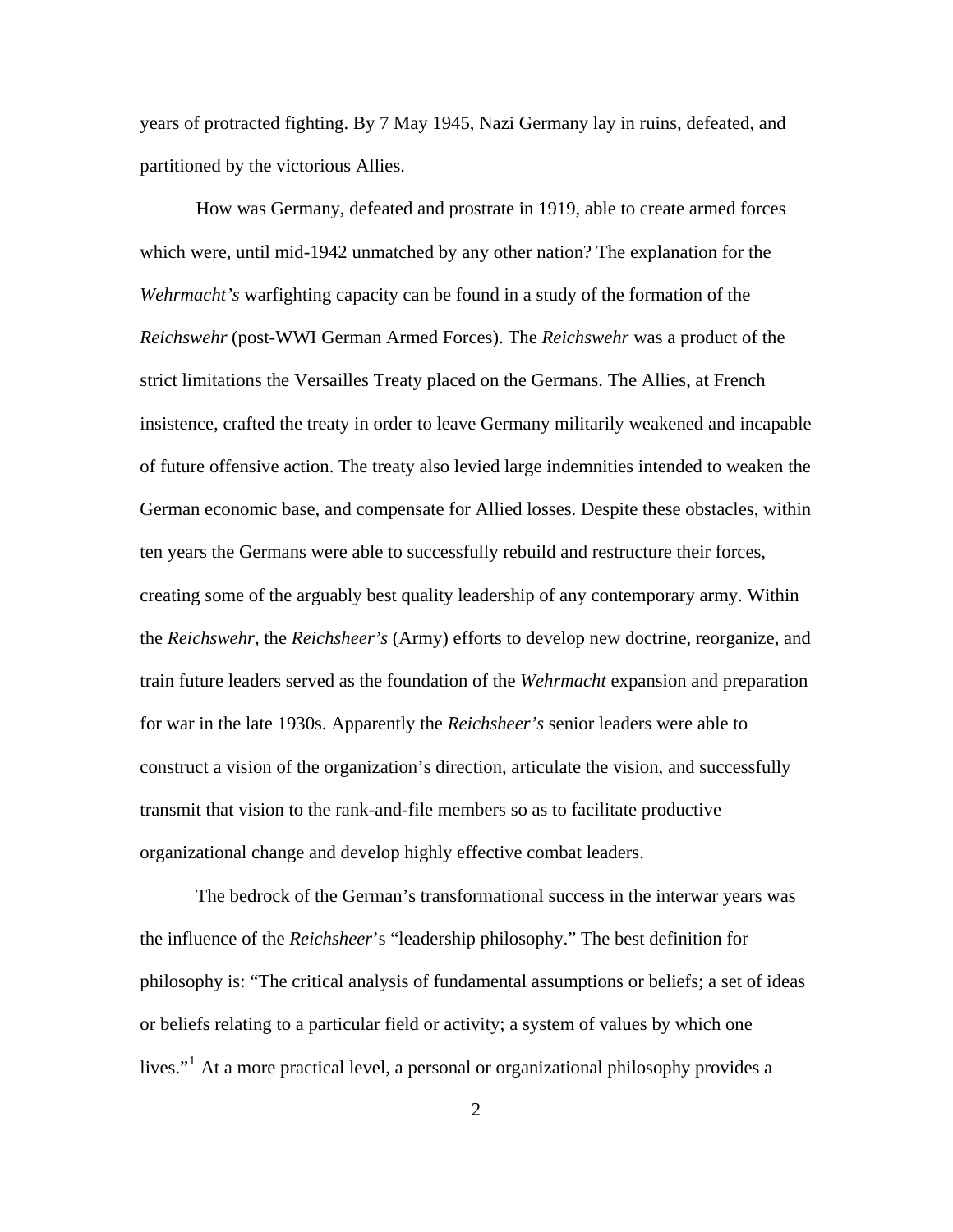<span id="page-11-0"></span>, *Reichsheer* leadership articulated their war fighting philosophy, conducted their analysis developed doctrine, and trained their leaders and soldiers to apply it. foundation upon which values and behaviors (for an organization) are built upon.<sup>[2](#page-128-1)</sup> The *Reichsheer's* leadership performed a thorough, systematic study which captured the critical lessons from the Great War, refined relevant doctrine, and developed high caliber leaders able to effectively apply the doctrine. This thesis will focus on how the

The key research question associated with the thesis is: How did the *Reichsheer* transform their warfighting doctrine after World War I? Subordinate questions to the research question include:

1. What was the organizational philosophy of the key *Reichsheer* leaders?

2. How did the *Reichsheer* leadership transmit this philosophy and vision to their leaders and soldiers?

3. How were *Reichsheer* leaders selected, trained, and developed?

4. How did the *Reichsheer* contribute to German expansion in early World War II campaigns?

Gaining insights to answer these questions first requires a close look at the conditions which gave rise to the *Reichsheer*.

#### Strategic Context

Germany, despite her numerous tactical successes, faced defeat in the fall of 1918. Germany's allies had been separately crushed by Allied offensives and sued for peace. A combination of Allied pressure and domestic unrest, sparked by Bolshevik agitators, served to drive Kaiser Wilhelm to abdicate his throne and flee to Holland. Moderate Socialists in the government established a provisional Republic to fill the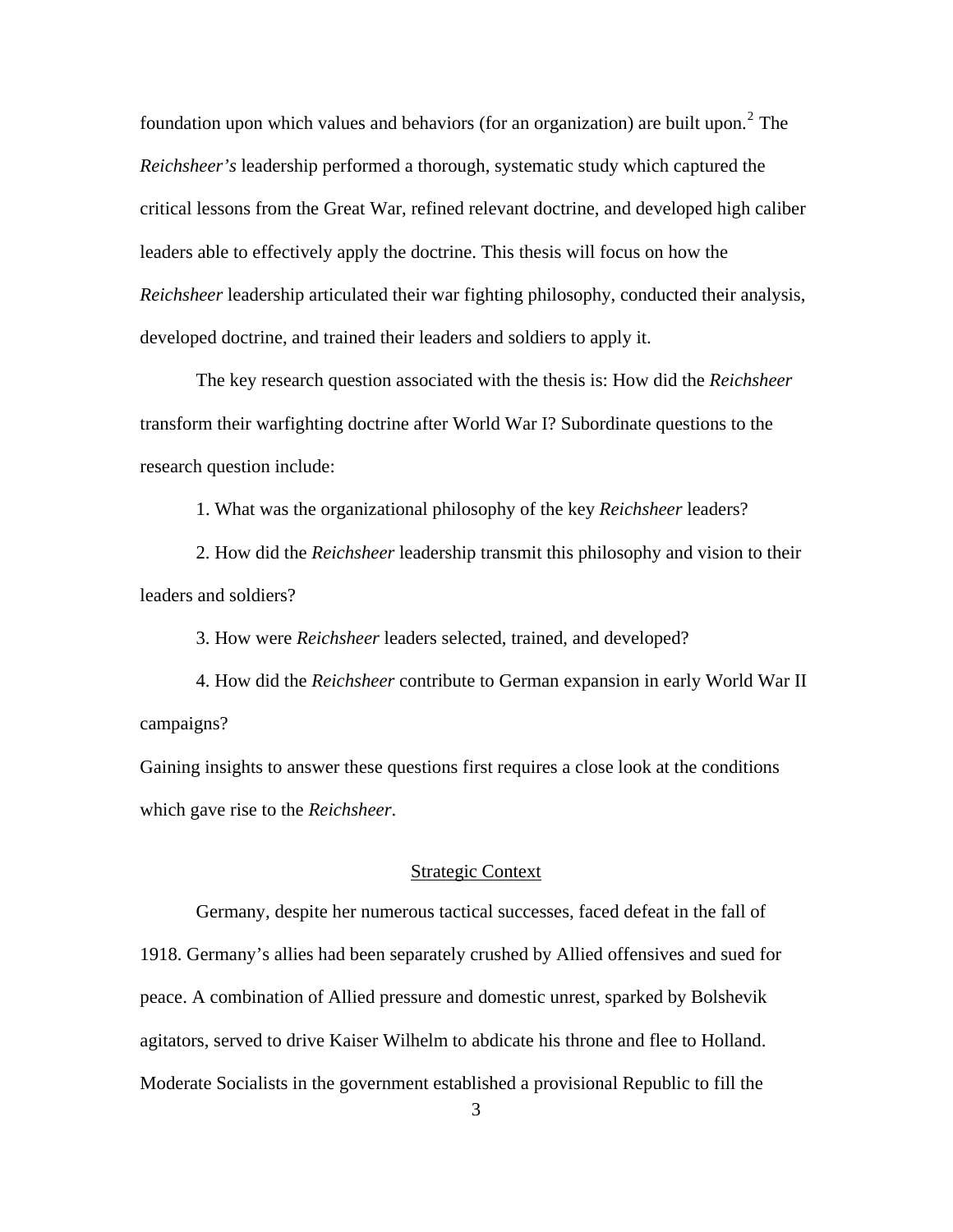power vacuum and prevent a Bolshevik takeover of Germany.<sup>[3](#page-128-1)</sup> The Army, facing a lack of resources and disintegrating morale, asked the government to accept an Armistice on 11 November 1918. Following the armistice, the German units on the Western Front withdrew from occupied France and Belgium, and the victorious Allies occupied bridgeheads across the Rhine River. At this point, the *Kaiserheer* effectively disintegrated with most Western Front units dissolving, while units still deployed in the Baltic region became politically unreliable and unwilling to fight the Bolshevik Russians. The Republic was forced to turn to irregular *Freikorps* units to stabilize the Baltic region as well as maintain order within Germany. Some *Freikorps* units were composed of relatively well disciplined ex-*Kaiserheer* soldiers while others were nothing more than armed gangs. The *Freikorps* served as a stop gap until the formation of a regular Army.<sup>[4](#page-128-1)</sup>

The German (Weimar) Republic in 1919 was under great domestic pressure to preserve order, stabilize the economy, absorb millions of demobilized soldiers and negotiate for the best treaty terms from the Allies. The German government and citizens were deeply shocked at the punitive terms dictated by the Allies. France was determined that Germany should never again wage offensive war and pushed to ban German possession of all offensive type weapons, such as tanks, airplanes and poison gas. The Versailles Treaty placed strict limits on manpower and banned conscription and reserves. Further clauses levied huge war indemnities in the form of gold and raw materials, which were intended not only to compensate for Allied losses but to also cripple the German economy. The clauses which aroused the greatest German anger demanded the surrender of the Kaiser and other key leaders for war crimes trials, and the German nation was required to accept full blame for starting the Great War.<sup>[5](#page-128-1)</sup> Germans, whether Socialist or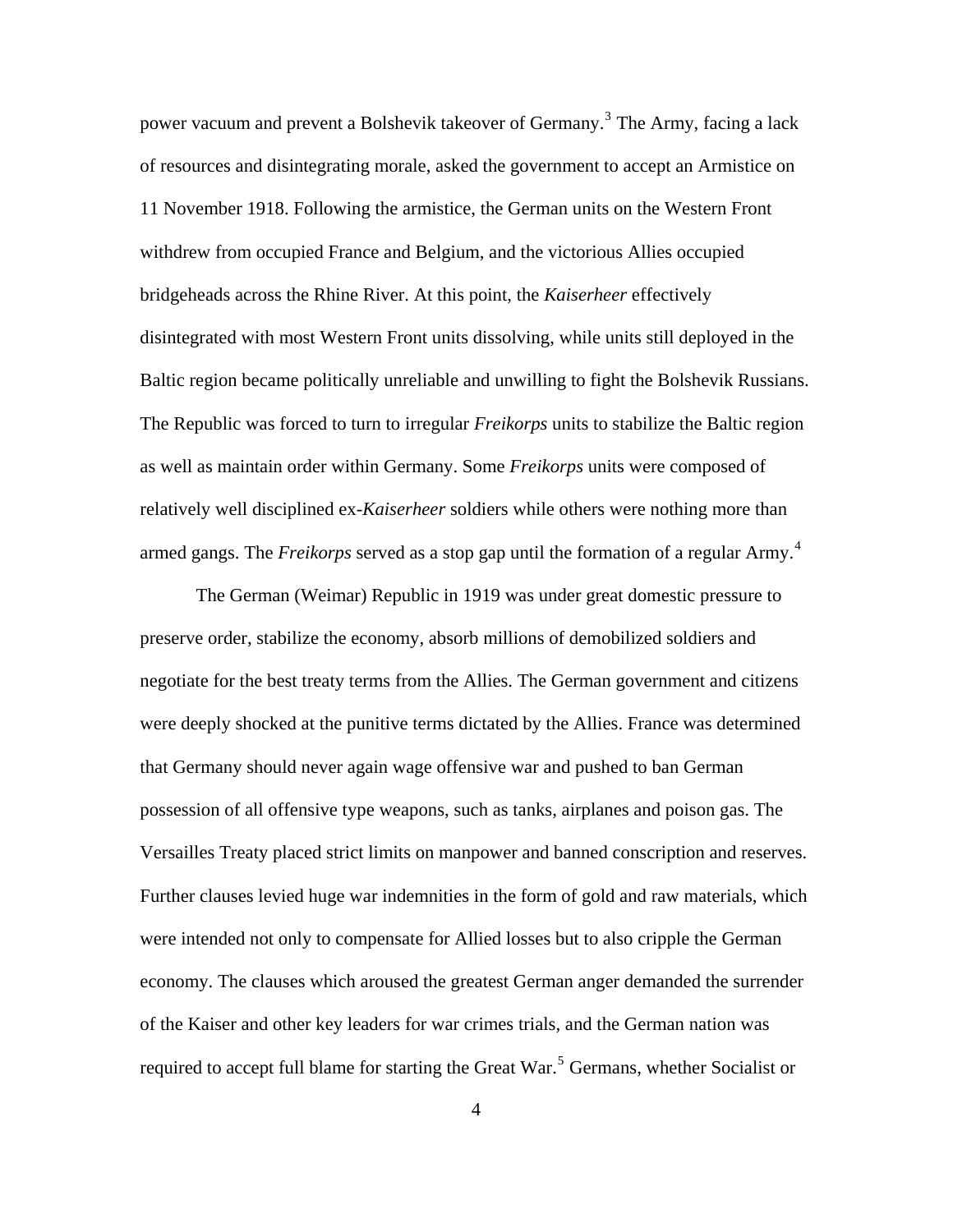Monarchist, deeply resented this treatment. But the Allies naval blockade and control of the Rhine bridgeheads prevented any possibility of effective military resistance to the treaty, so the Republic grudgingly accepted the Versailles Treaty in June 1919.<sup>[6](#page-128-1)</sup>

The final version of the treaty ended Germany's ability to wage offensive war, and called into question their ability to effectively defend their territory since the army was sized to provide nothing more than internal security and policing duties. In 1919, Germany had serious security challenges and needed a capable professional force. Germany needed to defend the western border from Polish and Bolshevik Russian forces fighting across Poland. The Versailles Treaty split Danzig from the German nation by cutting a Polish controlled corridor through the former empire. The treaty also forbade new fortifications which meant the Army could not prepare defenses to block Polish or French incursions into German territory.<sup>[7](#page-128-1)</sup>

There were also serious problems with internal German state dynamics; relations between the *Heer* and the Republican government were strained. Army officers as a group were decidedly pro-Monarchist and anti-Republic. But, Wilhelm Groener, the chief of the provisional *Reichswehr* was enough of a realist to recognize that the Army and the Republic had to work together to ensure national survival. He pledged the Army's support to the Republic in exchange for government money, supplies, and most importantly support in suppressing of Bolshevik revolutionaries. The Republican Chancellor, Matthias Ebert, agreed to the exchange and Groener ensured the Army remained loyal to the Republic. However, the fact that the interim Republican government took responsibility for requesting the Armistice, instead of the Army, helped create the "stab in the back" myth which fuelled Germany's desire for revenge.<sup>[8](#page-128-1)</sup>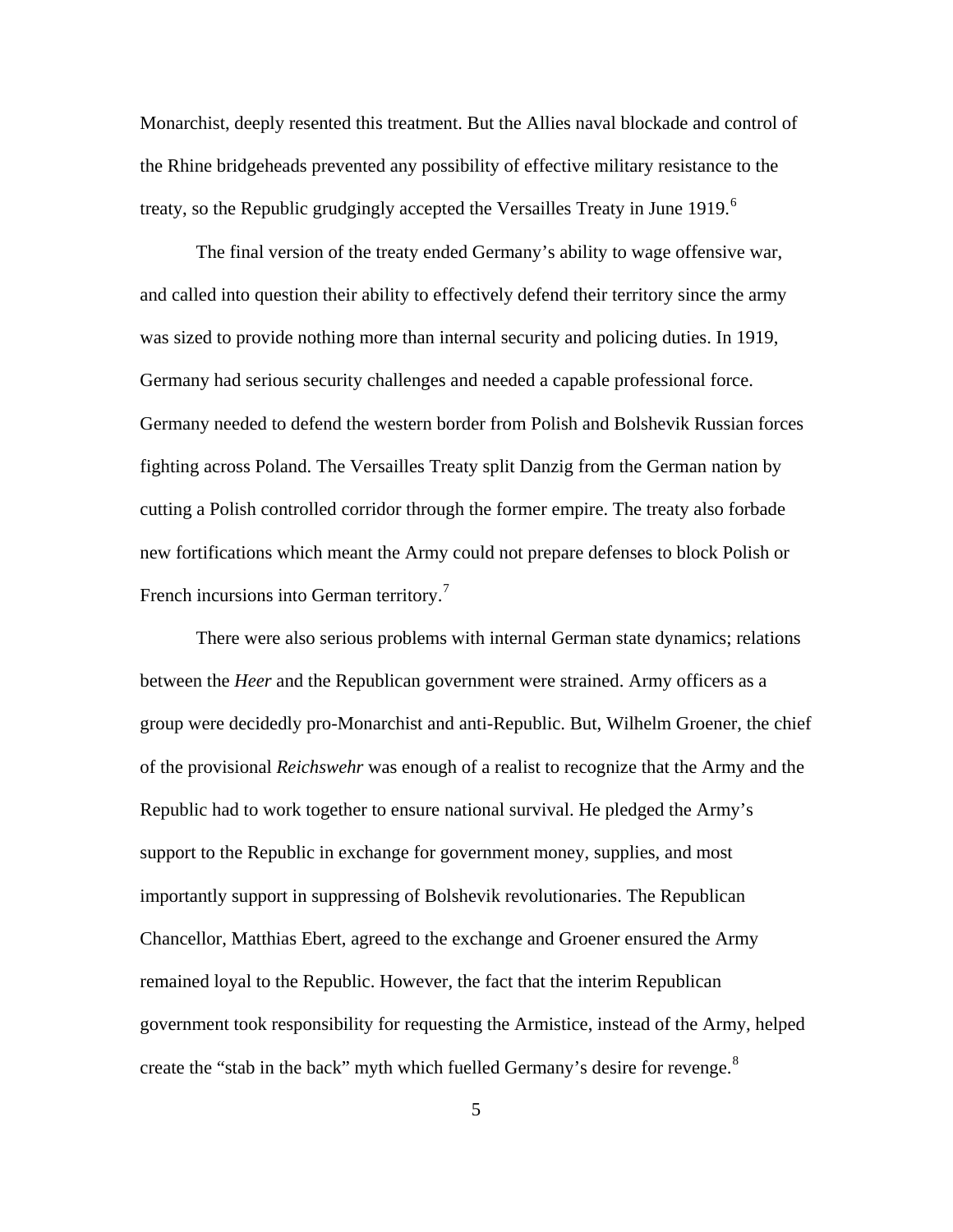#### Military Background to the *Reichsheer*

<span id="page-14-0"></span>The *Kaiserheer* in 1914 was in many respects the best prepared, and most confident of victory among the various Great War combatants--this in large part due to their success in the Franco-Prussian war of 1870. German Army officers and soldiers believed that they could attain a quick victory, or at least a favorable outcome to the war, with some reason. Despite the strategic failure of the 1914 invasion of France, Germany maintained both a military and moral superiority over the Allies. She occupied France's most valuable industrial and agricultural regions for three and a half years, and blunted every Allied offensive. By 1918 the Western Allies were exhausted and waiting for American intervention. Successive German offensives had dealt mortal blows to Russia, and overwhelmed Serbia and Rumania, The spring Peace Offensives of 1918 brought the Germans very close to breaking the Allied coalition. So when German will to resist collapsed in November 1918, many *Kaiserheer* soldiers could not comprehend how that had happened.<sup>[9](#page-128-1)</sup>

The Republic quickly recognized the new internal and external security threats and took steps to rebuild the Army. A law passed in March 1919 officially dissolved the *Kaiserheer* and established a provisional *Reichswehr* (Armed Forces). This force incorporated the disciplined *Freikorps* elements plus the remaining Kaiserheer units and General Staff structure. Subsequent laws established a senior command structure for the *Heer*, and a national defense ministry. Unlike the prewar *Kaiserheer* structure, where each state maintained a separate ministry and general staff, the *Reichswehr* ministry combined the army and navy into one armed force, each with clear chains of command. The ministry also exercised budgetary responsibility for the armed forces and interacted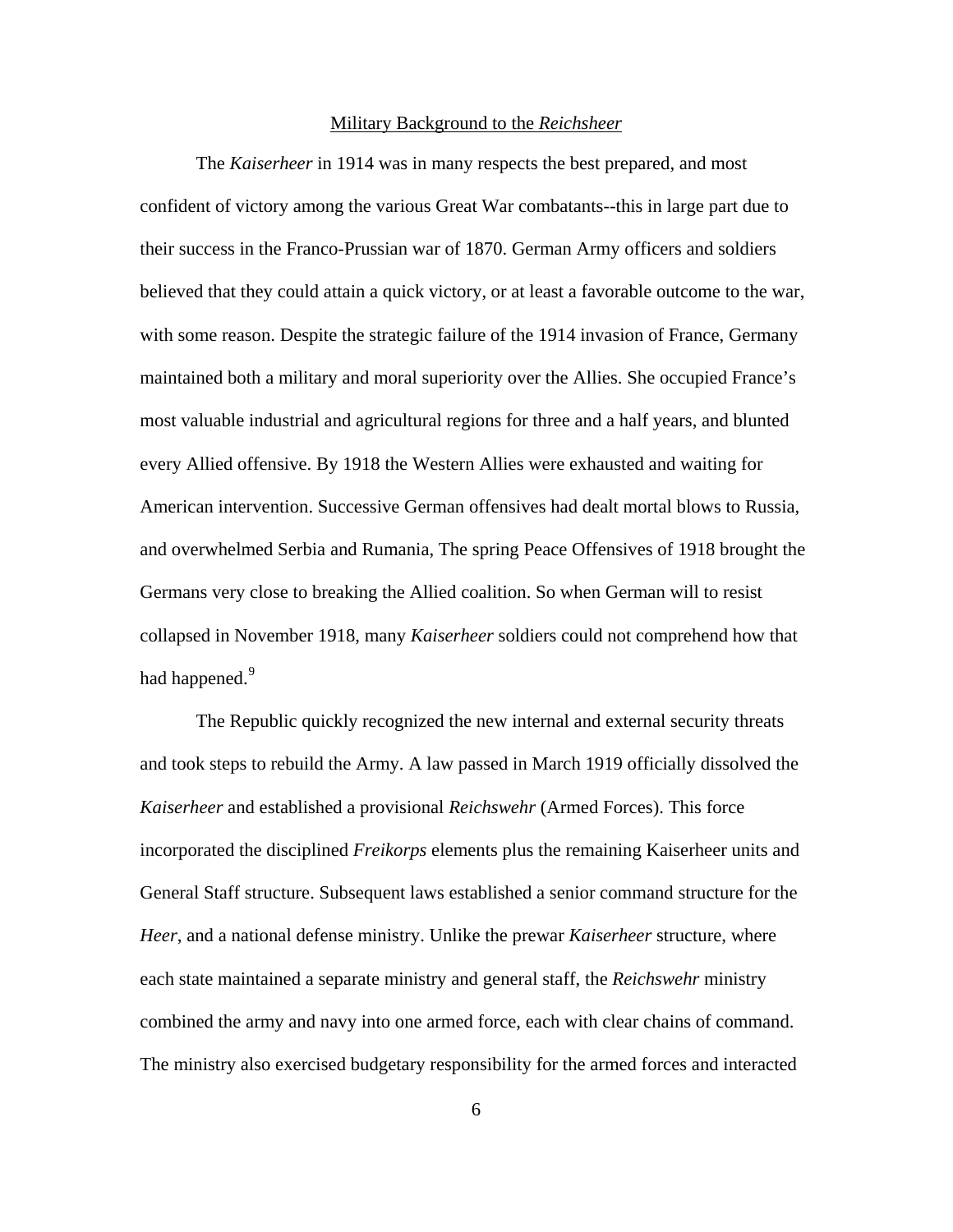<span id="page-15-0"></span>directly with the civilian government on policy matters. The Reichstag appointed General Hans von Seeckt as the *Heer* Chief and General William Groener to head the Defense Ministry.<sup>[10](#page-128-1)</sup>

Establishment of the provisional *Reichswehr* in March 1919 was a necessary step to maintain national security while the force reorganized and reduced manpower to comply with the Versailles Treaty. The provisional forces totaled approximately 400,000 men and still equipped with large quantities of banned artillery, machine guns and aircraft. The *Reichsheer* largely completed their transitional period of reduction and reorganization by March 1921 by reducing manpower to 100,000 men and scrapping or giving up their forbidden arms to the Allies. At the end of this period, Seeckt retained his position as the *Reichsheer* Chief of Staff.<sup>[11](#page-128-1)</sup>

#### Interim Leadership

Army leadership in the inter war period before the final *Reichsheer* establishment was strained in many ways. Disillusionment, war weariness and distrust of the Army leadership served to drive many skilled officers from the ranks. Many more refused to serve a Socialist government widely believed to have betrayed the Army and the Kaiser. However, enough stayed in uniform to help maintain order in the ranks. The officer ranks consisted of a mix of former *Kaiserheer* regular and reserve officers, and former NCOs (noncommissioned officers). The ex- *Kaiserheer* group was generally well trained and competent, many with General Staff training. In contrast, former reserve officers and NCOs lacked in-depth training and education and were generally competent only in company-level operations and incapable of functioning effectively as regimental staff officers.[12](#page-128-1)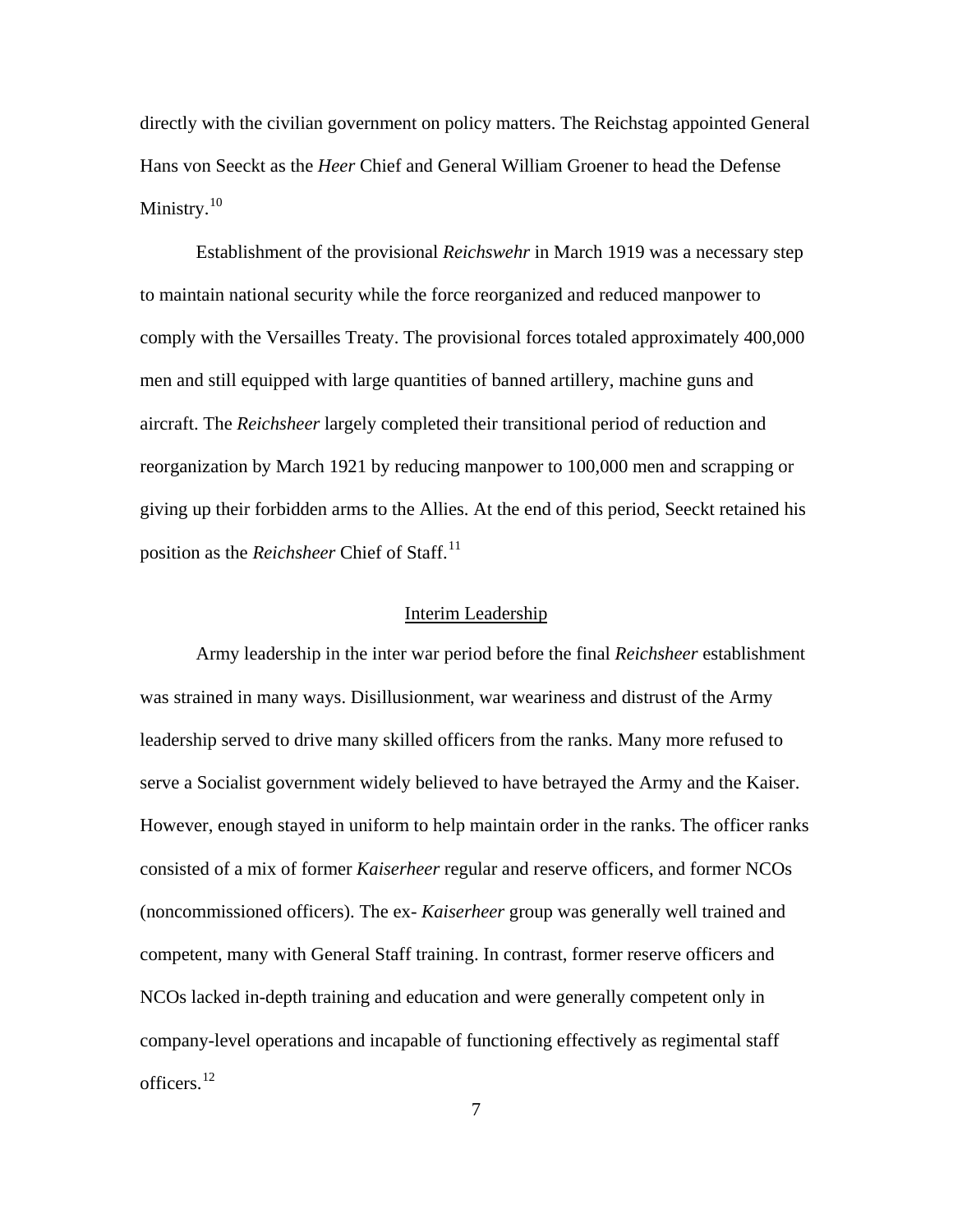#### Treaty Restrictions

<span id="page-16-0"></span>The Allies desired end state was a Germany incapable of offensive war. They intended to accomplish this by hobbling Germany's armed forces with manpower, equipment and force structure restrictions. Besides the manpower ceiling of 100,000, the treaty banned short-term conscription and trained reserves, mandated long-term enlistments for the active army and severely limited accessions and discharges. These actions were intended to ensure the pool of trained manpower available in Germany, the Great War veterans, would progressively shrink over time.<sup>[13](#page-128-1)</sup>

Versailles radically changed the Army structure by abolishing the General Staff and the staff training academy (*Kriegsakademie*). Another restriction was on the number of combat units. The treaty allowed for only seven infantry divisions and three cavalry divisions; each division had restrictions on manpower and officer positions. Further clauses limited internal police and security forces, and prohibited border fortifications. Lastly, the treaty banned modern weapons such as tanks, aircraft and poison gas, and placed quantity and type limits on infantry weapons, such as artillery and machine guns. Germany was required to destroy, scrap or turn over the banned weapons to the Allies. Germany was also prohibited from researching or manufacturing the banned weapons.<sup>[14](#page-128-1)</sup>

#### General Hans von Seeckt

General Hans von Seeckt's selection as the *Reichsheer* chief was not accidental; by 1918 he had established a reputation as being one of the best *Kaiserheer* staff officers, and was one of the few general officers not discredited by defeat. Seeckt was unusual compared to his peers, having earned a liberal arts *arbitur* (secondary school certificate) from a civilian *gymnasium* (secondary school) instead of attending the Imperial cadet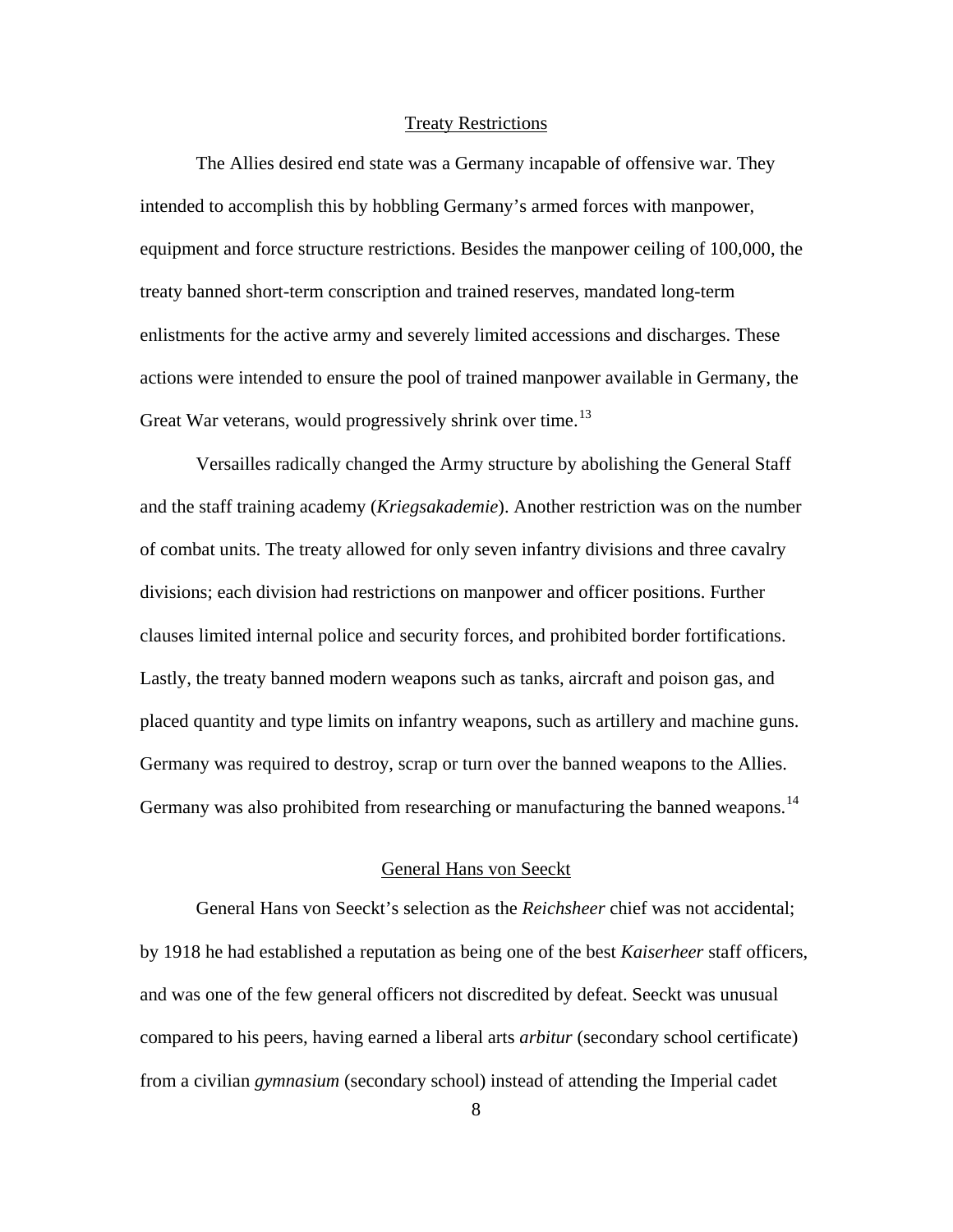school. Seeckt was well versed in the arts and literature, and was well acquainted with the world due to his frequent travels in Europe and Asia.<sup>[15](#page-128-1)</sup> Seeckt started his career as a cavalry officer in 1887, and displayed enough talent to earn a rare appointment to the Imperial War Academy as a lieutenant. He performed well during the course, scoring exceptionally well on military history, tactics and General Staff functions. Seeckt graduated in 1896, and received a transfer to the General Staff, a rarity for a lieutenant.<sup>[16](#page-128-1)</sup> Seeckt climbed the company and field grade ranks, both as a commander and staff officer and was appointed the III Army Corps chief of staff in  $1913$ <sup>[17](#page-128-1)</sup> Upon the outbreak of war, Seeckt displayed a talent for operational maneuver during the Western Front offensives. Seeckt's planning also enabled the III Corps to win several more important battles before the Western Front combatants settled into indecisive trench warfare.

Seeckt further enhanced his reputation as a master of maneuver warfare while serving on the Eastern Front as the chief of staff for the newly organized 11th Army in early 1915. His planning and operational synchronization resulted in a devastating operational breakthrough against the Russians, and seizure of Galicia and Poland while inflicting some  $850,000$  casualties.<sup>[18](#page-128-1)</sup> Seeckt continued his operational success throughout 1916, planning and directing the successful Austro-German defense against the Russian Brusilov offensive, the subsequent counterattack, and the Rumanian invasion in December  $1916.<sup>19</sup>$  $1916.<sup>19</sup>$ 

After spending two years on the Eastern Front, Seeckt received a posting in 1917 to the Turkish General Staff to help shore up the tottering Ottoman Army, where he served in staff and command capacities. The Provisional government then appointed him to oversee withdrawal of the forces from Poland and Galicia, and to organize *Freikorps*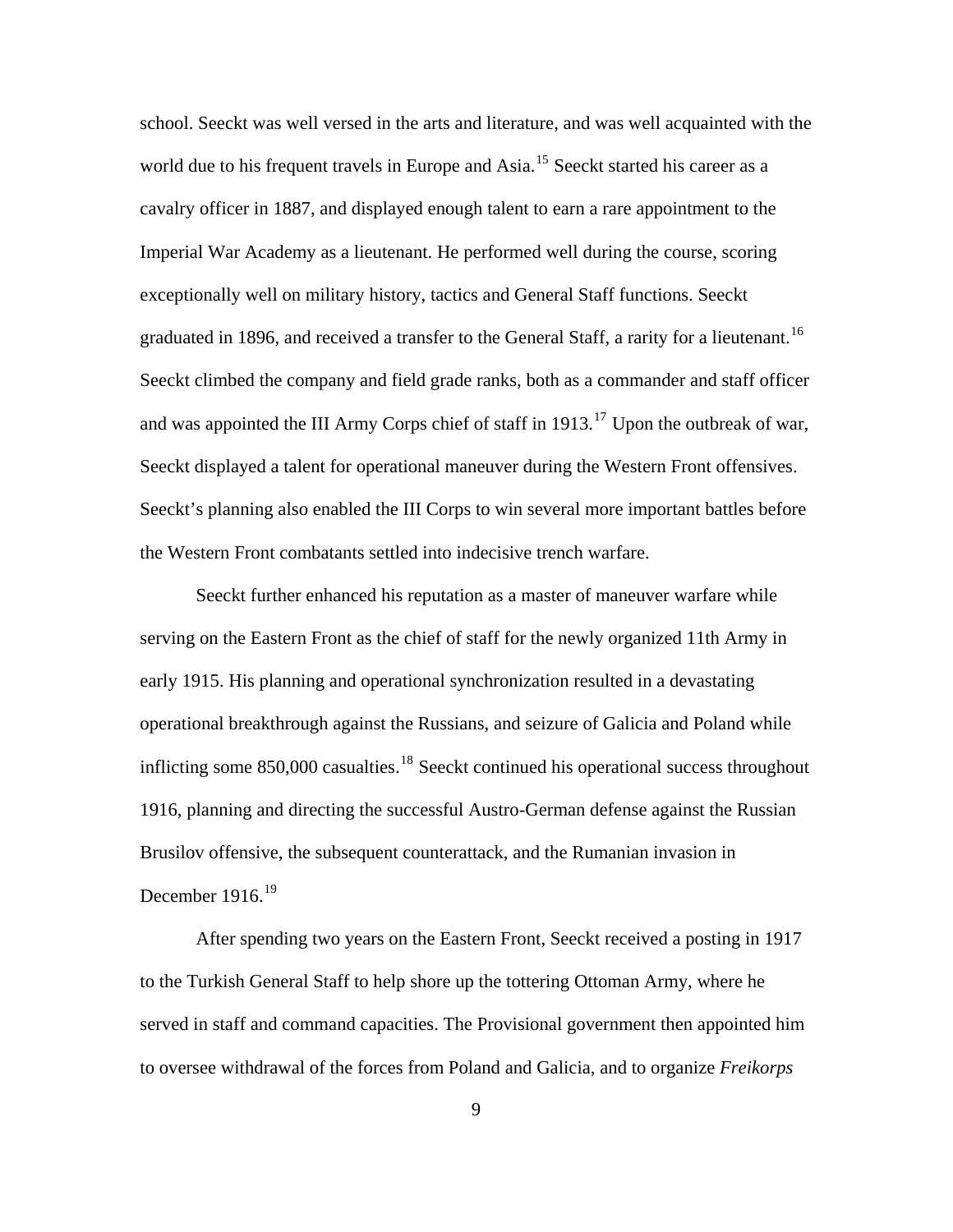<span id="page-18-0"></span>units to defend against Polish and Red Army incursions.<sup>[20](#page-128-1)</sup> Seeckt then received his most disagreeable job to date to serve as the German military representative at the Versailles peace negotiations while also serving as the provisional *Reichsheer* Chief of Staff. There he fought unsuccessfully to retain a 200,000 man professional army armed with modern equipment--a force he deemed the minimum needed to defend Germany against invasion.<sup>[21](#page-128-1)</sup>

#### The German Command and General Staff System

The *Kaiserheer* had a command tradition, dating back to the Napoleonic Wars which gave leaders great flexibility in prosecuting war. The genesis of this tradition was in the social contract between the Prussian king, Frederick William, and his *Junker*  (nobility class) officer corps. The king expected to give a general mission order and have his officer execute the mission; excessive kingly interference in how the *Junker* executed the order was considered a violation of their social contract.<sup>[22](#page-128-1)</sup> The Prussian battlefield experiences during the eighteenth and nineteenth centuries further bolstered this tradition. Reforms, initiated by Scharnhorst following the Prussian army's embarrassing defeat by Napoleon at Jena-Auerstadt in 1806, included the establishment of a trained general staff, opportunities for educated middle class citizens to become officers, and a system of exams to determine an officer's fitness for promotion and responsibility.<sup>[23](#page-128-1)</sup> Prussian and *Kaiserheer* regulations recognized the validity of Karl von Clausewitz' theories on "friction" and the "fog of war," and counseled commanders and staff to anticipate unforeseen changes and to adapt to the battlefield conditions. General Staff officers received thorough grounding in operational concepts, and were expected to ensure the uniform application of those concepts across the entire army.<sup>[24](#page-128-1)</sup> Commanders and staffs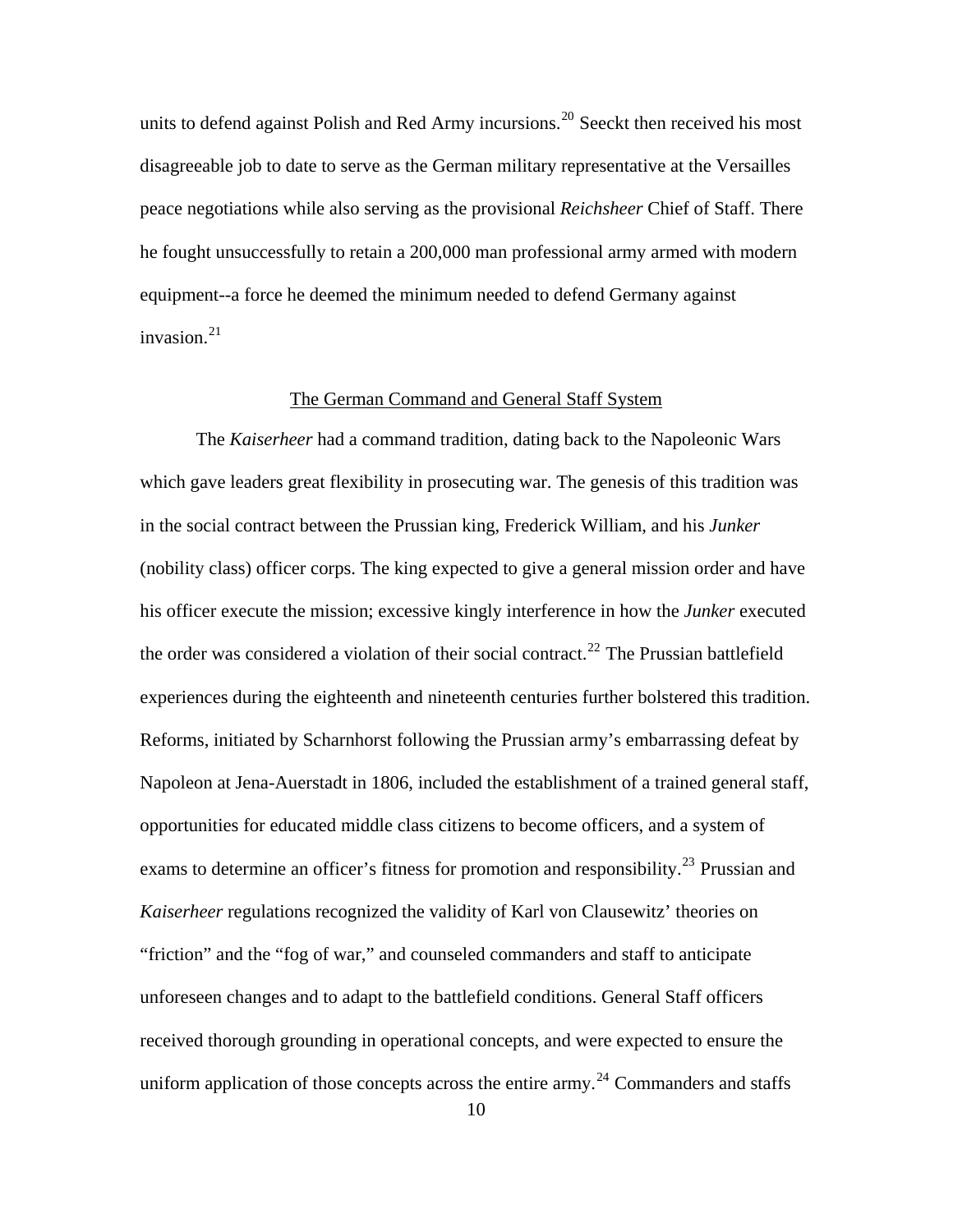were trained to create mission type orders which emphasized the "what" of the mission, but left the "how" of mission execution to the field commander. Mission orders consisted of two parts. The first part consisted of an intent section which outlined tactical goals and how the commander intended to meet those goals. The second part of the order spelled out the task or role assigned to each subordinate. The commander wrote the directive loosely enough to allow the tactical commander to deviate from the plan if, by doing so, he could create a greater impact upon the enemy. Senior commanders were trained not to interfere in the junior's conduct except to correct a serious mistake or misjudgment. Of course, the junior leaders were expected to not misuse their independence and to stay within the boundaries set by the commander's intent.<sup>[25](#page-128-1)</sup>

One of the key strengths of the General Staff was their dedication to institutionalized excellence. The Prussian reformers in the early nineteenth century recognized that simply duplicating Napoleon's organizational structure was not enough. Napoleon's success depended largely upon his own innate genius; he dictated his own orders to staff officers who would transcribe and distribute his orders. Scharnhorst determined to create a body of officers trained in both the art and science of war to serve alongside the commander, and translate the commander's vision into clear, actionable mission orders. At that period in time, no other European army had a system to systematically train staff officers, instead depending instead on the genius and personality of the commander to direct operations. The weakness in this method meant that a unit would often flounder leaderless if the commander died or was incapacitated. The German staff system ensured each regiment had a pool of trained officers expressly trained to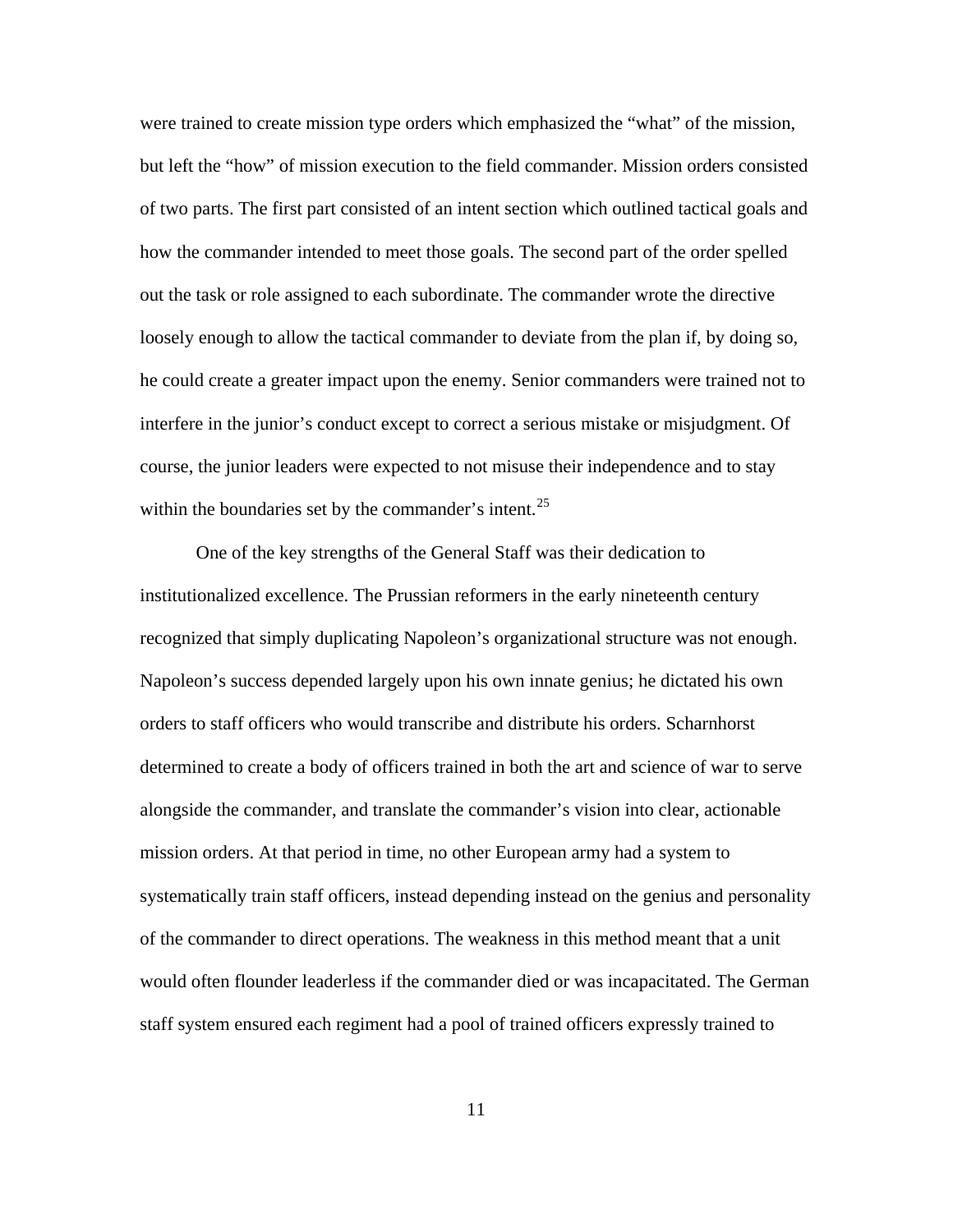<span id="page-20-0"></span>assist the commander in directing operations, and capable of quickly taking command if necessary.[26](#page-128-1)

By the twentieth century, the General Staff school had turned out hundreds of identically trained officers who served as staff officers at all command echelons. Chiefs of staff wielded a great deal of influence, and in many instances exercised actual command authority. The Imperial Army viewed General Staff officers differently than their British or French counterparts. German General Staff officers were trained and managed separately, but were expected to rotate between staff and command positions to maintain a good balance of theoretical and practical knowledge. The Allied armies certainly had their share of officers capable of recognizing and creating good tactics and procedures. What made the German General Staff stand apart was their ability to recognize, develop and *disseminate* improvements throughout the entire organization. German staff officers were expected to regularly visit their front line counterparts to cull tactical lessons and to build rapport between front and rear echelons. Regimental staff officers would publish and distribute tactical bulletins, not only within their organization, but to OHL which describing effective tactics and techniques. The OHL (The German High Command--*die Oberste Heeresleitung*) staffers would review the bulletins. This stands in contrast to the British and French General Staffs, whose members rarely visited the front lines, and had no overarching system to study and derive lessons from field experience.<sup>[27](#page-128-1)</sup>

### The General Staff in the Great War

A good example of the superiority of the German Staff system was their systematic reaction to the Western Front stalemate. In 1914, the Germans assumed the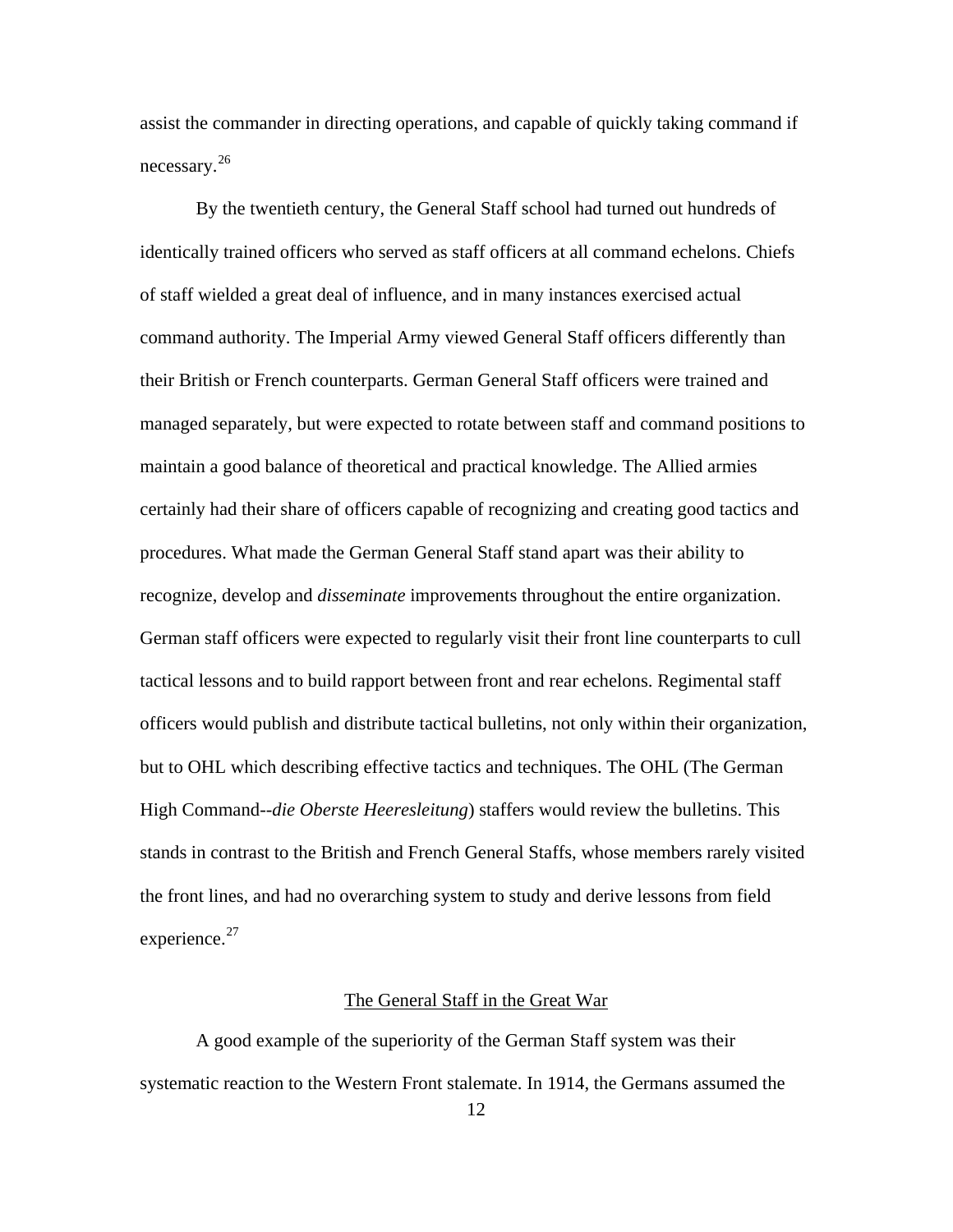strategic defense in the West as an economy of force measure. Regimental officers quickly learned how to integrate machine guns, artillery and mortars into a combined arms defense which decimated repeated Allied offensives--this despite a relative lack of prewar defensive doctrine. OHL staffers assisted in the process by collecting good tactical lessons, and distributing them to the entire force.<sup>[28](#page-128-1)</sup>

The war in the East was quite different. The large tracts of open space in Poland and European Russia permitted large scale operational maneuver, warfare the General Staff was well trained for. Good examples of German operational success abound, most notably Tannenberg in 1914 and Gorlice in 1915. These successes pointed to the fact that operational maneuver was still possible, but new solutions were needed to prevent the attacker from reaching a premature logistics culmination point.[29](#page-128-1)

Germany, by late 1916 was at a strategic crossroads. The Kaiser relieved General Erich von Falkenhayn in November 1916 as the OHL Chief of Staff, due to his strategic and operational level failures. Falkenhayn had replaced von Moltke upon his relief after the failure of the 1914 Western offensive. Falkenhayn's strategy in the West had been terrain oriented defense, expecting to hold on to every square inch of French territory, regardless of casualties. This policy robbed tactical leaders of flexibility and led to heavy casualties. Falkenhayn also chose to ignore recommendations from Hindenburg, Ludendorff as well as von Seeckt to shift major offensive operations to the East. The "Easterners" pointed to Tannenberg as an example of how the Germans could still conduct maneuver and decisive encirclement battles. Their belief was that, if given a greater share of resources, continued operations could occupy large portions of European Russia and knock the Russians out of the war. Falkenhayn instead chose a strategically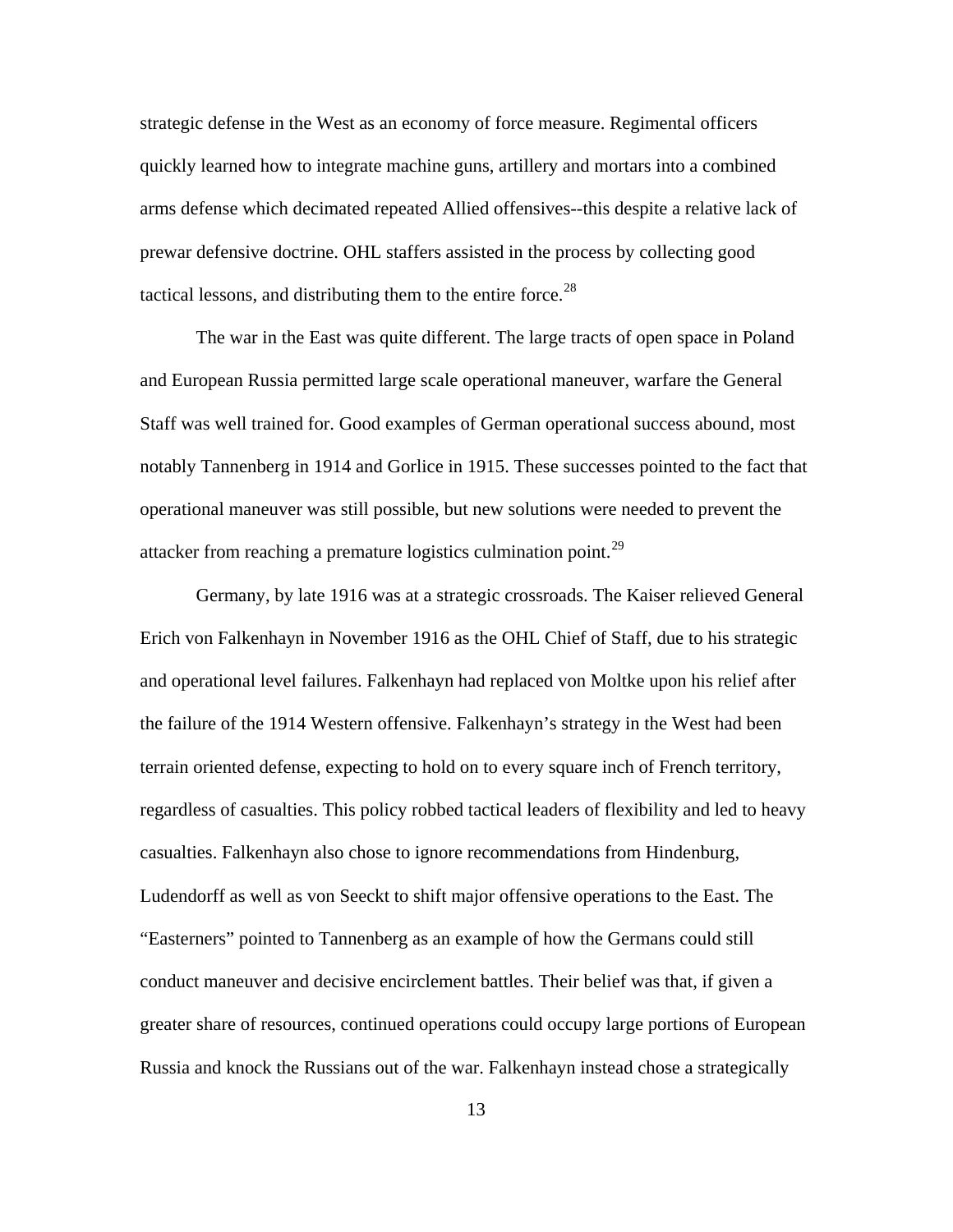bankrupt operation, an attack on Verdun in 1916 intended only to attrit the French and nothing more. $30$ 

Falkenhayn's replacement was Field Marshal von Hindenburg, who was assisted by his intellectually brilliant Chief of Staff, General Erich Ludendorff. Ludendorff acted quickly to create a tactical solution to the Western Front impasse. He toured the front to form his own judgments from first hand information and observations. More importantly, he directed the OHL staff to study and find new solutions to the tactical problems in the West $^{31}$  $^{31}$  $^{31}$ 

The OHL staffers coordinated with army group staffs to gather ideas and recommendations for relevant tactical doctrine. This information gathering and analysis process was not unusual, since OHL staffers routinely visited the front to gather data and share tactical lessons, and were not above adapting good ideas gleaned from their enemies.<sup>[32](#page-128-1)</sup> The OHL staff then analyzed the data, drafted new tactical principles, and distributed the draft principles to the field armies for review.

Ludendorff's role as the OHL Chief of Staff is instructive and well worth studying in detail. He allowed time between the release of the draft and final document to allow for critical review and feedback from the field. Ludendorff showed a remarkable degree of tolerance for constructive criticism, even allowing the publishing of criticisms along with the draft regulations in order to stimulate debate. He established ownership in new regulations by the active solicitation of good ideas from the field, and giving credit to the sources. Lastly, Ludendorff enforced application of the regulations, relieving field commanders if necessary for non compliance.<sup>[33](#page-128-1)</sup>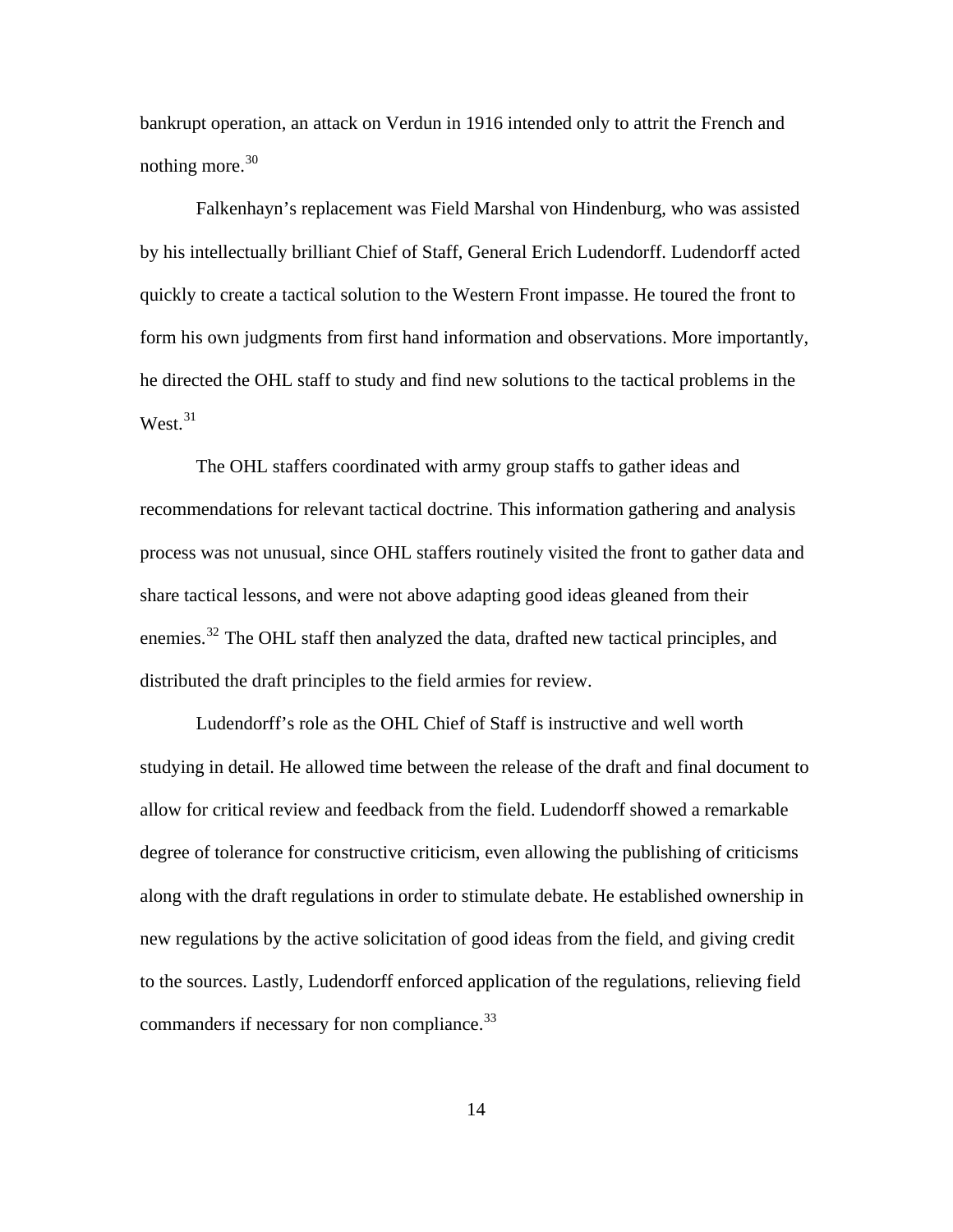The new doctrine required a significant training and leadership shift by relying heavily upon junior leaders to control decentralized defenses. One potential problem at this point of the war was the quality of junior leaders. The Imperial Army had started out with a cadre of well-educated and trained NCOs capable of applying the new doctrine. But by 1916, NCOs were not as good quality due to high leader casualties and poorer quality training; some NCOs were also considered politically and culturally unreliable.<sup>[34](#page-128-1)</sup>

OHL's solution was thorough leader training. OHL published companion training manuals, and supervised the establishment of special tactical schools for training the new tactics. The training was first aimed at key senior leaders and staff officers who were then expected to establish internal training programs for the field commanders, the junior officers and most importantly, NCOs.<sup>[35](#page-128-1)</sup>

The *Kaiserheer*, by early 1917, had completed training and restructuring based on the new defensive regulations. Initial battle experience showed the effectiveness of the new regulations but revealed incorrect applications as well as new lessons. Ludendorff relied upon telephone conversations with field commanders, and the dispatch of trusted OHL staffers to assist Army commanders in correctly applying and refining the new doctrine. This approach reveals a key German attitude towards doctrine. The Germans treated doctrine as conceptual, not prescriptive, and was wrote broadly enough to allow adaptation without modification, and with enough detail to ensure well synchronized efforts. The Germans also attempted to use their best talent in the organization to refine their doctrine. Field staff and commanders were expected to share information and criticism of the principles with OHL and share the information among all units in the army. $36$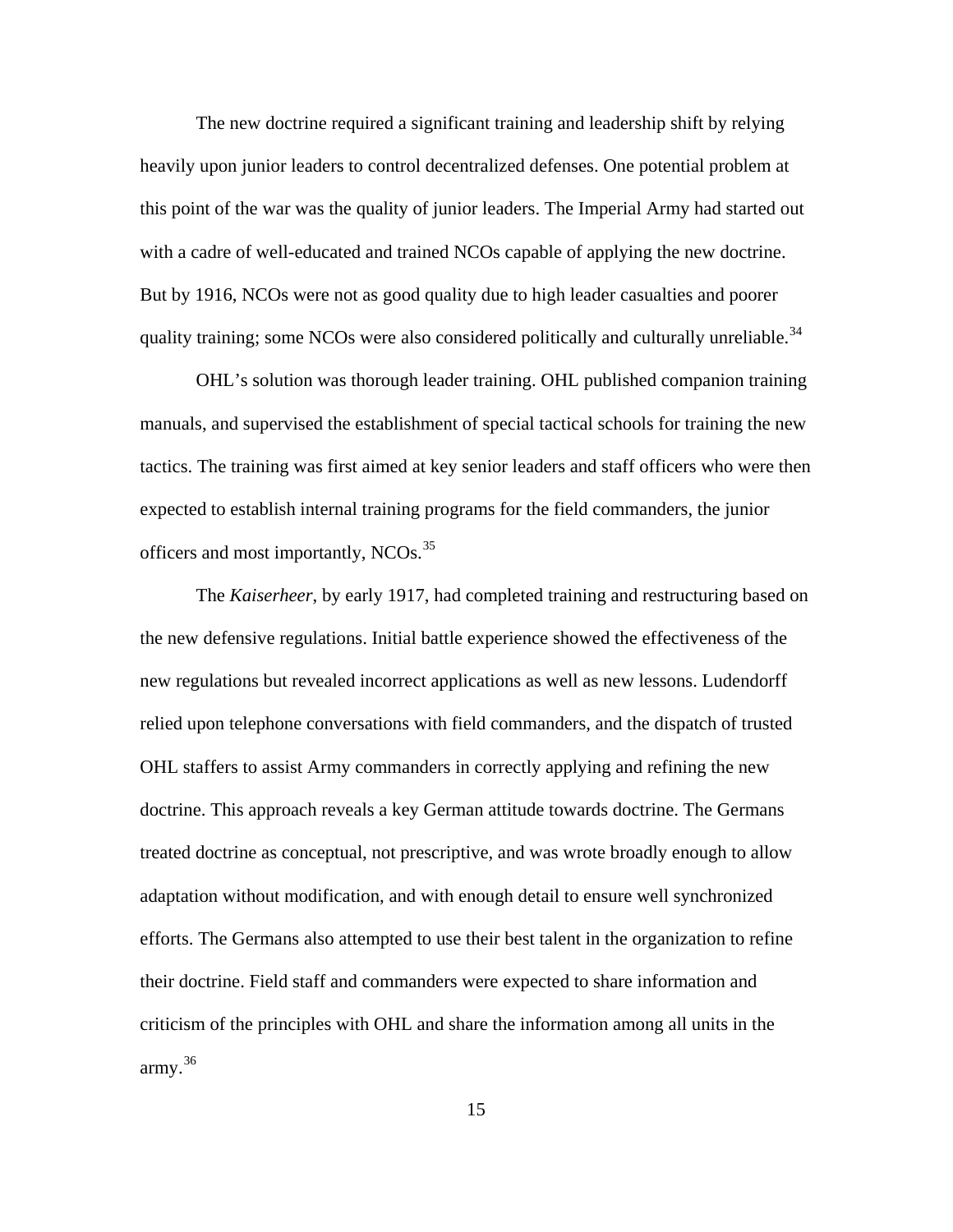<span id="page-24-0"></span>The German strategic failures in the war tend to overshadow their truly remarkable tactical and operational accomplishments. The array of Allies against Germany as the senior Central Power allied with Austro-Hungary, Bulgaria and Turkey was an unequal match. The Allies had larger populations, greater resources, control of sea and land transportation routes. Yet, Germany did not lose by much, coming close both 1914 and 1918 to defeating the British and French field armies. German defenses in the West bloodied and blocked every Allied offensive before August 1918. German planned offensives overran and occupied Serbia, Rumania and large portions of Poland, Russia and Italy. The Russian collapse in 1917 came in large part due to a morale failure from repeated defeats at German hands. German tactical units in the Great War were generally more effective in comparison to Allied units both in the attack and the defense. German units typically inflicted more casualties than their opponents, regardless of the type of operation--indications that the German tactical and operational methods were generally better than that of their opponents. $37$ 

#### Summary

Understanding how the *Kaiserheer* successfully adapted and persevered in the War is critical to our understanding of the *Reichsheer* transformation efforts. The *Kaiserheer* successfully adapted to the unusual conditions of the Western Front and stalemated repeated Allied offensives, while large scale operational maneuvers in the East met with many great successes. Most instructive was the *Heer's* tactical refinement process. Ludendorff recognized the problem, the need to update doctrine with new tactical lessons in order to reduce casualties and improve tactical operations. His staff used detailed analysis of the tactical problem, using first hand observation, expert ideas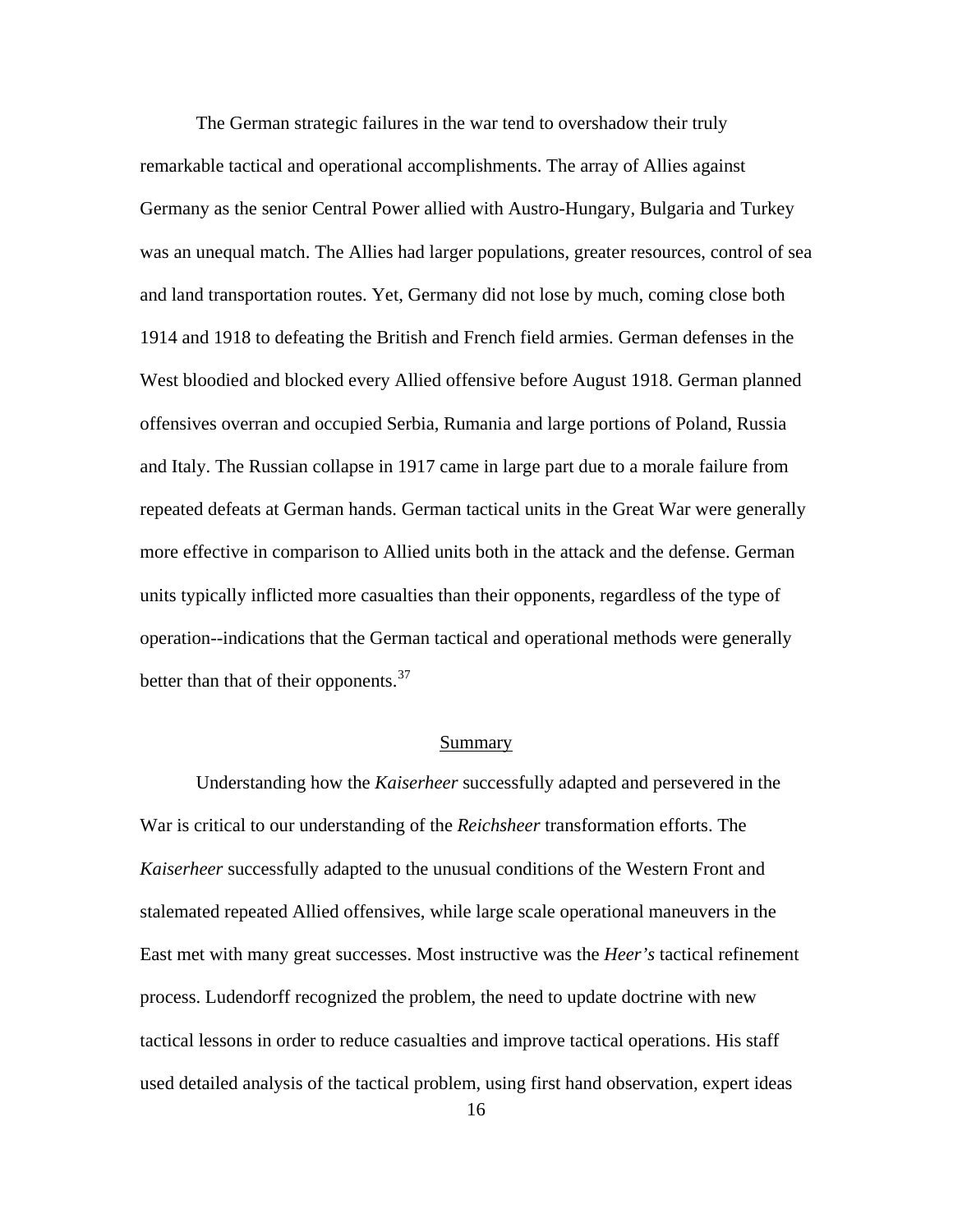and input to formulate and refine their concepts. The OHL staff wrote the doctrine as inductive principles designed to balance uniformity with adaptability to local conditions. Ludendorff tolerated dissent and criticisms during the refining process, and created stakeholders in the process by rewarding credit to deserving innovators. The OHL staff published and ensured dissemination of the new doctrine to all tactical levels once the refinement process was completed. Ludendorff focused on articulating his organizational focus and vision to his key leaders first, then placing responsibility on the Field Army commanders to train their subordinate leaders and units. Unit leaders continued the Prussian-German tradition of tough, realistic training to prepare leaders and soldiers to apply the new doctrine. Lastly, leaders at all levels enforced application of the new doctrine, punishing errant leaders if necessary to ensure compliance.

So by 1918, the *Heer* had successfully transformed itself even while maintaining combat operations. Units were now organized in cohesive combined arms teams, under the direction of capable NCOs and operating largely independently within the framework of the tactical commander's mission order. This transformation was successful enough to sustain Western Front defenses for another full year while simultaneously building combat power for the 1918 Peace Offensives. This foundational framework of analysis, refinement, training and application set the stage for the post-war *Reichswehr* reorganization and reformation.

 $\overline{a}$ 

<sup>&</sup>lt;sup>1</sup>Available from http://www.thefreedictionary.com/philosophy; Internet; accessed on 21 March 2006.

<sup>&</sup>lt;sup>2</sup>COL Maureen K. Leboueuf, USA, Developing a Leadership Philosophy, 1-2 [document on-line]; available from [http://www.au.af.mil/au/awc/awcgate/milreview/](http://www.au.af.mil/au/awc/awcgate/milreview/leboeuf.htm)  [leboeuf.htm;](http://www.au.af.mil/au/awc/awcgate/milreview/leboeuf.htm) Internet; accessed on 21 March 2006.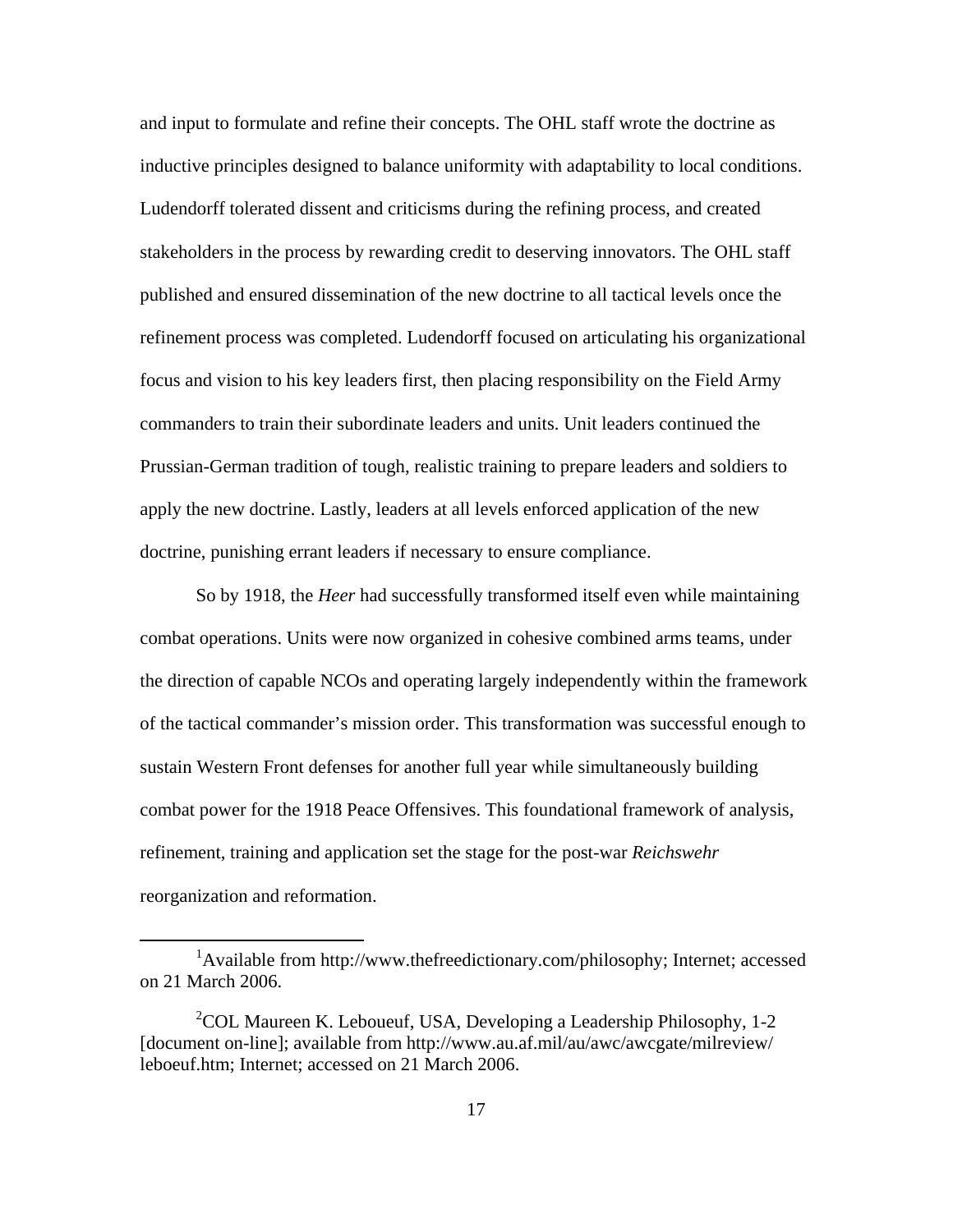<sup>3</sup> Trevor Dupuy, *A Genius for War: The German Army General Staff, 1807-1945* (Englewood Cliffs, NJ: Prentice-Hall, Inc., 1977), 183.

4 Ibid., 190.

5 Tim Ripley, *The Wehrmacht* (New York: Fitzroy Dearborn, 2003), 13.

6 Robert Citino, *The Path to Blitzkrieg: Doctrine and Training in the German Army, 1920-1939 (Path)* (Boulder: Lynne Rienner, 1999), 34 (hereafter cited as *Path)*.

 $7$ Ibid., 8.

 ${}^{8}$ Dupuy, 185.

9 James Corum, *The Roots of Blitzkrieg (Roots)* (Lawrence, KS: University Press of Kansas, 1992), 1 (hereafter cited as *Roots)*.

10Corum, *Roots*, 35.

<sup>11</sup>United States Army Military Intelligence Reports (USAMI), Reel XIII, 245.

12Corum, *Roots*, 80.

13Samuel J. Lewis, *Forgotten Legions: German Army Infantry Policy, 1918-1941* (New York: Praeger, 1985), 25.

<sup>14</sup>Bernard Shermann, "General Hans von Seeckt: Architecht of the Wehrmacht" (Ph.D. diss., University of Maryland, 1975), 91.

15Harold J Gordon Jr., "The Character of Hans von Seeckt," *Military Affairs* 20, no. 2 (summer 1956), 95.

 $16$ Shermann, 19.

17Citino, *Path*, 8.

18Corum, *Roots,* 27.

 $19$ Ibid., 28.

 $^{20}$ Shermann, viii.

 $^{21}$ Ibid., 91. The material does not elaborate on Seeckt's relations with the Allied committee members, but one is tempted to believe Seeckt's icy reserve and sharp tongue were not helpful in positively influencing the outcome.

22Citino, *Path,* 32.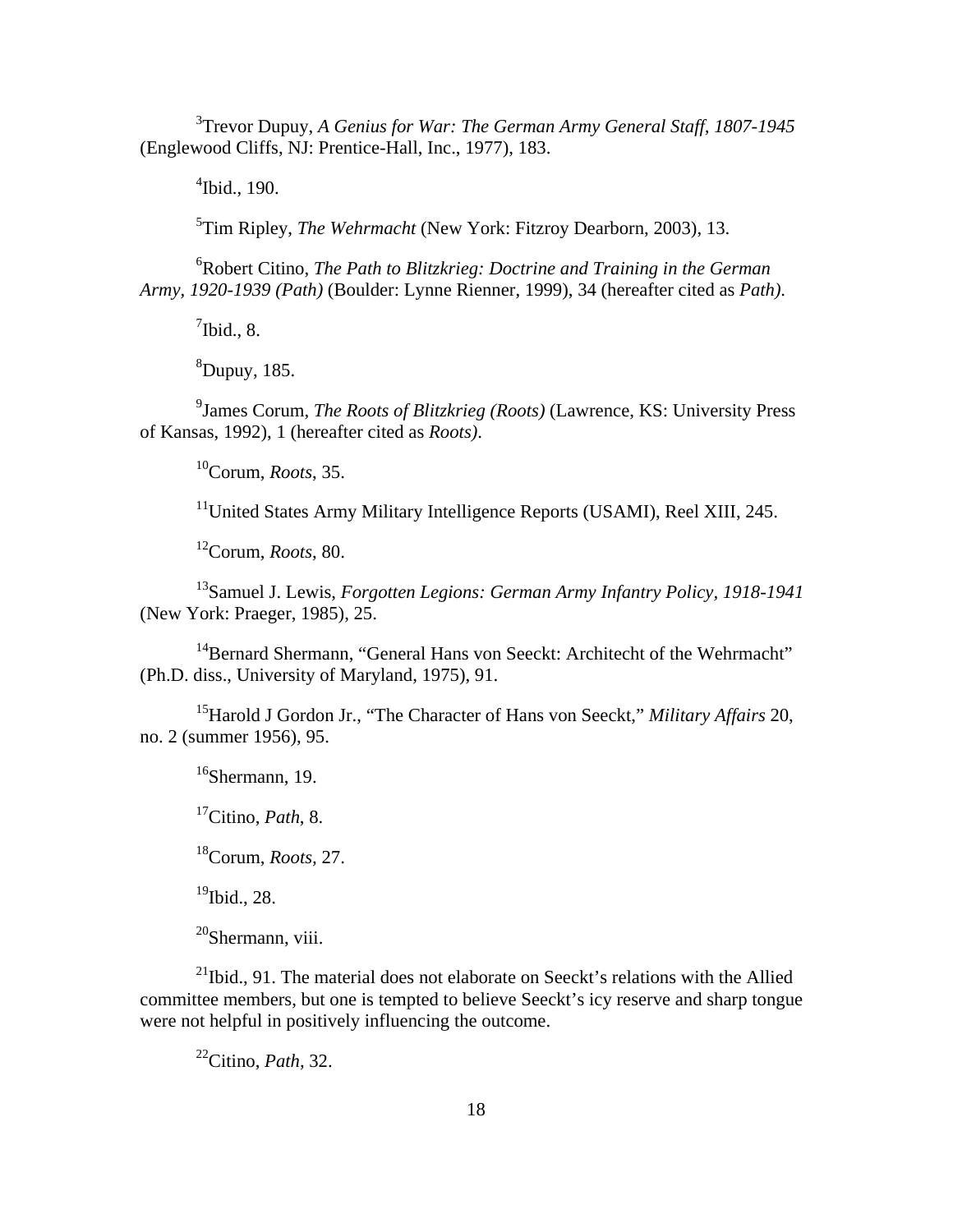$23$ Ibid., 129.

24Corum, *Roots,* 5.

25Martin Samuels, *Doctrine and Dogma: German and British Infantry Tactics in the First World War* (New York: Greenwood Press, 1992), 89.

26Robert Citino, *The German Way of War (Way)* (Lawrence, KS: University Press of Kansas, 2005), 131.

 $27$ Samuels, 31.

 $^{28}$ Ibid., 35.

29Corum, *Roots,* 7.

 $30$ Ibid, 3.

 $31$ Samuels, 95.

32Corum, *Roots,* 6.

33Timothy Lupfer *The Dynamics of Doctrine: The Changes in German Tactical Doctrine During the First World War* (Fort Leavenworth, KS: US Army Command and General Staff College, 1981), 22.

34Bruce I. Gudmundsson, *Stormtroop Tactics: Innovation in the German Army 1914-1918* (New York: Praeger, 1989) 23.

 $35$ Ibid., 24.

 $36$ Lupfer, 57.

37Ibid., 178.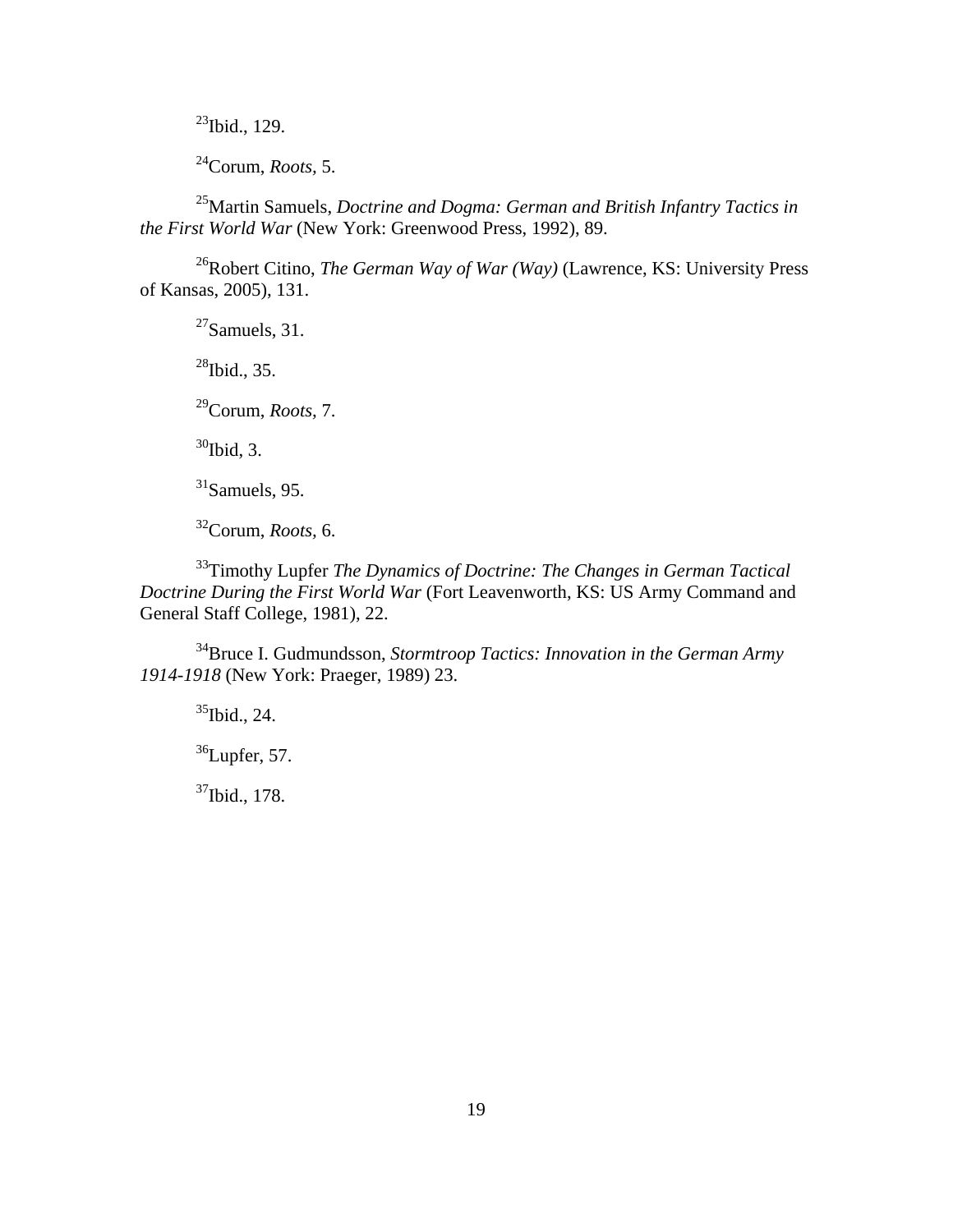#### CHAPTER 2

### <span id="page-28-0"></span>LEADERSHIP PHILOSOPHY AND DOCTRINAL REFORM

#### Hans von Seeckt and Versailles

Many senior German officers and government officials strongly opposed signing the Versailles Treaty, preferring to fight and risk a total Allied occupation in order to avoid the shame of accepting war guilt. Many officers, Ludendorff in particular, characterized the treaty as a "stab in the back" by craven civilians. However, cooler minds, particularly Groener and Seeckt, recognized Germany had no effective means of resistance and counseled acceptance of the terms.<sup>[1](#page-128-1)</sup> Groener, as the senior General Staff representative, took responsibility for accepting the treaty, not only to maintain the loyalty of the *Reichsheer* but to avoid a full scale leftist uprising.<sup>[2](#page-128-1)</sup> Seeckt, for his part, publicly accepted responsibility for the failed treaty negotiations, stating that acceptance of the treaty, in itself, was not a dishonor as long as he and others faithfully performed their duties.[3](#page-128-2) The Republican government, bolstered by support from the *Reichswehr*  accepted the treaty provisions just before the deadline on 24 June 1919.

The Republican government repaid Seeckt's loyalty by retaining him chair the Commission for the Peacetime Army Organization, which had the task to oversee the reorganization and disarmament of the *Heer*. Seeckt also assumed duties as the Chief of the *Truppenamnt* (Troop Office) which was the staff section charged to replace the functionality of the old General Staff.<sup>[4](#page-128-1)</sup>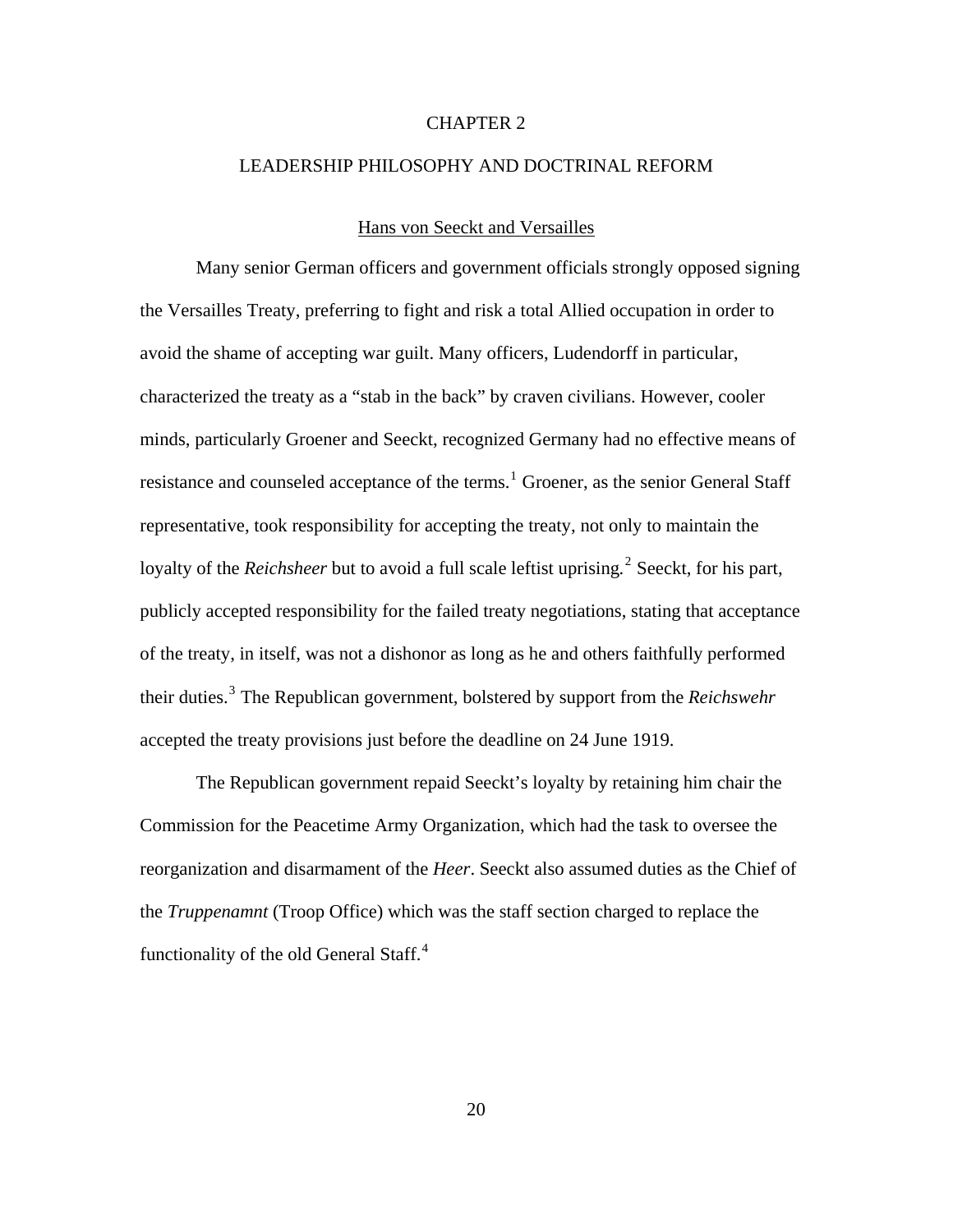#### Seeckt's Philosophy and Vision

<span id="page-29-0"></span>Seeckt's wartime experiences on both Eastern and Western Fronts made a profound impression upon his beliefs--beliefs which were often at odds with his contemporaries. One of his key beliefs was in the necessity of fighting an operational war of movement (*Bewegungskrieg*) as key to victory. Many *Reichsheer* officers had served on the Western Front and were convinced of the superiority of the defense. Seeckt, however, viewed the Western Front position warfare (*Stellungskrieg)* as an aberration. *Stellungskrieg* had happened because of the collision of clumsy mass armies in the constrained territory of northern France and Flanders. The mass armies were unable to decisively maneuver and deadlocked in bloody trench warfare. Seeckt openly questioned the value of conscript mass armies:

The soldier must ask himself whether these giant armies can ever be maneuvered in accordance with a strategy that seeks a decision, and whether it is possible for any future war between these masses to end otherwise than in indecisive rigidity.<sup>[5](#page-128-1)</sup>

Seeckt believed offensive operations were still the key to victory. His experiences led him to believe operational victories were still possible, especially against an enemy reliant upon a cumbersome mass army.

Seeckt's focus on operational maneuver was in keeping with (and was profoundly influenced by) the Prussian tradition of operational maneuver warfare (*Bewegungskrieg*) which dated back to the Great Elector, Frederick William of Brandenburg and had been practiced by the Prussian-German army since that time. Frederick and his successors lacked defendable terrain and limited economic resources, and were furthermore surrounded by potential enemies. Frederick determined that only a policy of determined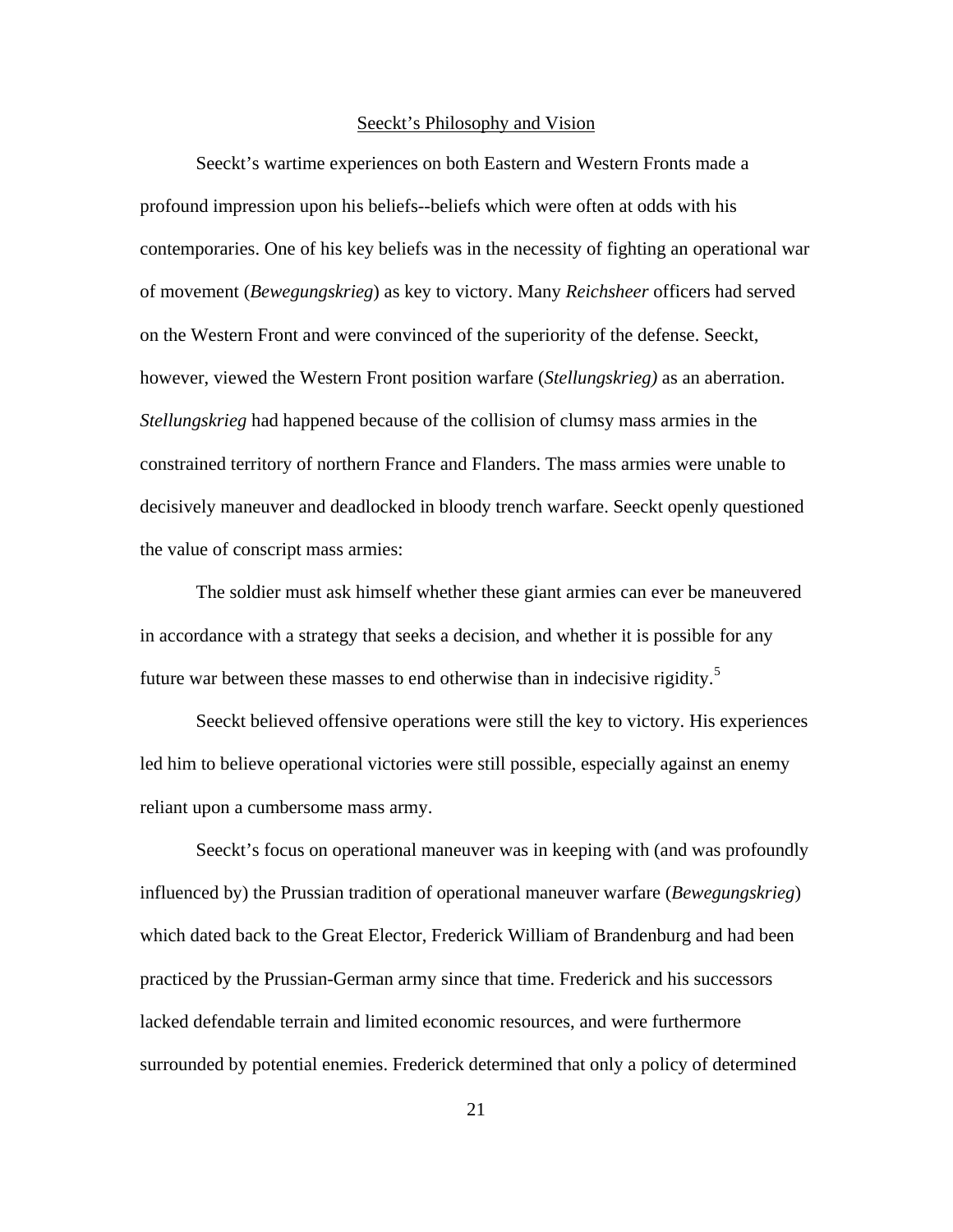aggression would preserve his throne. One key innovation introduced by Frederick was the granting of autonomy to his aristocratic commanders (*Junkers*) in executing his plan. Frederick issued general mission orders, but did not interfere in how the Junker executed the mission; any interference on Frederick's part was viewed by the Junker as a gross violation of their social contract.<sup>[6](#page-128-1)</sup>

Frederick II (Frederick the Great) inherited the title of King of Prussia in 1740. He also inherited a well trained professional army from his father, and the legacy of *Bewegungskrieg* and mission type orders from Frederick William. He introduced further innovations to the art of war. He studied his first (near-disastrous) battle in detail, and created a body of writings (Battle Instructions) for the various arms--a precursor to modern military doctrine.<sup>[7](#page-128-1)</sup> He used strenuous drill and field maneuvers to test his Battle Instructions. Frederick II impressed on his leaders the need to improvise, grasp opportunities and to aggressively attack in order to seize the initiative. He believed the key to victory was an operational flanking maneuver (not in contact with the enemy) to unbalance the enemy force and a decisive attack to destroy the enemy regiments in detail. Frederick's operational success depended on his generals understanding the overall mission, coordinating all arms, and shocking the enemy with decisive action in order to gain a moral advantage.<sup>[8](#page-128-1)</sup>

Seeckt saw danger not only treating *Stellungskrieg* as anything but normal, but in blindly following such futurists, such as J. F. C. Fuller and Giulio Douhet, who predicted the dominance of great fleets of machines in a future war. Seeckt believed in adopting machines to facilitate maneuver, but counseled against blindly rushing towards mechanization: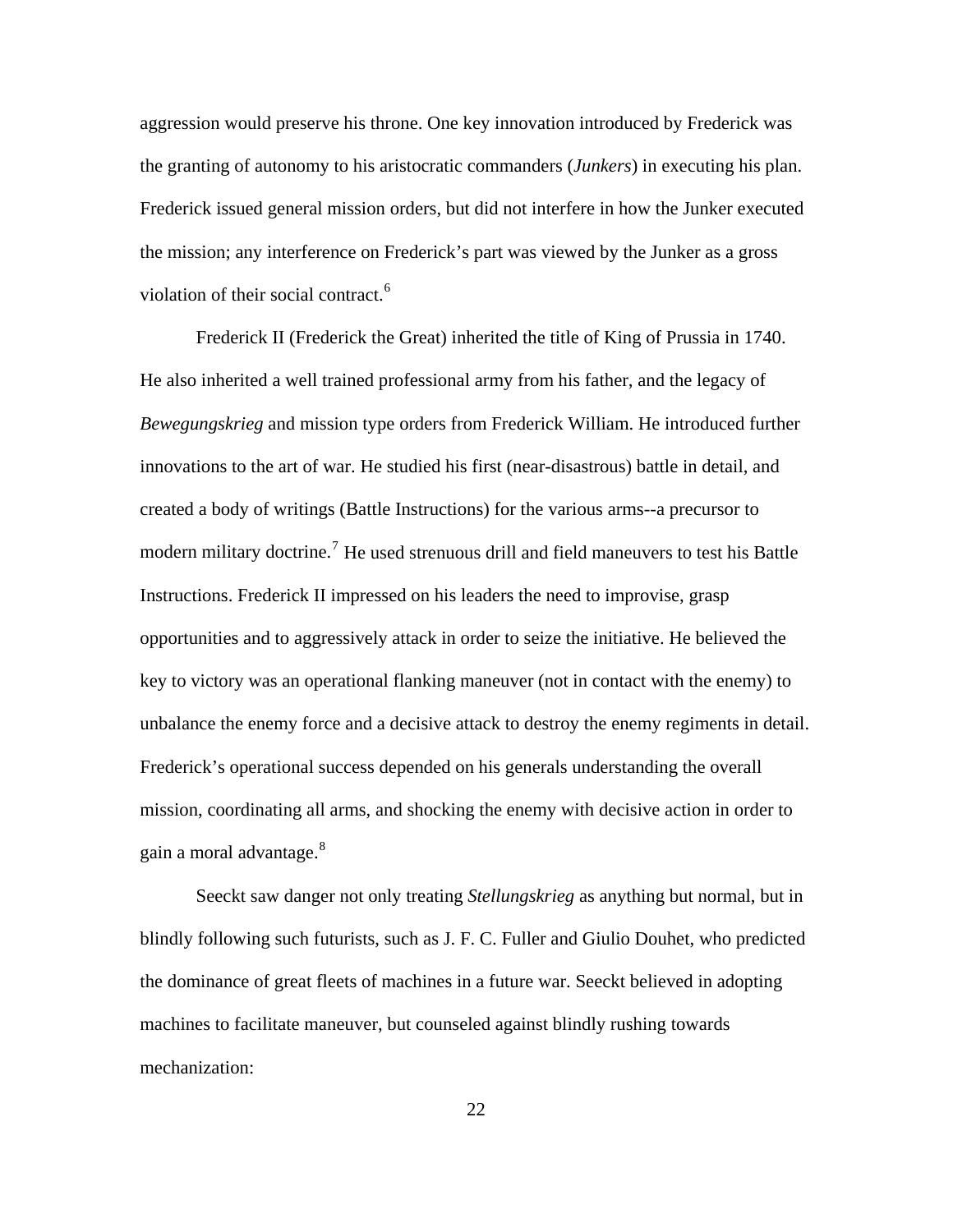We certainly ought not to close our eyes to the development of the motor vehicle and its employment for military purposes. We shall not ignore it, but rather try to lay the theoretical foundations, and, as far as possible, the practical foundations for its use, but we must take care not to neglect, existing, tested, serviceable appliances in favor of something that may be possible in the future. . . . The solution to the problem lies therefore in making full use of the products of technical science to extend and modernize what already exists, but not by substituting something dead for something alive.<sup>[9](#page-128-1)</sup>

Seeckt also recognized that a lack of technical and economic training of the General Staff officers led to poor strategic decisions during the war--Ludendorff's failure to grasp the potential of the tank, for example--which wasted valuable manpower and raw materials.<sup>[10](#page-128-1)</sup>

One of Seeckt's major breaks with the Prussian/German tradition was his belief in the superiority of professional soldiers versus conscripted soldiers. The Prussian-German army had resorted to conscripting fit male citizens into a mass army since the Napoleonic era reformation. One key assumption behind conscription was that shared service among all citizens would inculcate patriotism and a sense of belonging to an army of the people.<sup>[11](#page-128-1)</sup> Implicit in this assumption was that professional soldiers would develop loyalty only to their officers or regiment, and were less likely to fully support an unpopular war.<sup>[12](#page-128-1)</sup> Seeckt, however, reached the conclusion that professional, technically trained soldiers were superior to the poorly trained mass armies of the Great War.<sup>[13](#page-128-1)</sup> He presented his first proposal for the postwar Reichswehr in a February 1919 memorandum presented to the *Reichstag*. Seeckt proposed a professional force of 200,000 soldiers enlisted for two years, backed by a partially trained national militia. He intended the professional covering army to prosecute offensive battles or serve as a defensive covering force in order to allow time for national mobilization. Seeckt intended the militia to serve as a trained manpower pool to fill covering army losses, and to provide internal defense.<sup>[14](#page-128-1)</sup>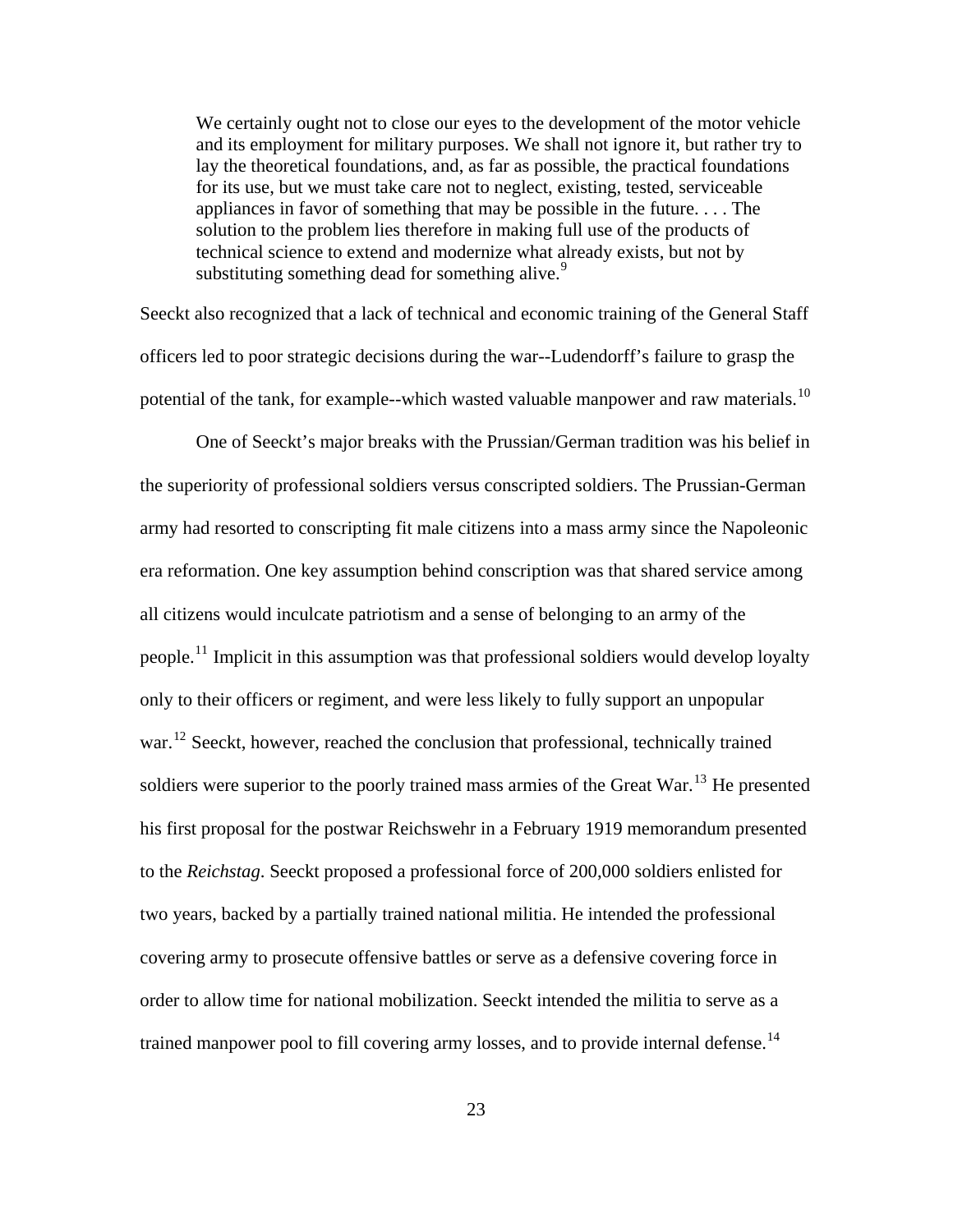Another notable facet of Seeckt's philosophy was the importance he attached to the man of intellect over the man of action. The *Reichswehr* faced the dilemma of how best to eliminate 6,000 excess officers as dictated by the Versailles Treaty. Many senior *Heer* leaders believed in retaining only officers with proven front line experience. Seeckt himself certainly attached great importance to capable and decisive leaders, believing character was greater than intellect in the exercise of command.<sup>[15](#page-128-1)</sup> But he differed from many officers in believing General Staff officers had greater intellectual capacity necessary to reorganize the *Reichswehr* and lead the force in the future. General Staff officers were also trained and fully capable of assuming command of a regiment or division. In contrast, battlefield appointees usually lacked the training and education to adequately serve as regimental or division staff officers.<sup>[16](#page-128-1)</sup> Furthermore, Seeckt questioned the ability of the *Frontsoldaten* to unlearn their Great War experiences and embrace the philosophy of offensive maneuver. In the end, Seeckt's viewpoint prevailed, and a majority of retained officers consisted of General Staff qualified officers.<sup>[17](#page-128-1)</sup>

Seeckt also attached great importance to the leader's intellect and character, viewing these qualities as essential for leading his new professional force. Seeckt spent a considerable amount of time writing on the subject of a leader's character. He identified the key components of a leader's character as: the sober assumption of responsibility for oneself and others; a high degree of efficiency in commanding and obeying orders; and lastly, the duty of the person to subordinate himself to the greater good of the entire Army. $18$ 

In Seeckt's view, another key component of a leader's character was honor. Seeckt believed that a soldier's honor was bound in the successful discharge of his duties,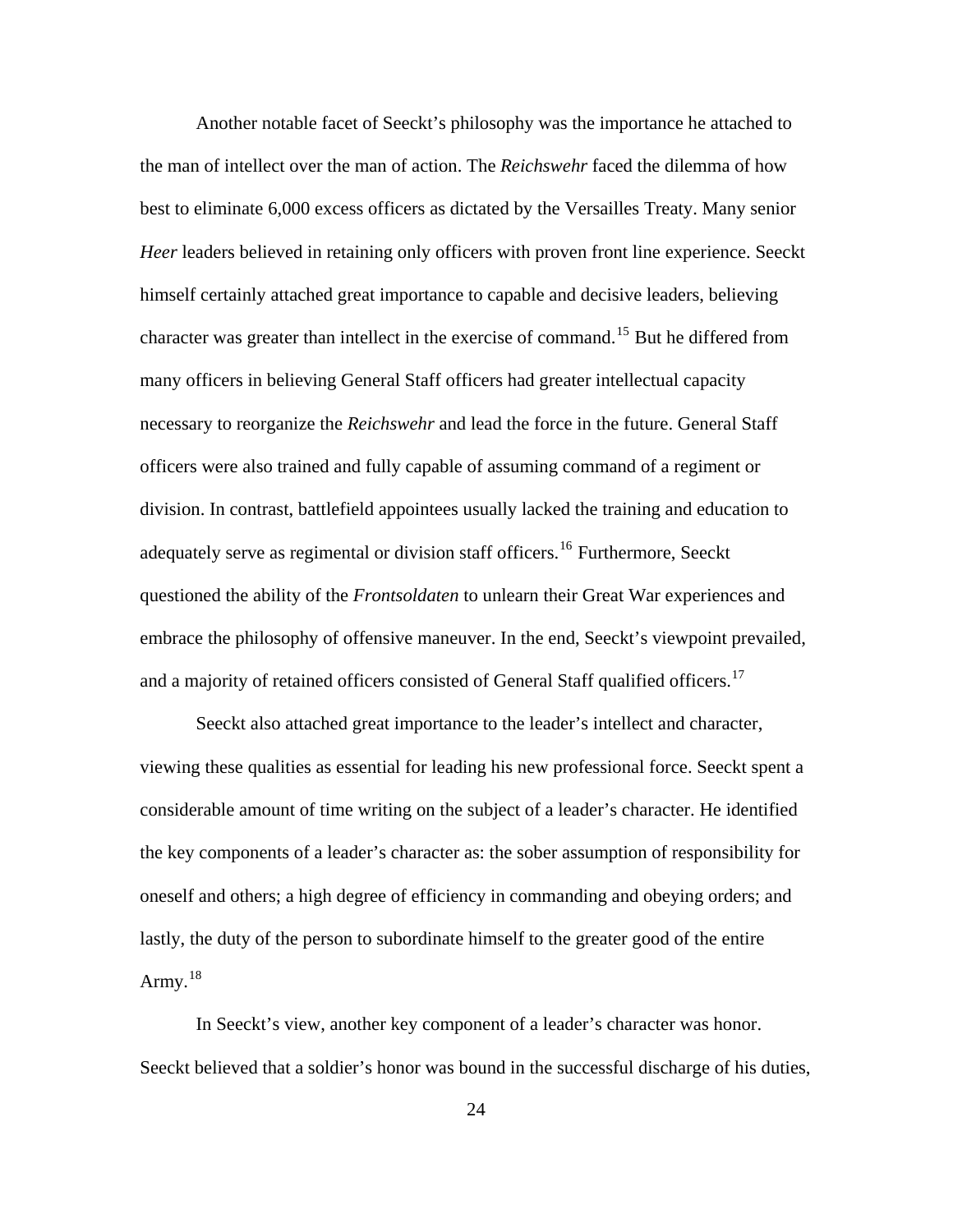regardless of personal risk. The leader further assumed responsibility for the conduct of his soldiers; Seeckt expected the leader to exercise "the duty of severity for honor's sake" in order to complete his assigned tasks.<sup>[19](#page-128-1)</sup>

He noted that one of the key weaknesses in the Allied mass armies was their weak officer leadership. Seeckt observed that Allied officers in the Great War often lacked thorough training and the character qualities essential to the creative thinking needed to overcome tactical and operational problems.<sup>[20](#page-128-1)</sup>

A key component of Seeckt's operational maneuver concept was the need for short verbal orders, usually issued while both the leader and subordinate oriented to the actual objective on the ground.<sup>[21](#page-128-1)</sup> Here Seeckt stressed the importance of clarity and sharpness in expressing the commander's desired end state:

The will arising out of the decision must therefore express itself all the more sharply and clearly in form. It is not without good reason that in military life we insist on a special phraseology for orders. It must express the commander's will so clearly that no doubt can trouble weaker spirits, while the refractory are forced to comply. The commander must expect to find both of these temperaments . . . and they may, indeed always will, create obstacles which he must try to avoid or diminish by the force and clarity of his language. . . . It is therefore the commander's great task to *force his will* [emphasis mine] so vigorously into the chosen channels that its pulsations will be perceptible in their uttermost ramifications. $^{22}$  $^{22}$  $^{22}$ 

Seeckt emphasized the need for the commander to closely imprint his desired outcome and determined will upon his staff and commanders, while still leaving the means to the end up to the leaders on the ground. Critical to the oral operations order was the commander's ability to give the orders at the right time in order to get inside the enemy's decision cycle in a meeting engagement: "The leader on the spot has a special responsibility. He ought not to make his decisions based upon time-consuming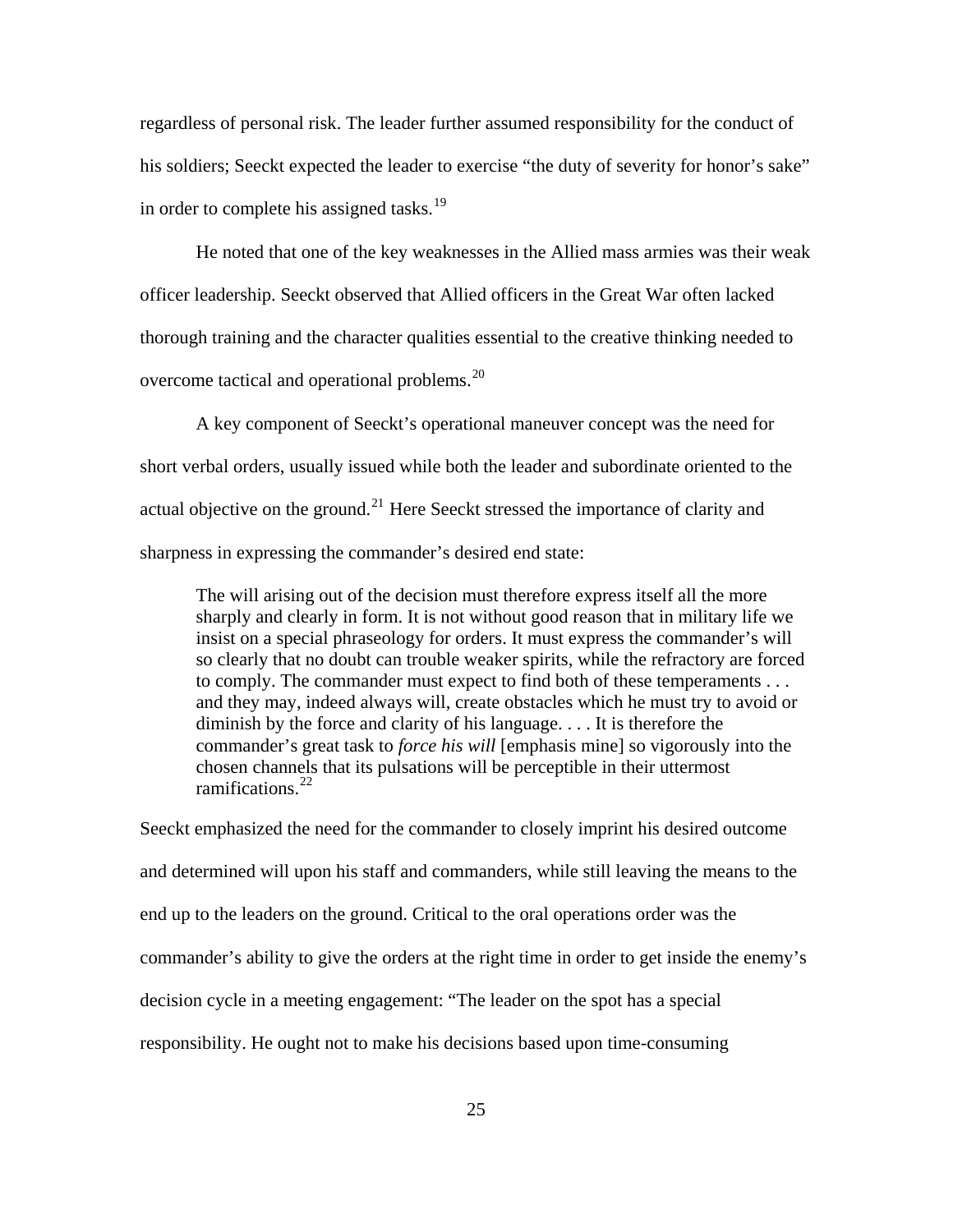reconnaissance. He must often make orders in a confusing situation and he can assume that the enemy is no more prepared for battle than he. $"^{23}$  $"^{23}$  $"^{23}$ 

Seeckt recognized the importance of studying military history, and the application of military science in the conduct of war, but believed developing the leader's character was of greater importance than developing the intellect. He also clearly recognized the importance of a leader's grasp of the intangible in the prosecution of war:

The soldier, then as a typical man of action, must be equipped with the knowledge and education necessary for the accomplishment of the task. . . . The value of knowledge acquired by study must not be over-estimated. . . . Such knowledge as that derived from the study of the history of war is only of living practical value when it has been digested, when the permanent and the important has been extracted from the wealth of detail and has been incorporated with a man's own mental resources--and it is not every man who has the gift for this.<sup>[24](#page-128-1)</sup>

Seeckt believed that only a leader imbued with these three key character traits could bridge the gap between science and art in what he described as the exercise of genius.<sup>[25](#page-128-1)</sup>

Seeckt, despite his emphasis on honor and self-subordination, clearly did not believe in creating an army of unthinking robots. He believed the Army needed to include citizens of all classes and backgrounds in order to meet the varied needs of the *Heer*. [26](#page-128-1) Seeckt believed inclusion of all classes would ensure the *Heer* would remain connected to society. Additionally, Seeckt placed a great emphasis on a spirit of unity and cooperation within the ranks in order to foster high morale among the soldiers.<sup>[27](#page-128-1)</sup> He however believed the *Heer* should remain clear of political entanglements and provide service to the state in a dispassionate manner. $^{28}$  $^{28}$  $^{28}$ 

Political separation was a matter of great concern to Seeckt given the ongoing turmoil in the German state in the early 1920s. Seeckt viewed the *Heer* as a bastion of stability against anarchists and Bolsheviks; as such he intended to limit any outside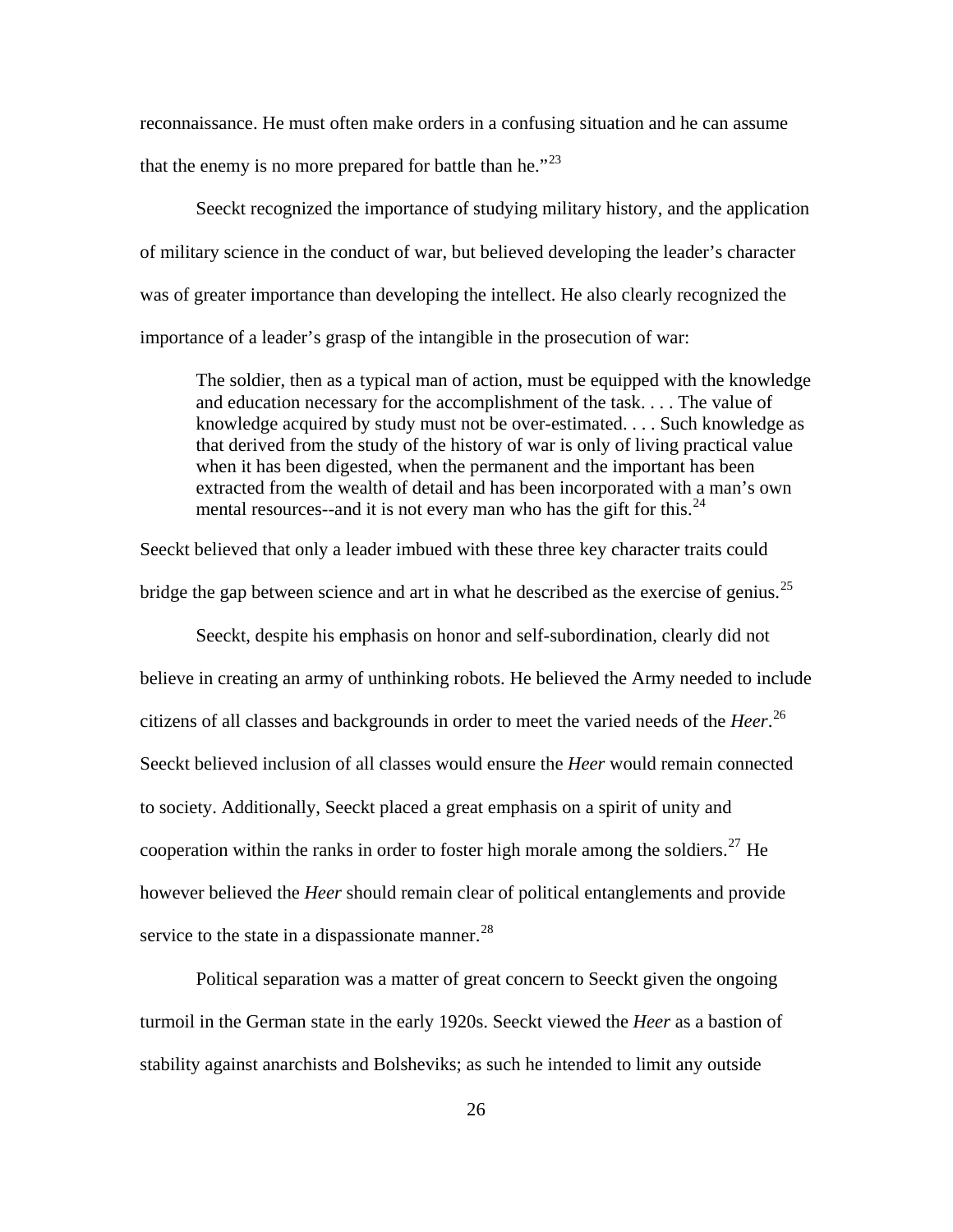<span id="page-35-0"></span>influence which might destabilize the force. He even went so far as to relocate the *Wehrkreis* (regional commands) from their traditional urban garrisons to rural locations to limit corrosive political influence.<sup>[29](#page-128-1)</sup>

Another political challenge Seeckt had to contend with was widespread anti-Republican sentiment among the officer corps. Resistance to the demobilization process triggered a short lived attempt by the Berlin *Wehrkries* commander, General Walther von Luttwitz, to overthrow the Republican government in 1920. Seeckt refused government orders to use force against the *Putsch*; he however also gave no support or recognition to Luttwitz. After the *Putsch* collapse, Seeckt relieved Luttwitz and his chief supporters, but declined to administer discipline in order to avoid creating further turmoil in the Army; he immediately sent forces (including *Freikorps* units) into the Ruhr to quash a Spartacist revolt. Seeckt, despite his pro-monarchist leanings, was pragmatic enough to recognize that supporting the Republic was the best method to preventing a Bolshevik takeover in Germany. $30$ 

#### End State

Seeckt geared all efforts towards the day when Germany could openly rearm and possess an army large enough to conduct true offensive operations. His future vision imbued the *Heer* recruitment policies, organization, regulations and training. However, he was forced to focus the majority of his efforts into rebuilding the *Heer's* conceptual base, and creating a *Führerheer*, an army of leaders, since he could do little to openly rearm or expand. Seeckt expected every officer, NCO and soldier to learn skills and gain experience in functioning at least one grade higher. Therefore, home station training and field exercises were routinely conducted with privates running gun crews and NCOs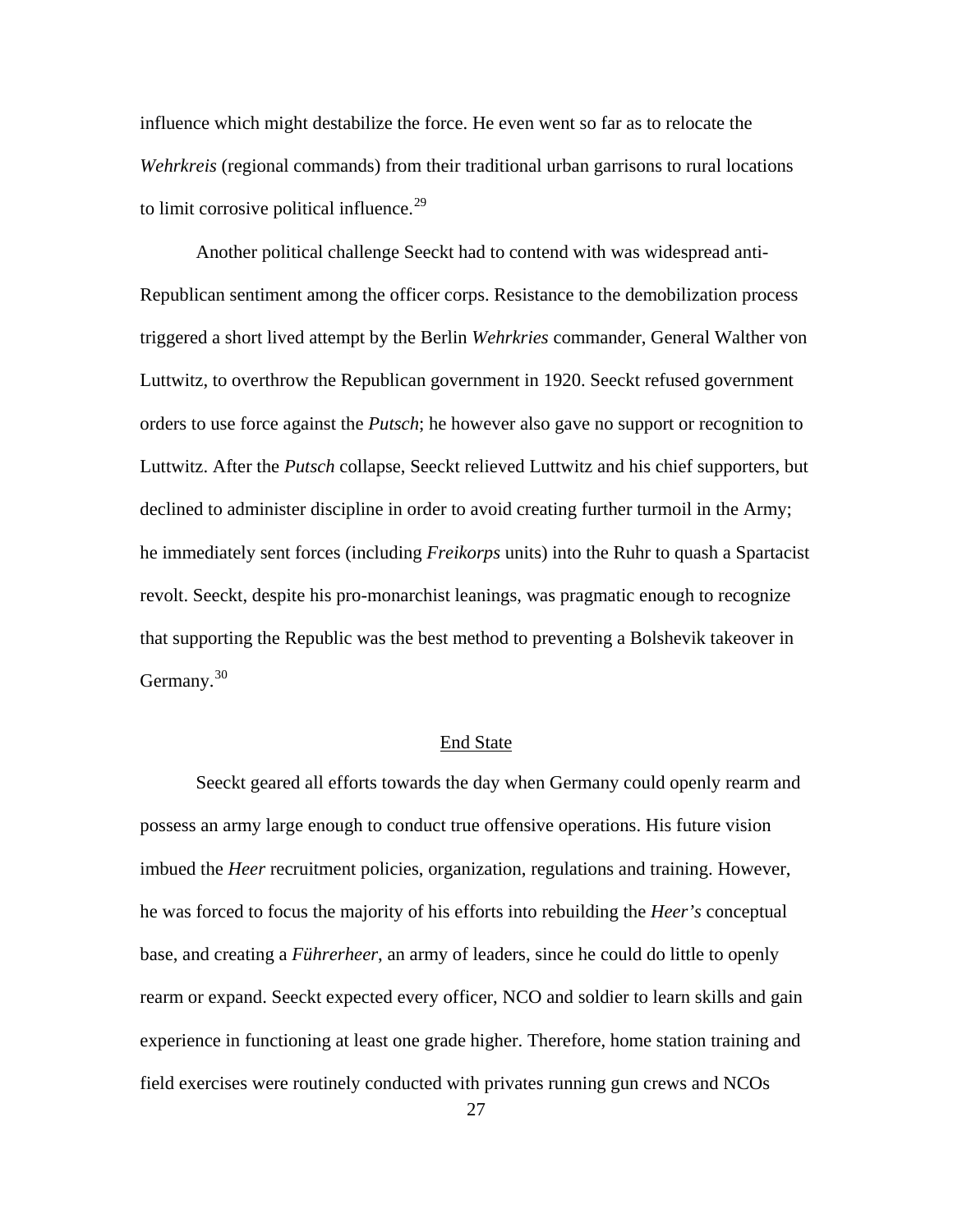leading platoons. Lieutenants were routinely assigned as company commanders, while captains participated in staff rides and map exercises to hone their skills for eventual regimental command. $31$ 

### Analysis and Reform

Seeckt spent much of his early days as the *Heer* chief involved in the reorganization process, outwardly complying with the treaty restrictions while preserving much of the old structure and lineage of the *Kaiserheer*. He officially disbanded the General Staff but preserved the staff functions by embedding the illegal sections in civilian agencies and using misleading names to conceal the real actions of the *Truppenamnt* and other "legal" staff sections.<sup>[32](#page-128-0)</sup> To maintain esprit de corps and the lineage of the former Imperial Army, Seeckt assigned *Reichsheer* battalions to assume and preserve the colors and history of the former regiments<sup>[33](#page-128-0)</sup>

In December 1919, Seeckt issued a detailed directive to the *Reichsheer* leadership to which outlined his plan to analyze Great War experiences, draw correct conclusions and to update regulations to codify the lessons. The directive created committees composed of staff and commanders to study everything from air power to water obstacle crossing. He directed the committee chairs to analyze and write a case study on their particular topic which would capture not only experiences but also new unsolved problems. Seeckt deliberately hand-picked many committee chairs due to their recognized expertise in a particular branch or specialty. One area of particular emphasis was military leadership, with seven committees alone analyzing various aspects of the subject. $34$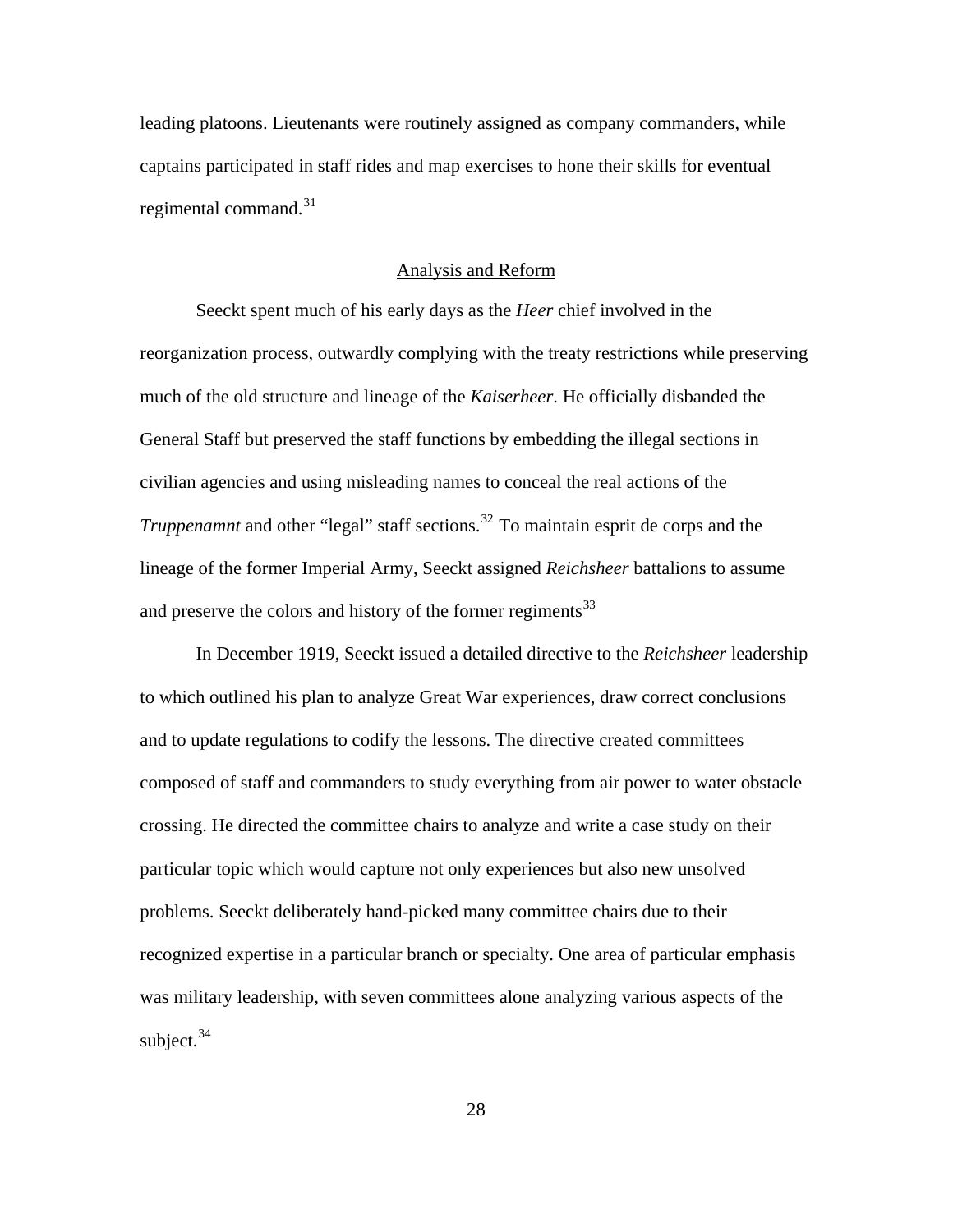This period of objective analysis and reporting was in keeping both with Prussian-German tradition, reinforced by *Kriegsakademie* training, of battle analysis and application to future operations. The *Reichsheer* staff conducted the bulk of their studies in 1919-1920, but continued follow on studies well into  $1923$ <sup>[35](#page-128-0)</sup> In contrast, the Allies, particularly the French, did little to capture and learn from their wartime experiences. Some individual visionary officers, the American Dwight Eisenhower or J.F.C. Fuller of Great Britain for example, published articles exploring concepts of future war. However, the early *Reichsheer* soldiers were unique in having a military culture which generally encouraged and supported visionary officers. In contrast, the French Army culture actively limited junior officer participation input, and critical thinking about their doctrine.[36](#page-128-0)

The committee which analyzed German offensive war strategy found no major fault in the emphasis (both the Schlieffen Plan and the battles on the Eastern front) on encirclement and destruction of the enemy forces. The analysts concluded that poor tactical mobility helped produce a premature culmination point in the West. A tactical breakthrough by either side would not translate into an operational or strategic breakthrough for several reasons. Simply, attacking forces could not cross the tactical zone quickly enough to affect an operational penetration into the defender's rear area. The defender had easy access to railroads, and could seal off tactical penetrations by shifting reserves to the threatened spot. This lack of tactical mobility also hindered the movement of supplies and artillery forces forward to support the penetration. The committee findings confirmed Seeckt's observations and experiences which pointed to a need for a technological and doctrinal solution to restore operational maneuver.<sup>[37](#page-128-0)</sup>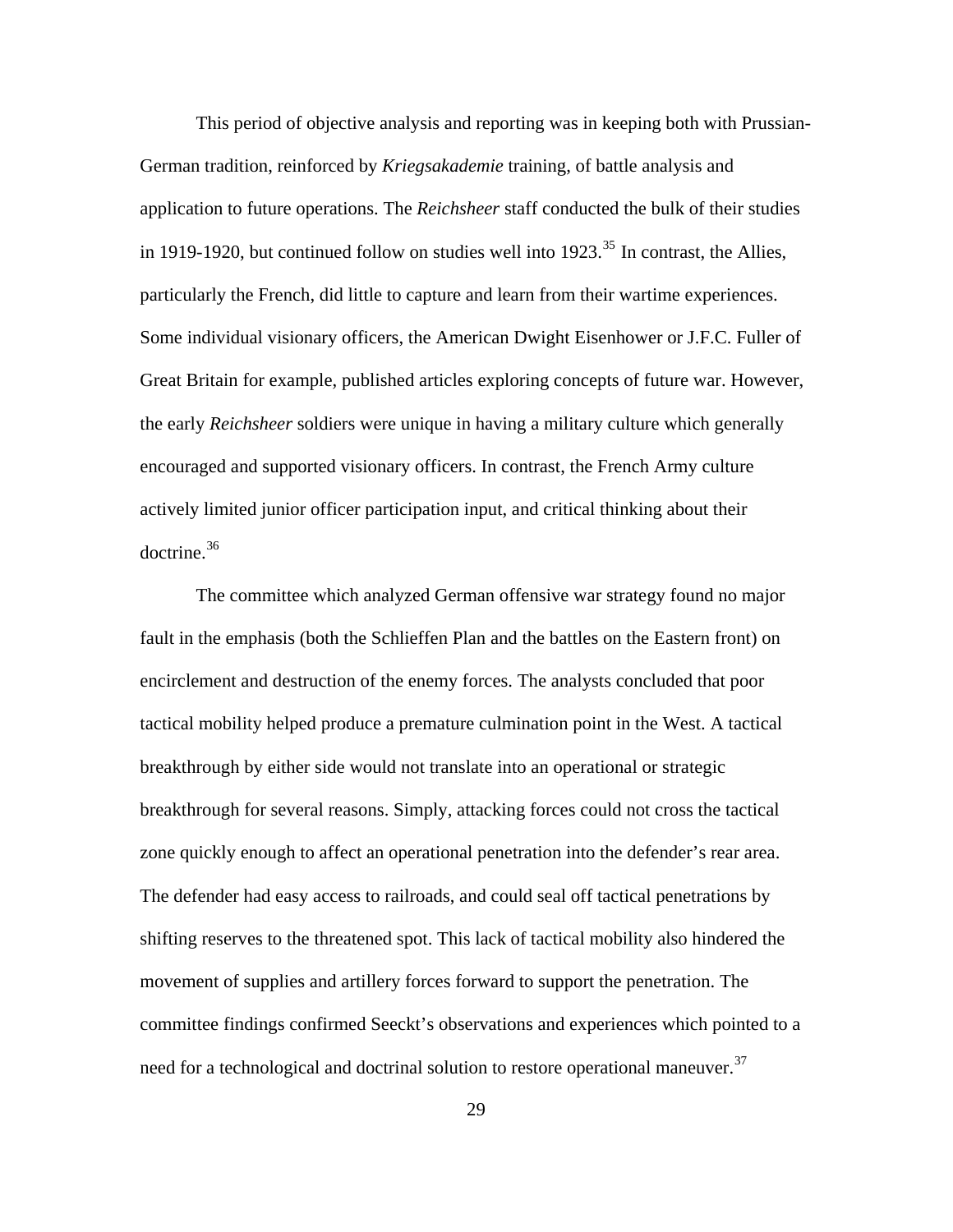One of Seeckt's important leadership qualities seen during this time of analysis was evidenced his efforts to foster an open command climate. Seeckt deliberately maintained an air of icy reserve towards his peers and senior government officials, and was often openly critical of their perceived shortcomings.<sup>[38](#page-128-0)</sup> Yet he willingly listened to his subordinates' ideas, and was surprisingly tolerant of opposing viewpoints, although he could seldom resist making cutting remarks if he disagreed. Field Marshal Albert Kesselring worked as a member of the *Truppenamt* staff in 1923, and his recollection is illustrative of Seeckt's leadership style and his influence on junior officers of the time:

What could have replaced the debates, often held in my room, in the presence of Lieutenant-General von Seeckt, who knew so well how to listen and then sum up in a way that always hit the nail on the head? What a model General Staff officer and leader of men<sup>1[39](#page-128-0)</sup>

One case in point was his handling of the debate over the Great War lessons. Many war veterans as well as current *Reichsheer* officers published books, pamphlets and articles analyzing various topics associated with the Great War. A small minority of junior officers challenged the new Regulations both on psychological and emotional grounds. Ernst Jünger wrote several emotionally charged books relating to his war experiences. Jünger placed his emphasis on tactics, the will of the soldier and his attachment to patriotic ideals to the exclusion of doctrine and strategy. Kurt Hesse wrote a book asserting that Germany lost the war because *Kaiserheer* officers lacked an understanding of individual and group psychology as related to their soldiers. Both lieutenants publicly disparaged the retaining of prewar traditions and concepts due to their association with the defeated *Kaiserheer*. [40](#page-128-0) Their assertions stirred up a series of articles in the *Militär-Wochenblatt* (the semi-official military journal of the era) many of which roundly castigated the young upstarts. Seeckt himself acidly mocked their theories: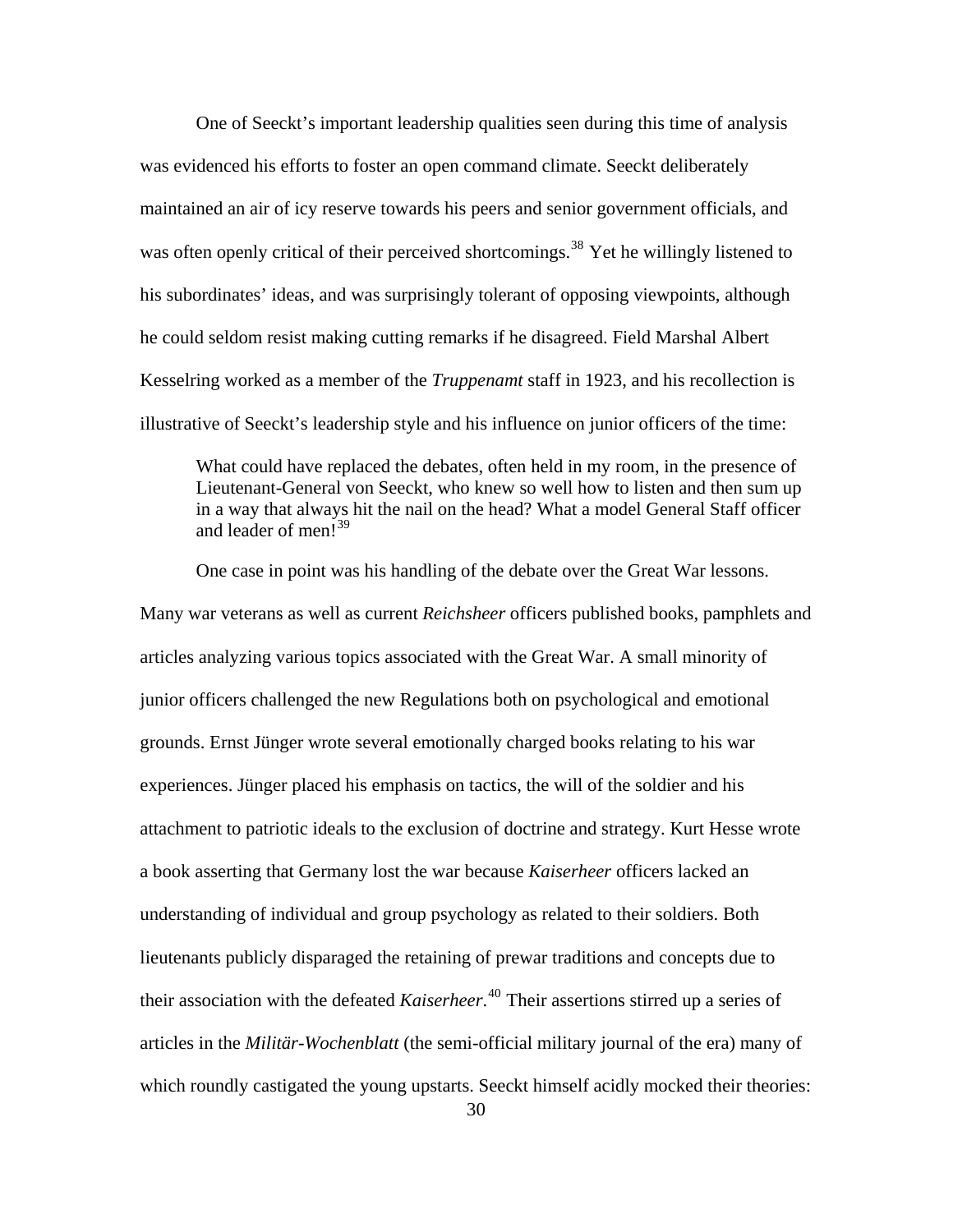"A youthful school of military writers recently discovered the term "General Psychologos." Platitudes have their periods of rejuvenation. As though the true arts of statesmanship and war had ever been imaginable without psychology!"<sup>[41](#page-128-0)</sup> Yet the junior officers had their public defenders, and the end of the debate served to convince most officers that the doctrinal emphasis on maneuver warfare was correct. Hesse's career did not suffer from the controversy; he maintained a reserve commission after voluntarily leaving the *Heer*, and served as a lecturer at the cavalry and artillery schools several years thereafter. Seeckt, unlike his contemporaries in the American, French and British armies, generally tolerated different opinions and dissent as long as his leaders followed the Regulations.[42](#page-128-0)

## New Doctrine

The next step in the reform process was to include the committee findings and recommendations in the writing of new Regulations to help the Army leaders in organizing the new force and training their soldiers. Seeckt took an active role in the task, ensuring the regulations reflected the renewed focus on the Prussian/German operational art.<sup>[43](#page-128-0)</sup> Seeckt placed great emphasis on the war of movement and the use of motorization to allow his force to encircle and destroy an immobile conscript opponent. Staff writers ensured the new regulations were scalable; written for a full sized *Heer* equipped with tanks, aircraft and all supporting arms instead of the current restricted structure.<sup>[44](#page-128-0)</sup>

The Versailles Treaty did not forbid motorization, so commanders and staff were able to openly experiment with the concept of motorized infantry, and use motor cars to simulate tanks in maneuvers. The Army modified the Table of Organization and Equipment (TOE) of the three cavalry divisions to include a motorized division base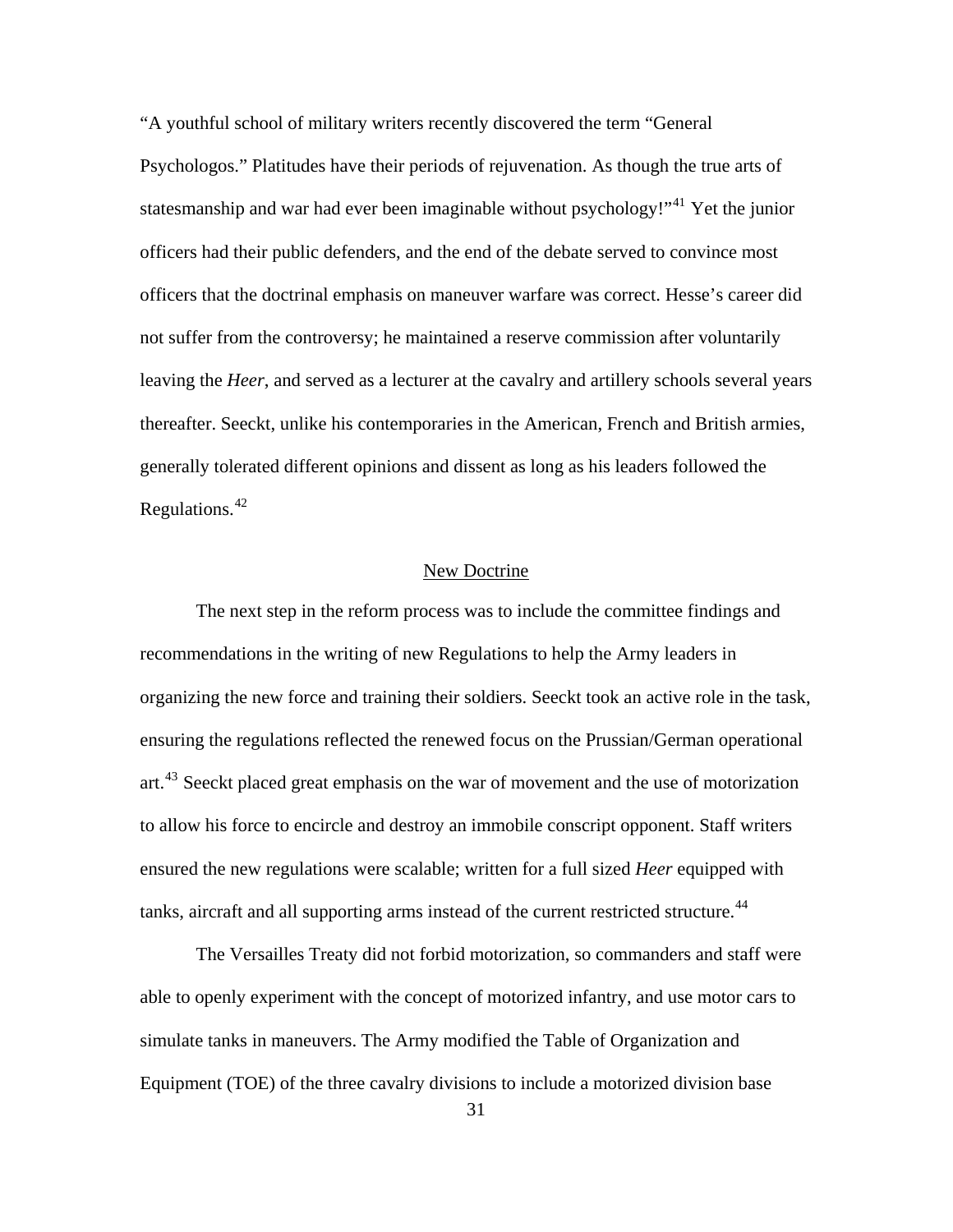which would increase operational mobility. Eastern Front experiences showed cavalry were still useful for reconnaissance and security screening missions, so Seeckt viewed the time and invested in motorizing cavalry formations was useful.<sup>[45](#page-128-0)</sup> Staff sections quietly researched, tested, debated and wrote doctrine for forbidden weapons such as tanks and aircraft as much as possible without the presence of the equipment and force structure.<sup>[46](#page-128-0)</sup> A final reason to emphasize motorization in the near term was to help offset the numerical inferiority of the *Reichsheer* in the event of war with France or Poland. Seeckt envisioned using the mobile professional forces to fight a delaying action to allow enough time to mobilize the reserve militia.<sup>[47](#page-128-0)</sup>

### New Doctrine

The *Reichsheer* released their foundational Regulation, the *Combined Arms Leadership and Battle* (*Führung und Gefecht der verbundenen Waffen*, abbreviated as *F.u.G.*), in September 1921. In the introduction Seeckt clearly articulated his future force vision: "this regulation takes the strength, weaponry and equipment of a modern military major power as the norm, not that of the Peace Treaty's specified German 100,000-man army."<sup>[48](#page-128-0)</sup> *F.u.G.* was Seeckt's way to balance the modern instruments of war with the classic Prussian-German way of operational maneuver, doing so in way which emphasized combined arms cooperation at all levels. In this way, the Regulations captured the relevant operational and tactical lessons of the Great War without becoming fixated upon positional warfare or upon unproven theories.

The first chapter outlines the update *Heer* philosophy of leadership in battle which incorporated Prussian-German tradition modified by the Great War experience and Seeckt's leadership philosophy. The regulation stressed the importance of the leader's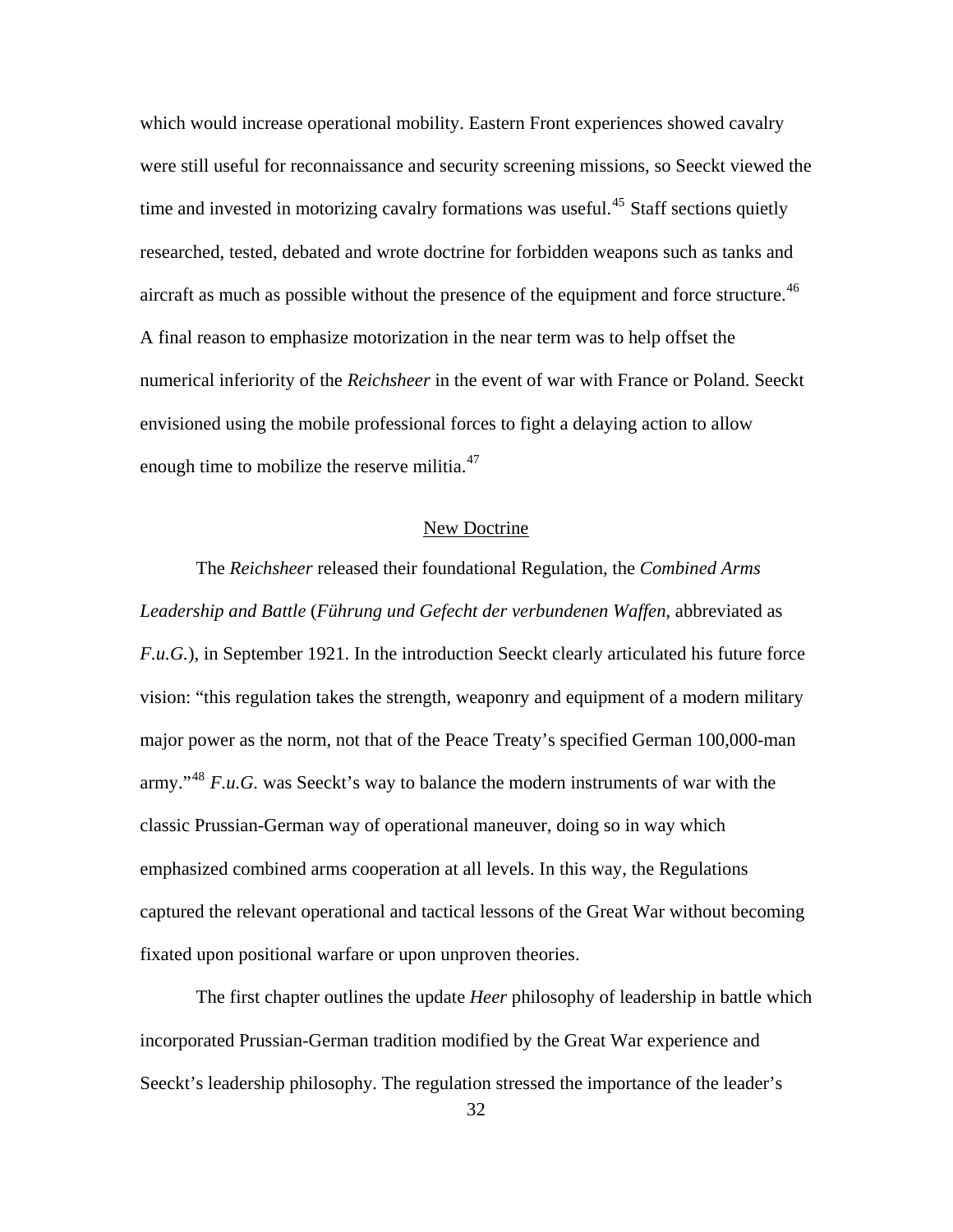decisive actions to seize the initiative and take the fight to the enemy, regardless of terrain, weather or fatigue. *F.u.G* incorporated one of the key leadership lessons from the Great War: the need to decentralize mission execution responsibility to junior leaders in order to overcome battlefield frictions.<sup>[49](#page-128-0)</sup> Seeckt believed other factors contributing to the failed 1914 Western Front offensive was the breakdown in command and control, and frequent failures of commanders to seize and retain the initiative. Seeckt knew that a war of movement was characterized by friction, and meeting engagements with the enemy were common. This factor required tactical leaders who were capable of making quick battlefield assessments and issuing a quick oral order to attack the enemy and seize the initiative. *F.u.G.* laid particular stress on the commander remaining close to the front in order to personally assess the situation and issue the orders directly to their junior leaders. The regulation, above all, warned leaders against adopting a "textbook" solution; each leader was expected to analyze each tactical problem within the current operational context and fully commit to an action. $50$ 

The *Reichsheer* published additional regulations over the next several years. These regulations addressed combat tactics, services and support arm procedures. Each regulation echoed the main themes of *F.u.G*: the display of strong character, steely resolve in carrying out a mission, and the willingness to undergo danger and privation without complaint.

The first page of the *Field Training of the Rifleman and of the Squad (Ausbildung der Schützengruppe)* is devoted entirely to an outline of leadership principles expected of every squad leader. The regulation noted that war made great demands but even in an age dominated by machines, the soldier was the final arbiter of battle. Further sentences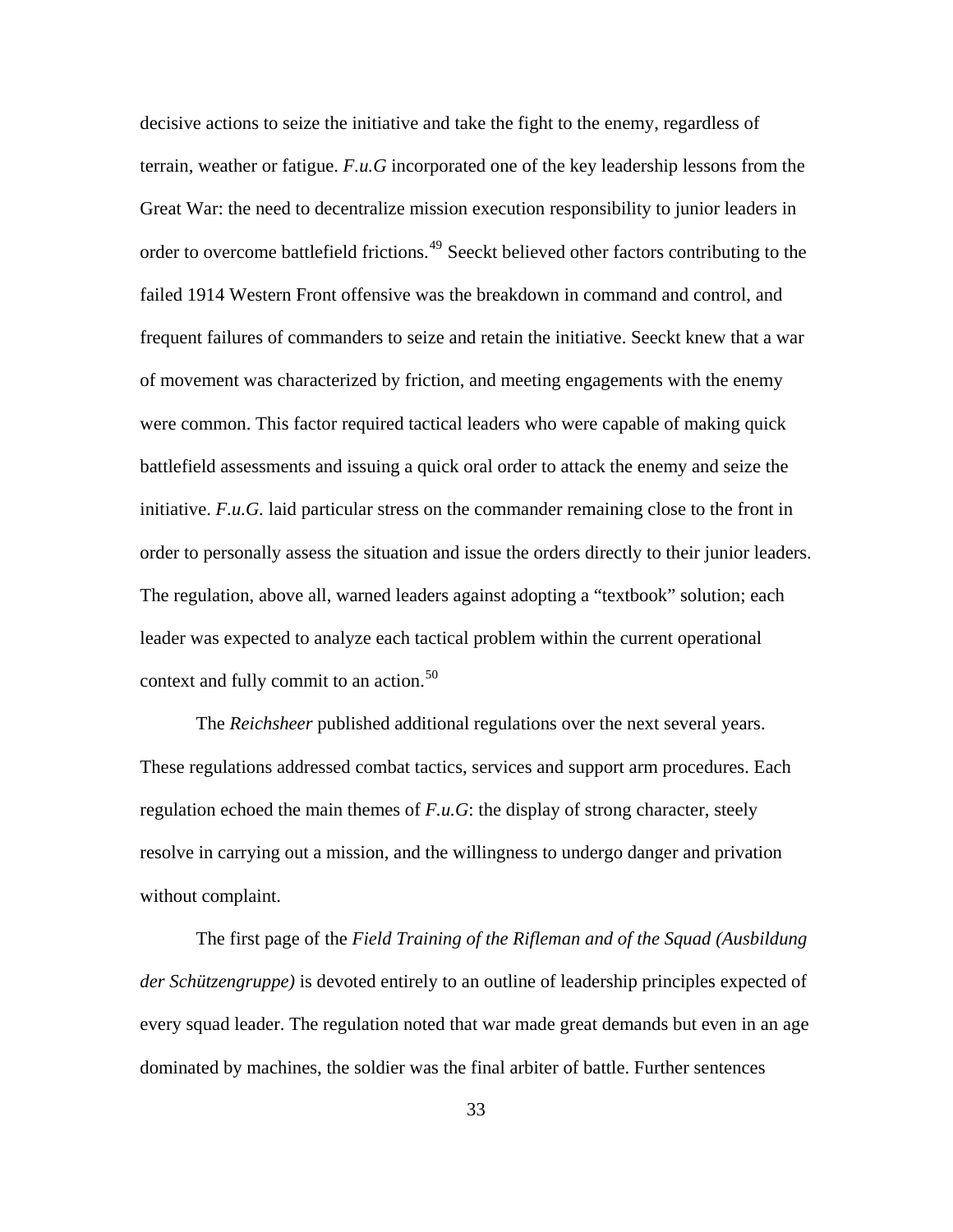directed the NCO to educate his soldiers in "self-denial, promotion of daring, strengthening of will power and self-confidence, and accustoming himself to bodily exertions, fit him to master the greatest difficulties."<sup>[51](#page-128-0)</sup> The regulation directed the squad leader to appoint a substitute squad leader to take charge if needed, and to ensure the substitute was fully trained and capable. The squad leader needed the ability to quickly assess a situation and "form quick decisions, which he must make on his own initiative within the limits of the instructions he has received." in order to avoid losing the initiative to the enemy.<sup>[52](#page-128-0)</sup> In keeping with the combined arms emphasis, the squad could receive attached machine gun or mortar teams so the squad leader had to know how to control the combination combat squad. The last sentence of the Leadership section is illustrative in grasping the essence of the *Reichsheer* leadership philosophy: "Decisive action is the principle requirement in war. Everybody, the commander-in-chief just as much as the youngest soldier must be imbued with the fact, that omission and neglect are a more grievous fault on his part than an error in judgment in selecting the means."<sup>[53](#page-128-0)</sup>

Similar leadership principles appear in Regulations for the Motor Corps Units which, interestingly, were published prior to the *F.u.G* in December 1920. The General Principles section directs the Motor Corps NCO to pay special attention to instilling honor, fidelity, patriotism, and a spirit of comradeship. Further paragraphs dwelt on strenuous physical conditioning, thorough technical training, the need to understand other branches, and when possible "cooperate with the other arms in mixed exercises (Transport of troops, liaison by motorcyclists, intervention of tanks)."[54](#page-128-0)

The *Truppenamt* collaborated with the separate branches to publish handbooks to summarize the key points of the Regulations. The *Truppenamt* intended these handbooks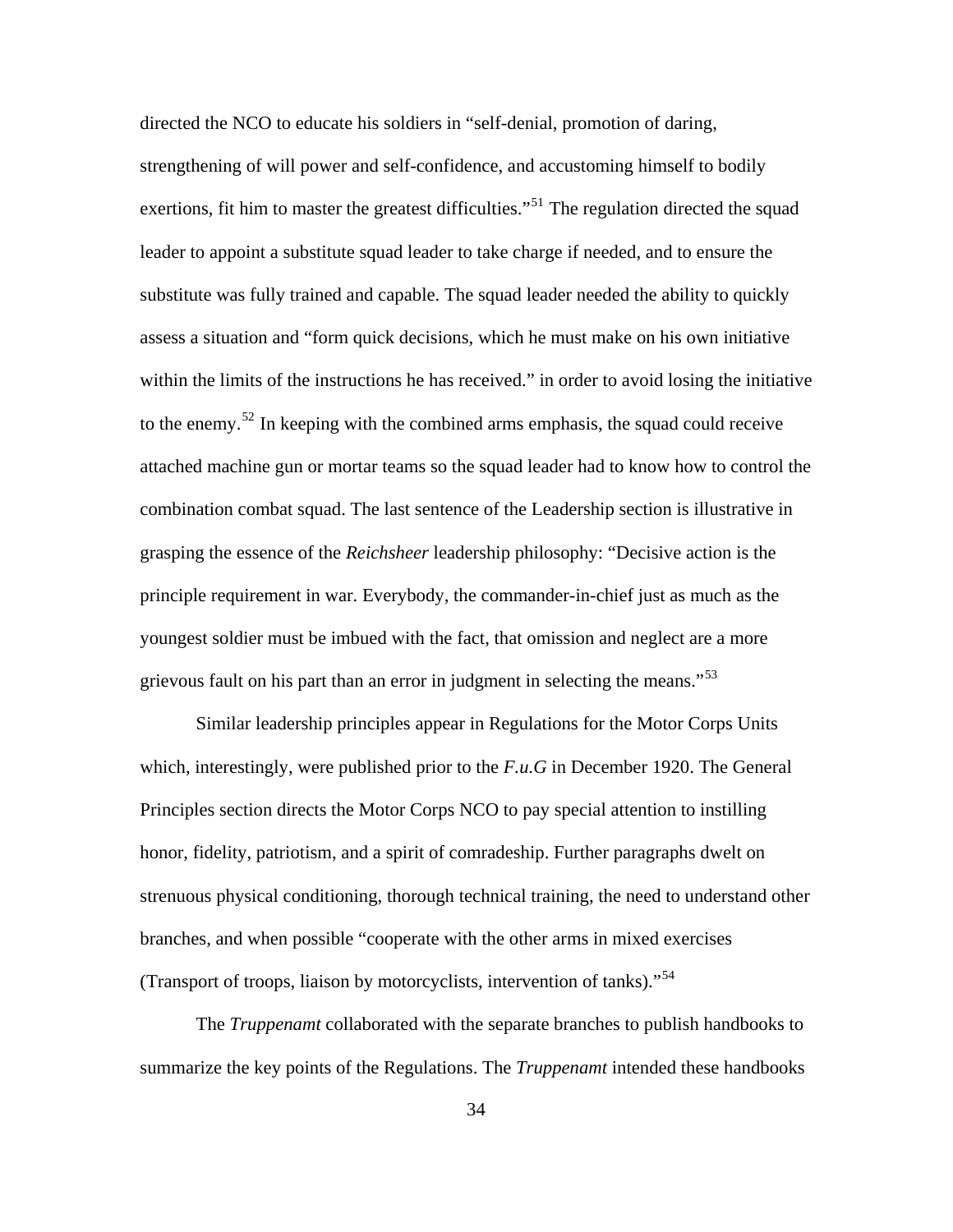to help soldiers understand the renewed emphasis on maneuver warfare, and their role in aggressively executing the Regulations.[55](#page-128-0) One surviving handbook example was the *Der Artillerist* (The Artillerist), written for artillery NCOs and officer candidates. The first chapter dwells at length upon the need for "character absolutely above reproach, he must be true, honorable and just." A subsequent sentence describes character traits: "Reliability, devotion to duty and punctuality were the three fundamental traits in the character of the best type of non-commissioned officers of pre-war times."<sup>[56](#page-128-0)</sup> Subsequent paragraphs outline "The principle requirement in addition to these two indispensable characteristics (character and personal conduct) is thoroughness of training in his calling as a non-commissioned officer, and in the training to make him a perfect leader in his place. Modern warfare demands personalities in the lowest officer ranks that act independently."<sup>[57](#page-128-0)</sup>

### Summary

The Germans, in recovering and reorganizing after the Great War, arguably were the sole combatant to codify sound future doctrine in the 1920s. That is not to say the Allied armies did nothing in the aftermath of the War. However, a combination of victor's complacency, pacifist sentiment, and tight budgets inhibited wide scale Allied innovation. Senior Allied leaders did little or nothing to encourage critical thinking or analysis of the Great War. The few Allied officers who engaged in critical thinking on warfare created theories which were difficult to test and prove. The Germans, in contrast, systematically analyzed the Great War to learn from the experiences, form and test theories, and put the best theories into practice. Arguably, the Germans had the motivation to learn since they lost the War, but that is too simplistic. The Germans,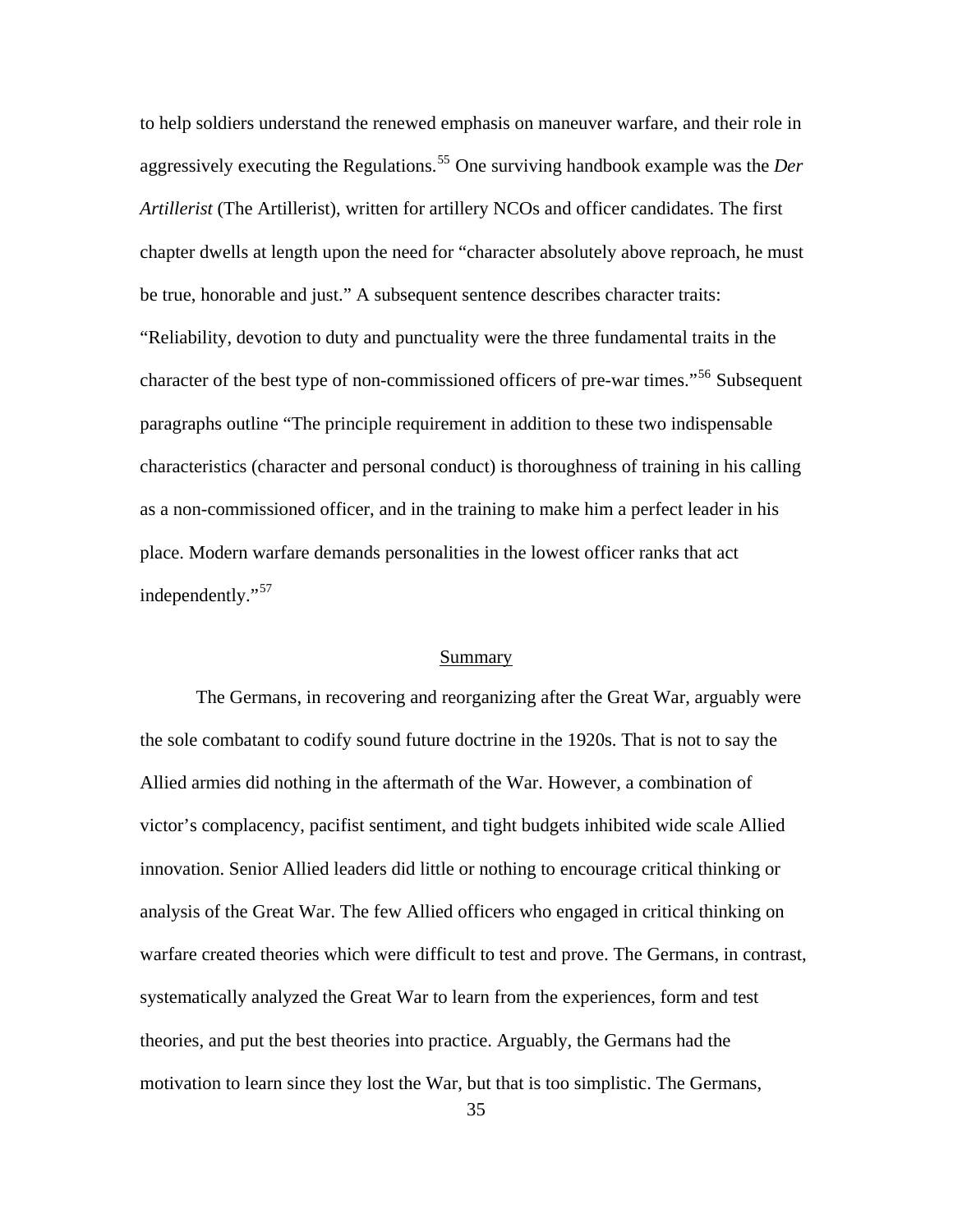culturally, had a tradition dating back before the Napoleonic era of rationally studying and learning about warfare--so one could make the point that the Germans would have analyzed and learned from the conflict regardless of the outcome.

Understanding the importance of General von Seeckt in the process is critical. Many Great War officers were convinced of the primacy of the defense, but this viewpoint was based more on an emotional reaction to the horror of the Western Front. Seeckt pointed to the successful operations on the Eastern Front to prove his point that maneuver warfare was still possible and profitable. Even on the Western Front, the Germans enjoyed many tactical successes in the 1918 Peace Offensives despite the formidable Allied defenses.

Where Seeckt departed from his contemporaries was in his vision of future war, and his fusion of technology with tested tactics and operational art. He saw technology as an enabler to bridge the gap between tactical and operational maneuver success--and that offensive war was Germany's only real chance for success in the next war; a future *Stellungskrieg* would lead to Germany's exhaustion and collapse.

Seeckt also saw technology as a way to enhance operational maneuver but would not replace the need for well trained, resourceful leaders making decisions in the heat of the battle. He saw future warfare dominated by well trained, technically savvy soldiers who would decimate poorly trained conscripts. Seeckt rejected the visionaries, such as Fuller and Douhet, who envisioned fleets of machines eliminating the need for mass armies. Seeckt saw the primacy of the human intellect over material, believing that any advantage gained by a new technology would prove momentary. Thus, Seeckt believed that Germany's future hope was the presence of a well trained and well equipped army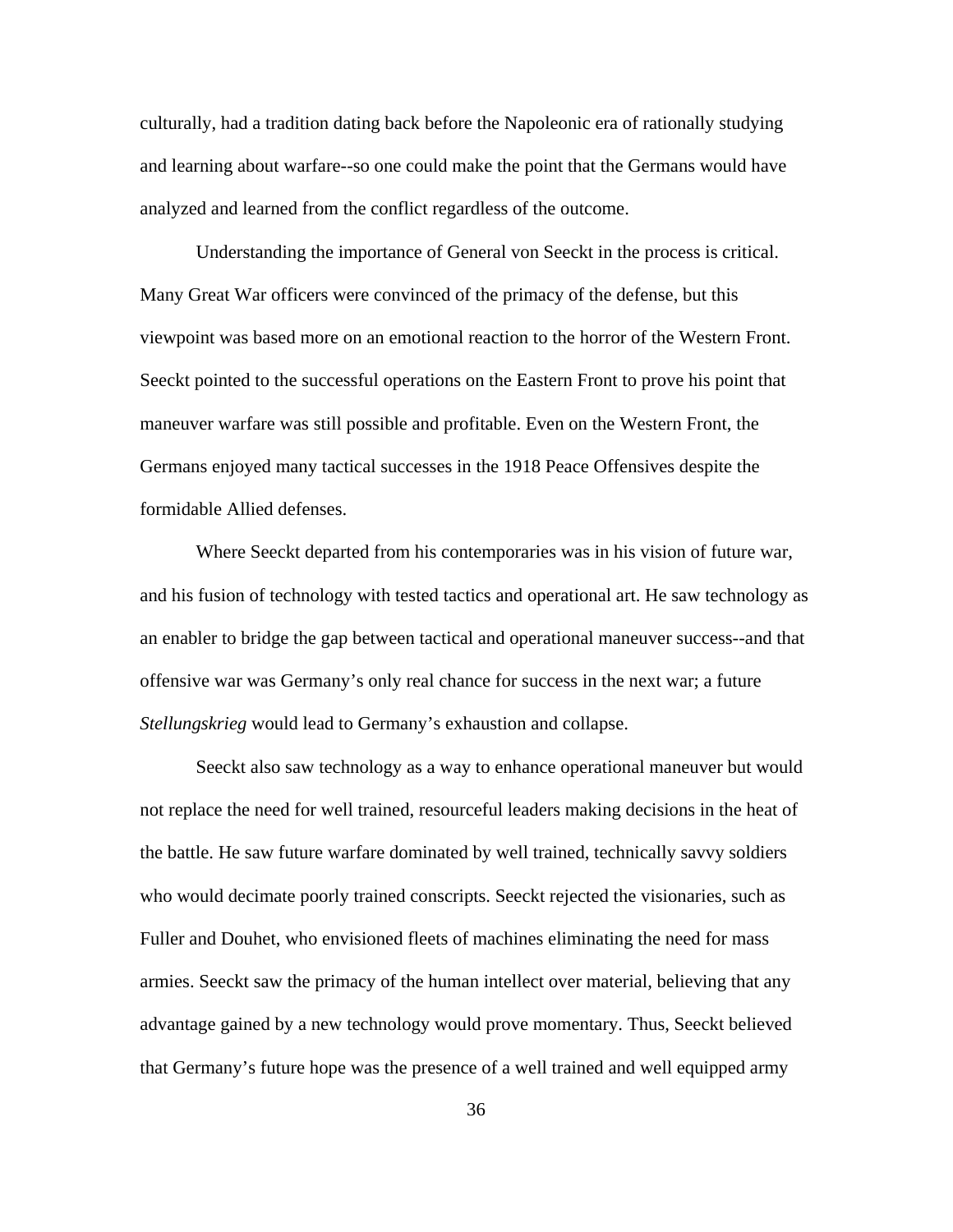capable of decisively executing offensive operations to encircle and crush an enemy force. But the Versailles Treaty prevented Seeckt from pursuing his vision. Frustrated from openly pursuing technical innovation, Seeckt focused first on developing the intellectual framework, or doctrine, with which the force would operate within. His subsequent efforts focused on developing the leaders and soldiers capable and willing to grasp doctrine and operate within the doctrinal framework.

1 Corum, *Roots*, *35*.

 $2$ Dupuy, 196.

 $\overline{a}$ 

 ${}^{3}$ Gordon, 98.

4 Corum, *Roots*, 29.

5 S Hans von Seeckt, *Thoughts of a Soldier* (London, England: Ernest Benn, Ltd., 1930), 55.

6 Citino, *Way*, 32.  $\frac{7}{1}$ Ibid., 49. 8 Ibid., 102. <sup>9</sup>Seeckt, 85.  $10$ Ibid., 52.

 $11$ Dupuy, 27.

12Baron von Freytag-Loringhoven, *The Power of Personality in War* (Harrisburg: The Military Service Publishing Co., 1938), 21.

 $13$ Seeckt, 59. 14Corum, *Roots*, 31.  $15$ Seeckt, 123. 16Corum, *Roots*, 80.  $17$ Ibid., 34.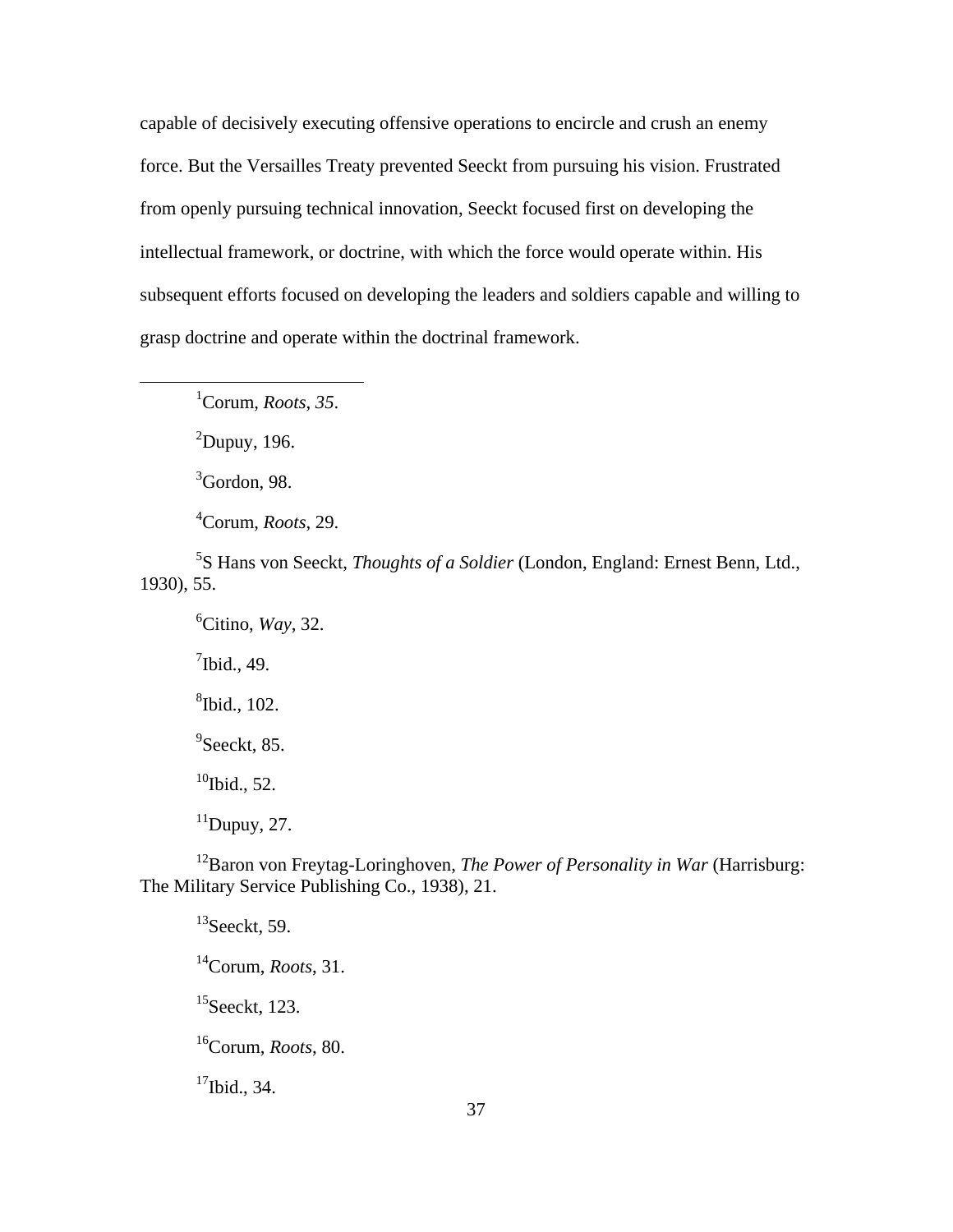$18$ Ibid., 74-77.  $19$ Ibid., 22.

20Corum, *Roots*, 33. One tendency in the German (and especially Allied) army which particularly irritated Seeckt was the use of buzzwords as a substitute to critical thinking to solve tactical problems .See Seeckt's essay, *Catchwords*, for his opinion on the subject.

21Citino, *Way*, 243.

 $22$ Seeckt, 128.

23Corum, *Roots*, 40.

 $^{24}$ Seeckt, 123-124.

 $^{25}$ Ibid., 126.

 $26$ Seeckt, 76.

 $27$ Schermann, 191.

28Citino, *Roots*, 30.

 $29$ Schermann, 186.

 $30$ Dupuy, 211.

 $31$ Ibid., 210.

 $32$ Corum, 35.

 $33$ Lewis, 14.

34Corum, *Roots*, 37.

<sup>35</sup>Ibid., 39.

<sup>36</sup>Fred Green, "French Military Leadership and Security Against Germany, 1919-1940" (Ph.D. diss., Yale University, 1971), 42.

 $37$ Dupuy, 214.

 $38$ Gordon, 96.

39Albert Kesselring, *Kesselring: A Soldier's Record* (New York: William Morrow and Co., 1954), 11.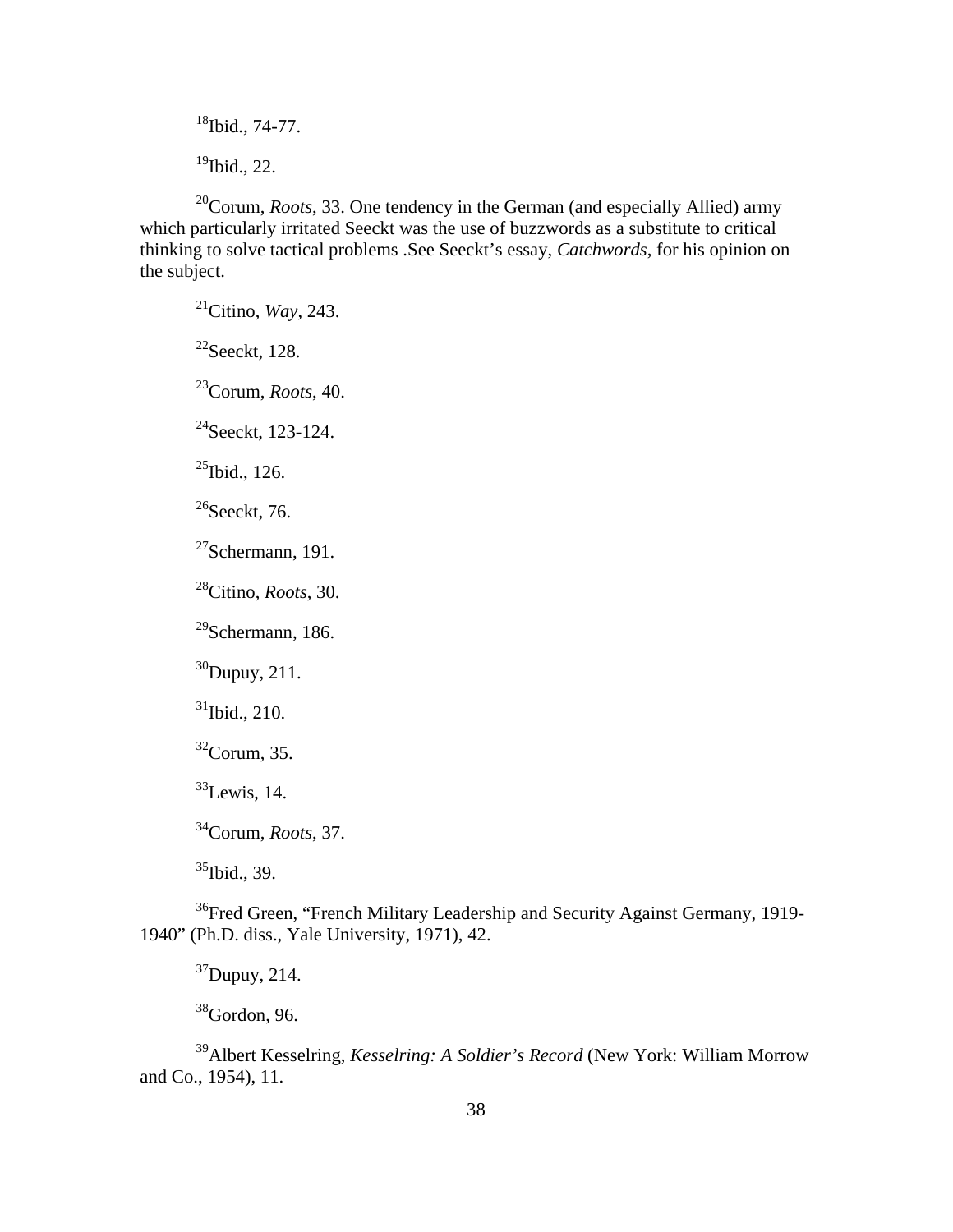40Corum, *Roots*, 60.

 $41$ Seeckt, 125.

42Corum, *Roots*, 62.

43Schermann, 193.

44Corum, *Roots*, 39.

 $45$ Lewis, 30.

46James Corum, *The Luftwaffe: Creating the Operational Air War, 1918-1940 (Luftwaffe)* (Lawrence, KS: University Press of Kansas, 1997), 72.

47Larry H Addington,. *The Blitzkrieg Era and the German General Staff: 1865- 1941* (New Brunswick, NJ: Rutgers University Press, 1971), 29.

48Corum, *Roots*, 39.

 $49$ Lupfer, 19.

50Citino, *Path*, 17.

51USAMI, *Field Training of the Rifleman and of the Squad (Ausbildung der Schützengruppe)* Reel XII, 1.

 $52$ Ibid., 3.

 $53$ Ibid., 2.

54USAMI, *Regulations for the Service and Instruction of the Motor Corps Units*, Ministry of the *Reichswehr*, 25 December 1920, Reel XIII, 295.

55Corum, *Roots*, 45.

56USAMI, Lieutenant Gilbert, *Der Artillerist*. Reel XI, 6.

 $57$ Ibid., 12.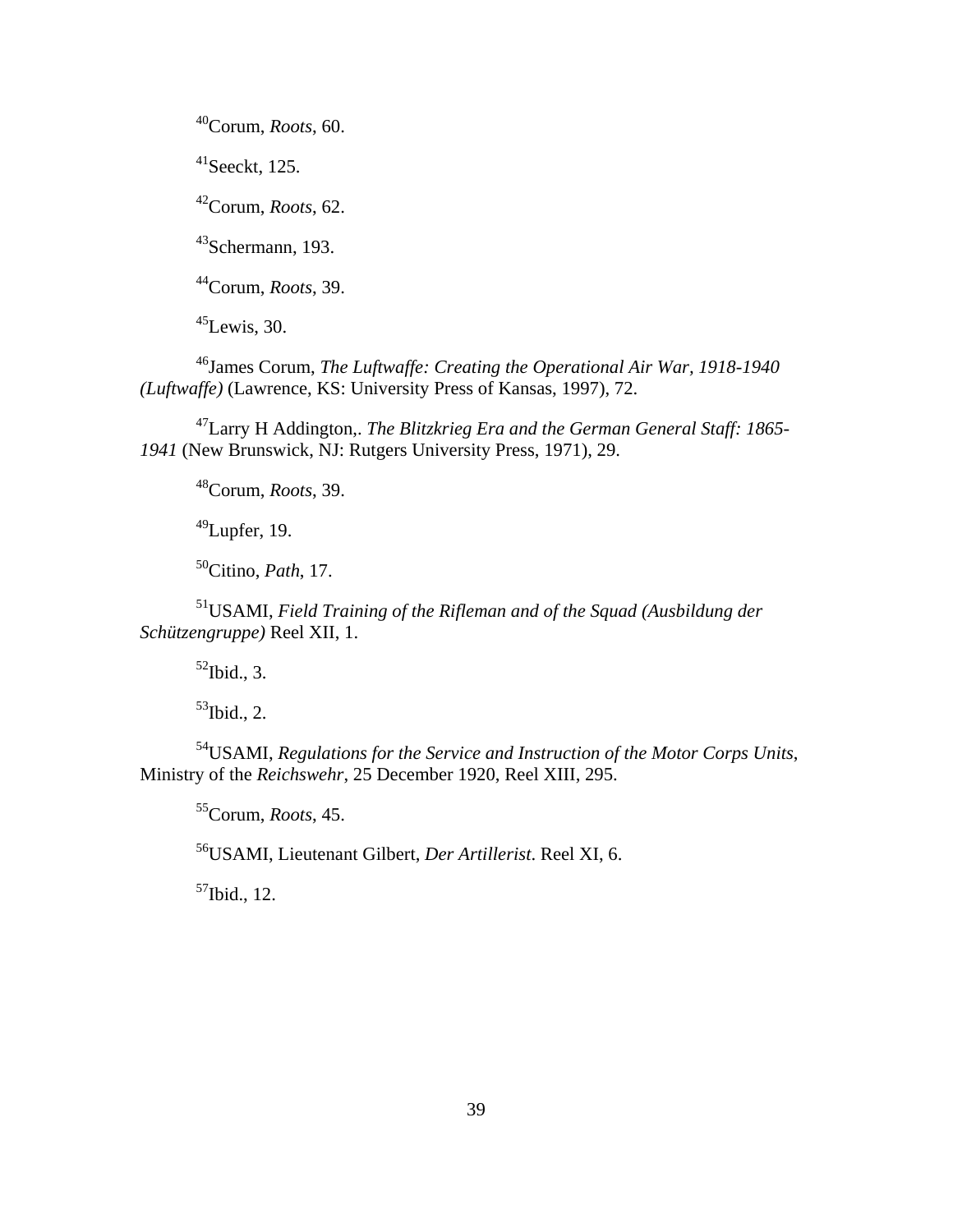### CHAPTER 3

## LEADERSHIP SELECTION, DEVELOPMENT, AND TRAINING

## Strategic Context

The period of time between the establishment of the Provisional *Reichswehr* in March 1919 and the *Reichswehr* in March 1920 was one of considerable turmoil. Demobilization and reduction of the standing army, domestic insurrection and threats from the nationalistic Poles all produced feelings of doubt and uncertainty in the German populace. Yet during this time the *Reichheer* maintained adequate cohesion, and continued with sufficient capabilities to maintain internal stability and guard the eastern border. The *Heer* accomplished this by pressing into service the more reliable *Freikorps*  units. This measure was strictly a stop gap measure; in the long term, the *Heer* needed more reliable units, since many of the *Freikorps* leaders were politically suspect and were unwilling to fully obey *Reichsheer* directives.<sup>[1](#page-128-0)</sup>

Seeckt faced a particular challenge in overcoming the Versailles Treaty manpower constraints. He pushed for a manpower ceiling of 200,000 soldiers, insisting he needed that number in order to field a modern force able to combat Polish incursions and maintain internal stability. The Allies remained unsympathetic, fearing the presence of a reorganized and well equipped German army capable of offensive operations. The Germans were forced to accept the lower 100,000 man ceiling which they "officially" achieved in February  $1921.<sup>2</sup>$  $1921.<sup>2</sup>$  $1921.<sup>2</sup>$ 

The Allies' long-term purpose for the tight manpower restrictions was to progressively weaken Germany's ability to create a mass army. The treaty banned short term conscription and trained reserves, mandated long term enlistments for the active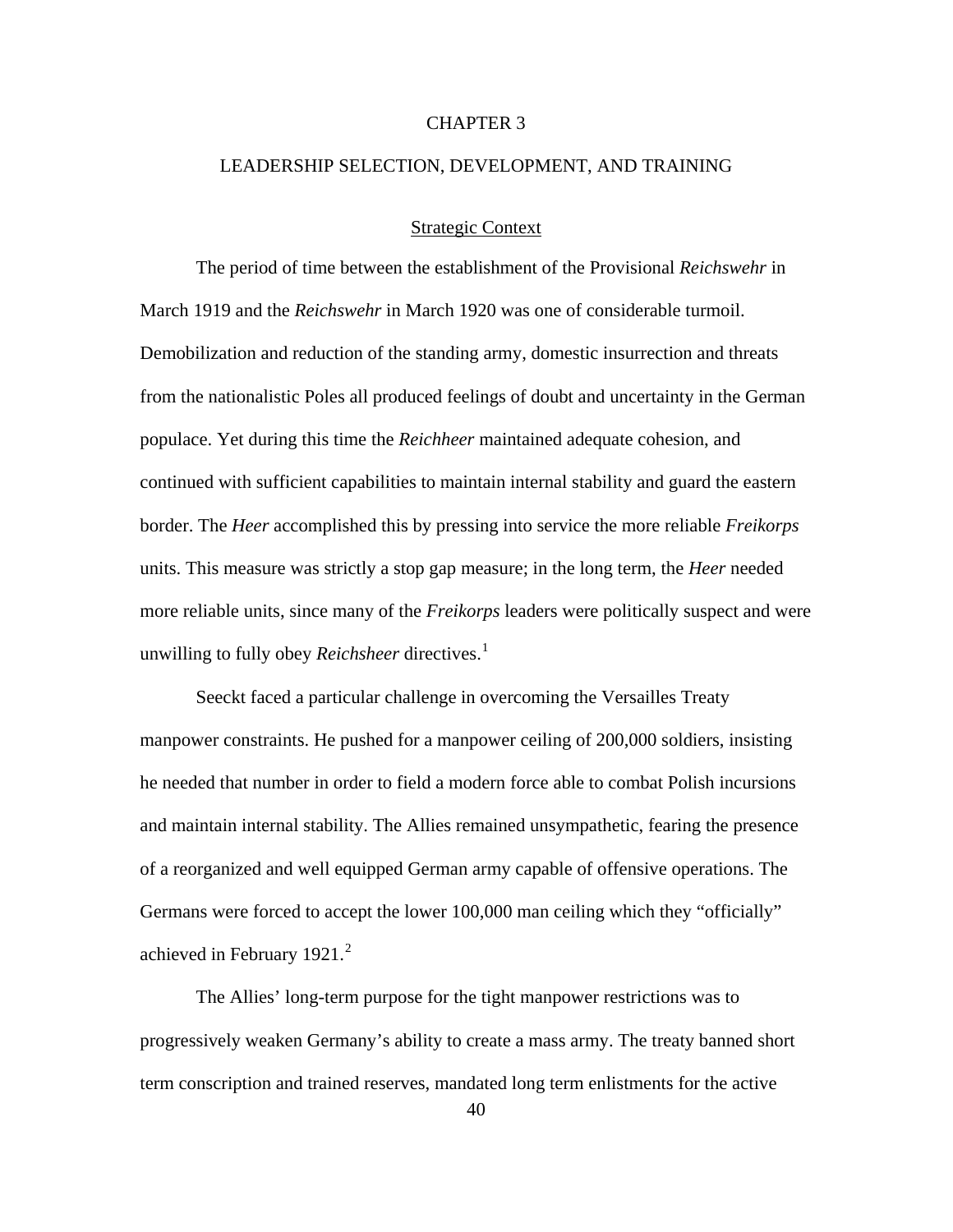army and severely limited accessions and discharges. These actions ensured that the trained manpower pool, primarily the supply of trained Great War veterans, would progressively shrink.<sup>[3](#page-128-0)</sup> Unsurprisingly, the *Heer* quietly attempted to circumvent these restrictions. The *Freikorps* units were a potential pool of trained reserves, although Seeckt looked askance at the units due to their questionable reliability.<sup>[4](#page-128-0)</sup> Other methods of retaining talented personnel included camouflaging officers as civilians in various government ministries, and placing former officers and NCOs into the various civilian police branches.<sup>[5](#page-128-0)</sup> The police agencies also served as convenient places to maintain quantities of automatic weapons and armored cars, ostensibly for internal security duties. However, this practice served to arouse Allied suspicion and complaints of German duplicity.<sup>[6](#page-128-0)</sup>

Seeckt's deliberate evasion of the treaty provisions reveals a strong streak of pragmatism in a man who preached the virtues of obedience and honor. He apparently saw no contradiction in his hidden activities, presumably viewing his loyalty to the German state as overriding true compliance with the treaty.<sup>[7](#page-128-0)</sup>

The net effect of these manpower shell games was mixedat best, and probably counter productive to promoting stable relations the French. France occupied the Ruhr region in 1923 as punishment for German delays in compensation payments; this response was arguably prompted by French anger over Germany's obvious and widespread disregard of treaty disarmament clauses.<sup>[8](#page-128-0)</sup> The Ruhr crisis sheds light on the true level of *Reichsheer* military preparedness during the early 1920s. The Republican government wanted to resist the French if they continued to advance into German territory. Seeckt bluntly told the Reich chancellor that the *Heer* was incapable of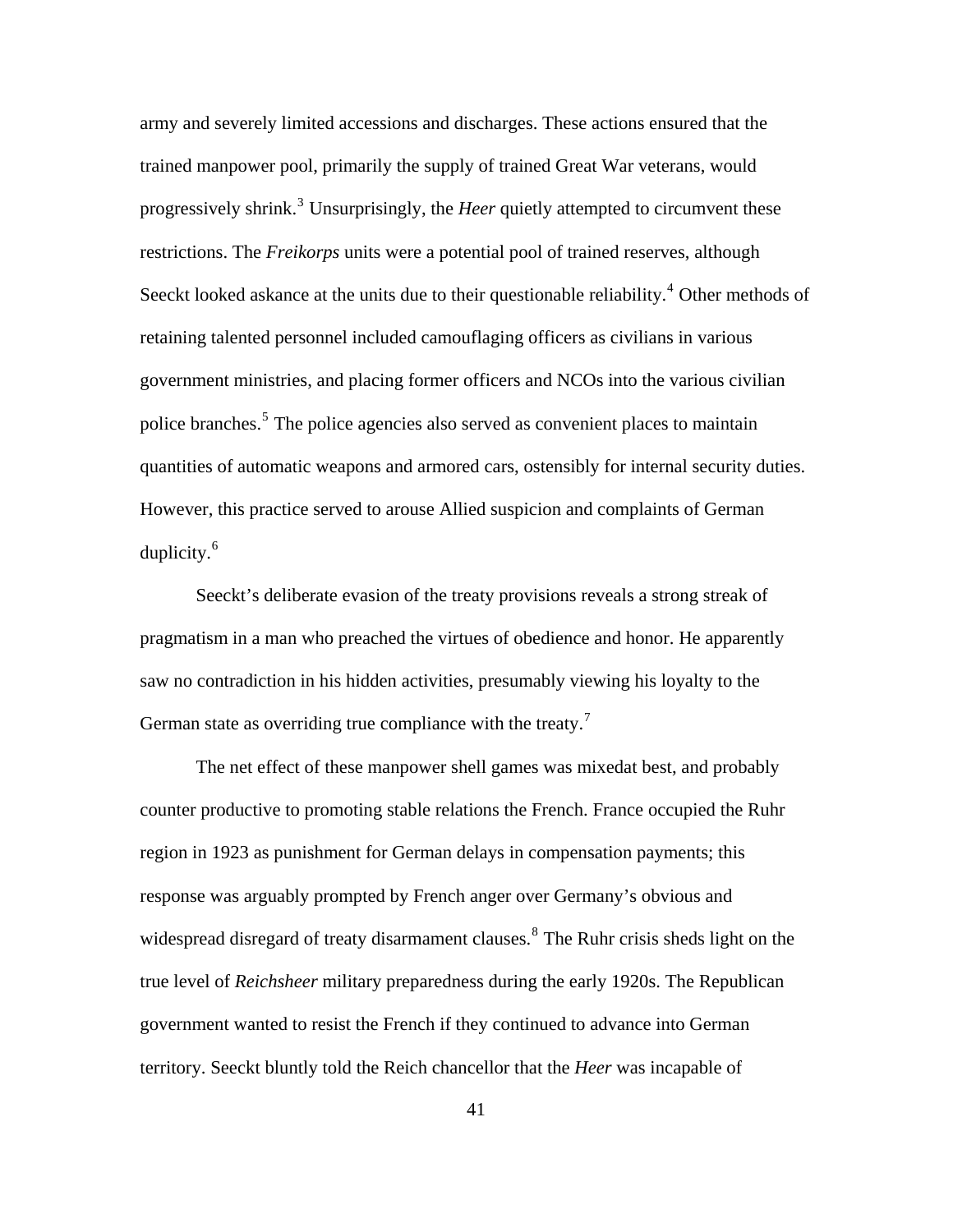defeating the French, and counseled passive resistance and diplomatic efforts to halt further incursions.<sup>[9](#page-128-0)</sup>

Seeckt concluded that the Versailles Treaty had effectively crippled the *Reichswehr* by eliminating the force structure and weapons capable of even a delaying defense. Accordingly, Seeckt modified his long term plan for the Army; proposing a strategy of building a cadre army (*Führerheer*), developing and procuring modern arms, developing a reserve force and exploiting the Soviet Union for technical and tactical development.<sup>[10](#page-128-0)</sup> Finances and the need for secrecy necessarily limited improvements in the last three options, so Seeckt concentrated the majority of his direction and efforts on building a cadre army intended, on a man-for-man basis- to become the best in the world.<sup>[11](#page-128-0)</sup>

## Soldier and Noncommissioned OfficerCareer Progression

The first step in the *Führerheer* process was the establishment of the policies governing recruiting, selection and training of soldiers. Unlike the current American Army's model of pooled recruiting, each *Wehrkries* commander provided oversight of all recruiting actions, while individual company commanders had the responsibility for the actual recruitment. Army regulations placed particular importance on the commander's role in the process: "The recruiting should be, first of all, in the hands of the Commanders of Companies, etc. since these are especially in a position to take advantage of personal relations and since they have a direct interest in the excellence of all the army replacements."<sup>[12](#page-128-0)</sup>

Attracting enlisted recruits was not terribly difficult given the anemic postwar German economy. Many citizens viewed military service as an honorable profession with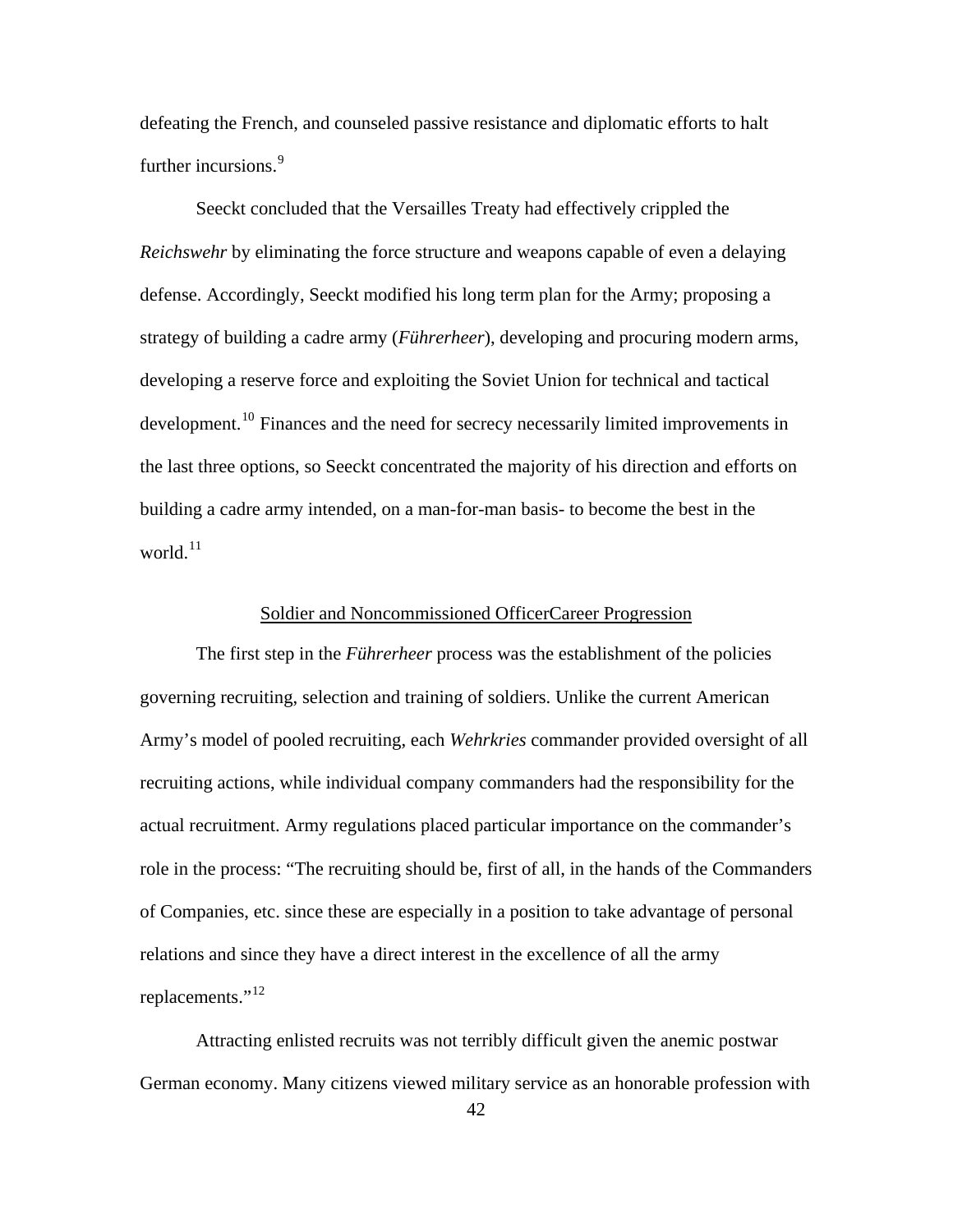the advantage of an adequate salary, comfortable pension and the prospect of entry into civil service employment. Some regiments would receive as many as fifteen applicants for a single private position.<sup>[13](#page-128-0)</sup> The recruiting regulation took note of the fact, admonishing commanders to not waste money on recruiting advertisement unless absolutely necessary.<sup>[14](#page-128-0)</sup> Each applicant was required to fill out a formal written application, plus submit legal documents, such as a birth certificate, certificates from former employers and provide a certificate from the local police attesting to his spotless civic record. Ideal recruits were between the ages of 17 and 23, of good moral character, and above average in physical and mental abilities. Commanders had the ability to waive the age requirement to enlist previous war veterans, but only to a limited degree.<sup>[15](#page-128-0)</sup> Applicants passing an initial application screen underwent a thorough physical examination. One screening tool introduced by Seeckt was the use of physiological aptitude tests to help screen enlistees for suitable military specialties.[16](#page-128-0)

Those applicants found physically and morally fit were then interviewed by unit commanders who had the final say in the acceptance process. Those applicants accepted by the unit commander were inducted by the local *Wehrkreis* for basic training. Each *Wehrkreis*, plus the three cavalry divisions, maintained a separate training battalion to support and oversee recruit training. The new recruit, regardless of branch, underwent basic infantry skill training prior to receiving their branch specific training--all of which occurred within the first two years of service. Basic training placed great emphasis on physical conditioning, and performing as a member of a rifle squad. All soldiers were then sent to their line unit, with the specialist soldiers receiving their technical training from their NCO leaders or consolidated schools run by the regiment.<sup>[17](#page-128-0)</sup> A soldier's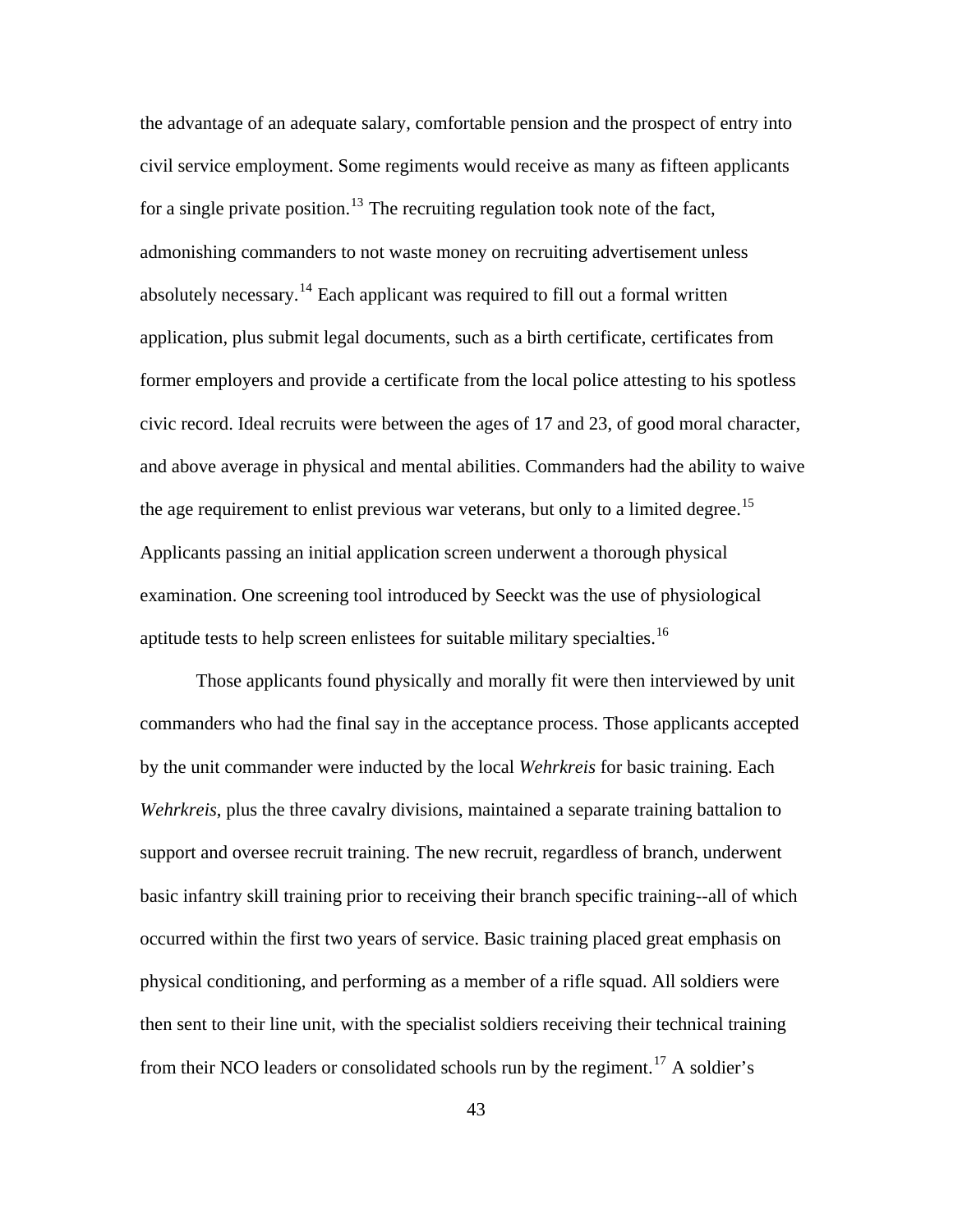training did not stop at this point. Besides the normal unit tactical training, soldiers often attended specialist schools to learn other technical skills, such as operating a machine gun or *minenwerfer* (Mortar). In keeping with the *Führerheer* concept, soldiers routinely received training in other branches. Cavalry troopers attended artillery school, while infantry soldiers learned the duties of the motor and horse transport units.<sup>[18](#page-128-0)</sup>

One important step took place during this basic training time--the oath of enlistment. The *Heer* replaced the Imperial Articles of War with an order, published in April 1922 which clearly outlined the soldier's duties. The first article outlines the soldier's responsibility to fully perform his duties as a part of preserving the nation and constitution. The majority of the articles were clearly directed at the soldier's character, stressing honor and the avoidance of personal moral failures. The order also articulated the persistent fear of a revolution sparked by military action: "He who undertakes to change the constitution of the German Empire or the German states by force, or who betrays his country or its secrets to the enemy, is a traitor and commits a breach of faith." The new soldier was bound by oath to uphold the Orders, and every *Reichsheer* soldier was required to hear the orders and renew their oath once at least once per year.<sup>[19](#page-128-0)</sup>

The Versailles Treaty stipulation of long-term volunteers posed potential morale issues for the soldiers. The *Heer* recognized the need to make military life more attractive, not only to attract high caliber recruits but also to make a twelve-year enlistment more bearable. Soldiers enjoyed a better quality of life than their *Kaiserheer*  predecessors. Soldiers slept in well furnished four-man rooms, instead of austere open squad bays. The soldiers enjoyed good quality food and were given a full range of offduty recreation and sports opportunities. The Army also dramatically improved pay for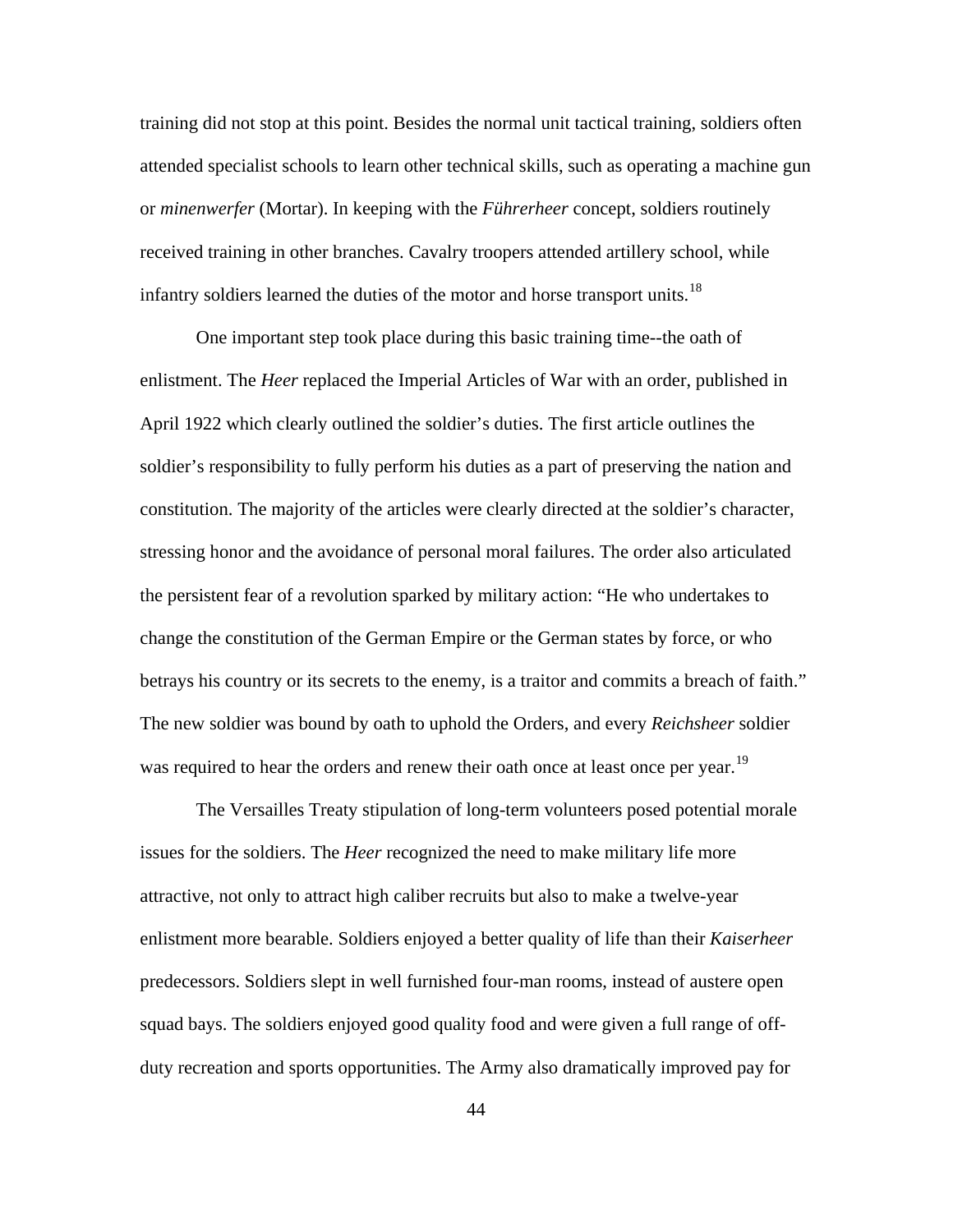all ranks, with a *Reichsheer* NCO receiving better pay than a lieutenant in the *Kaiserheer*. [20](#page-128-0)

Opportunities for personal and professional growth greatly increased for the soldier after his completion of two years of service. The Army's Personnel Office was directed by Seeckt, in a remarkable display of concern for his junior soldiers, to establish special schools to teach marketable job skill to all enlisted soldiers. Each soldier was eligible to receive a certain number of hours of training in their selected vocation, anything from administration or business, a specific trade craft, or even agricultural skills. The program was intended more to benefit career soldiers; the allotted training hours increased with the soldier's years of service, with the final months of the soldier's career dedicated solely to finishing his training or education. The schools, in cooperation with private concerns and government agencies, would then work to match the retirees with jobs in the civilian sector. $^{21}$  $^{21}$  $^{21}$ 

Promising soldiers with three year's experience could receive their commander's nomination to take the NCO probationer's exam, which tested knowledge of general military subjects. An eligible private passing the exam would receive promotion to *gefreite* (lance corporal). The Army treated lance corporals as junior NCOs with better pay and privileges than the privates. Subsequent promotions were also made based on the commander's evaluation and the soldier's duty performance and exam results; unlike many other armies, longevity was a minor factor in promotion consideration. The Heer took advantage of Allied shortsightedness in not limiting the number of NCOs within the ranks, and promoted as many as were capable of assuming greater responsibility. By mid-1926 the Army had over 18,000 senior NCOS, and almost a one-for-one ratio of junior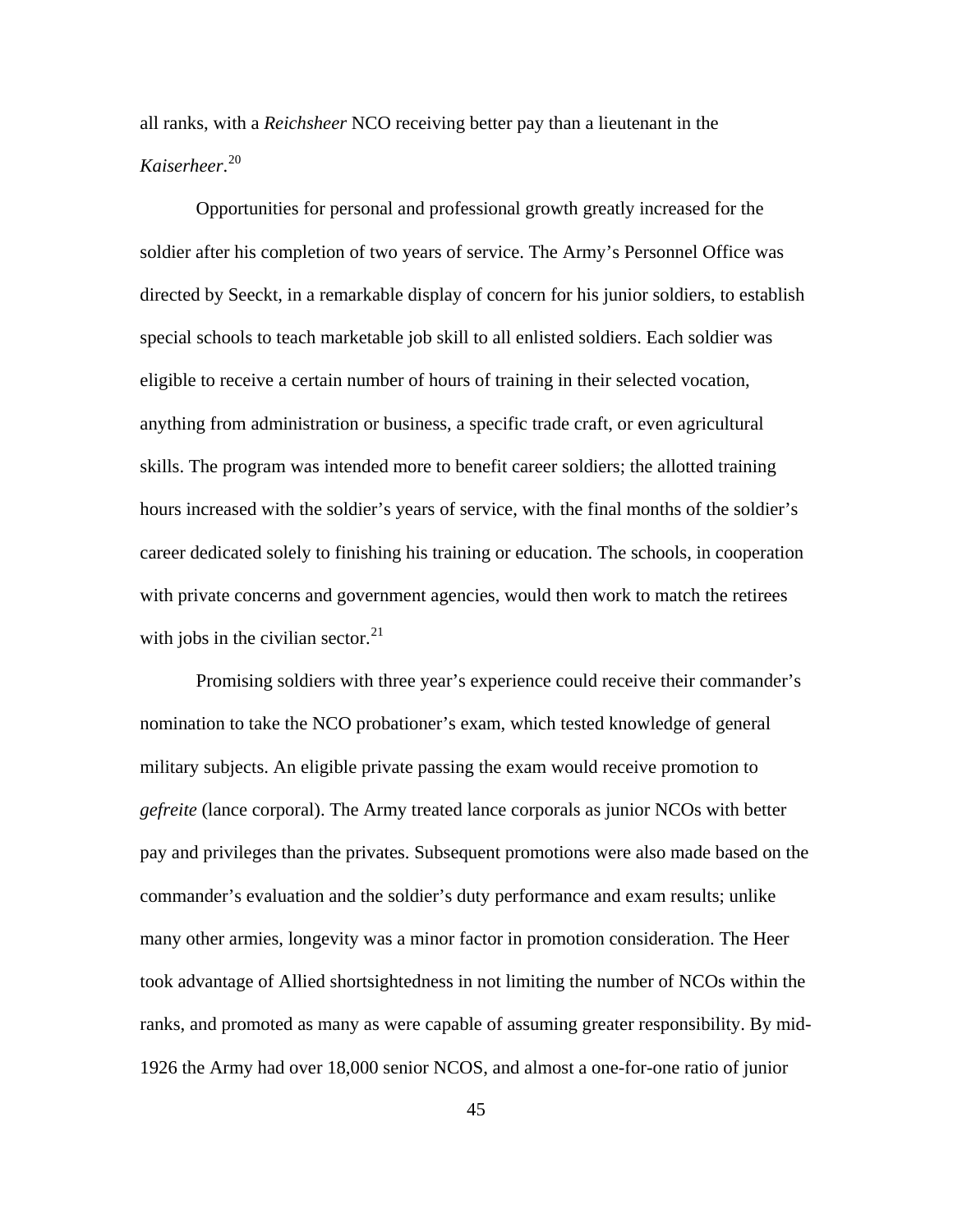NCOs to privates.<sup>[22](#page-128-0)</sup> However, Seeckt's standards were very demanding. He continued his emphasis on the importance of character over intellect: "Even though a very high standard of knowledge must be required as a pre-condition for promotion to the grade of sergeant, etc., in an army with a long term of enlistment, nevertheless highly valuable character qualities *will take priority over knowledge and capability* [emphasis mine]." The sergeant aspirant was expected to pass an exam showing his grasp of theoretical and practical skills ranging from horse care to signal communications. The sergeant-major aspirant was required to pass an exam which demonstrated his knowledge of the duties and responsibilities of a platoon leader. Passing the exam however did not guarantee promotion, since the commander's judgment on the aspirant's character and competence was the final and most important part of the promotion process.<sup>[23](#page-128-0)</sup>

The Heer derived another advantage from the Versailles NCO loophole by promoting large numbers of seasoned war veterans to the senior NCO grades. These senior NCOs routinely assumed duties formerly done by officers; commanding platoons and attending training with junior officers. The sergeants, like their enlisted soldiers, enjoyed good pay and benefits and could look forward to job skill training and the guarantee of a civil service career upon retirement.<sup>[24](#page-128-0)</sup>

## Officer Accession

As noted earlier in the text, the Versailles Treaty severely limited the number of officers in uniform to no more than 4000. Accordingly, Seeckt determined he would retain as many General Staff officer trained officers as possible; he also attempted to retain officers of proven experience who showed the intellectual capability to function in positions of greater responsibility. Seeckt took advantage of the situation to enact another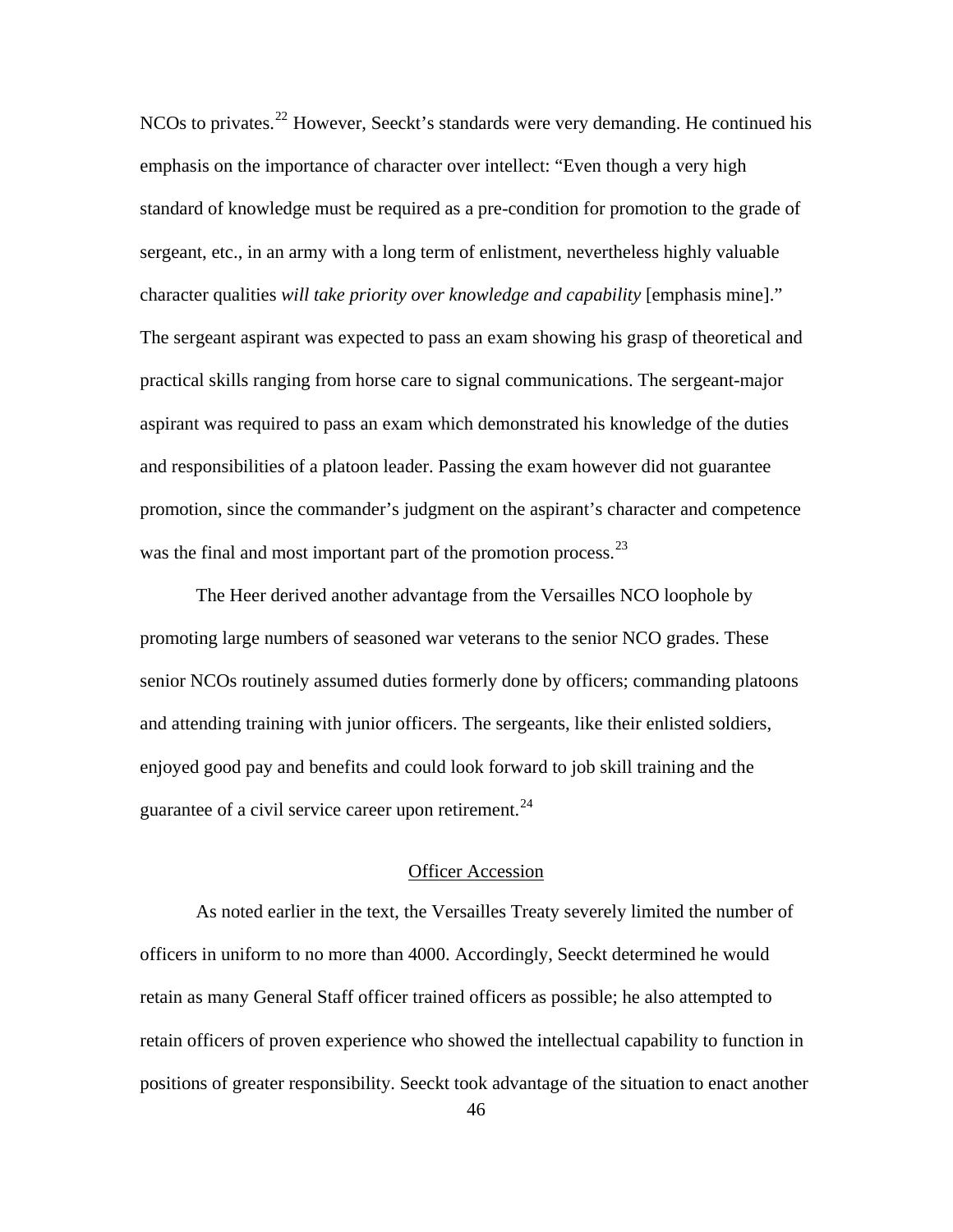significant reform: removal of social background as a selection criterion for commissioning officers. The aristocratic *Kaiserheer* requirement of proper social background had served to stifle accession of well educated officer aspirants and quality NCOs, and had certainly created resentment in the NCO corps. Seeckt believed well educated officers could grasp the nature of complex modern weapons and how best ot apply them on the battlefield. But he believed that iron will and superior physical conditioning was also a key indicator of future success as an officer. Seeckt adjusted key criterion to emphasize education, good character and good physical condition as the litmus test for officer aspirants. $^{25}$  $^{25}$  $^{25}$ 

The application process to become an officer aspirant was similar to that of the enlisted soldier, except the aspirant had to provide an *Abitur*, a diploma from a secondary school. The aspirant was also required to show evidence of sound character and excellent physical conditioning. An innovation that the *Heer* began was the use of psychological testing as part of the screening process. The *Heer* conducted experiments using basic psychological tests to determine an enlisted soldier's aptitude for technical training. The Army went a step further by implementing simple psychological tests for officer aspirants in 1925. In addition to the physical and psychological exams, the aspirant had to submit a written personal history for review by his regimental command and was subject to a comprehensive oral exam before a board composed of two regimental officers, a medical officer and two psychologists. Afterwards, the aspirant was placed in charge of solving different problems, often by leading a team of soldiers. The testing was intended to identify and eliminate candidates incapable of complex decision making while under mental or physical stress. The tests were controversial, and generated considerable debate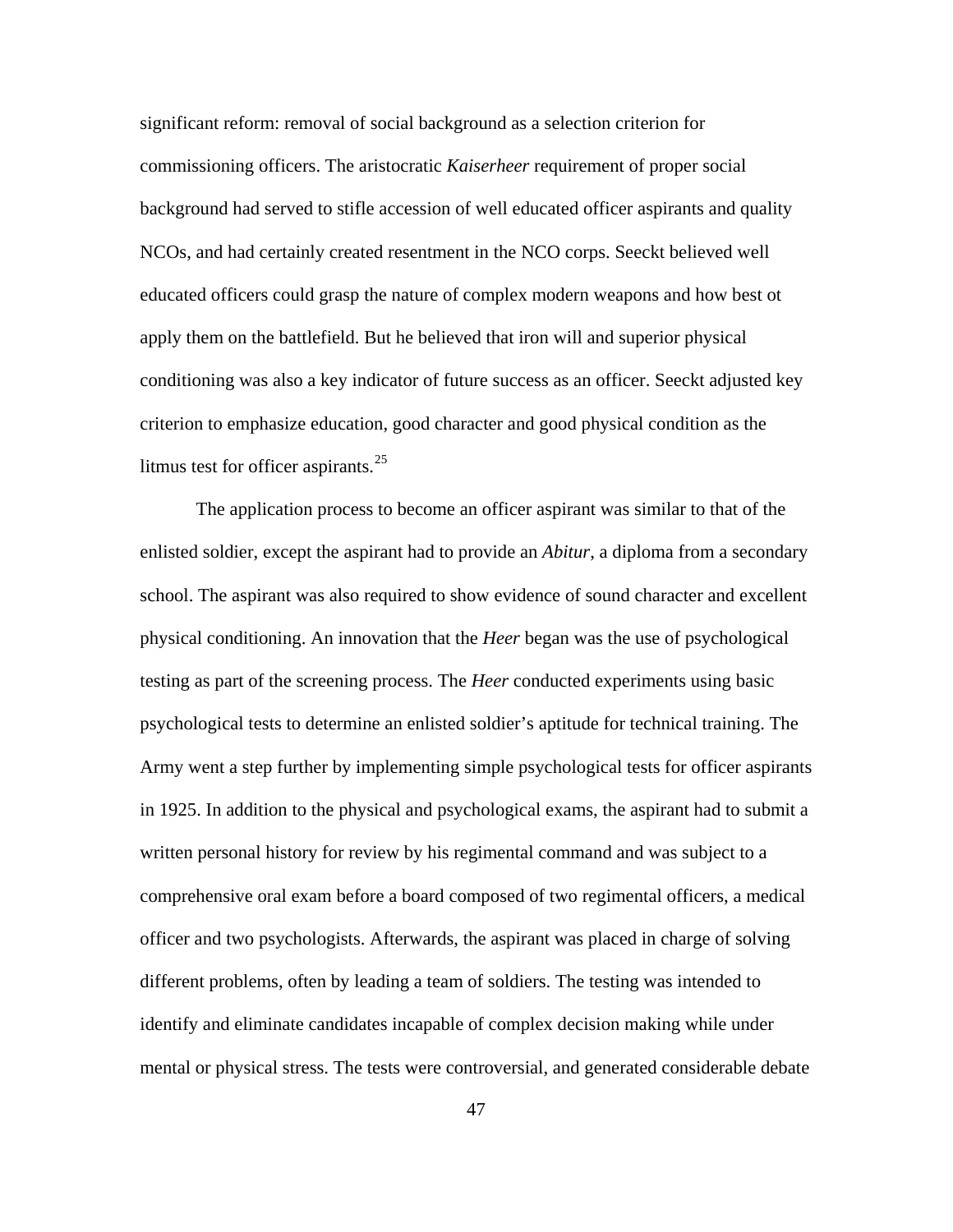among the *Heer* leadership, both for and against the tests. However, the tests were viewed simply as an additional tool for the commander in selecting future leaders, and not as a replacement for the commander's judgment.<sup>[26](#page-128-0)</sup> The final step in the process was an interview by the regimental commander. The commander used the interview, plus the psychological tests and character references to determine the aspirant's character and aptitude for service– character being the critical determining factor in selecting an aspirant. $27$ 

Once accepted by the regimental commander, the aspirant enlisted for a period of four years, during which time he would have to overcome numerous challenges before receiving his commission. The first fifteen months were taken up with basic military training (the same as any other enlisted soldier), followed by troop leading duties as a junior NCO. The first stage aspirant was treated, with expectations and privileges, as a junior NCO during this period. The aspirant, following the first period, was required to pass a comprehensive written exam testing his skills and knowledge. He then received appointment as an officer-aspirant with the added privilege of messing with the regimental officers.

Following a second portion of troop duty, the officer-aspirant underwent another ten months of schooling, and passed the exams for promotion to sergeant and ensign, respectively. The final two years were spent attending consecutive courses at the major branch schools in order to gain a thorough knowledge of the combined arms. The courses also taught the latest technical and tactical employment of banned weapons, especially aircraft and tanks.<sup>[28](#page-128-0)</sup>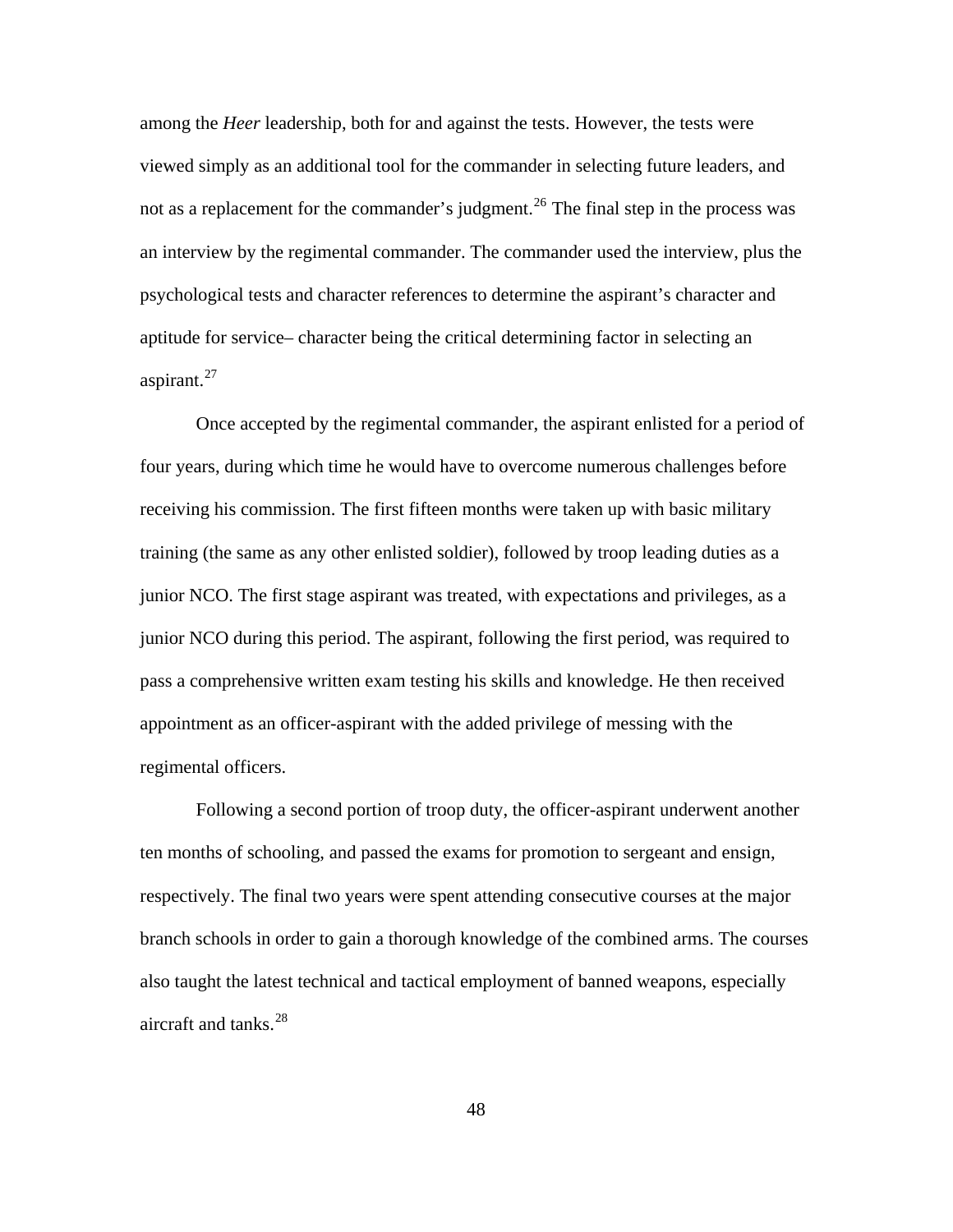Following this period of education were the final officer exams and promotion to senior ensign, and a final stint at troop duty under the watchful eyes of the regimental officers. The regimental commander would then accept the aspirant into the regiment as a new lieutenant.<sup>[29](#page-128-0)</sup>

The officer aspirant training program was well designed and focused on practical instruction and experience. The aspirant received gradually greater levels of responsibility in leading and training, since their troop duty time involved leading and training actual soldiers. The extended time in the enlisted ranks also tended to build close relations between the officer and enlisted soldiers. The standards for the aspirant were exacting, with any failed exam leading to a discharge from the *Heer*. Seeckt intended this seemingly draconian policy not only to cull the weak, but to also allow the failed aspirant to return to the civilian work force with enough time to adopt a new career.<sup>[30](#page-128-0)</sup>

The *Reichsheer's* highly ambitious officer accession program would not produce its first lieutenant until 1924, and did nothing in the near term to address immediate officer vacancies. Seeckt's insistence on the *abitur* as a selection criterion had greatly reduced the potential manpower pool. Another factor which limited aspirant recruiting in the immediate post war period was the distrust, bordering on outright hostility, displayed by many upper middle class citizens towards the military. This deficit in aspirant applications lasted from the 1919 through the end of 1922; the deficit largely disappeared due to renewed confidence in the military, and a sharp economic downturn which made a military career more attractive.<sup>[31](#page-128-0)</sup>

The *Heer* also resorted to a process to access otherwise well qualified soldiers who lacked an *arbitur*. Prospective soldiers were eligible to take a series of scientific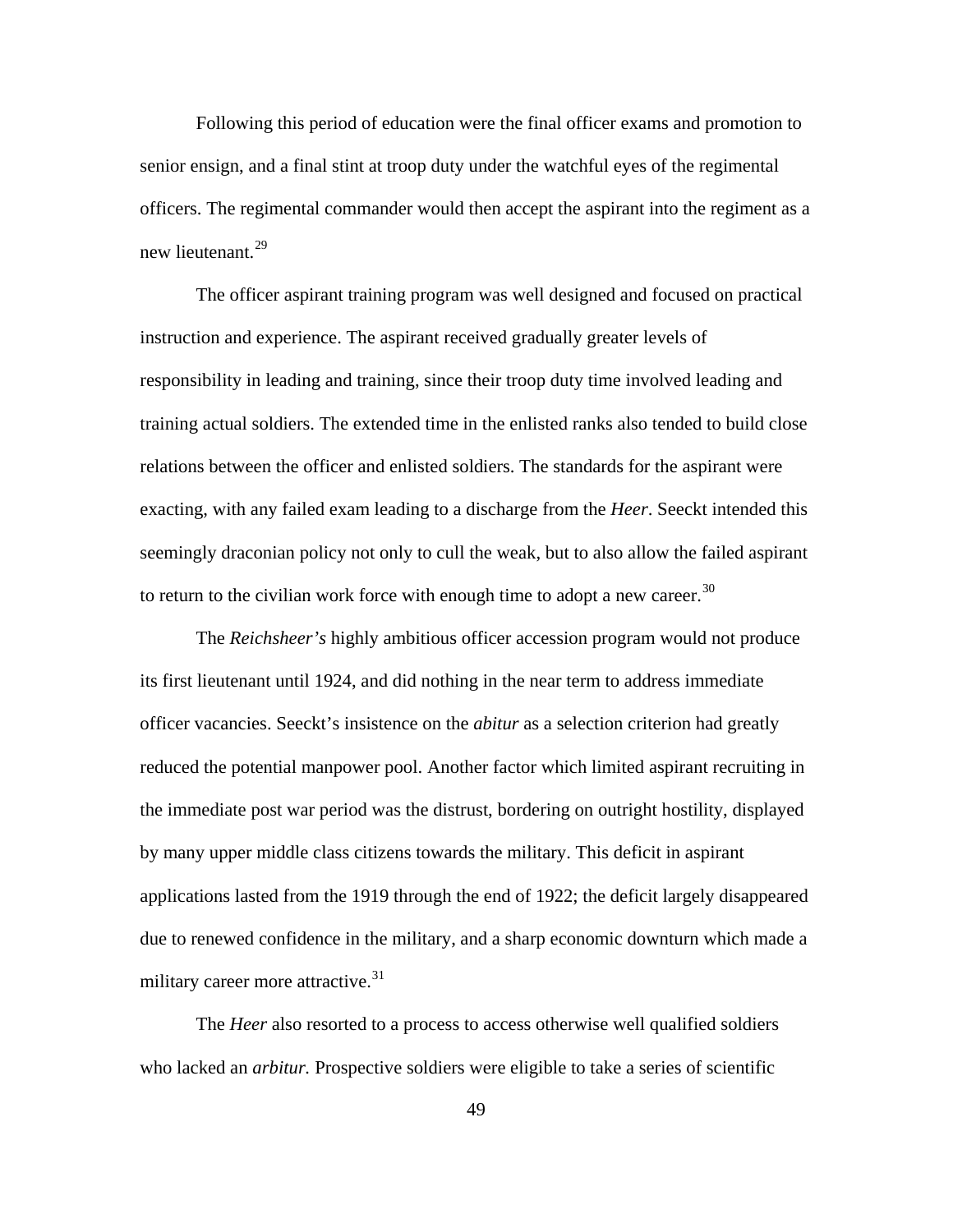aptitude tests upon completion of their second full year of enlisted service. Those that passed were granted a waiver, and enrolled in the four year aspirant process with the other *abitur* holders. As *arbitur* holding candidates filled the replacement pipeline, the *Heer* largely stopped granting waivers, since by 1928 only 3 percent of all officers were former NCOs.[32](#page-128-0) The *Heer* could not completely eliminate granting *arbitur* waivers; each regimental commander had the final say and could still accept these candidates. Some regiments, located in predominately working class districts, had little choice but to accept larger numbers of the non-*arbitur* candidates. Other regimental commanders were inclined to accept the non-*arbitur* candidates if the offspring of a *Kaiserheer* veteran, especially a deceased veteran.<sup>[33](#page-128-0)</sup>

## Officer Training and Education

The new junior officers found that a considerable amount of education was still required after commissioning. The officer corps in the Provisional *Reichsheer* period of 1919-1921 was composed of a mix of former *Kaiserheer* regular and reserve officers, and former NCOs. The former reservists and NCOs had received only short duration courses geared exclusively to company level operations, and lacked grounding in administration, logistics and regimental staff duties. All groups also required significant training in the new maneuver warfare doctrine. The *Heer*, subscribing to the viewpoint that training their future officers was critically important, populated the school cadre with high quality General Staff and operational officers.<sup>[34](#page-128-0)</sup>

Officers also required specific training to handle the complex modern battlefield. The *Heer* set up functional courses covering such diverse subjects as training messenger dogs, gas (chemical) defense, pioneering (engineering) machine guns, and so on. The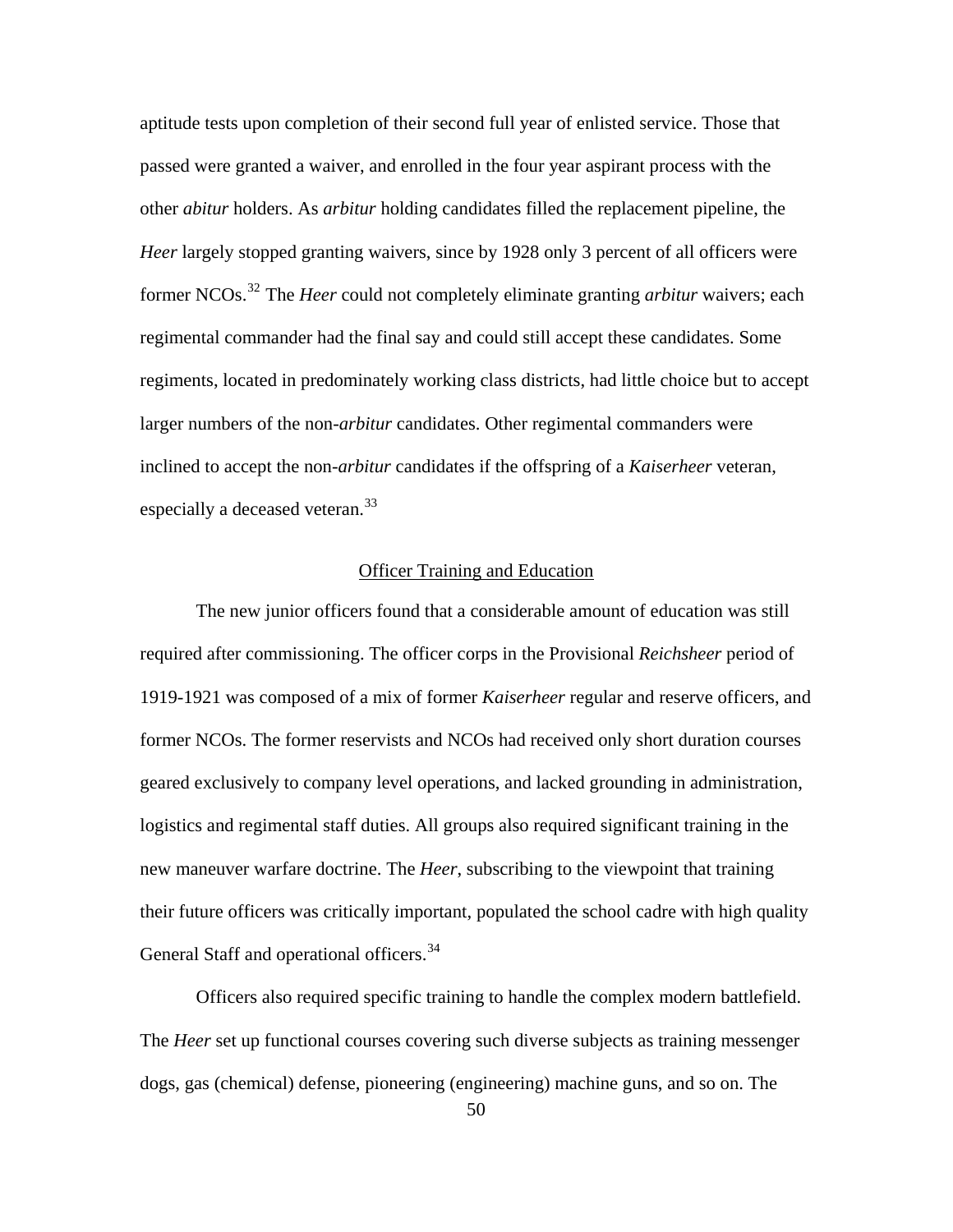courses were centrally located at a specific branch school, with the students attending in a temporary duty status and returning to their parent regiment.<sup>[35](#page-128-0)</sup>

Efforts were also made to circumvent the Versailles Treaty as much as possible to maintain trained reserve officers. Many of the officers were hidden in civilian agencies as well as the various civilian police agencies. Additionally, retired senior NCOs received reserve promotions to lieutenant and were retained on clandestine reserve officer lists. These officers were periodically rotated into short regimental training courses, and would receive a correspondingly higher reserve rank for the course.<sup>[36](#page-128-0)</sup>

The *Reichswehr* also instituted a unique policy in the form of unofficial travel abroad to give their officers greater geographical and cultural understanding. These visits were in addition to the officially sanctioned trips which *Reichswehr* officers undertook to observe foreign military maneuvers and gather intelligence on technical and tactical developments.<sup>[37](#page-128-0)</sup> The unofficial travels were conducted at the officer's own expense and were intended to give the officer a chance to practice a foreign language, study the culture and to pick up items of military interest.<sup>[38](#page-128-0)</sup>

Another item of note practiced by Seeckt and his successors was the use of staff rides to exercise senior commanders and staffs. Seeckt's purpose was to ensure that officers at all levels understood and could uniformly apply the doctrine. The staff rides took place in terrain close to the frontiers, which not only leant realism to the exercises (compared to map exercises) but also served to familiarize the leaders with the terrain they might have to soon operate upon in the case of operations against Poland or Czechoslovakia.<sup>[39](#page-128-0)</sup>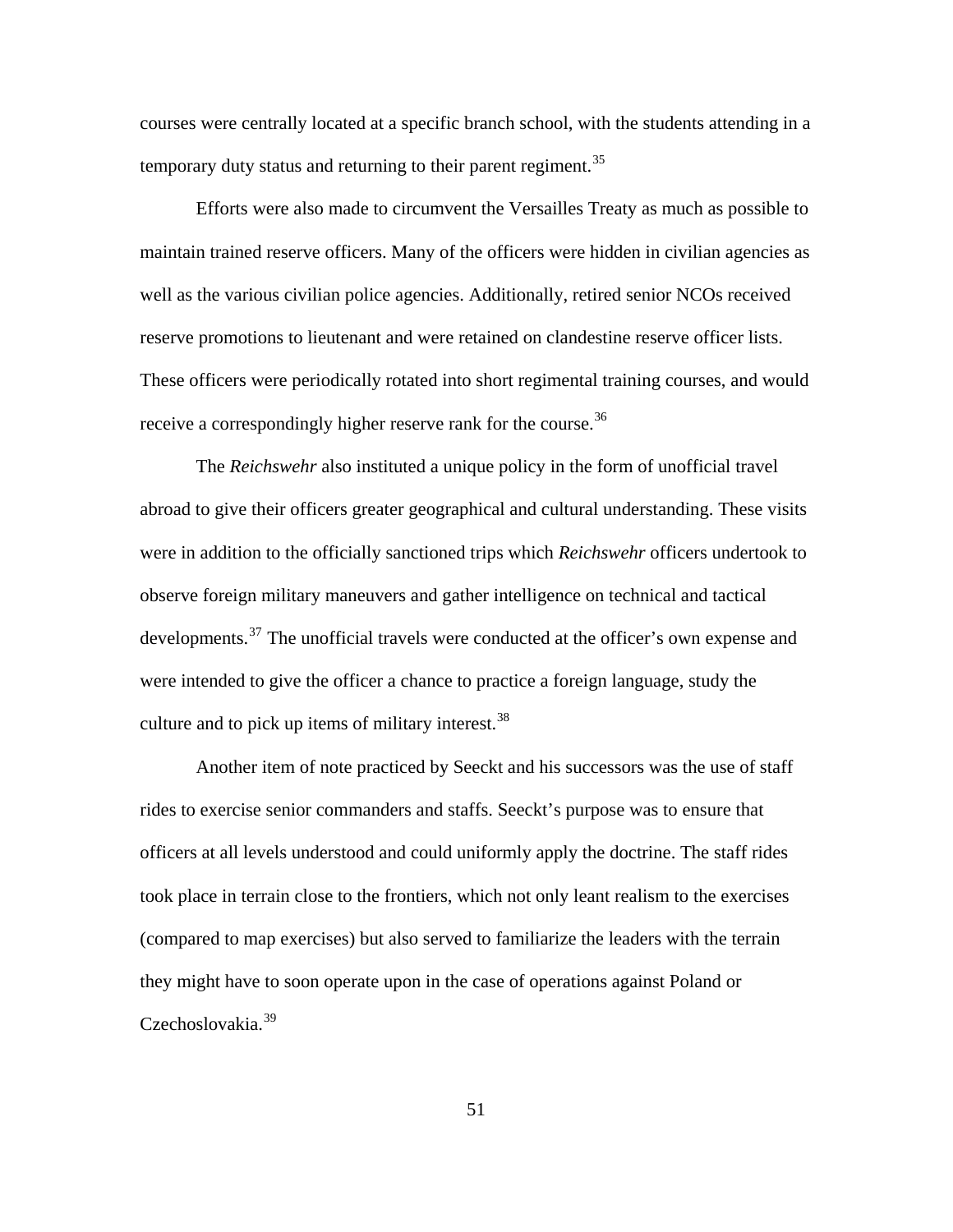## General Staff Officer Training

Completion of formal schooling did not finish the officer's education. Officers routinely participated in classes coordinated by the regiment, such as economics, political science and military theory designed to broaden their professional outlook. The officers also regularly participated in map or sand table exercises to sharpen their leadership skills. Seeckt placed the responsibility of training and educating officers on regimental commanders as well as the schools. In 1919, Seeck reestablished the use of a comprehensive entrance exam for the General Staff. The *Kaiserheer* had not required all officers to take their General Staff exam; the exam was strictly voluntary, with many officers not taking the exam in order to remain in regimental line units for their entire careers. Seeckt, in line with his concept of growing a *Führerheer,* intended the exam not only as a selection tool for the General Staff, but also as a screening tool to identify marginal officers for possible elimination. He believed the exam results would give him a way to holistically assess the professional development of the officer corps as a whole, and would also give the regimental commander another tool to grade his officers.<sup>[40](#page-128-0)</sup>

The exam process started at the *Truppenmant* level, where the T4 (Training) section wrote and distributed the exams to the *Wehrkries* commands for administration. T4 published a study guide in October and a subject list to guide regimental commanders in conducting exam preparatory training during the winter months--with the expectation that the candidates would still maintain their normal officer duties in addition to preparing for the exam.

Only lieutenants with at least three years experience were allowed to take the exam and only if they had completed all of the preparatory training and had a nomination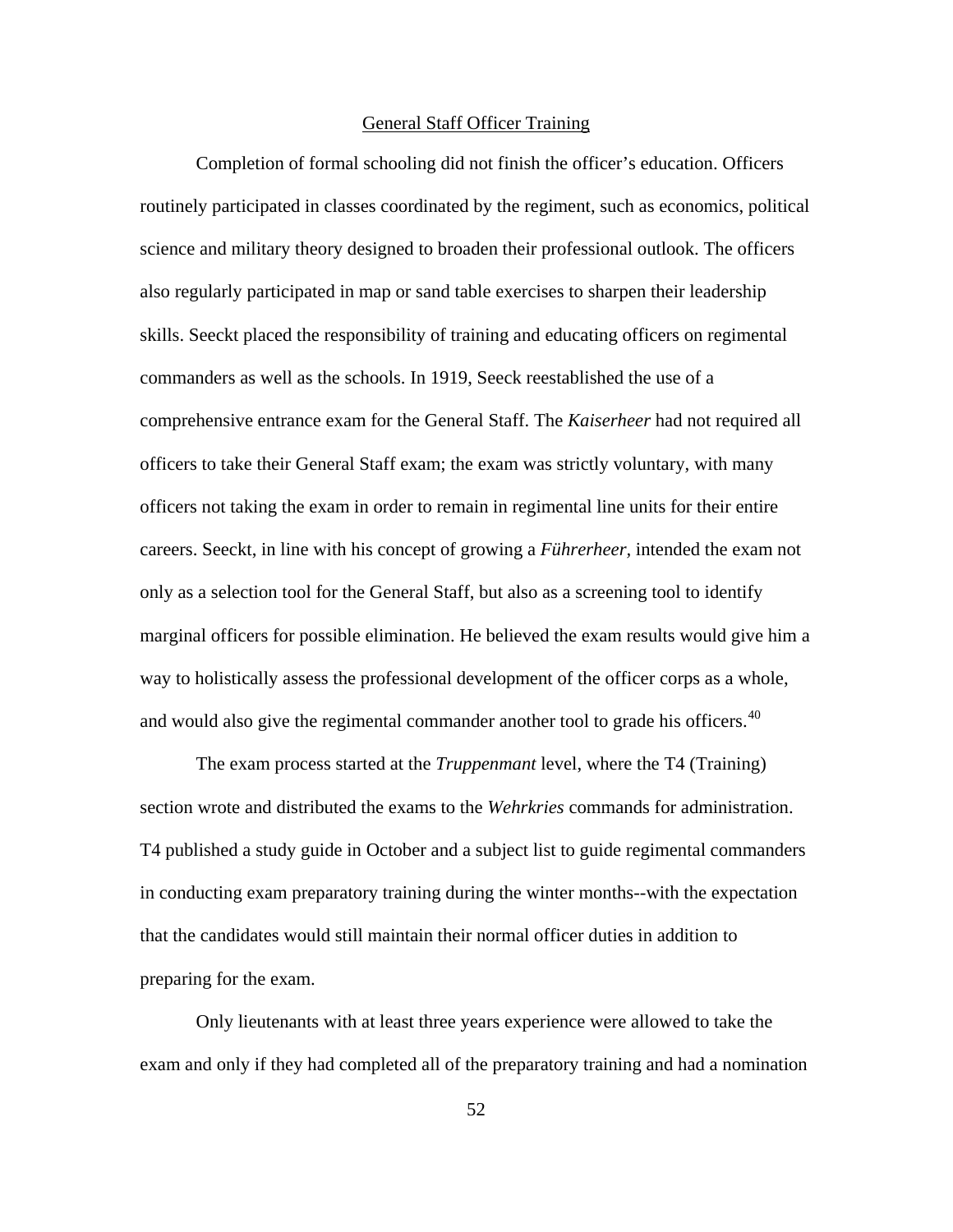from the regimental commander. The preparatory training focused primarily on theoretical and applied tactics (at the regiment level), technical characteristics of weapons, engineering and communications. The officer was also expected to brush up on *Abitur* level subjects such as history, chemistry and geography. Lastly, the officer was expected to gain a basic proficiency in a foreign language, preferably French or English. $41$ 

One key component of the training was the use of tactical problems to improve the officer's skill at leading on the battlefield. A T-4 book, published in 1924 contained a series of open ended problems, with suggested solutions, to the whole spectrum of tactical problems. The book gave the student an array of blue (friendly forces) under a corps command, opposed by a notional red (or Polish) force, and used the terrain of the western border region to frame the scenario. The student was expected to array the blue forces to combine effects from all arms to affect an operational advantage against the enemy. The suggested school solutions reinforced *Reichsheer* doctrine by emphasizing the importance of coordinated offensive actions. $42$ 

Each *Wehrkreis* centrally administered the exam for all officers within the district, on the same date in March. The exam process took several days, and was intended to see how the officer performed under pressure. The core exams consisted of 3 separate tactical problems which the officer had to analyze, using correct doctrine, and create a written regimental order incorporating all arms. Other tactical exams covered field engineering, map reading and course of action sketches. Six more exams covered the general knowledge subjects, and another exam required the candidate to translate a foreign language military article into German. Lastly, the candidate underwent a grueling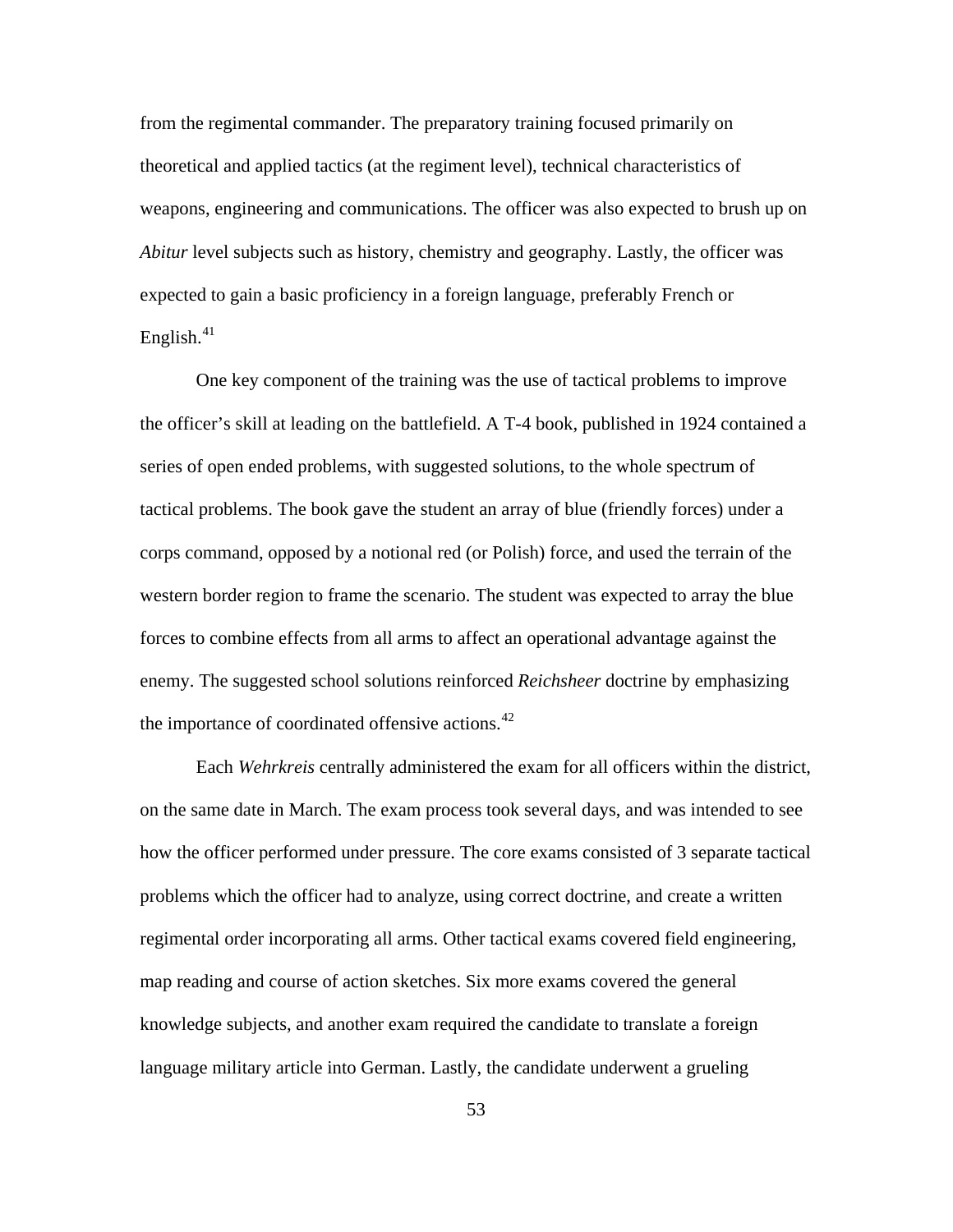physical fitness test which evaluated his ability to run long distances, high and long jump, throw hand grenades and perform various gymnastic exercises.<sup>[43](#page-128-0)</sup>

Once the tests were complete, the *Wehrkries* commander returned the exams to the T-4 for grading. T-4 section graded the final exams in order to preserve the integrity of the process. Seeckt's concern in the entire testing process was to maintain the uniformity and consistency of the process in order to select only the best candidates.

Not surprisingly, the exam process produced a high first time failure rate. A failure was not an automatic career killer, but did serve to further retard an already slow promotion process and brought unwelcome attention from the regimental commander. Repeated failures would result in the officer's dismissal, however just passing the exam was not enough to ensure satisfactory career progression. Only top exam performers (roughly 5 percent or less of all examinees) were selected for General Staff training. For those officers interested in attaining senior rank within the *Reichsheer*, Completion of the General Staff course was almost mandatory for those officers aspiring to promotion to senior grades; General Staff officers enjoyed better promotion potential than their regimental peers. The average performers were relegated to positions only within their home regiment, which severely limited their career prospects.<sup>[44](#page-128-0)</sup>

Candidates selected for General Staff training received attachment to the *Wehrkries* headquarters in October to begin their first phase of the course. During this first period, the student maintained his normal regimental duties, but was allowed each afternoon off to read and study on tactical subjects assigned by the *Wehrkreis* trainer- each district maintained a pool of T-4 trained officers specially tasked to oversee this phase. The second course started in April and lasted for a full year. This course was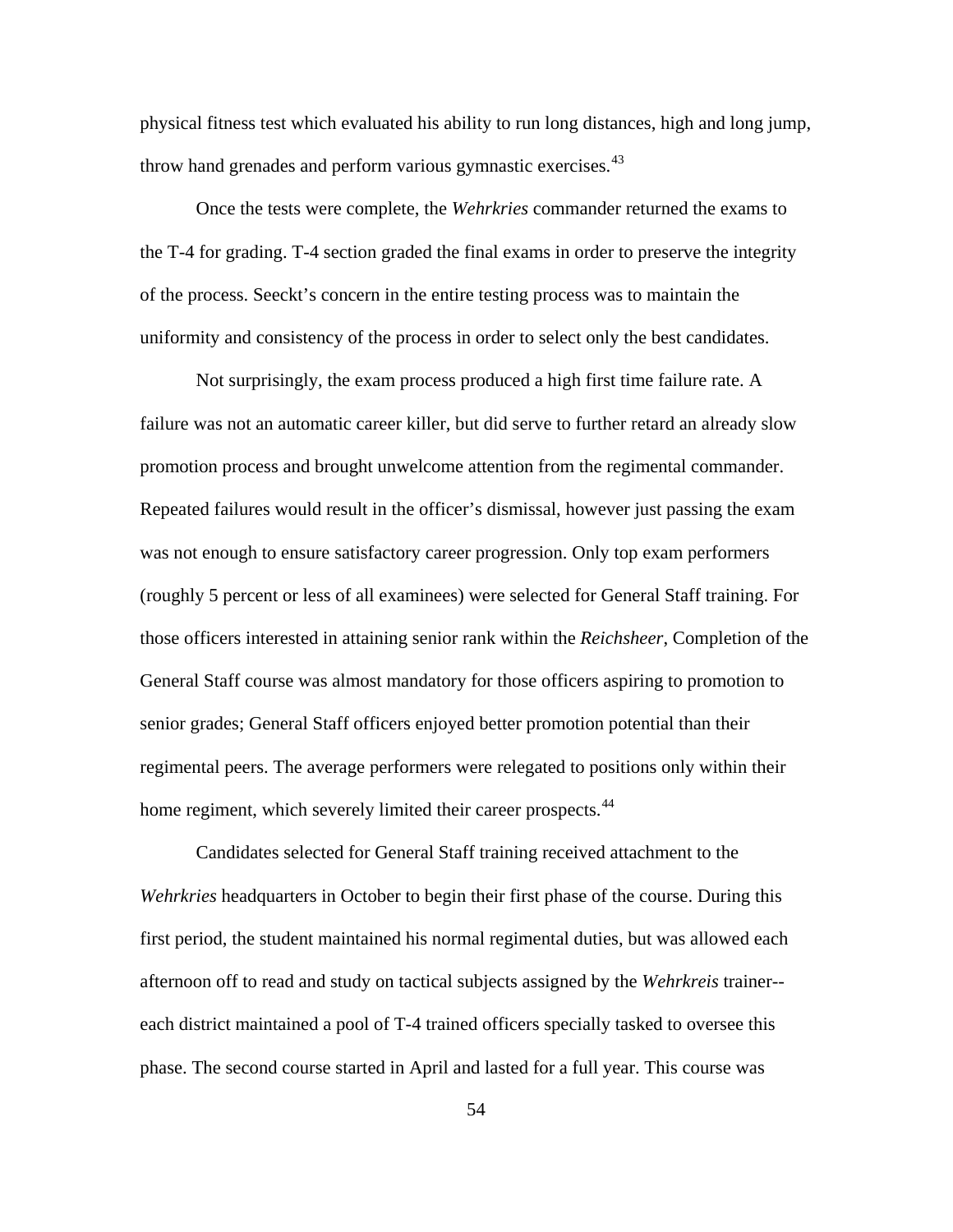on the ability to creatively solve tactical problems.<sup>48</sup> divided into two parts, the first part devoted to tactics and military science, the other part to general subjects, such as history, political science, geography, and economics.<sup>[45](#page-128-0)</sup> The tactical portion of the second course focused on fighting a combined arms fight with all of the arms and services of the reinforced regiment. Students regularly practiced combining infantry with the various arms, including tanks and aircraft, in war games to hone their warfighting skills. The general subjects, besides academic subjects, also covered supply operations, motor transport, and foreign language instruction as well as regular physical fitness sessions. This portion of the course also contained several staff rides to help the students internalize their operational skills.<sup>[46](#page-128-0)</sup> The curriculum placed special emphasis on incorporating tanks and aircraft into combined arms teams. For example, students received classroom instruction every week on an airpower related topic, and were expected to write papers which explored tactical airpower concepts.<sup>[47](#page-128-0)</sup> The focus of the first two years was to create an officer skilled at the art of war, able to handle battlefield uncertainties. Accordingly, the school did not focus on a "school solution" to tactical problems. The students were graded, not on rote memorization, but

An American observer of the second year course, COL A. Conger, noted the high caliber of the tactical and technical training, but rated the military history and strategy courses weak. Conger felt the history course was superficially taught, and did not challenge the student to reflect upon history as a guide to their profession. Furthermore, Conger believed the weak strategy coursework was a glaring oversight; he felt a similar defect of strategic incompetence had contributed to Germany's ultimate defeat in the Great War.<sup>[49](#page-128-0)</sup>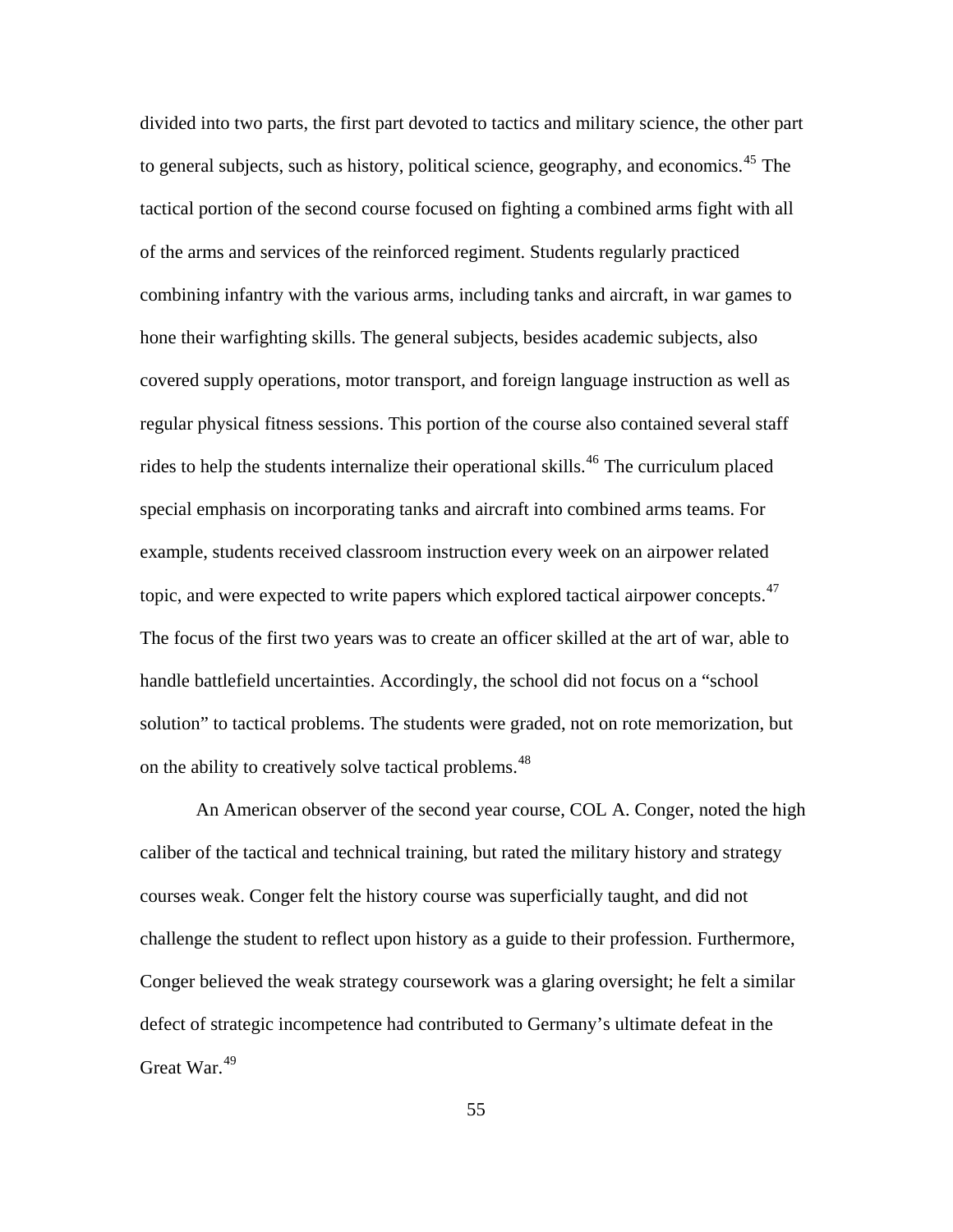Following completion of the second year studies, many students would return to their regiments, with only the top performers passed on to the next training phase--a posting to a divisional or *Wehrkreis* staffs to receive a year of hands-on experience and training. The students were then assigned to the *Reichswehr* ministry for a final year of academic training and hands on staff experience. Following completion of the course, the students who completed the entire course regimen would receive a permanent designation as a General Staff officer. The newly designated staff officers would receive postings back to regiments or divisions usually as the chief of staff to oversee the unit staff. The General Staff officers were managed and promoted separately than their peers, in order to avoid problems of resentment or discrimination from jealous superiors.<sup>[50](#page-128-0)</sup>

In another break with the *Kaiserheer*, Seeckt arranged to send selected General Staff candidates for a year of university studies. This policy helped ensure a larger population of officers had some technical education, and were therefore better able to cope with the modern demands of war. The policy also helped in a larger context by helping to combat a tendency towards cultural elitism (seen in the pre-war General Staff) as well as imparting economic and civic awareness to the officer students.<sup>[51](#page-128-0)</sup>

The *Wehrkreis* exam also served as a tool to screen potential candidates for advanced technical education at a civilian *Technische Hochschule* (Polytechnic Academy). Officers with the demonstrated aptitude were allowed the opportunity to attend the Polytechnic Academy on a full time basis to earn a technical degree. The officer received the title of "Doctor Engineer" and would likely receive an assignment to the *Truppenamt* to help create new technical solutions for the *Heer*. These technical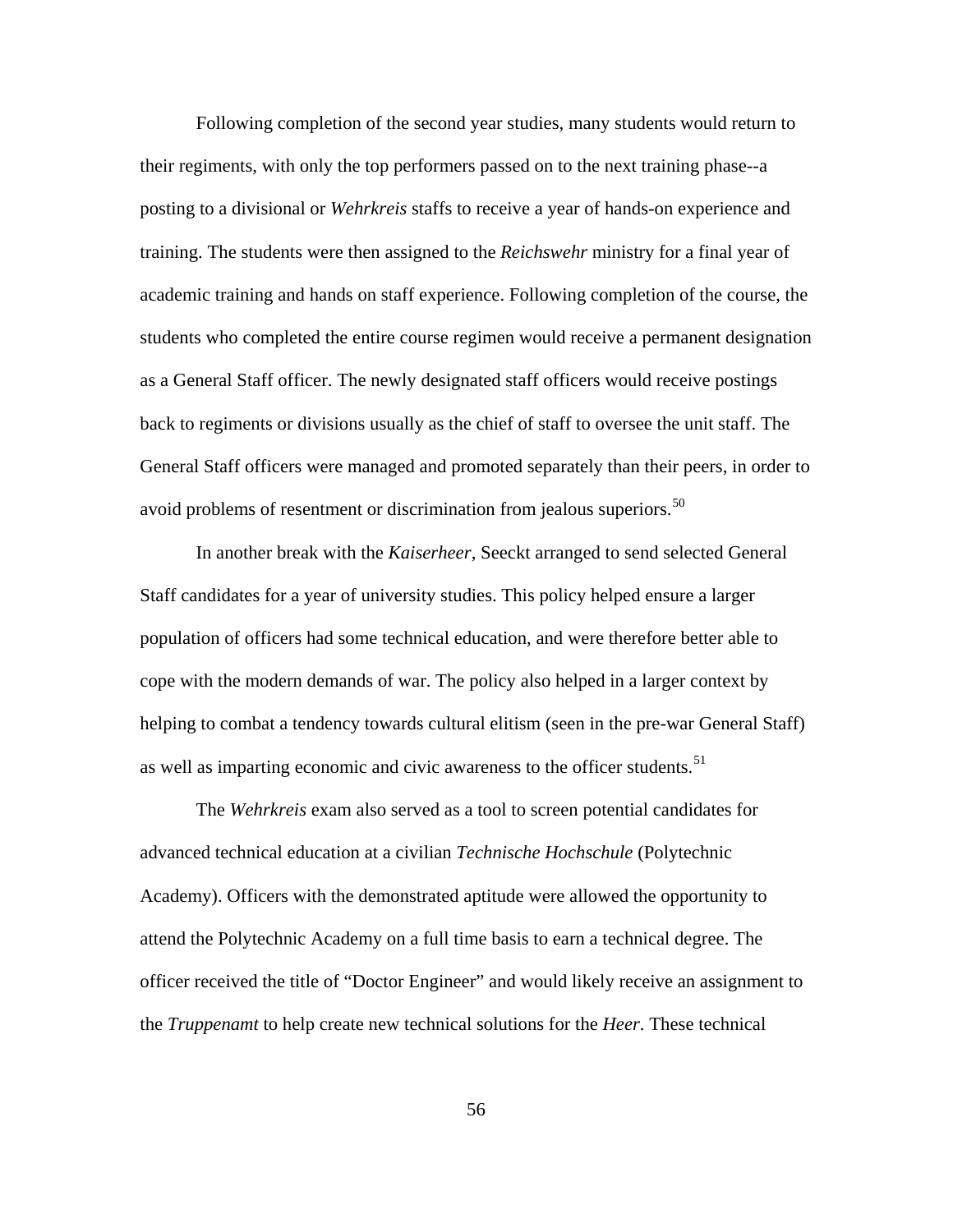officers were also transferred to the General Staff for management and promotion purposes.<sup>[52](#page-128-0)</sup>

The entire General Staff process, in keeping with Seeckt's vision of excellence in the officer corps, was designed to retain only the top talent for inclusion in the General Staff. Candidates were closely watched and subjectively assessed by their instructors, and a fair percentage of candidates were eliminated at each level of the program; Citino estimates that as few as ten officers per year were accepted into the General Staff, with the rest classed as "acceptable if needed" and returned to the units.<sup>[53](#page-128-0)</sup>

However, elimination from the program was not necessarily a bad thing, for both the officer and the *Heer*. The officer returned to his regiment with up to two years of graduate level warfighting education under his belt. The regiment gained in having many exceptionally well trained company grade officers. Finally, the *Heer* benefited in having a pool of General Staff trained officers capable of filling staff positions when expansion was possible. Conger estimated that in 1926 the *Heer* had 150 officers enrolled in the second year division level course--roughly 3 ½ percent of the entire officer corps. That means that in a ten year period, from the start of the new staff course in 1922, the *Heer* could rotate almostone-half of the entire officer corps through at least one year of General Staff training.<sup>[54](#page-128-0)</sup>

# Unit Training

The soldier's training, of course did not stop after his formal schooling. The *Reichsheer* continued the German-Prussian traditions of comprehensive and thorough unit training to develop their soldiers. However, political instability and Seeckt's policy of scattering garrisons into rural locations meant training in the early 1920s centered on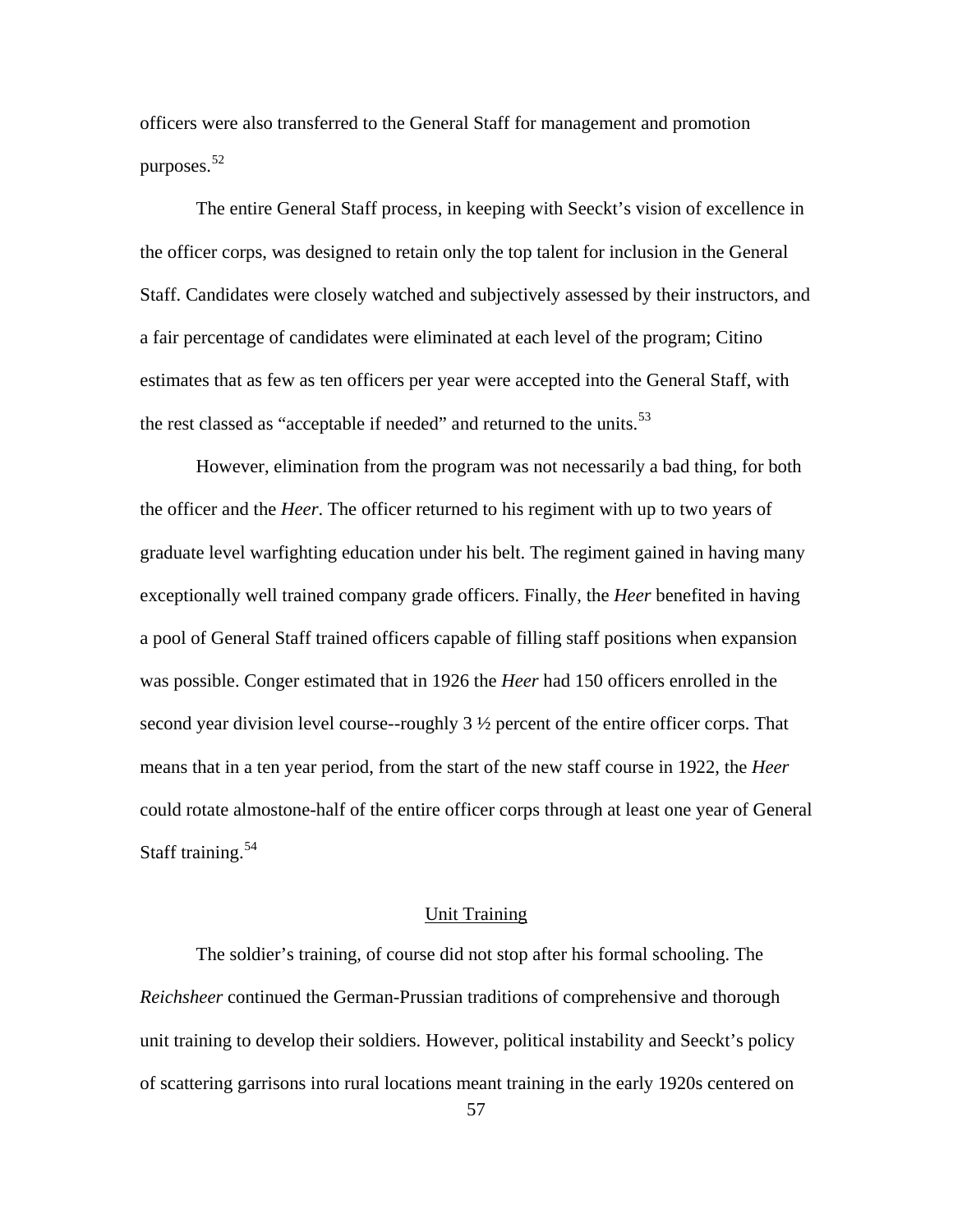small-unit tactics taught in the *kaserne*. Winter months, from October to March, were devoted to individual training controlled by the individual company commander. The commander would use this time to focus on individual training of his platoon leaders, section leaders and individual soldiers. The commander divided each group of men (platoon leader, squad leader and individual soldier) into separate classes, each under the leadership of an officer. The officer, assisted by high caliber NCOs, then conducted classes on various combat and leadership skills. The classes were designed specifically, in keeping with the *Führerheer* concept, to prepare soldiers to function as squad leaders and NCOs to serve as platoon commanders. Instructors rated their pupils according to their abilities, and a sharp private could easily find himself advanced into the squad leader's class ahead of his peers. The class schedule also incorporated considerable time devoted to drilling, weapon firing and physical conditioning, not only to maintain soldier fitness but to also prevent boredom.<sup>[55](#page-128-0)</sup>

One particularly effective teaching tool was the use of a sand table to train and exercise tactical concepts with the soldiers prior to the spring maneuvers. The company commander used the sand table to practice maneuvers from the fire team to company level. The sand box itself was large and contained icons and materials sufficient enough to represent terrain, objects and every individual soldier. Conger was impressed with the use of the sand table, noting that the commander expected even the privates to participate and show understanding of the tactical problem. More importantly, the object of the training was not only to train soldiers in the new tactical concepts, but to train every soldier to quickly grasp the situation and to react decisively.<sup>[56](#page-128-0)</sup>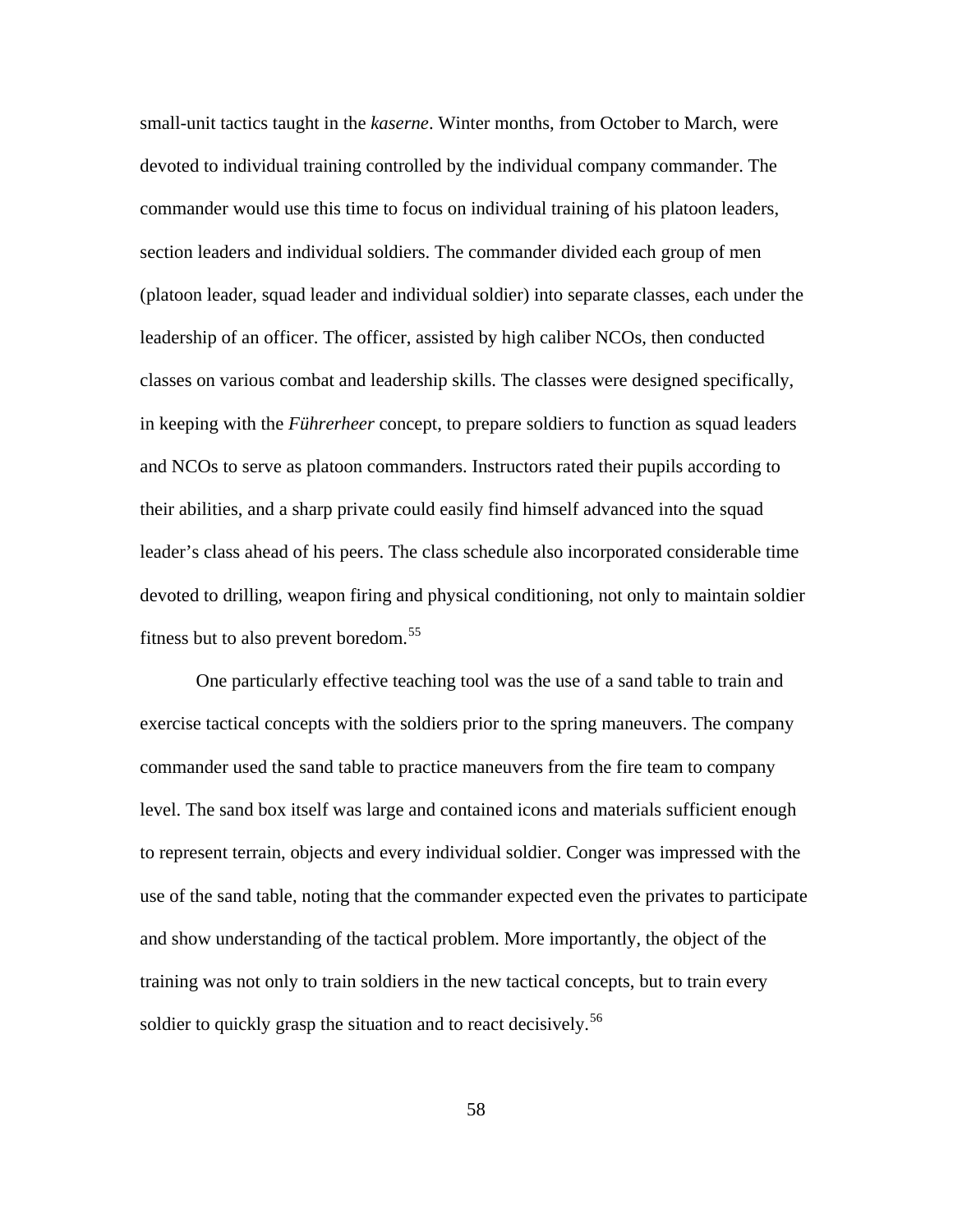This focus on soldier initiative and aggressive action was key to the successful execution of offensive actions as outlined in the Regulations, a fact recognized by the German officers. A short article by an anonymous German officer contrasted postwar French and German tactical procedures. The French developed their doctrine around a centrally controlled positional warfare mindset--this doctrine required detailed operational orders which required junior leaders simply to execute the orders as written. In contrast, the German army, having four years of maneuver warfare experience on the Eastern Front, recognized that centralized control was "neither possible nor desirable." The *Heer* depended on well trained officers and soldiers, each with ingrained tactical sense and individual initiative, to achieve the desired combination of all arms to attain victory.<sup>[57](#page-128-0)</sup>

Physical conditioning was a year round concern for the company commander. A typical garrison day would start with a 30 minute bout of exercise before the start of formal training. The morning instruction period, which followed a quick coffee break and uniform change, would often include section or squad drills, while one to two hours in the afternoon were devoted to physical exercises. The soldiers would perform gymnastics to improve their strength and balance, while team sports were used to build agility and endurance, with the side benefit of improving teamwork.<sup>[58](#page-128-0)</sup>

Not all winter training took place in the *kaserne*; units routinely performed day and night field exercises at least twice per month in addition to frequent weapons firing. The soldiers normally foot marched to and from training, due not only to the shortage of vehicles but also as a means of keeping the men in good marching condition.<sup>[59](#page-128-0)</sup>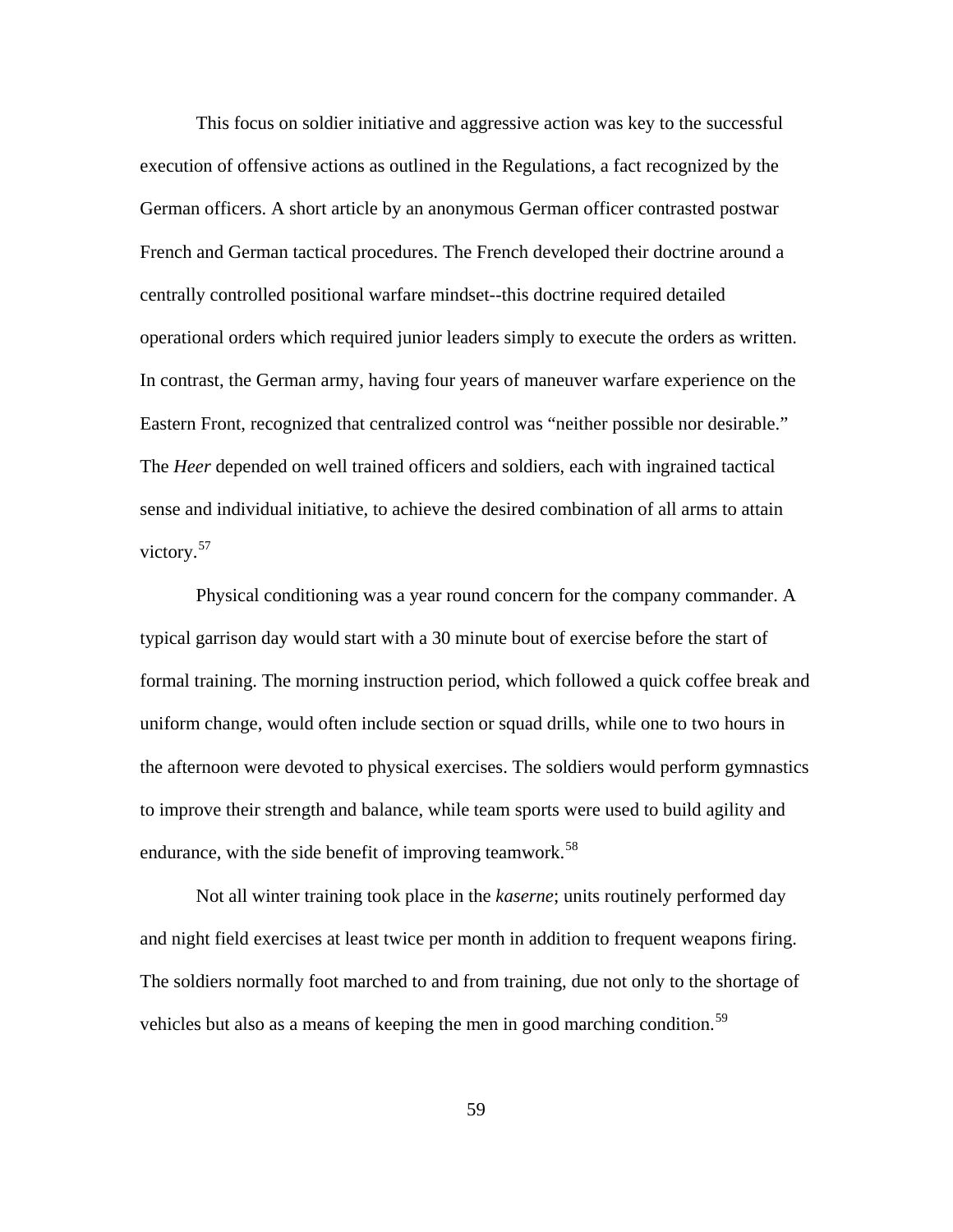## Doctrinal Refinement and Feedback

Seeckt's personal focus in the early years was in ensuring all unit leaders understood the new Regulations and correctly applied the tactical concepts in the field. Therefore, Seeckt ordered that training during the summer months was devoted to training leaders in realistic field exercises. Unit training plans in the spring would build on team, squad, platoon and finally company level tasks in preparation for the summer Army wide maneuvers. Since the Army was still relatively disorganized and weak in doctrinal knowledge, the annual maneuvers in the first couple of years were focused more on platoon and company tasks.

Seeckt and his staff spent a great deal of his time in traveling to observe unit training not only in their garrisons but in maneuver areas. He certainly provided on the spot feedback but also produced an annual report, titled *Observations of the Chief of the Army Command* not only to provide feedback and disseminate good ideas, but also to help shape the training for the upcoming year. The *Observations* also included a section from every branch chief summarizing observations from their field inspections and visits. Every officer received a copy of the *Observations* and was expected to read and apply the guidance and lessons to conducting future training.<sup>[60](#page-128-0)</sup>

Reading the 1921 *Observations* give good insights into the process of how the *Reichsheer* worked to internalize their new regulations; *F.u.G.* had been published in late 1920, so 1921 was the first year for the Army to apply the doctrine and provide feedback and criticism. Seeckt felt that the soldiers displayed great enthusiasm for their tasks, and he charged unit commanders to maintain soldier interest by "endeavor(ing) to interest their men in discussing their ideas prior, during and after the exercises, to awaken their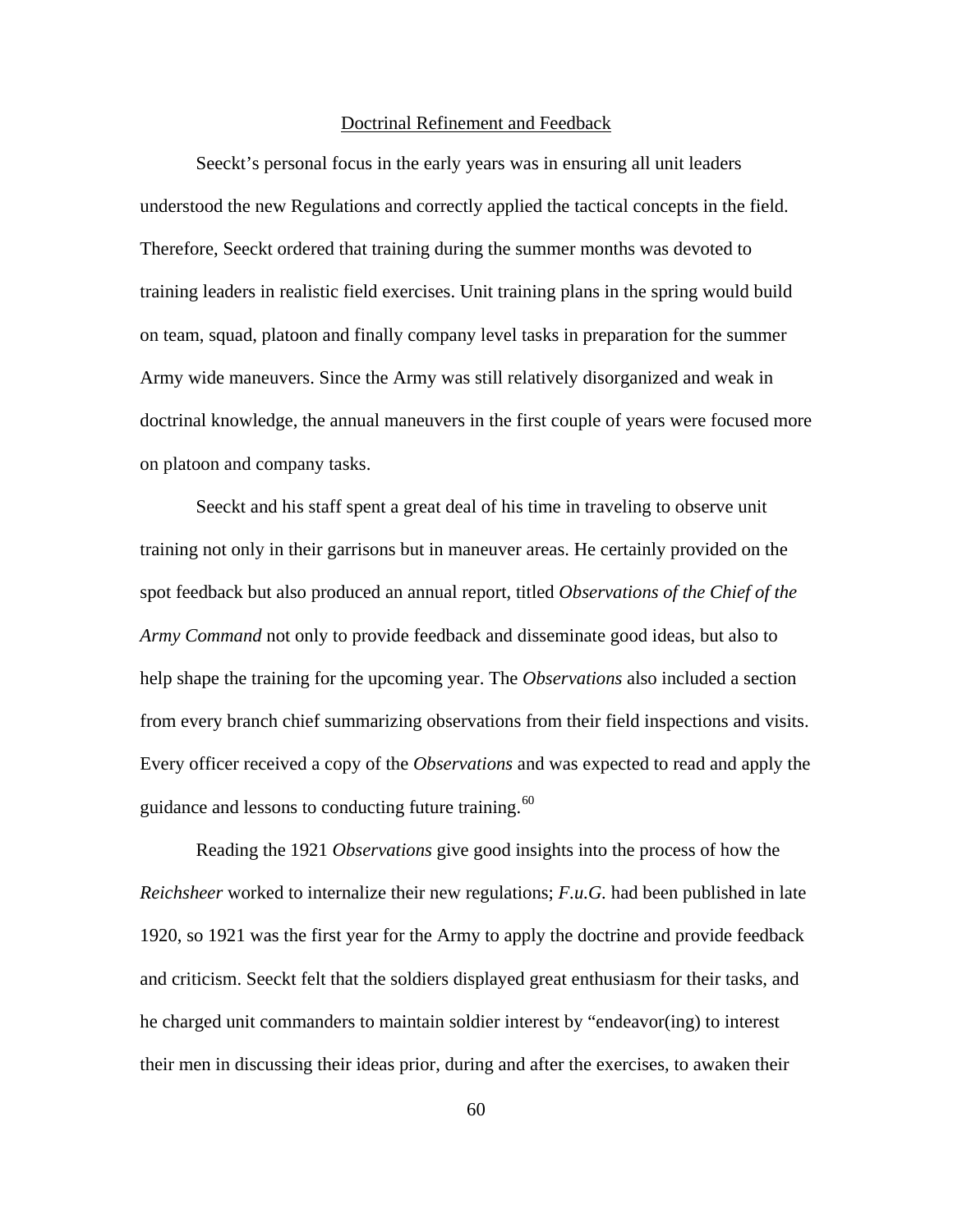imagination and cause them to draw their own conclusions and act independently." He however noted that many of the soldiers were prematurely fatigued, so he ordered the commanders to place a greater emphasis on physical conditioning over sports.<sup>[61](#page-128-0)</sup>

 Seeckt, of course, keyed in what he saw as systemic weakness in the force, namely poorly trained junior leaders and insufficient emphasis on combined arms cooperation. By referencing earlier training directives, Seeckt reemphasized the fact the company commander had great control over the majority of his training year, and was subject to outside inspections only late in the training year. Seeckt stressed the importance of ensuring officers and NCOs attended training courses to improve both practical and theoretical knowledge. Another method advocated by Seeckt to build combined arms knowledge was to cross attach soldiers to ensure they gained knowledge and experience in other branches; cavalry troopers trained infantry soldiers in animal husbandry, while artillery crews trained both branches in handling artillery pieces.<sup>[62](#page-128-0)</sup>

The bulk of the *Observations* dwell on the Army wide annual unit maneuvers. The maneuvers posed particular challenges since the lack of tanks and aircraft limited realism; the relative lack of forces also required the use of flags and markers to serve as an enemy force. Nevertheless, the maneuvers served to give new leaders field experience in leading their soldiers, and working through the practical problems of integrating arms. One criticism Seeckt had with the large scale maneuvers was the tendency for some soldiers to stand idle while their commanders grappled with the challenge of maneuvering large units. He recommended keeping the maneuvers smaller to avoid boring the soldier, and relying upon map exercises to train senior officers, and reduce the difficulties commanders experienced in the field. $^{63}$  $^{63}$  $^{63}$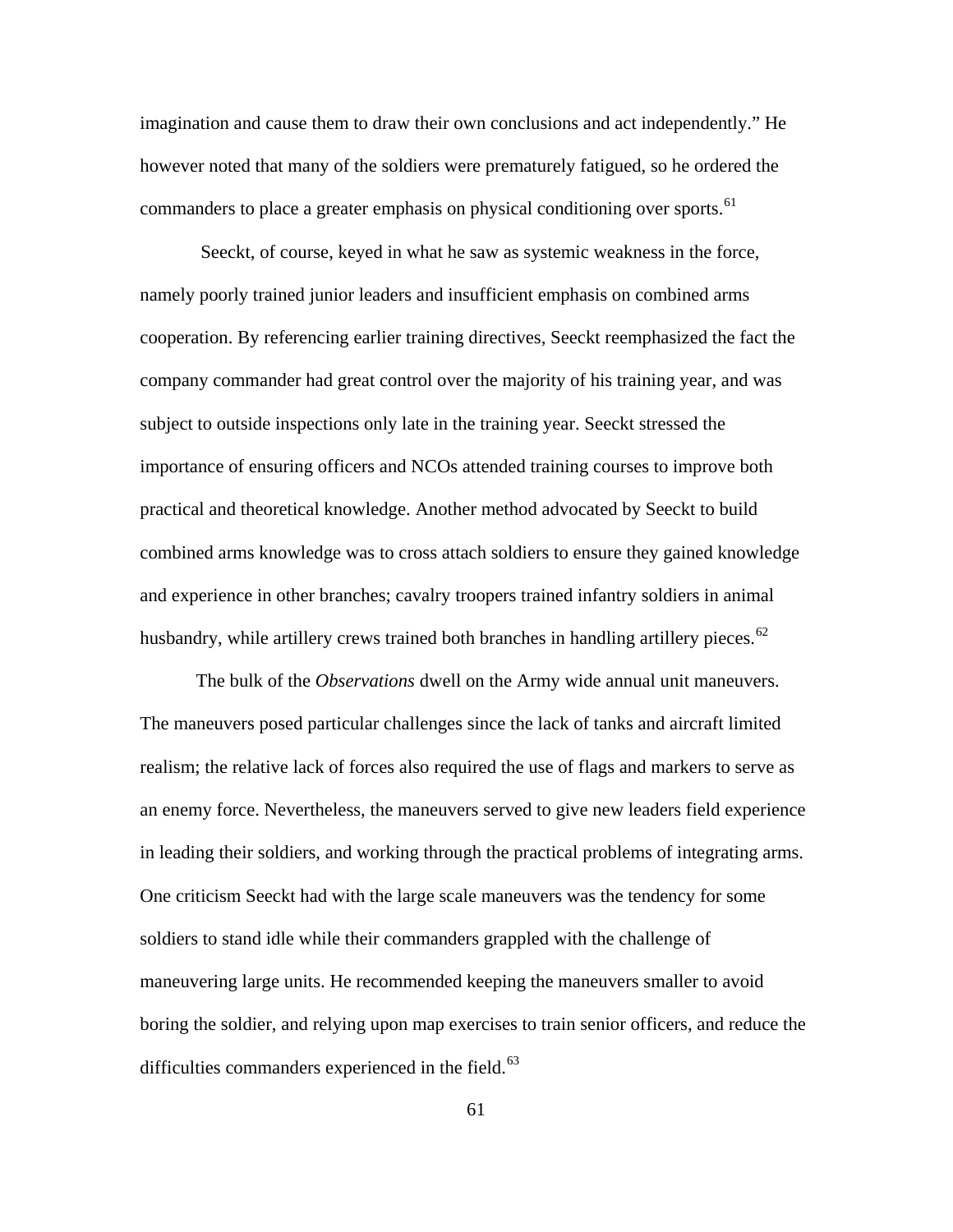Throughout his *Observations*, Seeckt maintained his emphasis on readiness for a war of maneuver. Paragraph after paragraph hammered home the point of combining the various arms, and practicing the ability to fix and maneuver against an enemy flank. He noted the key importance of how the leader gave his orders:

All leaders, from the commanding officer of the regiment down, must, as a rule, give their orders based on the conditions of the terrain. Instructions will be given from the map only when necessary because of atmospheric invisibility, darkness or hindrances due to vegetation. . . . [T]he orders of a leader must be so clear and definite that the sub leaders and troops understand them fully.<sup>[64](#page-128-0)</sup>

In addition to Seeckt's comments, each branch chief included their comments and observations oriented towards their particular branch. These comments shared best practices as well as technical and tactical areas which required improvements over the next training year.<sup>[65](#page-128-0)</sup>

Publishing of the core *Reichsheer* regulations in the early 1920s did not stop the debate and refinement of tactical and operational doctrine. Besides the theories of Jünger and Hess (outlined in Chapter 2) published in book and article form, many other Army officers published articles which debated tactics, technology and operational doctrine. Many of the articles published in the *Militär-Wochenblatt* journal consisted of information gleaned from *Truppenamt* staff studies. Another fruitful source of material was translations of foreign articles, especially from sources considered credible by the Germans, and reports on the small wars of the 1920s.<sup>[66](#page-128-0)</sup>

The debate and refinement process, unlike in Britain and America, was synergistic, involving the efforts of many individuals, branches and *Reichswehr* staff sections. A good example was the effort attached to developing armor theory, tactics and equipment. Ernst Volckheim, as a member of the Motor Transport corps, was deeply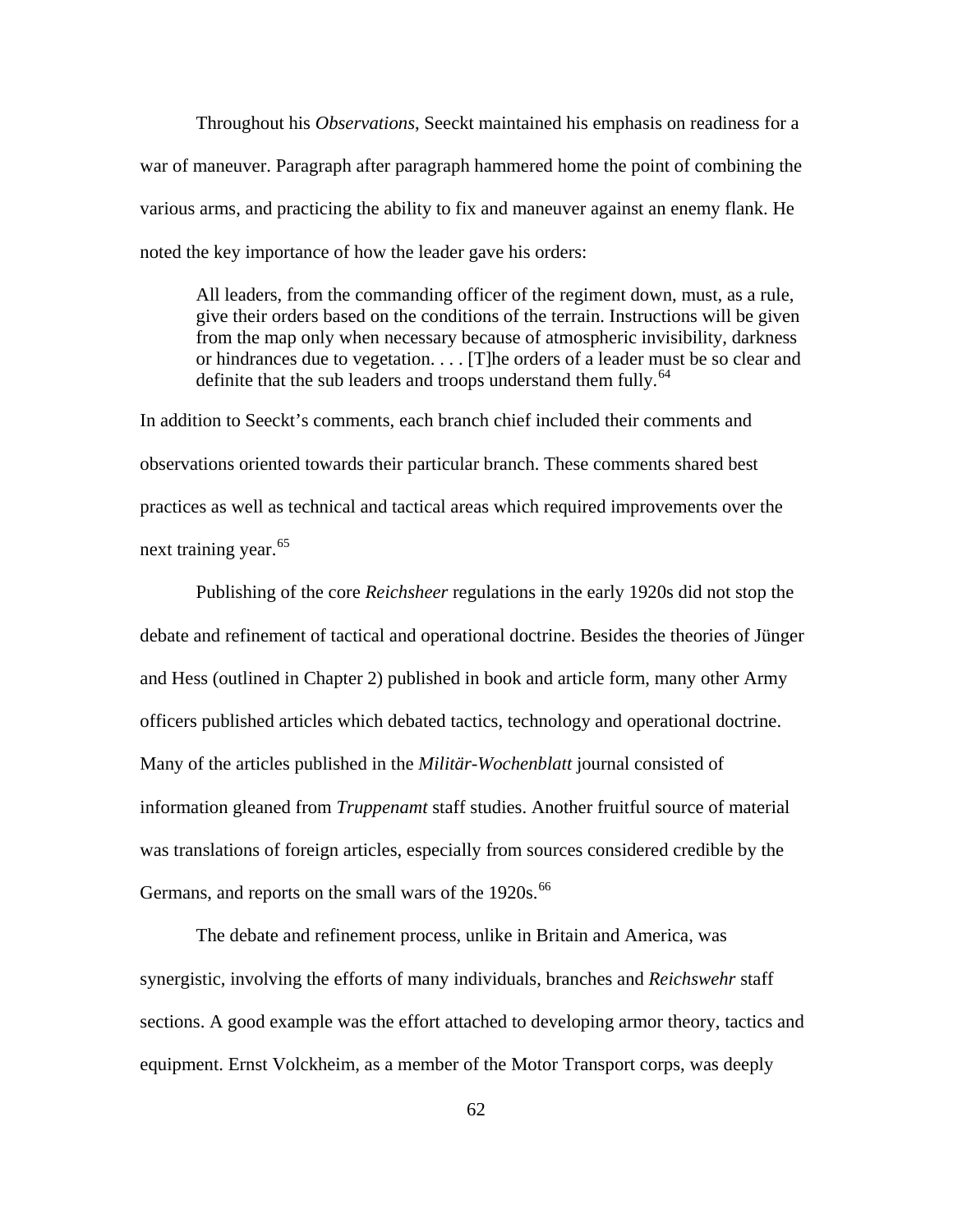involved in German armor doctrinal development from its infancy in 1918. He studied both German and foreign theory and articles on armored warfare, taught tactics, and participated in weapon testing efforts. Volckheim wrote many articles for the *Militär-Wochenblatt,* in addition to translating several foreign articles, and in 1924 published a comprehensive text book, *The Tank in Modern Warfare*. [67](#page-128-0) Meanwhile, the Weapons Office of the *Truppenamt* was busy working to develop technical characteristics of battle tanks, while the T-3 (Intelligence) section collected, translated and analyzed information on foreign tank development.<sup>[68](#page-128-0)</sup> The German's goal in all of these efforts was to think through the benefits, problems and second order effects to armor employment on the battlefield--not only their offensive employment but also how best to defend against an enemy armored force.<sup>[69](#page-128-0)</sup>

The armor vignette serves as one example of how the entire *Reichsheer* leadership--Seeckt, staff, and branch directorates--were continuously engaged in a process of analysis, refinement and application of tactical and technical improvements, regardless of source. The staff strove to gain a conceptual, and when possible, technical advantage, over their potential enemies for the day when Germany could openly rearm.<sup>[70](#page-128-0)</sup>

### Summary

By 1926 the *Reichsheer* was well along the path to building, on a man to man basis, a world class organization. Germany, alone of the Great War combatants, had conducted a thorough and relatively impartial analysis of the War and derived tactical and operational principles from the analysis. The updated doctrine retained the Prusso-German emphasis on operational maneuver and decisive battle, but incorporated new technologies such as tanks, aircraft and motor vehicles as doctrinal enablers.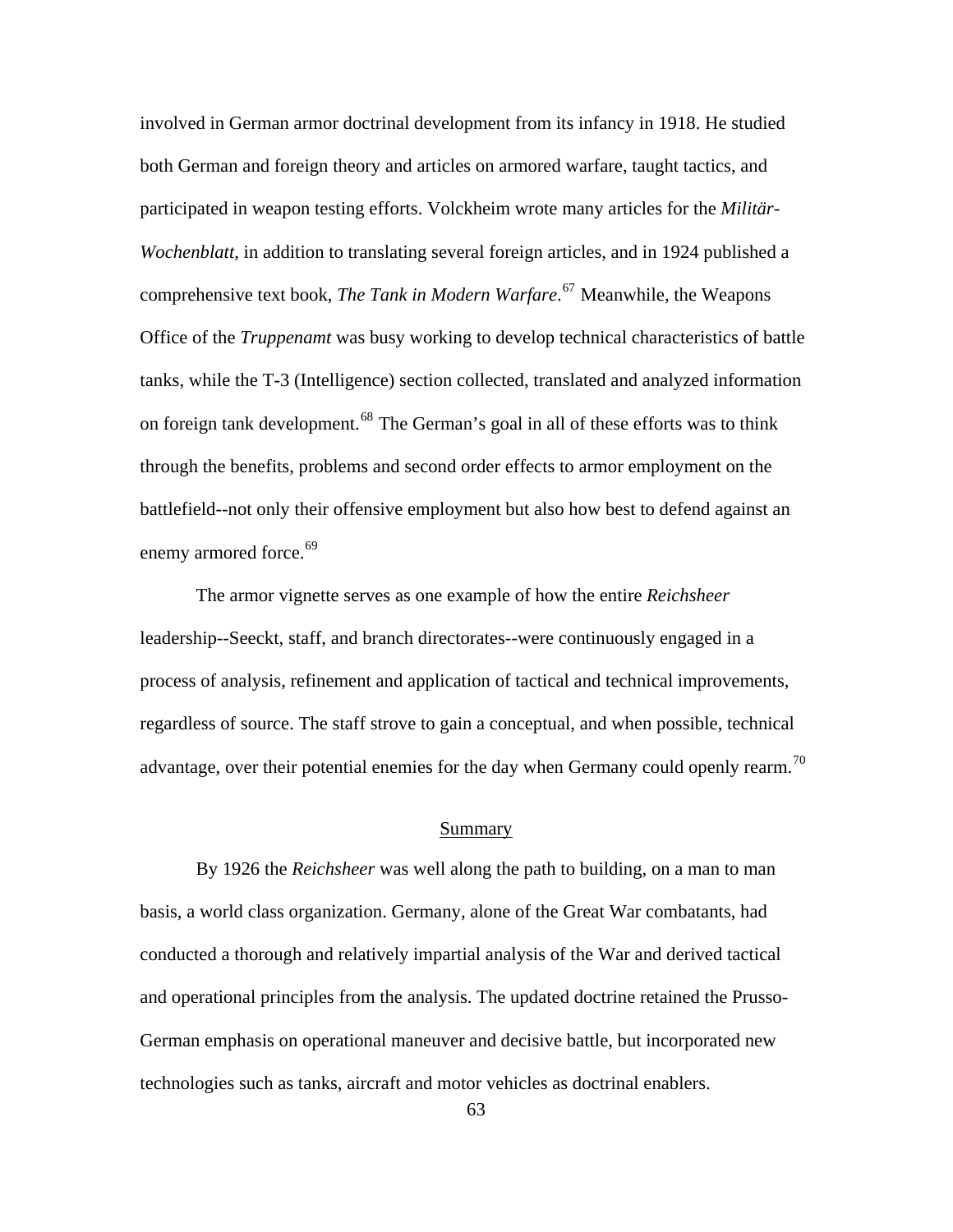Treaty restrictions severely limited manpower and officers in an attempt to prevent Germany easily expanding the Army to conduct offensive warfare. In response, the Army chose to select and officers with proven intellectual and leadership capabilities, train NCOs to serve as officers, and train privates to serve as NCOs--all efforts to facilitate a rapid Army expansion when the political situation permitted open rearmament. Accession policies were geared to selecting high quality educated candidates who were capable of grasping military technology. Institutional training focused on creating leaders possessing iron will, superb physical conditioning, and a creative mind capable of making quick and effective decisions in the heat of battle. The Army maintained a high training tempo year round which served to further develop leader and soldier skills. Large scale summer maneuvers were used to further test and refine tactics, organizational structure and operational concepts.

Seeckt applied his leadership emphasis to ensure unity of effort in refining doctrine to reflect the Great War lessons and incorporate new technologies. He designated branches (such as the Motor Troops branch for armor) as proponents for the new systems, such as tanks and aircraft, in order to place the importance of the new systems on an equal footing with the other combat arms branches. Motor Troops officers provided training and technical expertise on the combat unit staff, as well as provided mock up or substitute equipment to provide realism for training during summer maneuvers.<sup>[71](#page-128-0)</sup> Seeckt laid particular emphasis in the use of field maneuvers, including mock tanks and actual motor vehicles, to test doctrinal concepts and provide feedback to further refine the doctrine. The other branches were expected to identify problems in combined arms cooperation, and to provide feedback to the *Truppenamt* for analysis and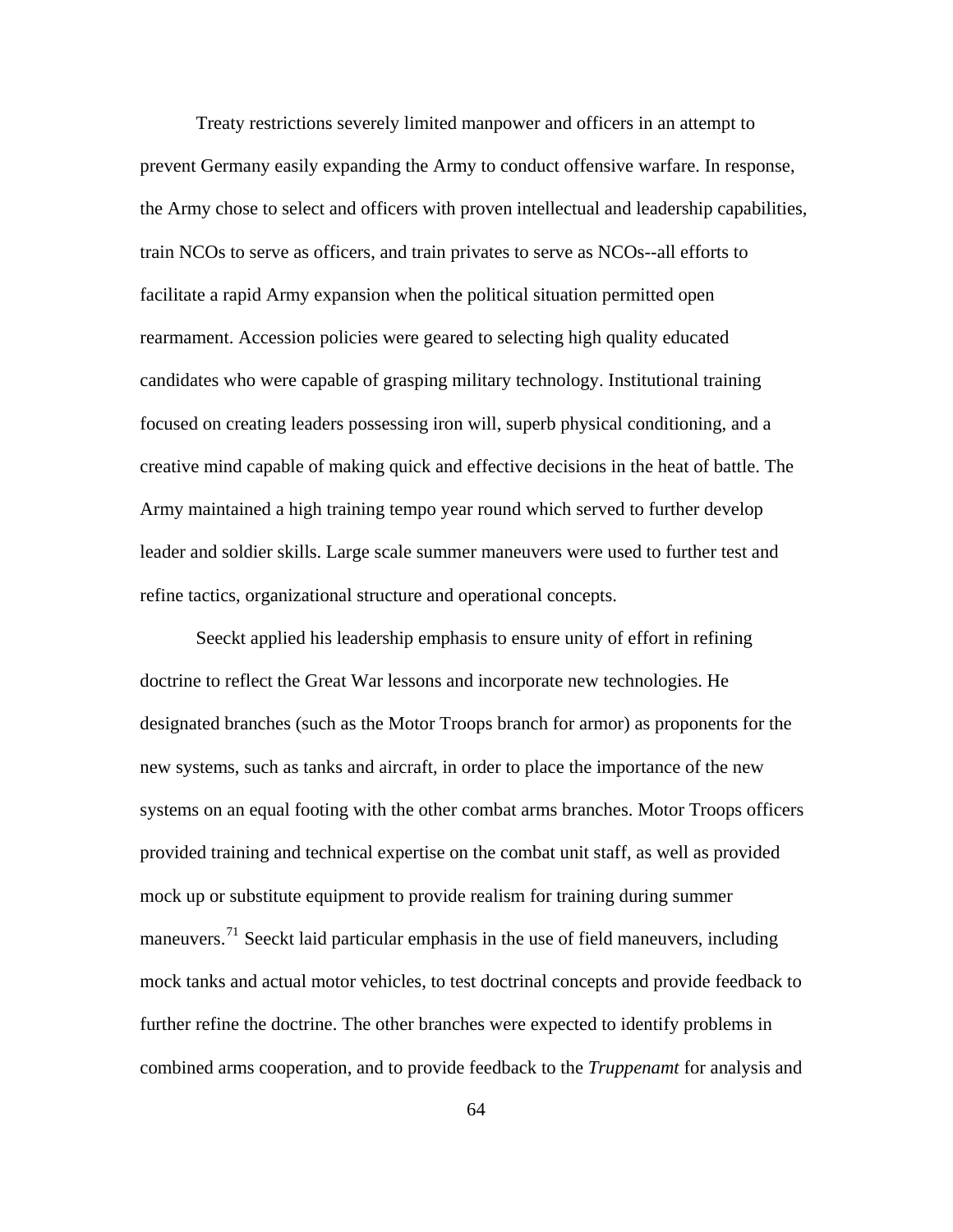problem solving. The goal of the refinement process, as Seeckt saw, was to fully integrate technology into the existing maneuver warfare concepts to help restore operational mobility to the battlefield in the event Germany went to war again.<sup>[72](#page-128-0)</sup>

 ${}^{1}$ Corum, 65.  $\mathrm{^{2}USAMI}$ , Reel XII, 245.  ${}^{3}$ Lewis, 25. 4 Ibid., 28. 5 Corum, 35. 6 USAMI, Lt. Col. Reboul, *Camouflage in the Army: The Reichswehr*, Reel XV, 523.  $^7$ DuPuy, 211. 8 USAMI, Lt. Col. Reboul, *Camouflage*, Reel XV, 524.

<sup>9</sup>Corum, 172.

 $\overline{a}$ 

 $10$ Ibid., 172.

 $11$ Lewis, 26.

12USAMI, *Regulations for Filling Up the Ranks of the Army*, December 1920, Reel XIII, 192.

 $13$ Corum, 70.

14USAMI, *Regulations,* Reel XIII, 196.

 $^{15}$ Ibid., 199.

 $16$ Schermann, 195.

 $17$ Corum, 71.

18USAMI, *Report on Military Situation in Germany July-Dec 1922*, Reel XV, 181.

19USAMI, *Duties of a German Soldier--Service Report* Reel XV, 489.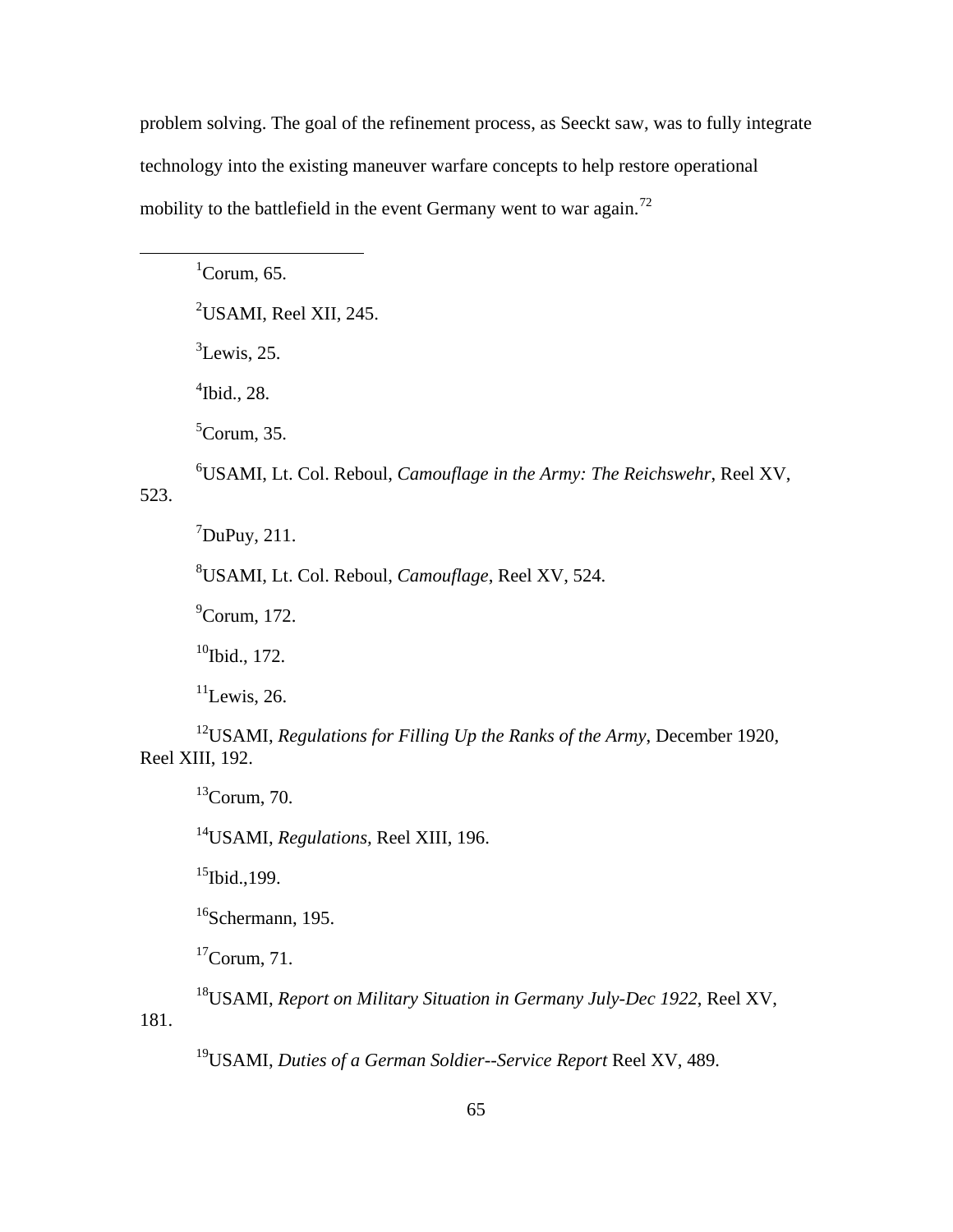20Guenther Blumentritt, *The German Armies, 1914 and 1939* (Historical Division, HQ United States Army Europe; reprinted in *German Military History* (Fort Leavenworth: United States Army Command and General Staff College, CSI, AY 1985- 1986), 265.

21USAMI, F.W Nagel, *The Training of an Infantry Company*, Reel XIV, 799.

22Corum, *Roots*, 77.

23USAMI, *Regulations Governing the Examination of Enlisted Men for Promotion to Sergeant and Sergeant-Major, Senior Grade, Aspirants.* Reel XV, 801.

 $^{24}$ Blumentritt, 266.

 $^{25}$ Seeckt, 63.

<sup>26</sup>H. L. Ansbacher, "Lasting and Passing Aspects of German Military Psychology," *Sociometry* 12, no. 4 (November 1949): 301.

27David Spires, *Image and Reality: The Making of the German Officer, 1921- 1933* (Westport, CT: Greenwood Press, 1986), 6.

28Corum, *Luftwaffe*, 66.

29USAMI, *Bulletin Regarding the Career of an Officer-Aspirant in the German Army*. Reel XIV, 98

 $30$ Ibid., Reel XIV, 99.

31USAMI, *Review of Activities in German Army in 1921--Service Report.* Reel XIII, 816. A contemporary service report published in the *Militär-Wochenblatt* journal noted that many potential officer aspirants were wary of the apparent mercenary nature of the new Army.

32Corum, *Roots, 79*.

 $33$ Spires, 6.

34Corum, *Roots,* 80.

35USAMI, *Education of Staff Officers in the Reichswehr*. Reel XIV, 70.

36Ibid., *German Secret Societies*, Reel XVI, 292.

37Corum, *Roots*, 158.

38USAMI, *Influence of the Observations of the Chief of the Army Gen. Oberst v. Seeckt on his Regimental Training,* Reel XIV, 572.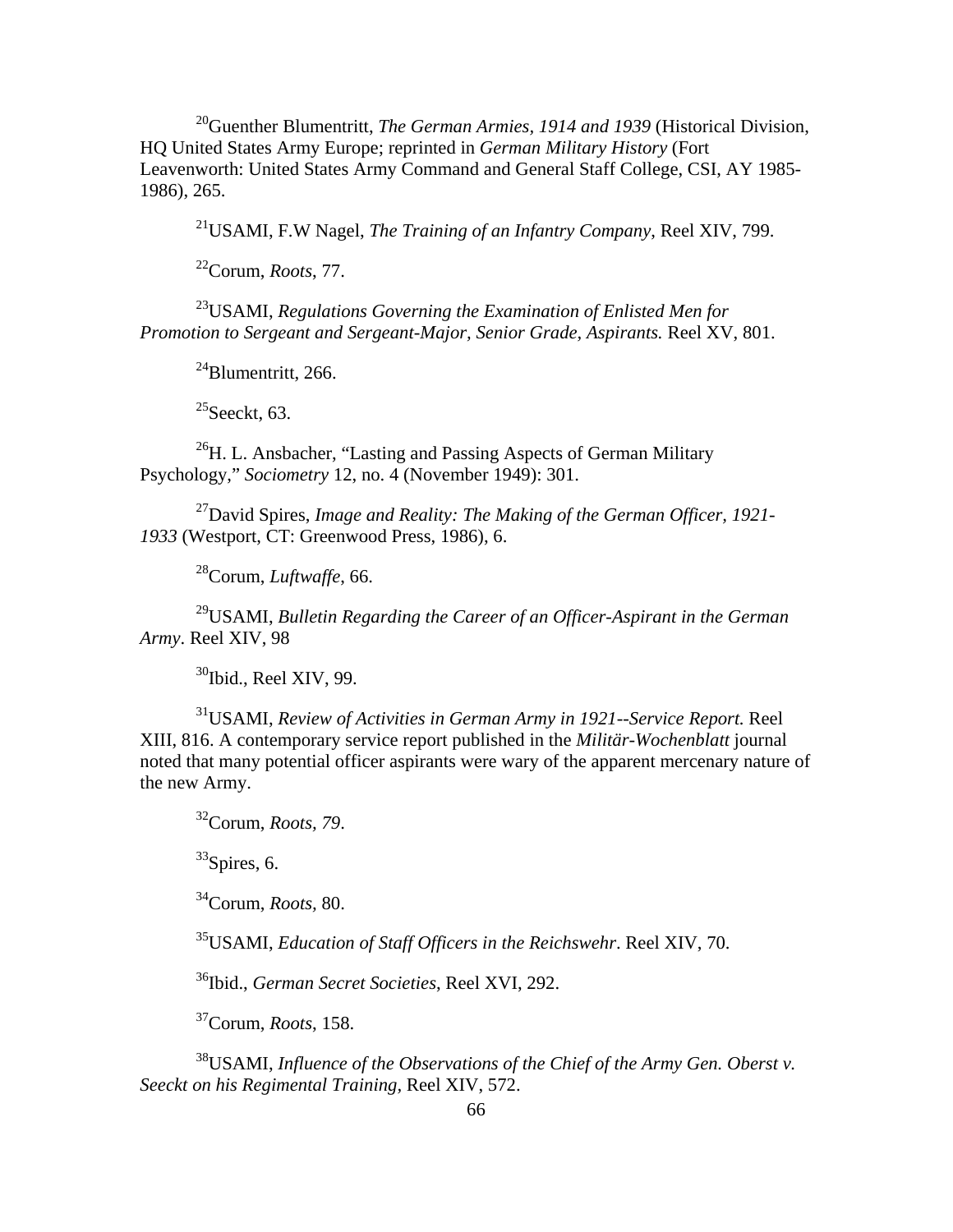39Citino, *Path*, 106.

40USAMI, *Influence of the Observations of the Chief of the Army Gen. Oberst v. Seeckt on his Regimental Training,* Reel XIV, 84.

 $41$ Ibid., 86.

42Citino, *Path*, *67*.

43USAMI, *Notes on Education of Officers of the Reichswehr*, Reel XIV, 160-162.

44Corum, *Roots*, 85.

45USAMI, *Education of Staff Officers in the Reichswehr*. Reel XIV, 168.

46Corum, *Roots*, 90.

47Corum, *Luftwaffe*, 67.

 $48$ Lewis, 86.

49USAMI, *Third Division Officers' School*, Reel XIV, 408.

50Ibid.; and *The Selection and Training of the German General Staff*, Reel XIV,

525.

51Ibid.; and *University Education for the Officers of the German Army*, Reel XIV,

# 151.

52Blumentritt, 265.

53Citino, *Roots*, 91.

54USAMI, *Third Division Officers' School*, Reel XIV, 403.

<sup>55</sup>Ibid.; and Nagel, Reel XIV, 796.

56Ibid.; and A. L. Conger, *Report on the Winter Training of an Infantry Company*, Reel XIV, 782.

57Ibid.; and *The Difference Between French and German Post-War Tactical Procedures*, Reel XIV, 595.

<sup>58</sup>Ibid.; and Nagel, Reel XIV, 797.

<sup>59</sup>Ibid.; and Reel XIV, 798.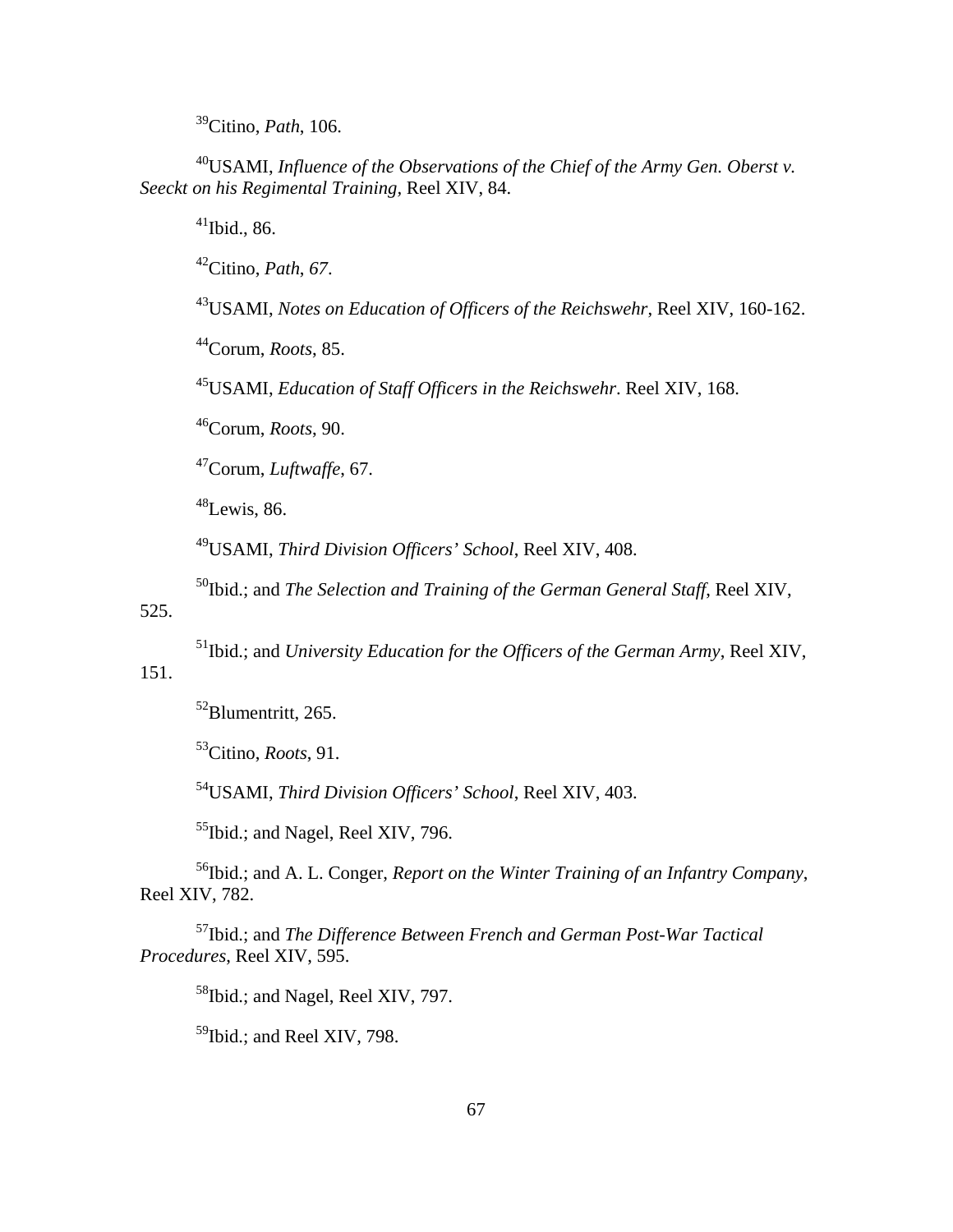60Ibid., *Influence of the "Observations of the Chief of the Army Directorate" Gen. Oberst v. Seeckt on the Regimental Training*, Reel XIV, 564.

61Ibid., *Remarks of the Chief of the Army Command Based On His Inspections and Observations During the Year 1921 (Observations 1921)*, Reel XV, 74.

 $62$ Ibid., 75.

 $^{63}$ Ibid., 76.

 $64$ Ibid., 77.

65Ibid., *Remarks of the Chief of the Army Command Based On His Inspections and Observations During the Year 1922 (Observations 1922)*, Reel XV, 565.

66Corum, *Luftwaffe,* 69.

67Corum, *Roots,* 127.

<sup>68</sup>Ibid., 131.

69Allan R. Millet and Williamson Murray, eds., *Military Innovation in the Interwar Period* (Cambridge, UK: Cambridge University Press, 1996); and Williamson Murray, *Armored Warfare: The British, French and German Experiences*, 39.

 $70$ Kesselring, 12.

71Corum, *Roots*, 133.

72USAMI, *Observations of the Chief of the Army Administration on the Basis of His Inspections in the Year 1924 (Observations 1924)*, Reel XV, 152.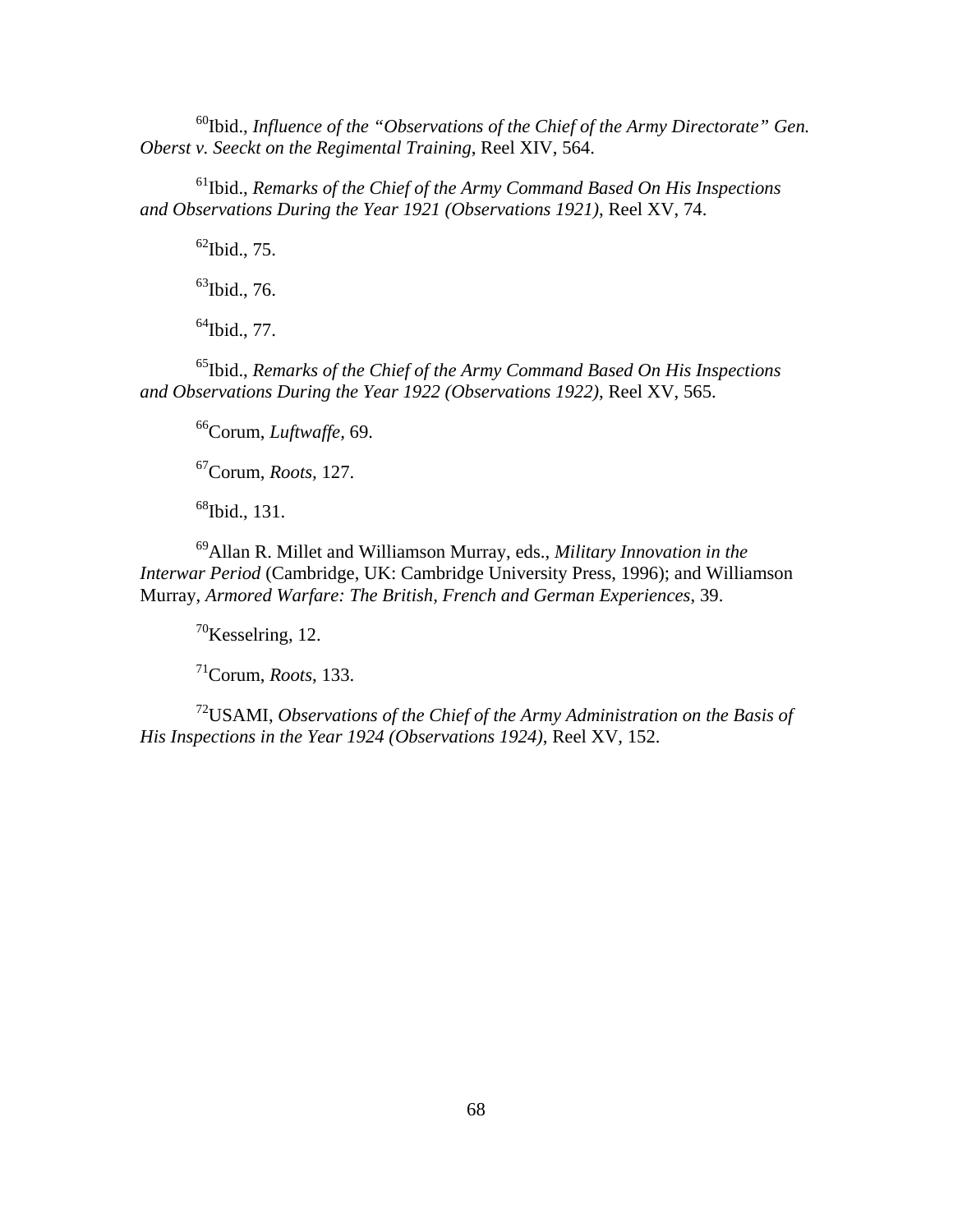#### CHAPTER 4

## THE PATH TO WAR

### Introduction

By late 1926, the *Reichsheer* was well on the way to a well trained and motivated force inculcated with an aggressive offensive doctrine which incorporated modern weapons. The 1926 summer maneuvers included the corps level headquarters to practice handling multi-division maneuvers, and the conduct of large-scale experiments with combined tank-cavalry units. The infantry units, equipped with large numbers of trucks and motorcycles, practiced rapid reconnaissance and small unit maneuvers on a broad front, actions designed to bypass, fix and envelop enemy forces.<sup>[1](#page-128-1)</sup>

A. L. Conger, an American observer to the exercises, was deeply impressed with the *Reichsheer's* progress in training leaders to apply the new doctrine. He noted the soldiers displayed high morale and were well trained in combining machine guns and light artillery in supporting infantry maneuvers. But Conger also noted that the force was still ill-equipped, and questioned the Army's ability to effectively resist a French invasion due to their lack of trained reserves. $<sup>2</sup>$  $<sup>2</sup>$  $<sup>2</sup>$ </sup>

In October 1926 came the abrupt end of General von Seeckt's career. Seeckt had arrogantly allowed Prince William of Prussia (son of the former Crown Prince) to attend the summer maneuvers while in uniform. Not only was this action specifically forbidden by Versailles, but was an affront to the Republican government. Seeckt's gaffe came at a particularly sensitive time when the Republic was negotiating the Allied withdrawal from German soil.<sup>[3](#page-128-0)</sup> Even worse, the government discovered the incident only when a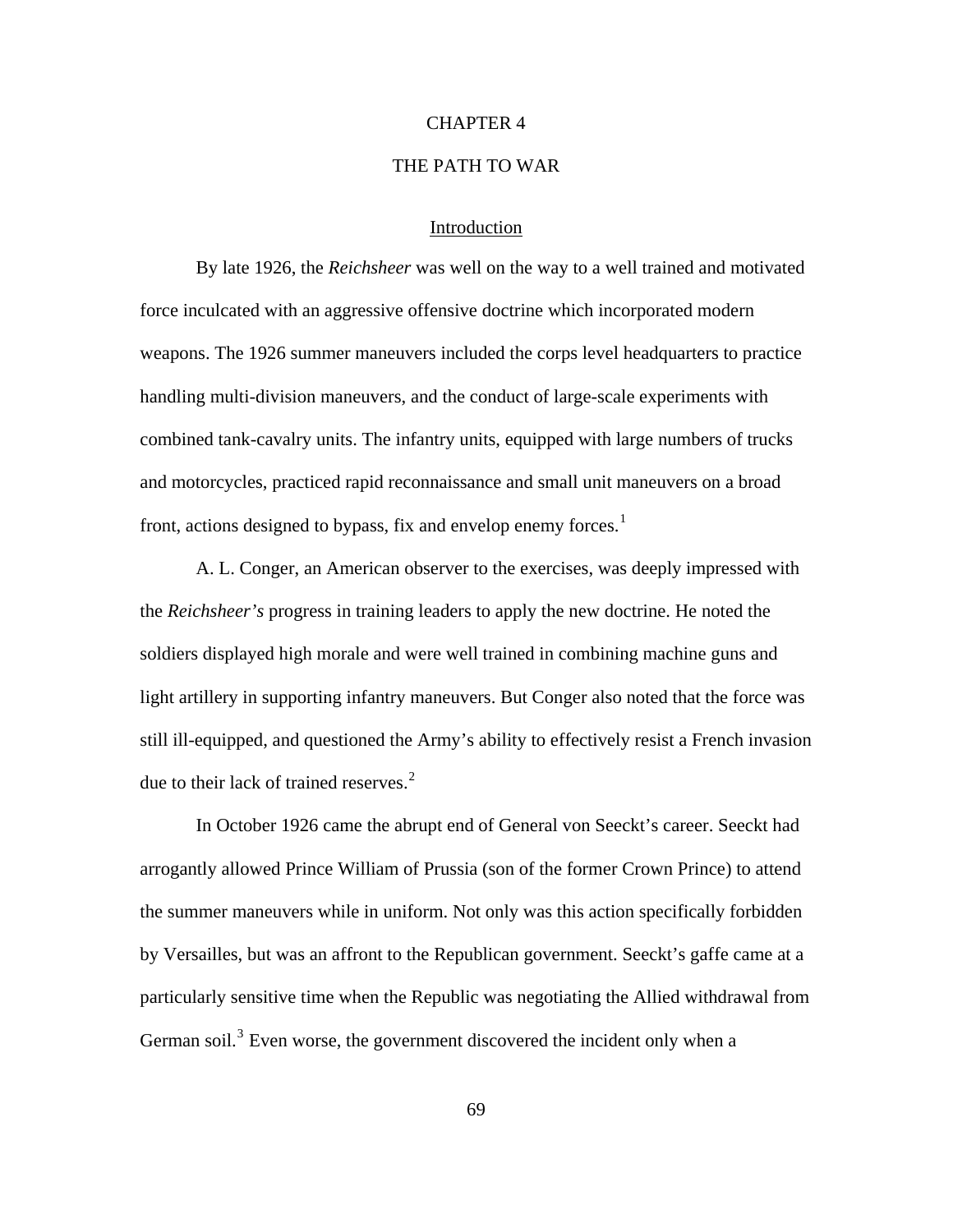newspaper article published in September revealed Seeckt's actions. Seeckt, called to account for his actions, was compelled to tender his resignation in October 1926. $4$ 

Seeckt made many mistakes in his tenure as the *Reichsheer* chief. His icy personality and arrogance in dealing with his civilian masters certainly contributed to his downfall, while his efforts to de-politicize the Army arguably made his officers vulnerable to political manipulation by the Nazi regime.[5](#page-128-0) Seeckt had also, by the end of his career became somewhat reactionary and less willing to innovate in his approaches to policies and doctrine.[6](#page-128-0) However, Seeckt's contributions to the *Reichsheer* outweigh his personal flaws and failures. He synthesized his personal philosophy of the nature of war with previously existing Prussian-German doctrine and theory to create a suitable body of maneuver doctrine. Following this, Seeckt then build upon the Kaiserheer foundation of leader training processes to refine a system which institutionalized excellence in the officer and NCO corps. Seeckt's efforts were such that he perpetuated a culture of continuous analysis, refinement and improvement in his officers; a culture which remained in place long after his departure.[7](#page-128-0) 

### The Post-Seeckt *Reichsheer*

General Wilhelm Heye received appointment as the next *Heer* Chief of Staff. Heye continued with Seeckt's program of training, refinement and improvement, but also instituted several controversial changes.

The first major innovation Heye enacted was the expanded use of psychological tests for officer aspirants. The tests were thorough and geared towards identifying aspirants capable not only of thinking but more importantly directing others while under pressure. These tests, like those for the enlisted candidates, were intended only to aid the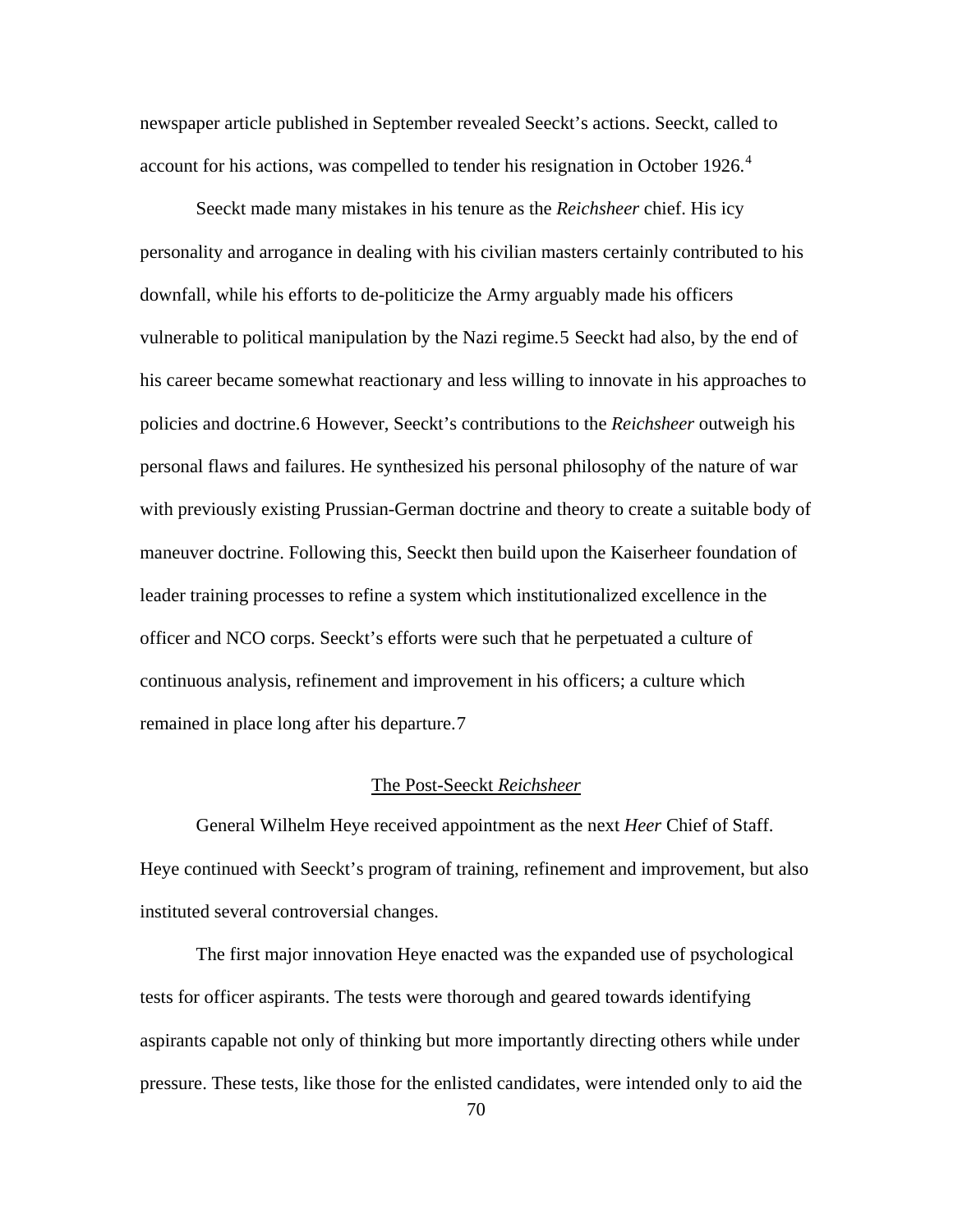regimental commander in selecting candidates, and not as a replacement for the commander's judgment.<sup>[8](#page-128-0)</sup>

Heye's also introduced policy changes which increased the already competitive nature of the force. The practice of accessing non-*Abitur* candidates largely ceased, and regimental commanders were directed to give lower fitness ratings to NCOs not possessing the *Abitur*.<sup>[9](#page-128-0)</sup> The Army practically doubled the rate of enlisted discharges from 13 to 25 percent, a practice which--although illegal under the Versailles restrictions-- served to covertly build a pool of trained reserves.<sup>[10](#page-128-0)</sup> The policy served not only to improve the enlisted ranks by retaining the best and motivated soldiers, but as a relief valve to reduce tensions in the enlisted ranks by discharging soldiers who no longer desired a career. Increased discharges also served to reduce the high rate of suicides seen prior to 1926, numbers high enough to prompt official inquiries from the government.<sup>[11](#page-128-0)</sup>

Heye made his greatest changes in reforming the General Staff education process. He standardized the candidate selection process, and raised the minimum scores needed to gain acceptance in the course. The changes produced a more stable selection process and generally resulted in a candidate pool of 150 officers; of those only 30-40 were accepted in the program each year.<sup>[12](#page-128-0)</sup> The other fundamental change Heye made was in the General Staff curriculum. He entirely eliminated the first year (or Preparatory) phase, and removed the third year general education coursework--replacing these subjects with additional tactics and technical training.<sup>[13](#page-128-0)</sup> The curriculum shift served to produce superbly trained tactical specialists who were ignorant of strategic, political and economic factors which would impact Germany's ability to fight and win a future war. It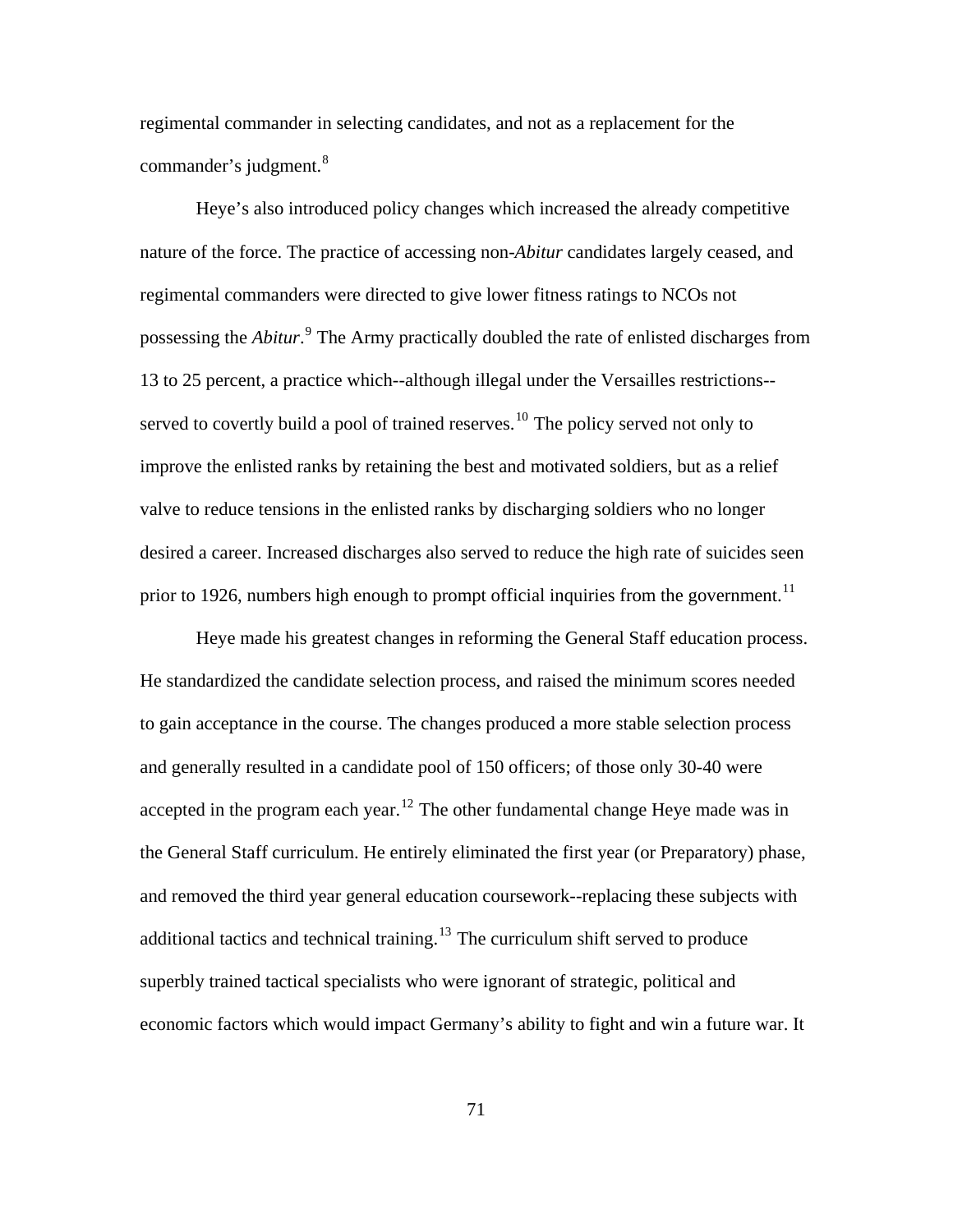also reversed the attempt by Seeckt to craft the training curriculum in order to produce officers with a broader educational base.<sup>[14](#page-128-0)</sup>

In other areas, Heye maintained existing programs and processes. Motorization experiments continued unabated, not only on the maneuver grounds but also at clandestine testing facilities deep inside Russia. So by the late 1920s, the *Reichswehr* had not only written thoughtful, well balanced doctrine which incorporated armor and motorized concepts, but had tested and refined the doctrine with comprehensive large scale maneuvers and tests.<sup>[15](#page-128-0)</sup>

#### The Nazis Come to Power

Contrary to the belief that the *Reichswehr* expansion began after Hitler's assumption of power in January 1933, the Army had already begun a caution expansion after the departure of the Allied Control Commission in 1926. One of the first efforts at expansion was in the creation of a reserve system. The Republic enacted laws placing all secret military reserves and societies under the control of the *Reichsheer* as *Landesschütz*  (Land Defense) forces. The forces were ill-equipped and of dubious value except for static defenses, but organizing the forces was a necessary first step in expansion.<sup>[16](#page-128-0)</sup>

Germany also took considerable steps to build the industrial base for rearmament. Domestic manufacturers illicitly developed or procured machinery to produce modern machine guns and artillery. Others moved tooling, blueprints and materials to subsidiaries in neutral countries, such as Holland and Sweden, and openly developed and manufactured heavy guns, aircraft and submarines. By 1930, Germany was openly manufacturing (and exporting) substantial quantities of military aircraft, and working to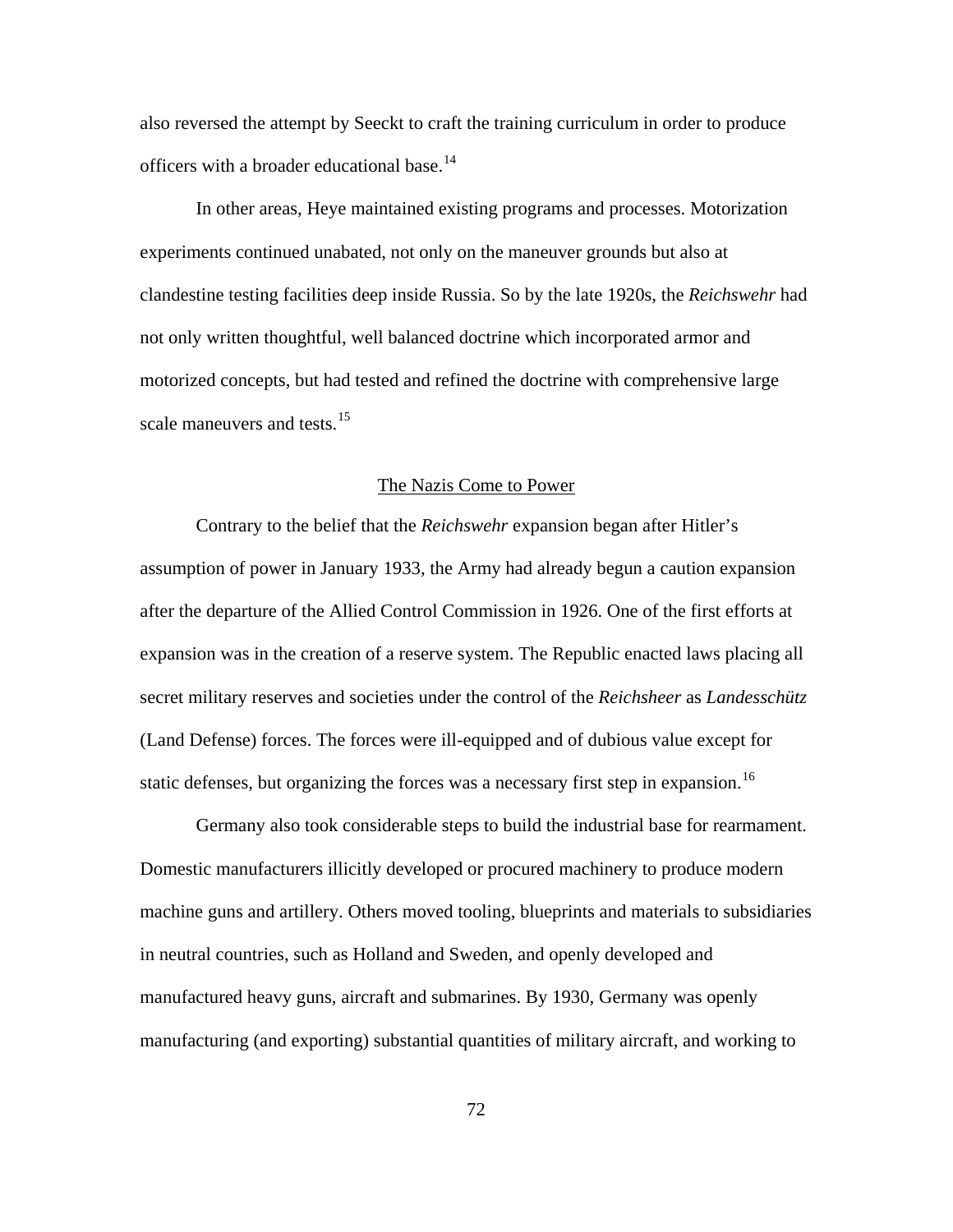develop synthetic fuels, rocket motors and a host of other technical innovations to an expanded military.<sup>[17](#page-128-0)</sup>

However, change within the *Reichsheer* accelerated dramatically after Hitler's accession to power. Hitler envisioned an army capable of moving quickly and shocking an enemy into surrender by overwhelming strikes with aircraft and mechanized forces.<sup>[18](#page-128-0)</sup> To put this vision into action, Hitler met with his senior generals immediately after assuming power in January 1933 in order to outline his strategy. In this meeting, Hitler pledged to stabilize Germany's political situation, rebuild the Army and restore Germany to her rightful place in the world. Hitler's envisioned end state was the restoration of Germany's power in world affairs, destruction of Poland, taking revenge on France, and the acquisition of natural resources and living space in the east.<sup>[19](#page-128-0)</sup>

Political disagreements with the Republican government had served to eliminate Groener, Heye (and Heye's successor, General Hammerstein) from their *Reichsheer*  leadership positions. Hitler appointed Lt. Gen Werner von Blomberg as his new Minister of Defense . Blomberg in turn appointed Lt. Gen. Ludwig Beck as the new Chief of the General Staff, and Col. Friedrich Fromm as the Chief of the reorganized General Army Office. Fromm's duty was to oversee the day to day work of force development, reorganization and rearmament of the *Wehrmacht*. [20](#page-128-0) Additionally, Blomberg appointed Lt. Gen. Werner von Fritsch as the latest Chief of the Army High Command (OKH or *Oberkommando des Heeres*). Fritsch was a Seeckt disciple and shared Seeckt's beliefs in maintaining quality over quantity in any expansion of the Army. Despite his concerns about Hitler's methods, Fritsch believed in accommodating Hitler since they shared the same beliefs of rejecting the Versailles armament limitations. Fritsch however,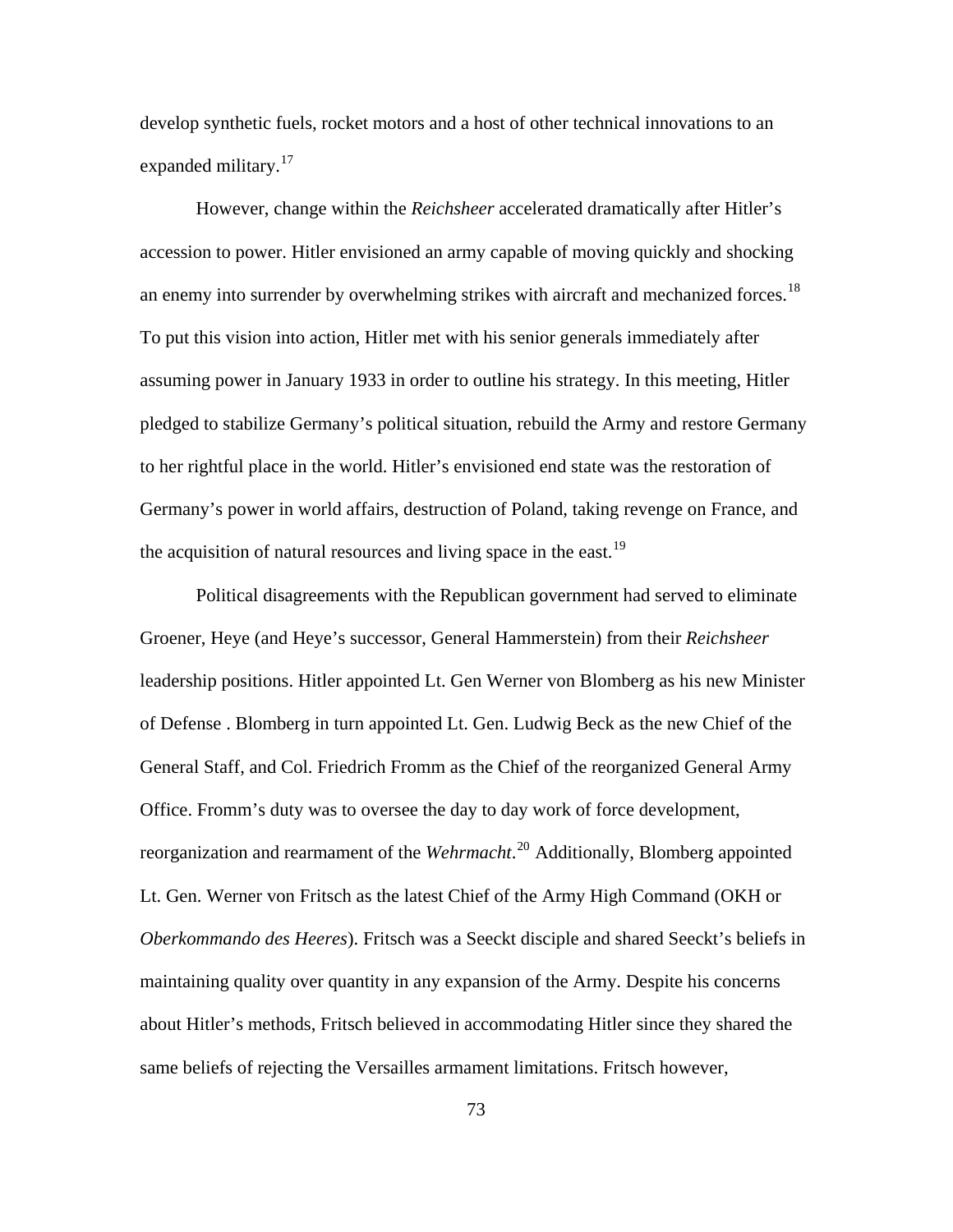mistakenly believed he could restrain Hitler's ambition before things got out of hand. Therefore, Fritsch tacitly supported Hitler's bloody purge of the SA, the paramilitary arm of the Nazi party in order to eliminate the threat of a parallel armed force in Germany.<sup>[21](#page-128-0)</sup>

Another change underway before Hitler's accession was the updating of the core Leadership regulation (*F.u.G.*) Like the *Reichsheer* postwar analysis efforts, the Army formed a committee, chaired by General Ludwig von Beck, to incorporate tactical and technical lessons learned since 1922. A comparison between the introductory chapter of the *F.u.G.* and the 1933 *Truppenführung* (Troop Leading) shows a great deal of continuity in the Army's leadership philosophy--with many sentences repeated word for word. The conduct of war was still considered an exercise of art grounded in science, and subject to the will of the enemy and the presence of friction. Character outweighed the exercise of intellect on the battlefield. The leader was expected to set the example for his men by his "superior knowledge and experience, his earnestness, his self control and high courage." Further sentences extol the virtues of disciplined obedience, willful acceptance of responsibility, full exertion of effort at completing the mission, and the development of mutual trust through constant training and mutually shared hardships. Paragraph 10 states: "The emptiness of the battlefield demands independent thinking and acting fighters, who, considering each situation, are dominated by the conviction, boldly and decisively to act, and determined to arrive at success." The last paragraph is a paraphrase of Seecktian philosophy: "The first demand in war is decisive action. Every, the highest commander and the most junior soldier, must be aware that omissions and neglect incriminate him more severely than the mistake of choice of means." $^{22}$  $^{22}$  $^{22}$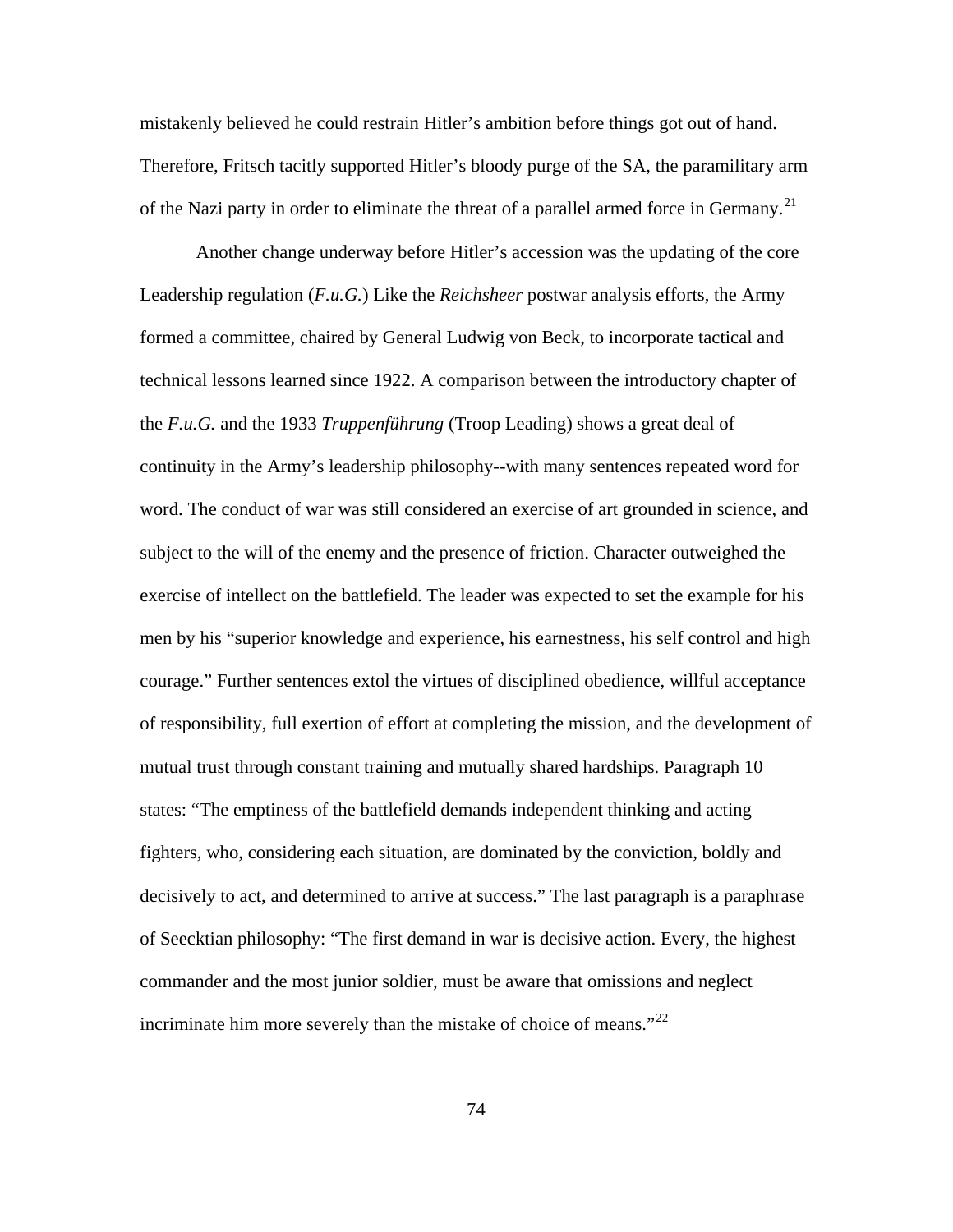The *Truppenführung* took into account the impact radio communications had on the conduct of combat operations. Air and ground reconnaissance was a priority, and information flow was expected to constantly occur in all directions. The commander, however, was not to allow "information paralysis" to overcome his ability to decisively give orders. The regulations admonished commanders not to issue excessive orders in the middle of battle, in order to avoid confusing or hindering the junior commander's freedom of action. Commander's orders were to give the junior commanders all the information needed to independently execute the order, and if possible were given orally (with a confirmation backbrief). Written orders were normally produced at the division or higher, since the time needed to create and transmit a written order at the regimental (or below) level was considered a hindrance to seizing and retaining the tactical initiative.<sup>[23](#page-128-0)</sup>

The *Reichsheer* embarked on full scale expansion in order to meet Hitler's guidance, but proceeded with a veneer of secrecy to avoid prematurely alarming the Allies. The *Truppenamt* settled on a plan, similar to those done during Seeckt's tenure, to gradually expand the Army to a 28 division force built of reservists recalled in "waves." The staff believed, even with introducing a 12 month enlistment period to quickly train new reservists, that the Army would not have a sufficient manpower pool further expand (without greatly sacrificing quality) until 1937; Hitler disagreed the plan and demanded the 28 division force by fall of 1934 in order to support his political plans.<sup>[24](#page-128-0)</sup> By October of 1933 Hitler had withdrawn Germany from the League of Nations, asserting Germany's right to gain military parity with the other European powers.<sup>[25](#page-128-0)</sup>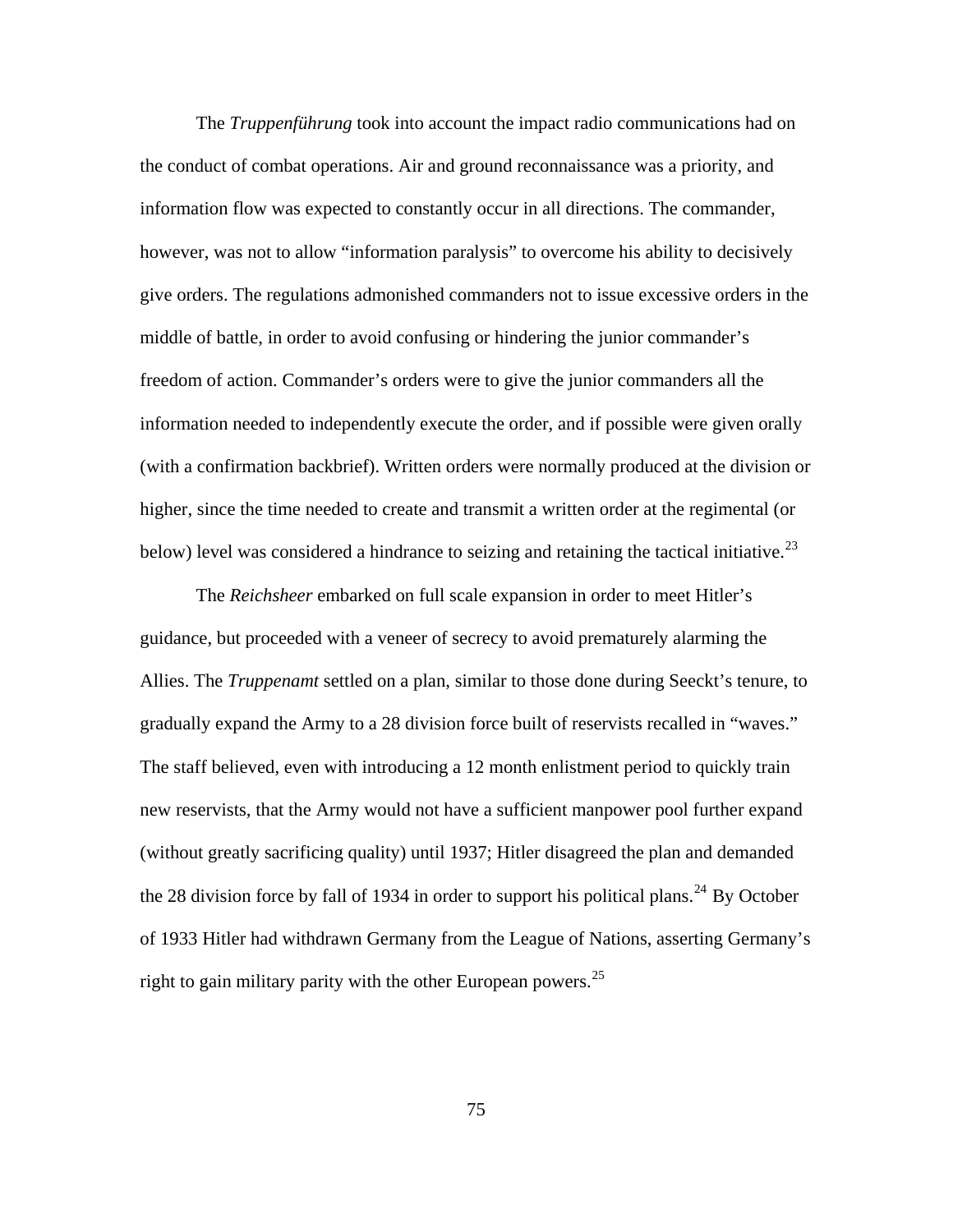#### The Expansion of the *Wehrmacht*

To accomplish Hitler's goal of rapid expansion the *Reichstag* enacted the National Defense Law of 21 May 1935, which law dissolved the *Reichswehr*. In it's place, the created the *Wehrmacht* (Armed Forces) which consisted of the *Heer*, *Kriegsmarine* (Navy) and *Luftwaffe* (Air Forces). The law also recreated the War Ministry and the War Department General Staff.<sup>[26](#page-128-0)</sup> More ominously for the future, the law established Hitler both as the Supreme Commander and Reich Chancellor, and required all *Wehrmacht* members to swear allegiance to him personally.<sup>[27](#page-128-0)</sup> Further passages in the law restored conscription, establishing a one year conscription period for all males 20 and older. Veterans were liable for recall until their 35th birthday, while males between 35 and 45 were included in the *Landsturm* or a territorial reserve.<sup>[28](#page-128-0)</sup>

The one year conscription period had the advantage of rapidly creating a large mass of semi trained reservists. However, the effort of packing two years' of training (under the *Reichsheer* program) into a single year brought great stress on the officer and NCO corps. Another unforeseen consequence of the law meant that the Army would have a trained force present for only eight months of every year--a policy not conducive to warfighting effectiveness. Accordingly, Hitler issued a new decree in August 1935 which enacted a two year conscription process; he also announced his plans to expand the force to thirty-five divisions.  $29$ 

To increase war preparedness, the Nazi Party introduced compulsory preinduction training for teenaged boys between 14 and 18 years of age. These youths were enrolled in the Hitler Youth, where they received para-military training including rifle marksmanship, land navigation, and group sporting activities. Upon reaching 18, the boys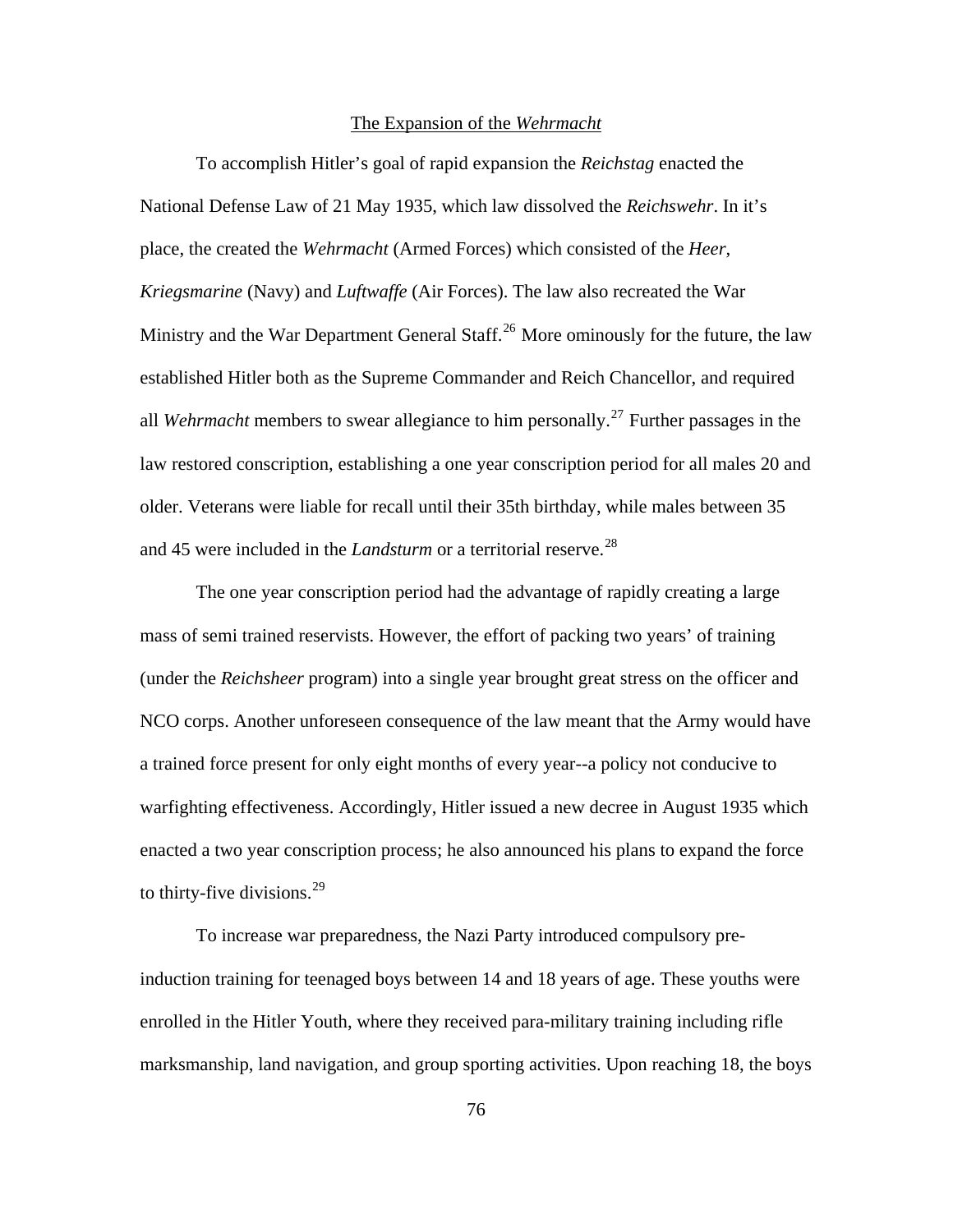would enter the national Labor Service to perform tasks such as farming, road repairs and local sentry tasks--all duties designed to free up fighting men for the front. The Labor Service teens lived in barracks and received their training and supervision from Army NCOs. The two youth programs served to create a pool of physically fit, trained and indoctrinated men who required little post-induction training to become effective soldiers.<sup>[30](#page-128-0)</sup>

Despite the pressure to produce more leaders, the Army maintained their focus on creating quality officers. Their continued commitment to high quality training was apparent in the continued policy of assigning high caliber officers to teach officeraspirants. One example was the assignment of Captain Erwin Rommel as an instructor at the Infantry School. Rommel had earned a stellar reputation as a company grade officer in the Great War, and had received the *Pour le Merite* (Germany's highest award for bravery) for his exploits on the Italian Front. Rommel spent four years at the Infantry School, influencing hundreds of aspirants by his own version of decisive battle leadership, and writing a comprehensive textbook in the process.<sup>[31](#page-128-0)</sup>

The Army increased their accession of officer aspirants, but maintained the requirement for completion of the *abitur*. One new restriction (due to Nazi ideology) was a ban on accessing non-Aryan candidates, especially Jews. The increasing demand for officers forced the Army to shorten the officer aspirant course to two years in 1937, and resort to temporary commissions of promising enlisted soldiers after the start of the war. Regardless of the shortened education process, all aspirants were still required to complete at least fifteen months of enlisted troop time, with at least two months of additional field experience as a troop leader. $32$ 

77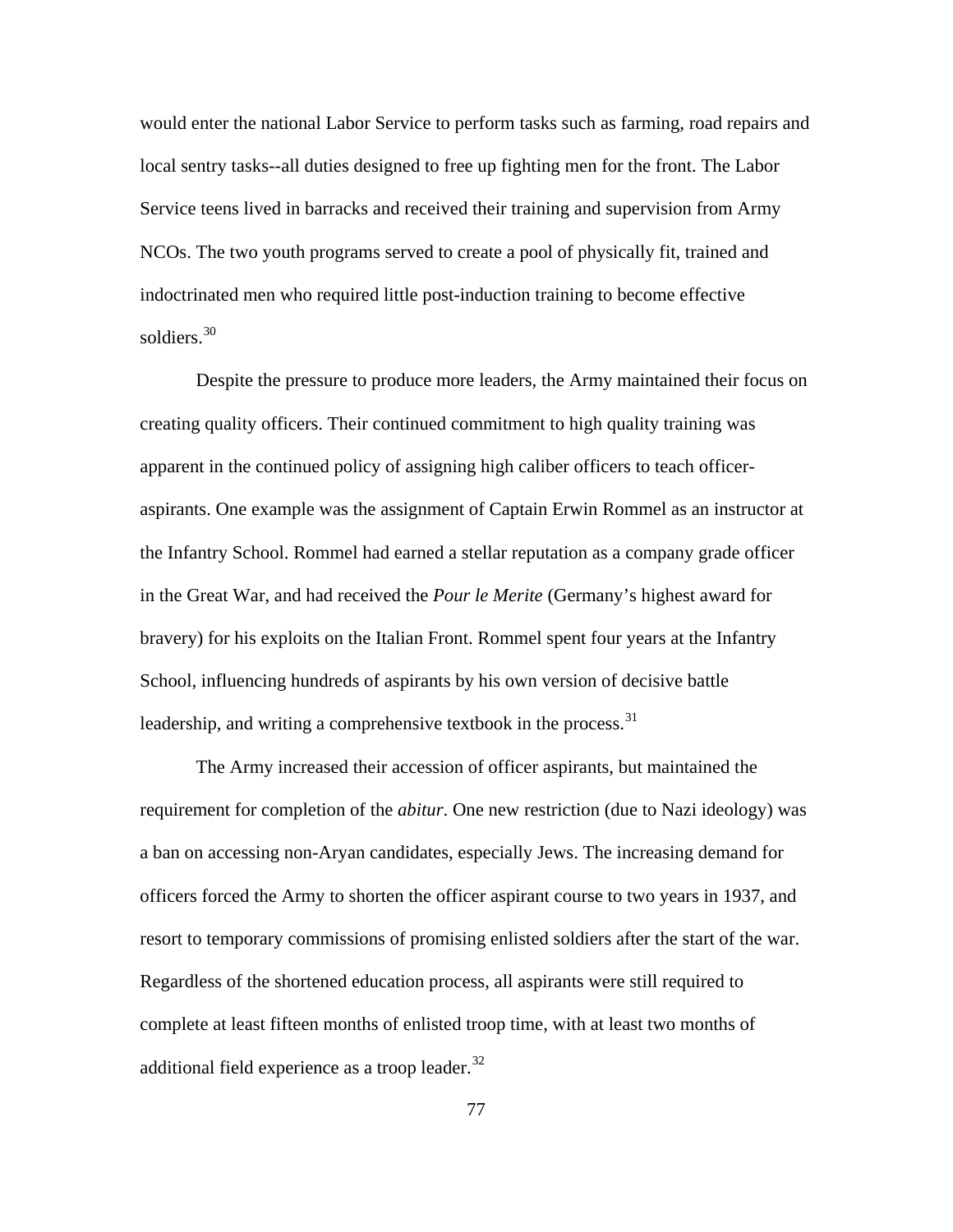The *Heer*, of course, had challenges in finding enough leaders to train and direct the new conscripts. Seeckt's vision of a *Führerheer* came to pass in the expansion, with officers advanced to fill senior positions in the newly formed regiments, senior NCOs receiving commissions as lieutenants, and privates becoming NCOs. The Army also recalled hundreds of retirees and reservists and commissioned civilian Security Police officers. More officers were combed out of desk jobs, and replaced by *Landsturm* or civilians. $33$ 

The continued officer shortage accelerated the trend towards NCOs taking a greater share of the leadership burden, with most platoon leader positions filled by senior NCOs. As with the officers, the *Wehrmacht* attempted to maintain the old *Reichsheer* standards for selecting and training their NCO-aspirants.<sup>[34](#page-128-0)</sup>

The rapid expansion and reorganization of the force put great demands on the experienced ex-*Reichsheer* cadre to maintain the standards and mold new soldiers and equipment into functional units. Many of the brightest new officers were placed in the *Luftwaffe, Kriegsmarine* (Navy) or other specialist forces. The rapidly expanding *Waffen-SS,* the fighting force outgrowth of Hitler's elite bodyguard force, was another diversion of quality officer candidates from the Army. On the plus side, new Army conscripts were generally bright, eager, and thanks to the Nazi para-military training, quick learning trainees. However, the pervasive Nazi indoctrination in society served to create some tension between the old guard *Kaiserheer/Reichsheer* veterans and their idealistic young counterparts.[35](#page-128-0)

To fill the demand for modern war machines, German industry tooled up to manufacture aircraft, tanks and artillery pieces to fill out the new formations. Mass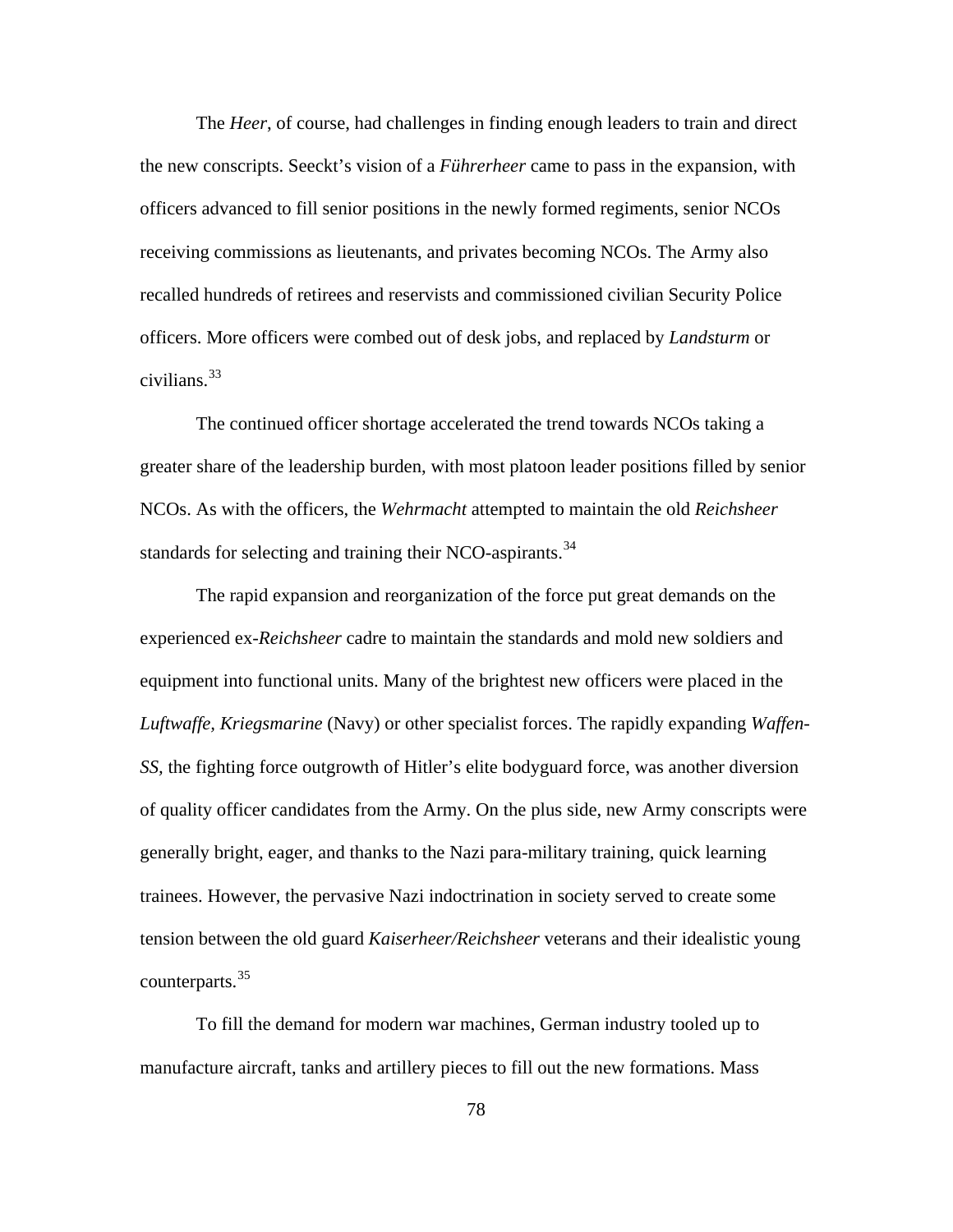production of the light PzKW I and II tanks started late in 1933, with enough available by fall 1934 to fully equip a few independent mechanized units. By March 1935, when Hitler publicly repudiated Versailles, the Army was able to field three Panzer divisions, albeit largely equipped with inferior equipment, and equip the legacy infantry divisions with a mix of modern arms, and arms left from the *Reichsheer* stocks.<sup>[36](#page-128-0)</sup>

Hitler continued to drive expansion and rearmament at a frenetic pace through the latter part of the 1930s, while simultaneously pursuing his expansionist goals. He ordered his forces to reoccupy the Rhineland demilitarized zone in March 1936, using a force which--on the inside was hopelessly ill-prepared--appeared a modern well trained force equipped with tanks and aircraft.<sup>[37](#page-128-0)</sup> Further adventures rapidly followed: intervention in the Spanish Civil War, political union with Austria and occupation of the Czech Sudetenland. Each operation was studied and analyzed by the OKH staff, with the lessons learned applied in preparing for the next major operation.<sup>[38](#page-128-0)</sup>

During this time period, other events took place which forever altered the fundamental nature of the *Heer*. Hitler's willingness to undertake risky operations with a partially expanded Army stood in sharp contrast to his senior military leaders who favored a more cautious strategy. Blomberg, Fritsch, and Beck had all opposed the Rhineland operation, viewing it as entirely too risky given the weak state of the *Wehrmacht*. Their opposition angered Hitler, and he dismissed Fritsch and Blomberg soon after the Rhineland occupation succeeded.<sup>[39](#page-128-0)</sup> Hitler then reorganized the entire High Command and assumed the duties as the Commander in Chief of the *Wehrmacht*. He also eliminated the Defense Minister position, and used the ministry staff to create a new Armed Forces High Command (OKW) headed by the subservient Gen. Wilhelm Keitel.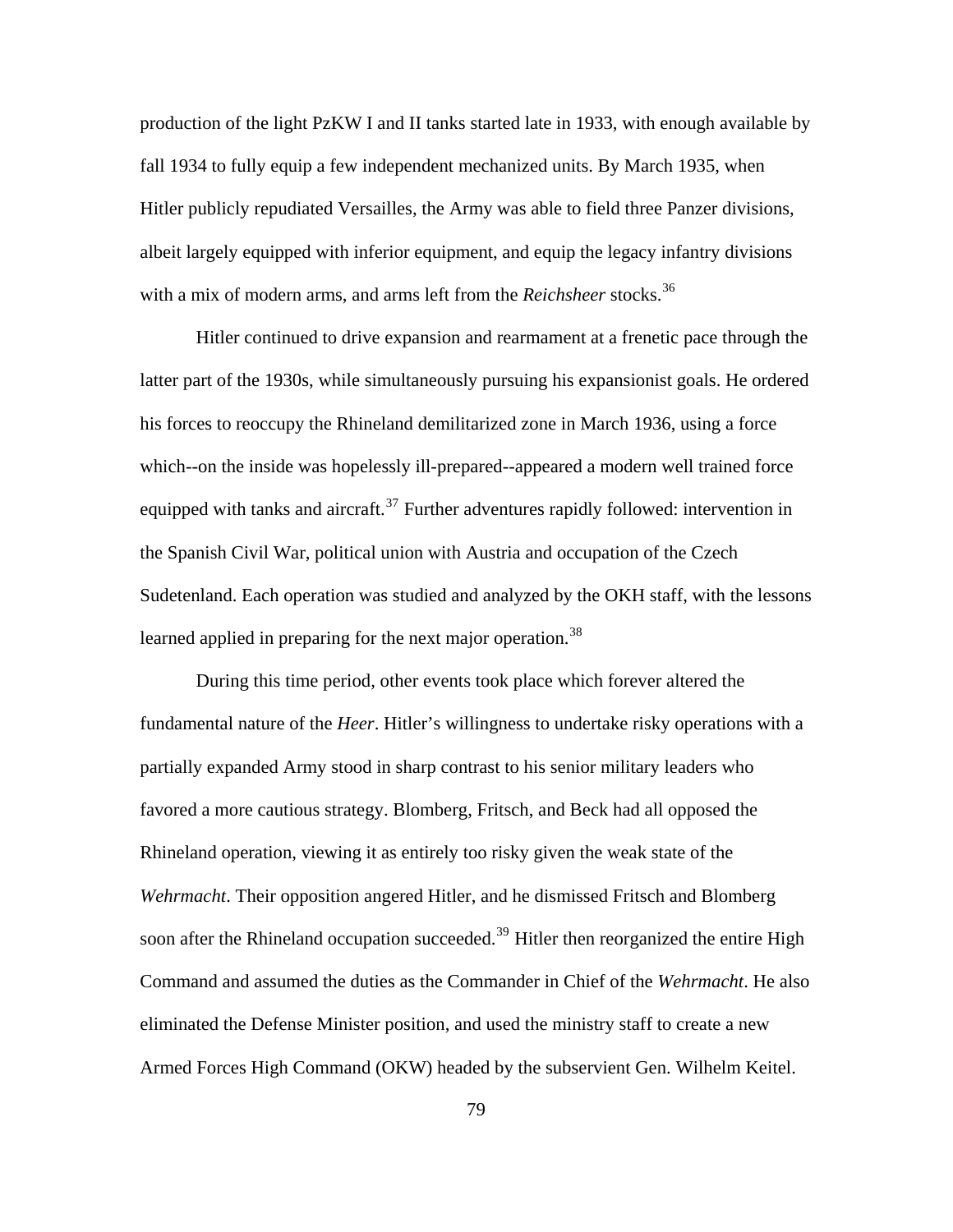A compromise candidate, Gen. Walther von Brauchitsch, was installed as the Chief of the Army command, while the General Army Office would now report direct to Keitel, not to Brauchitsch.

The immediate effect of the reorganization was to destroy the former close cooperation of the Army staff with the other services, and more importantly, communications between the Army staff and the Ministry of Defense. Hitler directly controlled strategic decision making power over the Army, and reduced their independence in operational decision making and preparing for future operations.<sup>[40](#page-128-0)</sup> Another sign of Hitler's fixation on maintaining rigid control of the Armed Forces was his order limiting information on a "need to know basis." The order made sense from an operational security perspective, but ran counter to the culture of information sharing and dissemination ingrained into the General Staff trained officers.<sup>[41](#page-128-0)</sup>

#### The Invasions of Poland and France

The beginning of the Second World War came on 1 September 1939 with Germany's invasion of Poland. The Germans operationally completed the campaign in eighteen days by encircling or destroying the major Polish units, and by surrounding Warsaw. To the outside world, especially the Western Allies (Britain and France) the Nazi war machine seemed a mechanized nightmare. Nazi propaganda newsreels portrayed German forces as long columns of tanks and motorized infantry soldiers smashing hapless Polish formations. The truth was rather different; the Germans certainly had some well balanced mechanized forces, but the mechanized forces comprised a relatively small percentage of the entire field force. The bulk of the force consisted of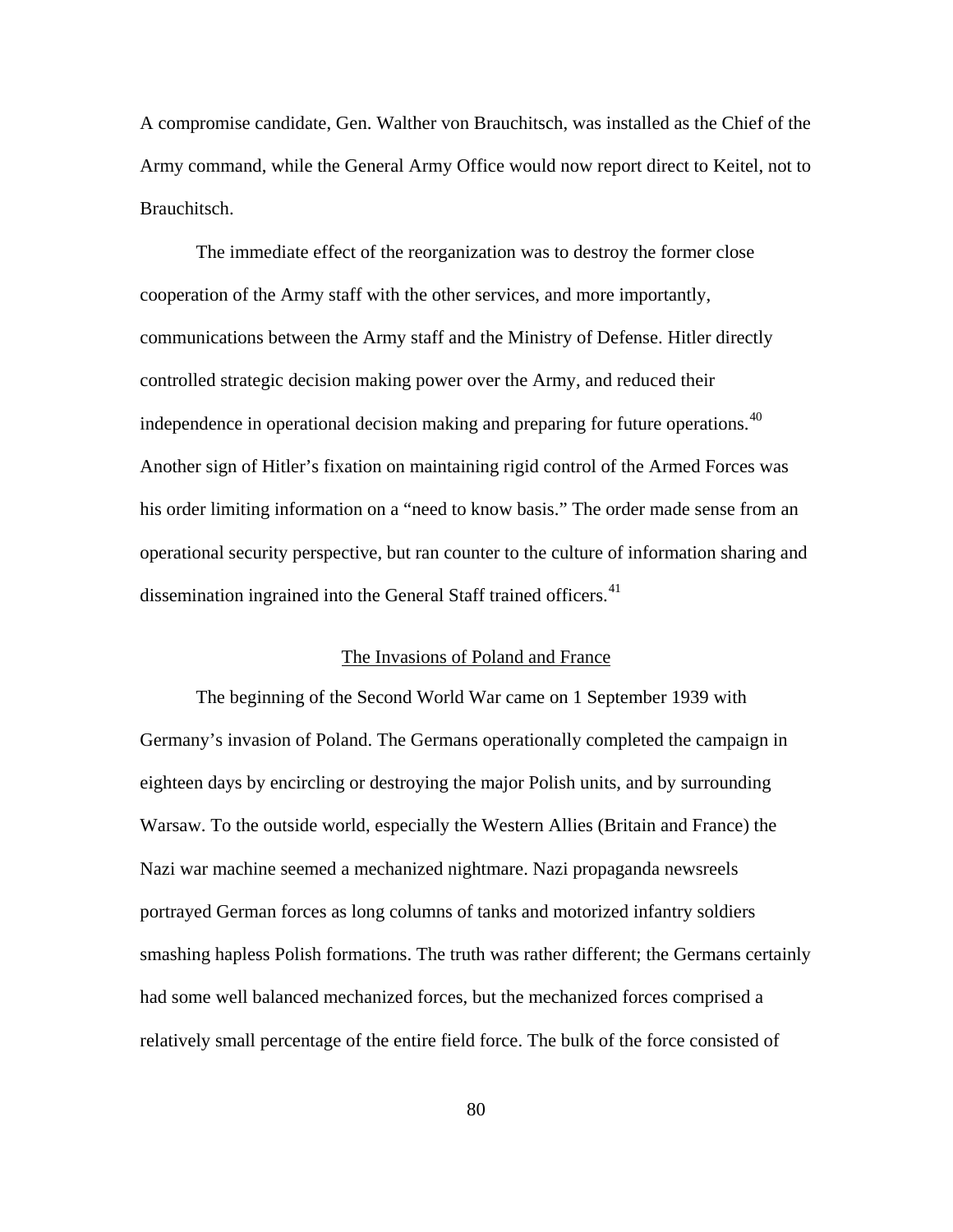foot soldiers--albeit equipped with more modern support arms--marching to war as their Prussian ancestors did in the eighteenth century.<sup>[42](#page-128-0)</sup>

The Germans started the campaign with several strategic advantages over the Poles. The Germans attained strategic surprise (and a moral superiority) over the Poles, and had the Red Army in the east to prevent the Poles from trading space for time. Despite the dichotomy in their maneuver forces, the Germans did show they had well learned how to incorporate modern technology into their already existing conceptual framework of operational maneuver and decisive battle with combined arms. The German's tactical mobility, well rehearsed command and control measures enabled by tactical radios, and the operational commander's latitude in executing missions overloaded the Pole's ability to react. Friction, as expected, plagued operations from the start, while inadequate logistic support proved to slow operations at critical points in the campaign. Most leaders and soldiers had not seen combat, and many were hesitant and nervous while under fire. Ground cooperation with artillery fires and CAS was poor, resulting in frequent friendly fire incidents. Nevertheless, the focus on developing quality commanders and staff officers had made a difference. German tactical commanders generally stayed close to their forwards elements, where they were often able to quickly grasp opportunities and react faster than their opponents. This leadership style depended heavily not only on reliable radio communications, but capable staff officers in the unit command posts able and willing to direct actions in the absence of the commander--both elements which the *Wehrmacht* had in abundance.<sup>[43](#page-128-0)</sup>

Following the fall of Poland, the bulk of the *Wehrmacht* forces redeployed to prepare for the forthcoming attack against the Western Allies. Hitler and the OKH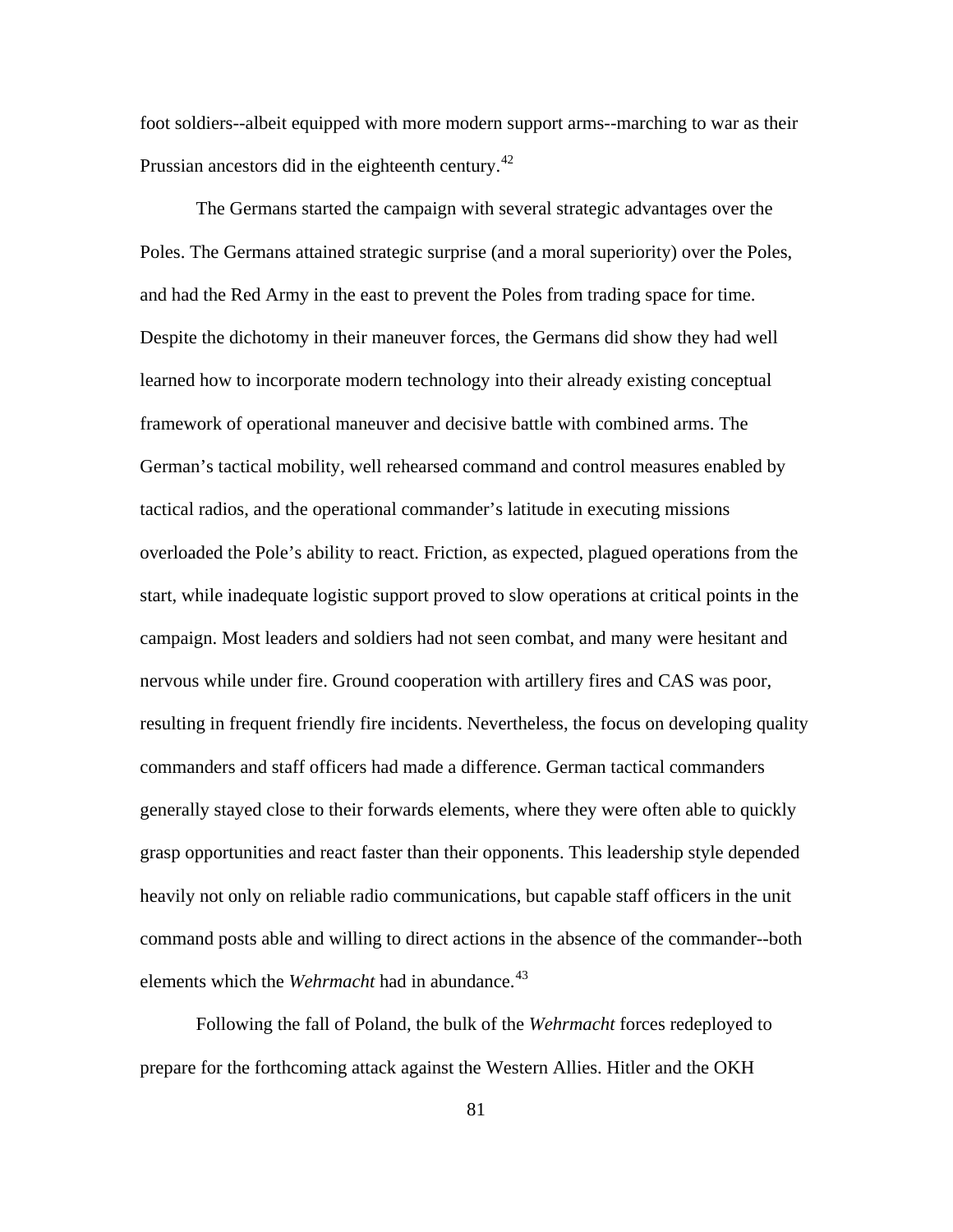wrestled with the campaign operations plan--with the entire process marred with arguments, numerous weather delays and the accidental delivery of secret planning documents into Belgian hands.<sup>[44](#page-128-0)</sup>

While Hitler and the OKH staff fumbled their way through their operation plan, the French and British sat passively in their defensive positions while the *Wehrmacht* prepared for the upcoming operation. Unit commanders embarked a strict training regimen of physical conditioning, firing drills, and vehicle driving. Erwin Rommel, now a new division commander, shook down his regiments, ran map exercises with his staff and commanders and continued refinement of combined arms support.<sup>[45](#page-128-0)</sup>

The Germans also studied their Poland operations to improve their operational techniques for the next campaign. Fire support and close air support coordination procedures had proven weak, and needed refinement. Some of the organizational structures in the mechanized units needed adjustment to balance the ratio of tanks and supporting arms. The Germans also reorganized their logistics plans, moving maintenance teams well forward to keep vehicles in operation, and using *Luftwaffe* cargo aircraft to push logistics forward to unit field trains.<sup>[46](#page-128-0)</sup>

OKH and Hitler finally resolved the operational scheme of maneuver and issued the operations order for *Fall Gelb* (Case Yellow) in February 1940 for an attack in May. The *Schwerpunkt* of the entire operation aimed to traverse the weakly held Ardennes, split the Allied lines, and cut the Allied lines of communication from northern France and Belgium to the French interior. Shaping operations into Holland and Belgium were designed to fix Allied attention away from Ardennes, and to create the illusion of a repetition of the 1914 Schlieffen Plan. The shaping plan included the use airborne and

82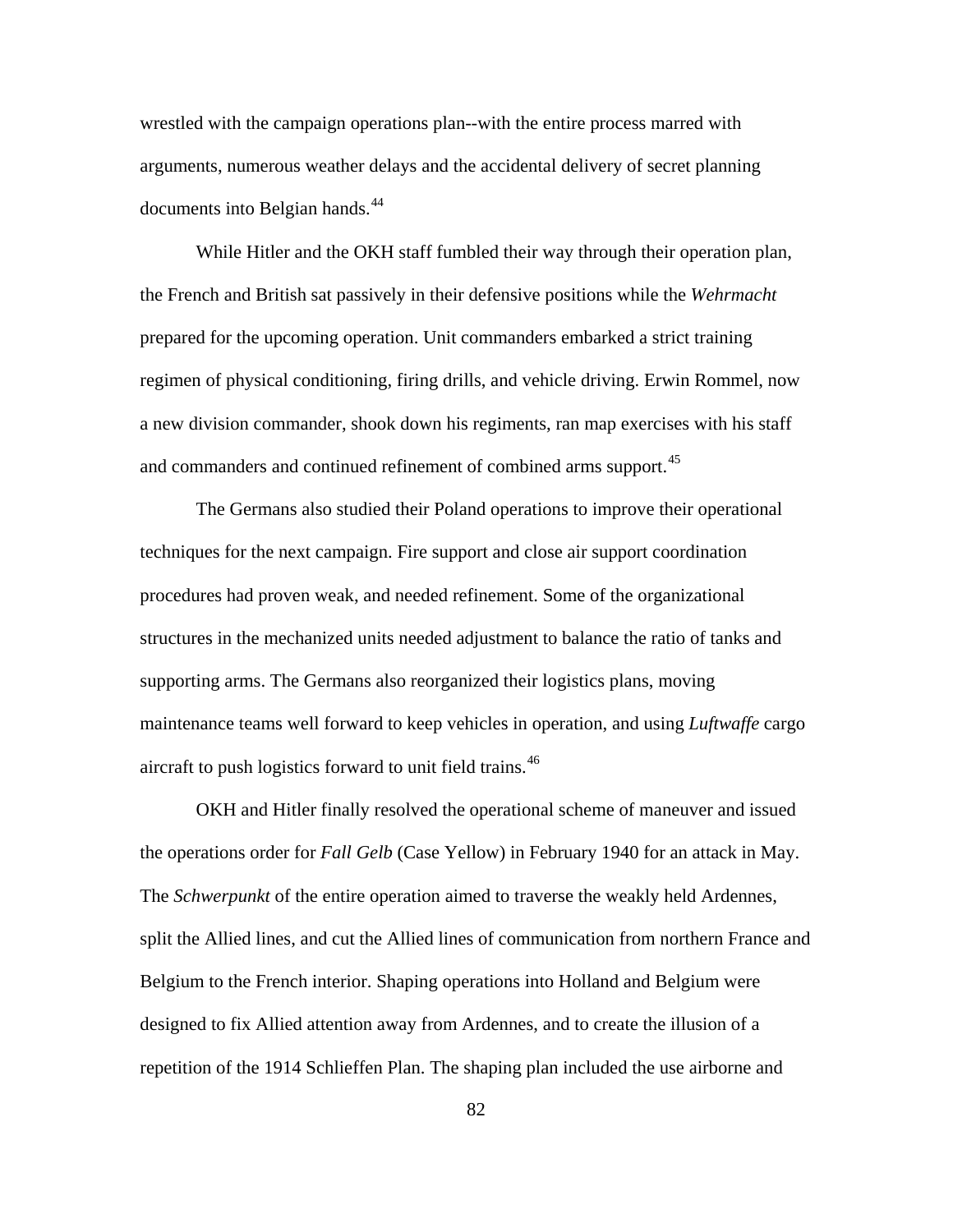glider assaults against key Dutch and Belgian objectives--actions designed to further convince the Allies that the main effort lay in the north.<sup>[47](#page-128-0)</sup>

When the *Wehrmacht* executed *Fall Gelb* on 10 May 1940, the operation unfolded largely according to plan. German assaults in the Netherlands quickly shocked the defenders, and forced a quick surrender. Simultaneous operations in Belgium disrupted communications, captured bridges and quickly paralyzed the defenders. The operation to capture Fort Eben Emael, the key fort guarding the juncture of the Meuse and Albert Canals, serves as a good example of the *Wehrmacht* leader's ability to exercise initiative while under fire. The Germans planned to capture the fortress by landing a specially trained assault force, by glider, on the fortress roof. The platoon leader's glider landed prematurely, leaving a NCOs in charge of the first assault wave. By the time the lieutenant landed on the fort and took charge two hours later, the NCO led assault had neutralized the fort's defenses and pinned the garrison inside.<sup>[48](#page-128-0)</sup>

The Allies obligingly conformed to the German deception plan by deploying their best combat forces to advance to the Dyle River in Belgium. There the Allies planned to assume a positional linear defense to stop the supposed German main effort. Unfortunately for the Allies, the German main effort was quickly destroying the pivot point of the entire Allied defense by traversing the Ardennes. Individual actions by junior officers and NCOs kept the columns of German tanks and vehicles constantly moving west by outflanking and bypassing strongpoints and obstacles. By the evening of 12 May, elements of Heinz Guderian's XIX Corps forced the Meuse river in an improvised attack in order to maintain tempo and keep the second rate French units off balance. The German attack, although hasty, was not ill conceived, and used the combined effects of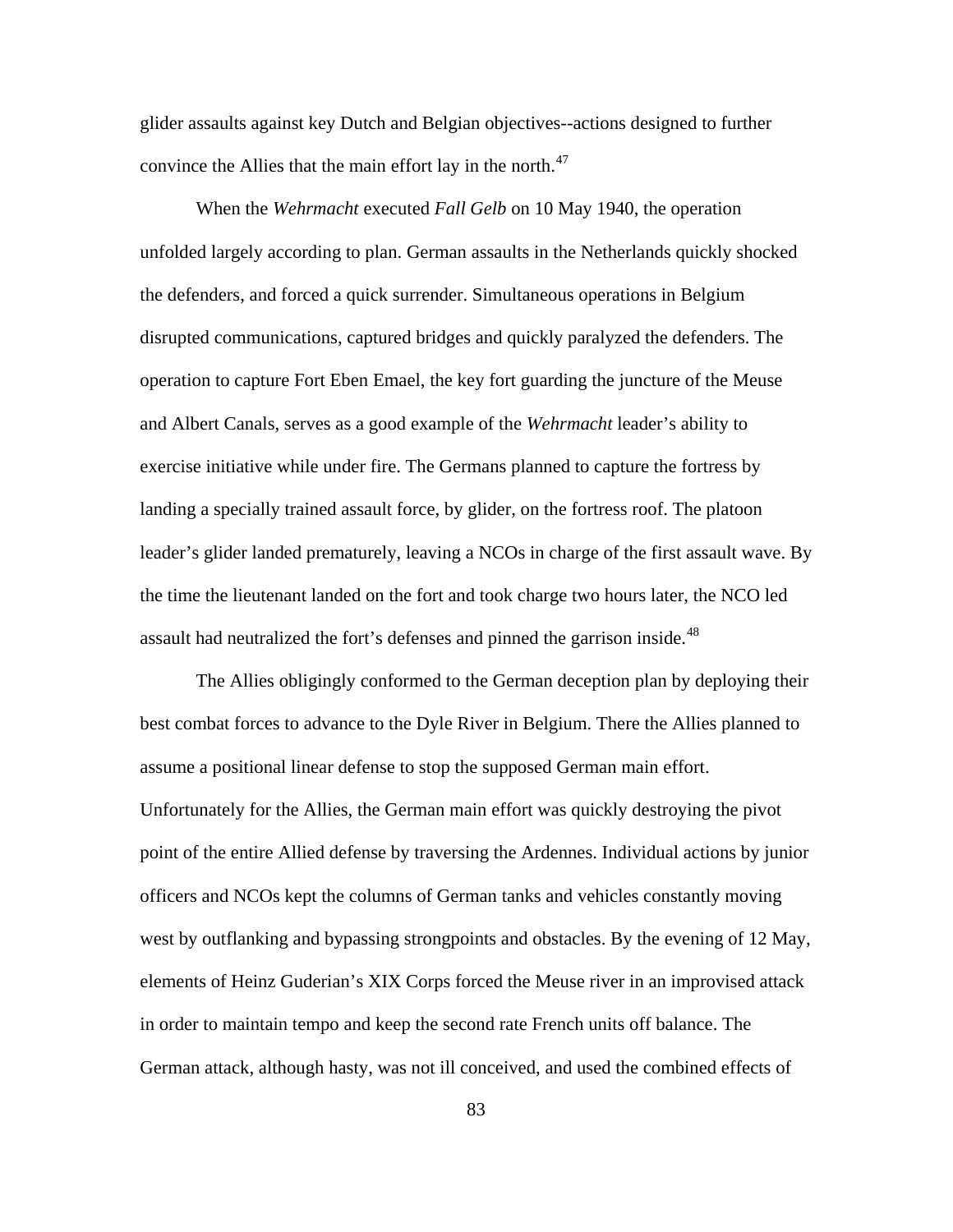all available weapons to suppress the defenses to allow the infantry to cross in rubber  $b$ oats.<sup>[49](#page-128-0)</sup>

Erwin Rommel's division found similar success in crossing the Meuse near Dinant on 12 and 13 May 1940. He found a suitable point to cross, quickly assembled available weapons to suppress the French defenders, and quickly formed a bridgehead on the western bank. Key to these operations was the ability of the German commanders to adapt and innovate on the fly with the resources currently at hand. Actions of the senior commanders (Guderian and Rommel serve as particular examples) at the point of decision were critical to maintaining the impetus of the advance.<sup>[50](#page-128-0)</sup>

The actions of the many junior leaders in directing the smaller combat formations were of equal importance in maintaining pressure on the Allies and allowing them no time to recover. The German emphasis on concise mission orders and subordinate initiative paid great dividends in the subsequent breakout from the Meuse bridgeheads. Rommel's operations order to his regimental commanders for the breakout from the Meuse bridgehead consisted only of an axis of advance from the bridgehead to the Channel port of Le Harve. Certainly Rommel involved himself deeply in assigning follow on missions to his regiments as new opportunities unfolded. But his emphasis on brief, direct orders, coupled with his subordinate's initiative and independence in task execution, allowed his division to dictate the operations tempo to their Allied enemies.<sup>[51](#page-128-0)</sup>

More worrisome, from the German operational commander's viewpoint, was Hitler's increasing tendency to involve himself with operational maneuvers. Hitler, despite his strategic boldness, was often stricken with panic if he perceived a threat to his forward forces and would direct OKW to slow the tempo of the advance. For example,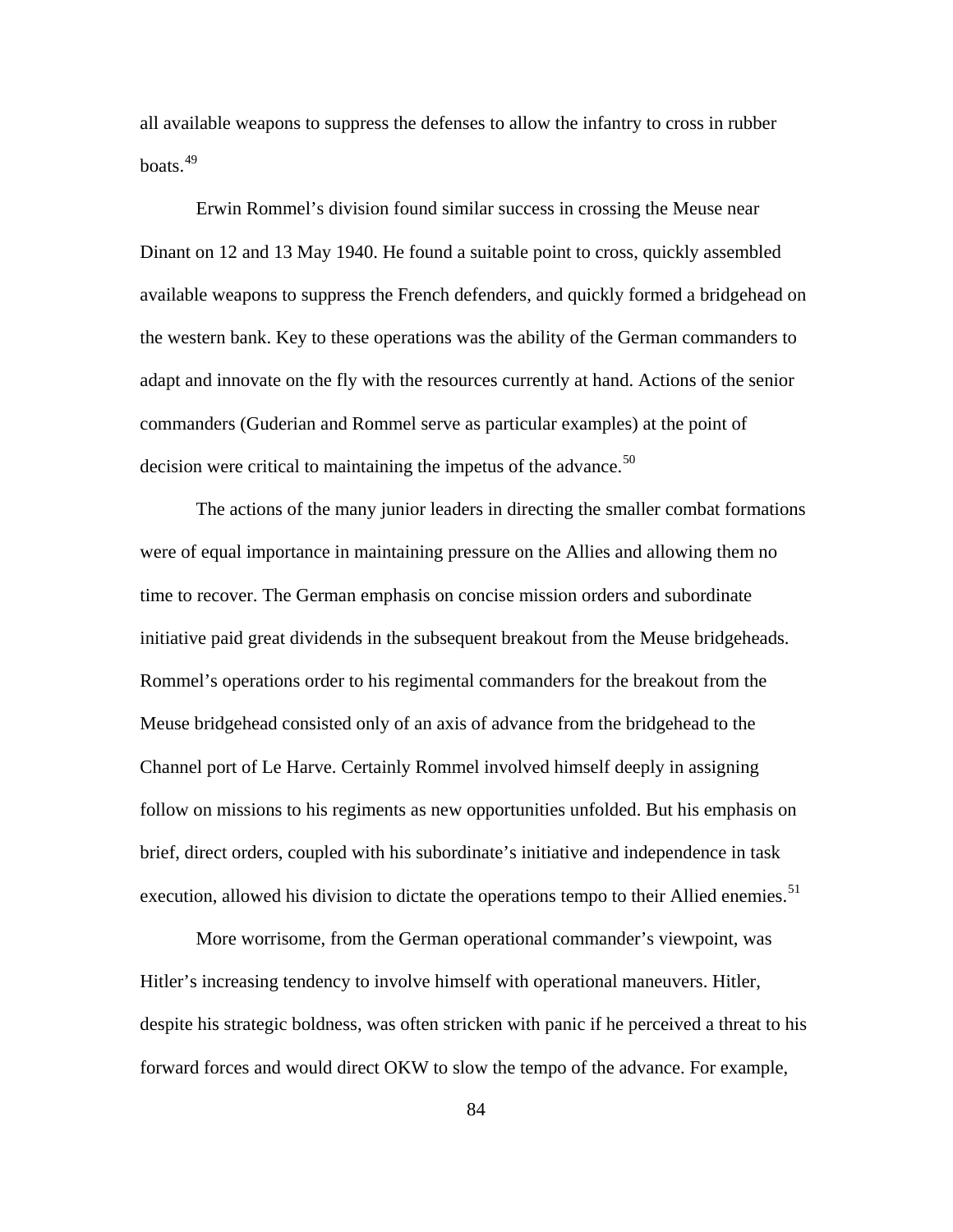disjointed Allied counterstrokes against the Panzer spearheads, while not operationally significant, served to give Hitler a case of the nerves. He ordered Guderian to halt his advance to the English Channel to allow for consolidation with the foot infantry units. Guderian, characteristically for an officer inculcated with the tradition of operational independence, stretched the limit of his orders and continued the advance. A subsequent order from OKW, however, halted the Panzer forces short of cutting the British forces from the Channel ports. Hitler's reason for the stop order was to avoid high tank losses in capturing the port cities, as well as give the *Luftwaffe* pride of place in destruction of the British. The halt order ran counter to the German annihilation culture, and proved a colossal strategic blunder by allowing the British to extricate enough manpower from France to rebuild their forces.<sup>[52](#page-128-0)</sup>

### Operation Barbarossa

By summer 1941, the *Wehrmacht* completed redeployment to Eastern Europe and was poised to take the offensive to the hated Soviet Union. Following the end of the campaign for France, Hitler had engaged in a belated attempt to invade the British homeland. His ambition frustrated by British stubbornness, Hitler turned his attention elsewhere. Forced to turn elsewhere, Hitler engaged small numbers of forces in subsidiary operations in North Africa, Yugoslavia and Greece to stabilize his southern flank and keep the British off balance in the Mediterranean.

Underneath all of these subsidiary operations was Hitler's long cherished desire to invade and destroy the detested Bolshevik Slavic state. Hitler's had outlined his hatred of Communism in his writings and speeches. Despite his antipathy, Hitler had made temporary accommodations with the Soviet Union in order to first destroy Poland, and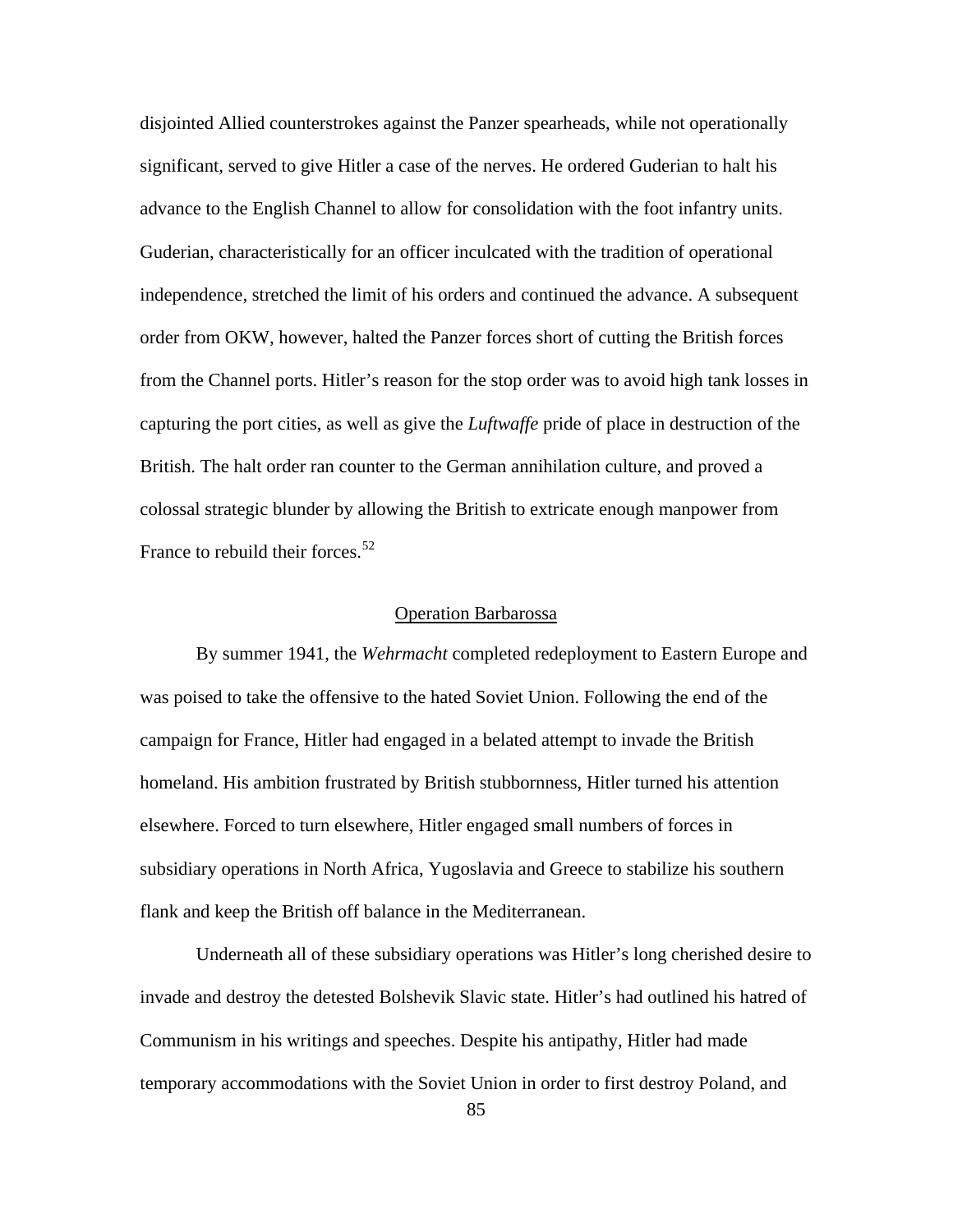then neutralize the Western Allies before turning on the Soviet Union. Hitler also needed time to further expand the *Wehrmacht* as well as to secure vital oil and raw material sources. Accordingly, the Germans engaged the Soviets in a diplomatic dance which resulted in the Nazi-Soviet pact of August 1939. The public parts of the pact were concerned with economic benefits for both sides: grain, oil and raw materials for Germany, and machinery, weapons and other finished goods to the Russians. The pact also included a secret protocol which divided Eastern Europe in spheres of interest, allowing the Soviets to encroach on Finland, the Baltic states and western Poland. In return, Germany received a guarantee of freedom to operate against western Poland, and Western Europe.<sup>[53](#page-128-0)</sup>

in the earlier campaigns had widened the rift between him and the General Staff. He was Hitler had no intention of a long term relationship with the Soviets. So following the French collapse, Hitler instructed OKW Chief Alfred Jodl to begin planning for the operation eventually known as *Barbarossa*. In keeping with his mania for secrecy, only a few of his most trusted advisors were included in the initial planning.<sup>[54](#page-128-0)</sup> Hitler's success increasingly less willing to accept advice from the General Staff on military strategy, depending instead on his (supposed) infallible intuition. Ironically, the OKW officers, products of a system designed to create officers of character and intellect, able to perpetuate military excellence, and trained to complement the man of action with a man of intellect, were now marginalized by a former *Frontsoldaten* NCO--a man of action and indomitable will as envisioned by Ernst Jünger.<sup>[55](#page-128-0)</sup>

General Franz Halder, the current Chief of the OKH, submitted his draft *Barbarossa* plan to Hitler in December 1940. Halder's plan created three Army Groups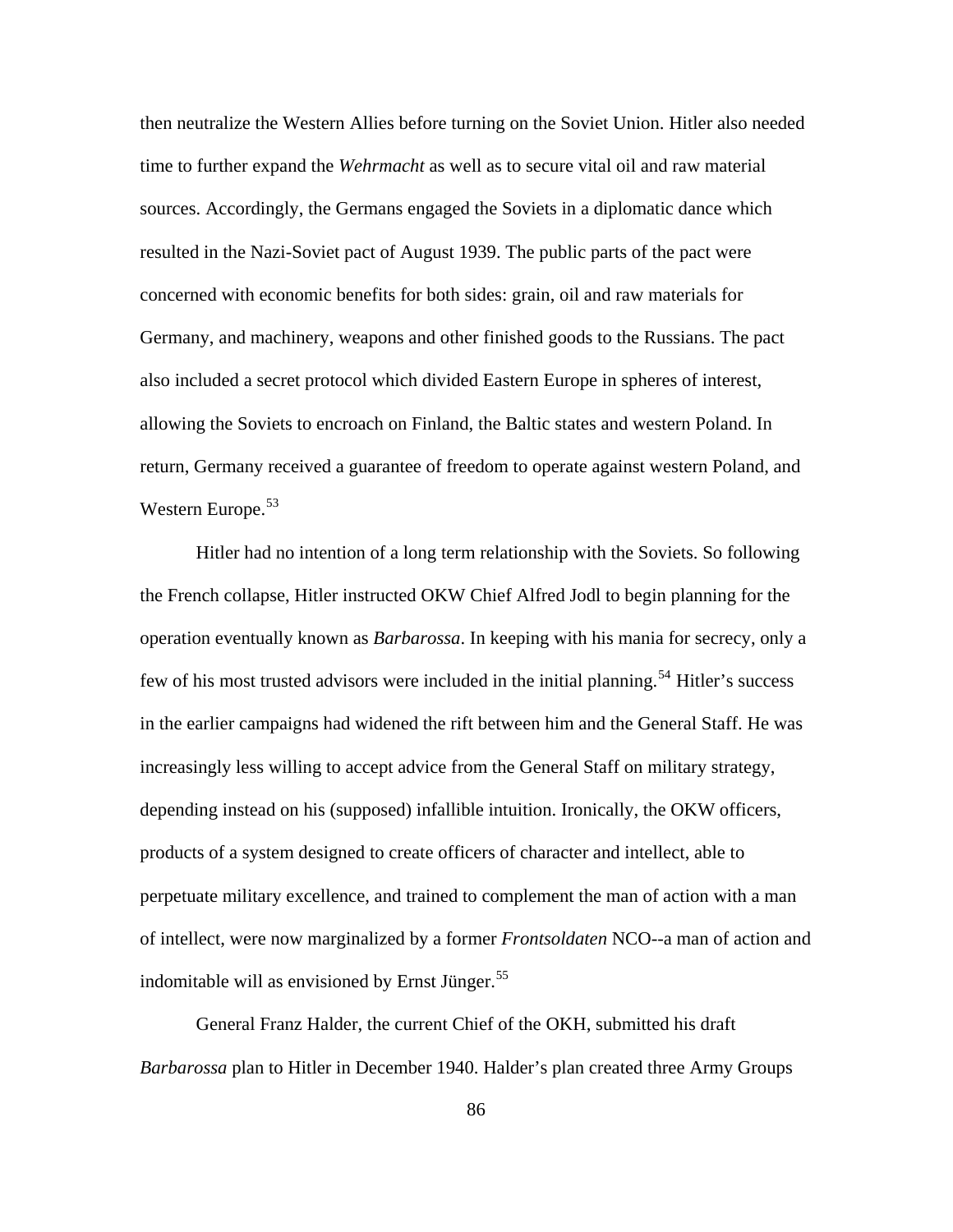advancing east with the intent of penetrating and isolating the array of forces on the border. His plan placed the heaviest weight of armor in the center with the express purpose of advancing upon the Soviet capitol, Moscow.<sup>[56](#page-128-0)</sup> Hitler largely adapted Halder's plan, but with a significant difference. The OKW plan approved by Hitler was intended to: to destroy the mass of the Red Army by deep penetrations in order to prevent a strategic withdrawal; push eastward far enough to prevent Red Air Force raids on Germany; lastly, establish a defensive barrier against Asiatic Russia. The concept of the operation initially planned to the main effort by Army Group Center to destroy the Red Army forces in Belorussia. Army Group Center would then shift the main effort to the north to capture Leningrad. Moscow was mentioned only as a follow-on objective after the seizure of Leningrad. Hitler also restricted the operations order only to select members of the OKH, with most officers granted only compartmentalized access to the necessary details of the plan.<sup>[57](#page-128-0)</sup>

While the senior leaders worked through the *Barbarossa* operational plans, the Army rested, refitted and trained for the next operation. Sustainment training for officers was a particular concern, since the operations in France had shown many of the newly commissioned officers were inadequate to the task of leading soldiers. Battalion and regimental commanders stressed the importance of thoroughly training lieutenants on combined armed tactics, as well as tactical staff duties.<sup>[58](#page-128-0)</sup> Many officers had fought the Russians in the Great War, and knew they faced a far tougher enemy. Accordingly, their training focused on conditioning, close combat, night operations and operations in dense forests. Rear echelon units were given training and extra weapons for rear area defense, since non-contiguous operations in the vast Russian land mass would be the norm.<sup>[59](#page-128-0)</sup>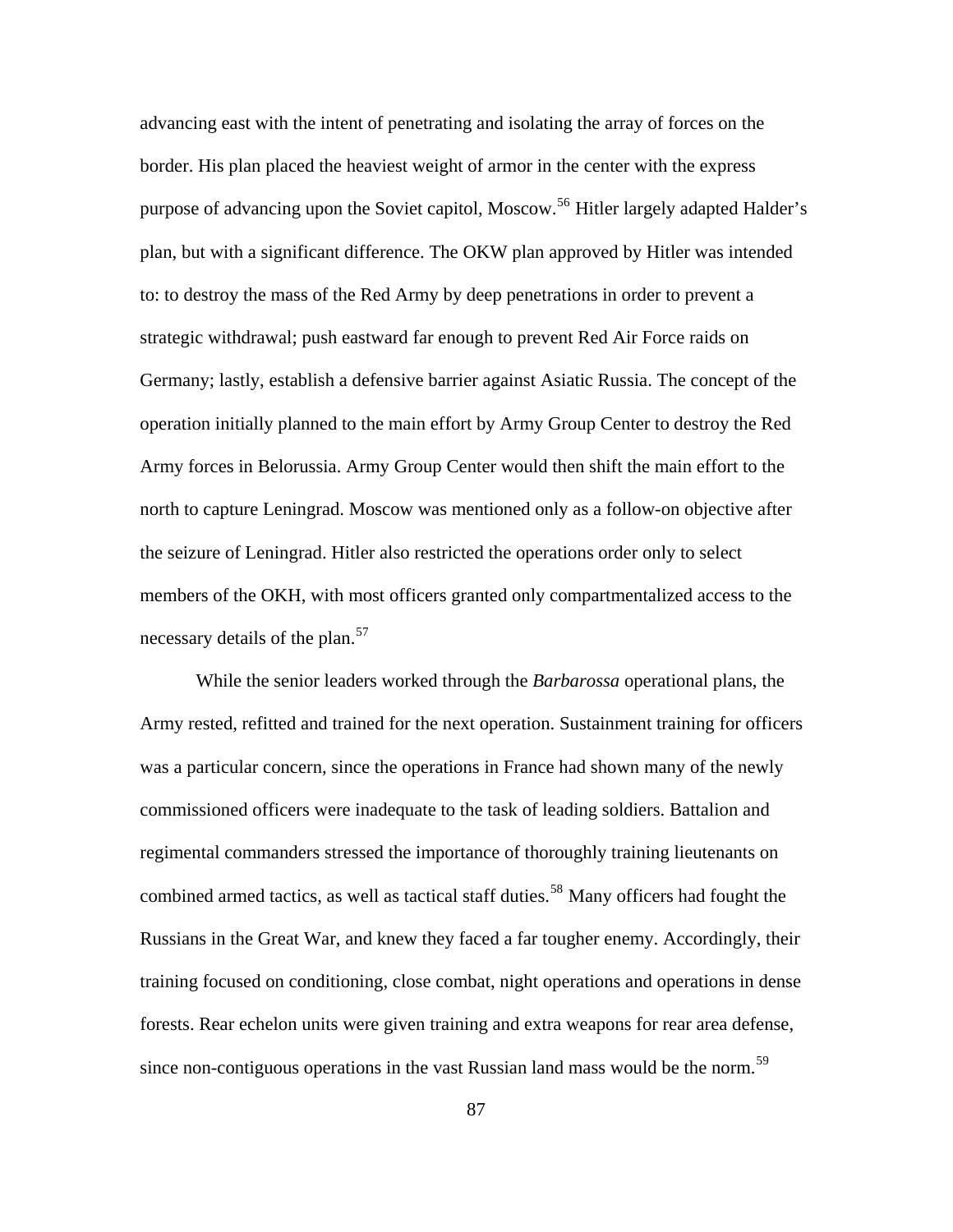The overall German mood before the start of *Barbarossa* was confidence bordering on arrogance. Many believed that the Soviet Union was incapable of defending against the German's well practiced operational maneuvers. Stalin's ruthless purge of the Red Army's senior commanders in the late 1930s left the Red Army with politically reliable, but operationally inept leaders. Russian blunders and obvious incompetence in prosecuting the Russo-Finnish war of 1940 lent credence to the German beliefs.<sup>[60](#page-128-0)</sup>

When *Barbarossa* opened on 22 June 1941, the initial results seemed to confirm the belief of a quick and easy victory. The Red Army had been in the midst of a reorganization to create mechanized units capable of maneuvering against the German Army. Additionally, the Red Army was in the process of redeploying its forward forces from the pre- September 1939 border to the new frontier, and the bulk of the best mobile forces were massed in the south away from the *Schwerpunkt.* The attack gained operational surprise against the Soviets; intelligence pointed to an imminent attack, but Stalin hoped to appease Hitler long enough to complete the reorganization. Despite the frantic Soviet resistance, Army Group Center closed the first major encirclement of Soviet forces on 01 July 1941 which secured the Belorussian region while causing over 417,000 Red Army casualties. This first encirclement battle triggered the first of many disputes between Hitler and his operational commanders. Hitler, still bearing a Great War positional warfare mindset, wanted to stop the Panzer units to allow time for the infantry units to consolidate the encirclement. The Panzer group commanders--in keeping with Hitler's original intent to destroy the Red Army in place--wanted to maintain their momentum and continue to advance on Moscow.<sup>[61](#page-128-0)</sup>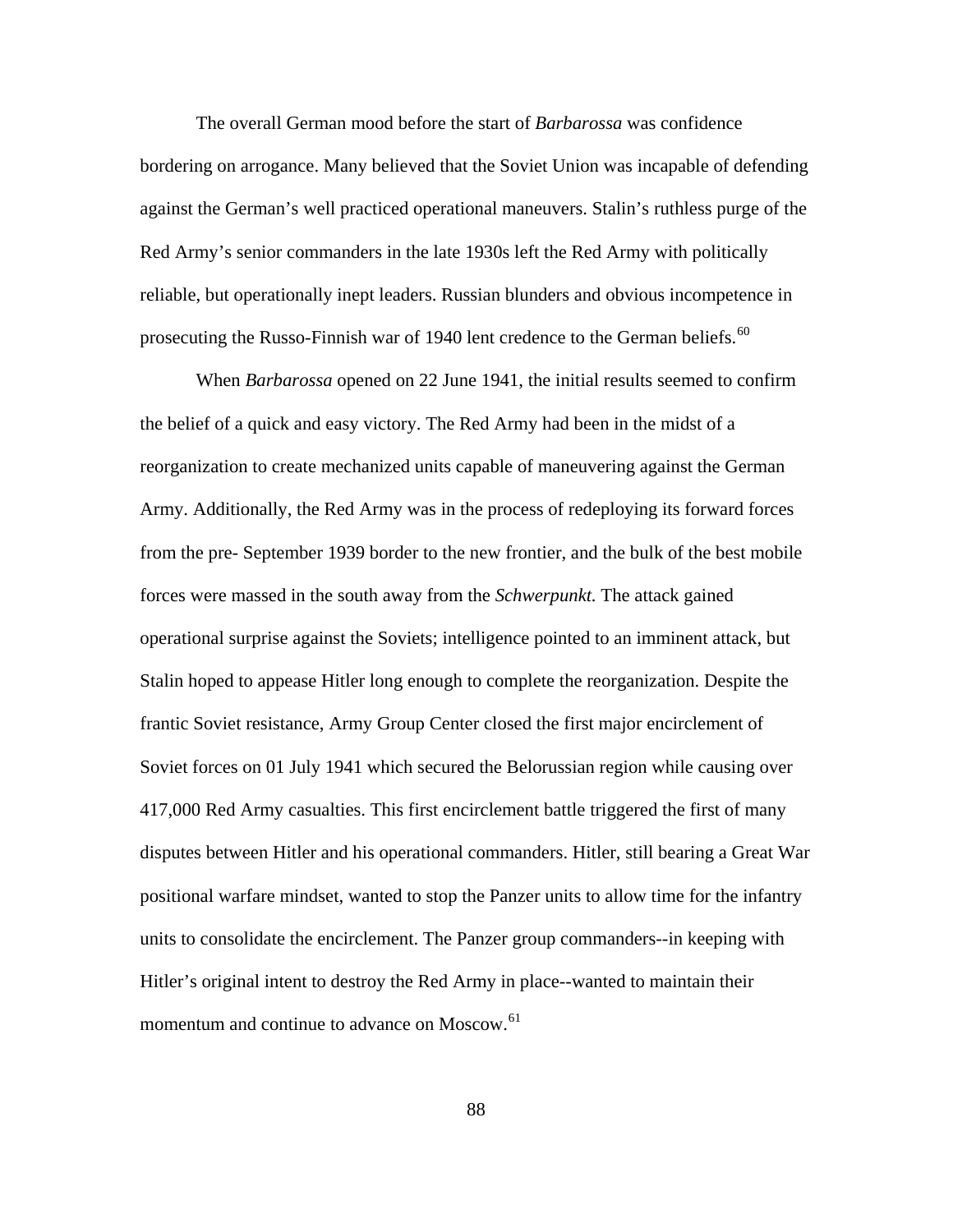German tactical flexibility in fighting a meeting engagement was well displayed by the XXXXI Panzer Corps, which was part of the Army Group North drive towards Leningrad. The lead German elements collided with a massive counterattack by the Red 3rd Mechanized Corps. The Germans had difficulty at first handling the Red units equipped with heavy KV-1, tanks which outgunned German tanks, and were impervious to the light German antitank guns then in use. However, the inexperienced Soviet commanders could not adequately coordinate their maneuvers; they relied instead on uncoordinated mass attacks to blunt the German spearheads. In contrast, the German tactical commanders quickly analyzed the tactical problem and used an ad hoc task force of combat engineers and 8.8cm Flak (*Fliegerabwerkanone* = Antiaircraft) guns to halt and fix the Red armored attack. The Germans then counterattacked and destroyed the enemy formation.<sup>[62](#page-128-0)</sup>

As the *Wehrmacht* forces pushed eastward during July 1941, the widening expanse of country forced the Army Groups to move on widely separated axes. The Germans simply did not have enough force to adequately cover the gaps, which gave the Red Army forces time and space to regroup and launch counterattacks against German lines of communication. Many generals, OKH Chief General Halder, the Army Group Center's commander (General von Bock) and his key commanders (Hermann Hoth and Heinz Guderian) advocated driving forward regardless of the enemy, believing that maintaining the initiative and tempo was more important than flank security. Bock and his lieutenants also believed in making Moscow the ultimate goal of Army Group Center's advance and wanted to continue their attacks to penetrate the Soviet resistance centered on Smolensk. Hitler disagreed, and wanted to continue destroying the Red Army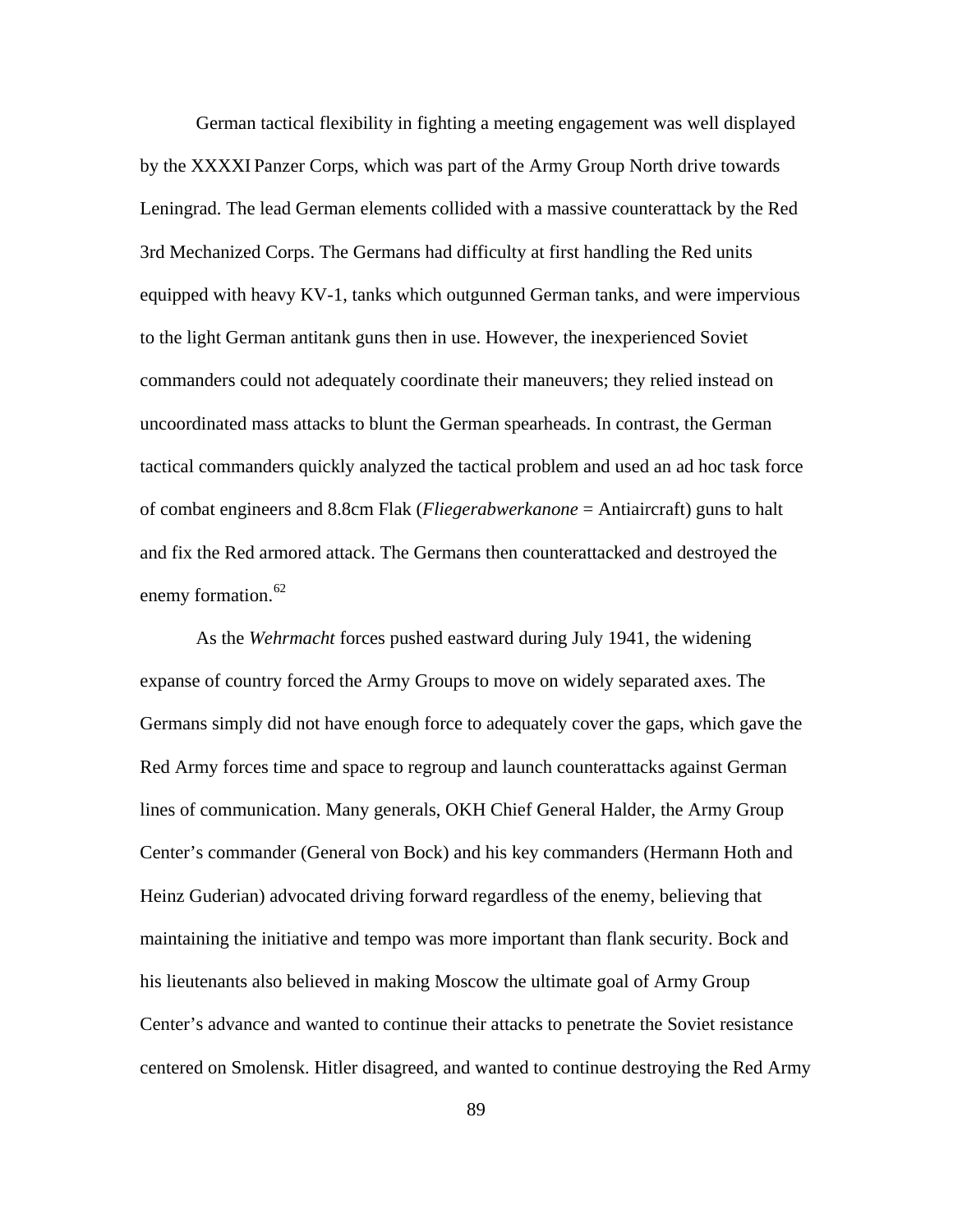forces before moving on Moscow; he also wanted to secure oil and grain in the Ukraine and Caucasus regions. So while Hitler and his officers debated, Army Group Center remained static west of Smolensk. Following a heated conference with Bock and Guderian, Hitler issued new directives late in July which redirected Hoth's Panzer Group to reinforce the Leningrad fight, while Guderian was to reinforce Army Group South.<sup>[63](#page-128-0)</sup>

The period of debate and indecision in July served to increase tension and distrust between Hitler, OKH and the Army Group Center leadership. Guderian took advantage of his operational independence to precipitate engagements intended to draw German forces toward what he believed was the enemy center of gravity--Moscow. However, Guderian's actions were in violation of the intent (if not the letter) of Hitler's directives- so apparently Guderian (and others like him) felt no guilt (despite his oath of loyalty) in clearly disregarding Hitler's intent, this despite their obligation of obedience and oath of loyalty to the *Führer*. [64](#page-128-0)

By September 1941, the Germans believed they were on the verge of complete victory. The main effort in the South had destroyed many of the best formations still left to the Red Army and captured the vital Ukraine region, while Army Group North had isolated Leningrad. Despite severe losses in both men and equipment, the German forces were still lethally effective. The high quality of the German junior leaders was one of the key factors to their battlefield successes. These leaders maneuvered independently on the battlefield to bypass and encircle the clumsy Red forces; their skill in combining organic weapons with supporting artillery and aircraft fires would often inflict casualties on the Red Army in a ratio of 20 or even  $30:1.^{65}$  $30:1.^{65}$  $30:1.^{65}$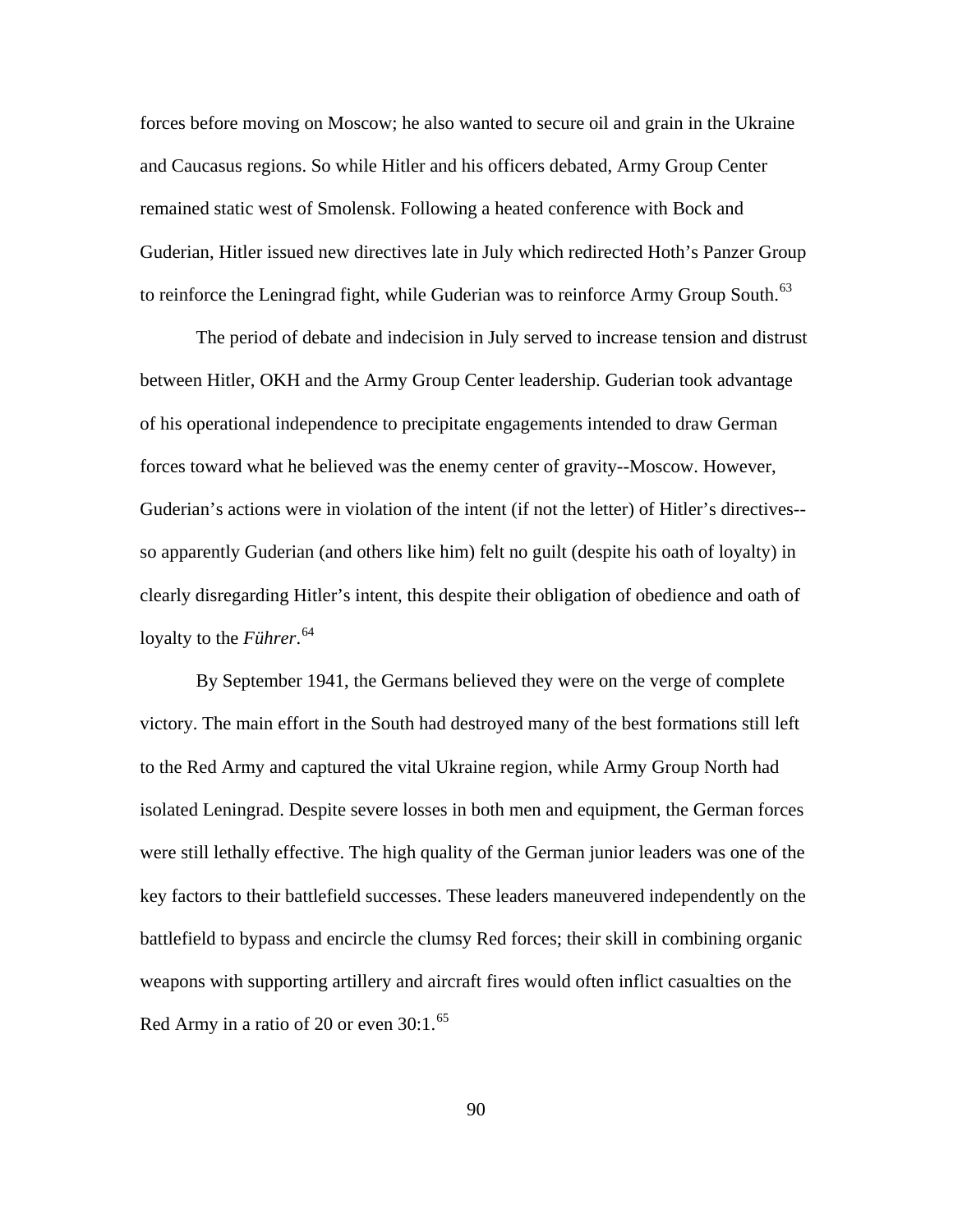In October 1941, after a short redeployment and refit phase, the Germans launched Operation *Typhoon* to destroy the Red Army blocking forces and capture Moscow. At first all seemed to go as planned. Another huge encirclement caused almost a million Red casualties, while Panzer spearheads further isolated Leningrad. However, a combination of wretched fall weather, dogged Soviet resistance and logistics shortfalls forced the *Wehrmacht* to a culmination point, well short of Moscow, by the end of October.<sup>[66](#page-128-0)</sup>

Army Group Center launched another effort in early November to take Moscow- on Hitler's personal order--despite the open reservations of the senior commanders. Hitler timed the attack after temperatures had dropped enough to freeze the ground and restore mobility. However, the severe temperature drops dramatically affected the ill equipped Germans. The conditions completely negated German advantages in initiative and flexibility, and forcing them to rely on costly frontal attacks which further sapped their strength. $67$ 

By the end of November, the German generals were plainly alarmed at the horrible conditions at the front and asked Hitler to suspend the attack and assume a defensive posture until spring. Hitler refused, and he ordered yet another series of attacks to envelop Moscow. The effort was too much for his hungry and freezing soldiers. Worse, the Red Army struck the Germans with a major counteroffensive timed to strike when the Germans had culminated. At this point, the commander's instincts to exercise operational independence collided with the man of action--the leader who believed the indomitable will could overcome any obstacle. Hitler had seemed to tolerate his commander's exercise of operational independence. But when faced with apparent

91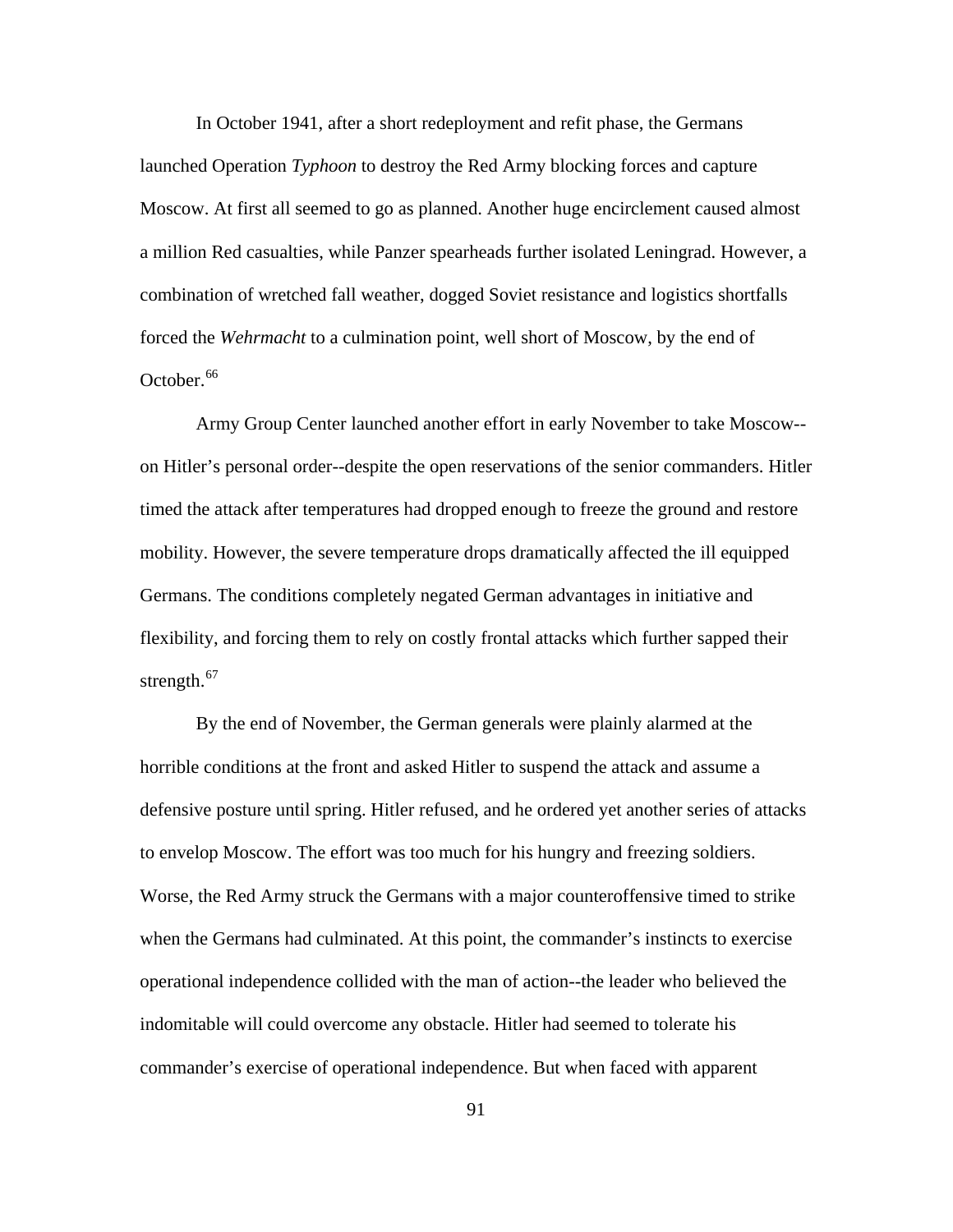disaster, Hitler allowed his commanders no flexibility--those that disobeyed or failed were relieved and sent home in disgrace. The sick and ineffective Brauchitsch resigned; instead of appointing a replacement, Hitler combined the duties of the *Heer* Commander in Chief with his position as Fuhrer and head of the *Wehrmacht.*[68](#page-128-0)

Hitler's decision to stand fast and hold ground was probably the right one, given that local withdrawals by soldiers already demoralized and under pressure could have degenerated into a rout. But the decision to stand fast cost the *Heer* dearly: Hitler fired many of his best operational talent, while many of the junior leaders needed to fight an operational war of maneuver were sick, wounded or dead. Even worse, Hitler had attained a moral ascendancy over the entire officer corps. He would feel even less need to rely upon the General Staff for their intellectual talent, needing them only to transmit his orders to the field. As for his field commanders, Hitler would allow them even less operational flexibility, and would increasingly interfere in tactical decisions.

Of course, the war did not stop in December 1941; a combination of Hitler's fanaticism combined with the staying power of the German solder served to prolong the war for another 3 ½ years. Several factors, traceable to the *Reichsheer*, helped to contribute to the German powers of resistance. First was the high level of unit cohesion engendered by group identity. All German soldiers, once inducted, generally served with the same unit throughout their entire career. The soldier became bound by the expectations of his comrades, grew deep attachment them through years of shared hardships; so he fought not only for personal survival but the survival of his group. Tied to this factor were the close bonds between officers and soldiers. Officers, having served several years in training and troop assignments as an NCO, had a deep appreciation for

92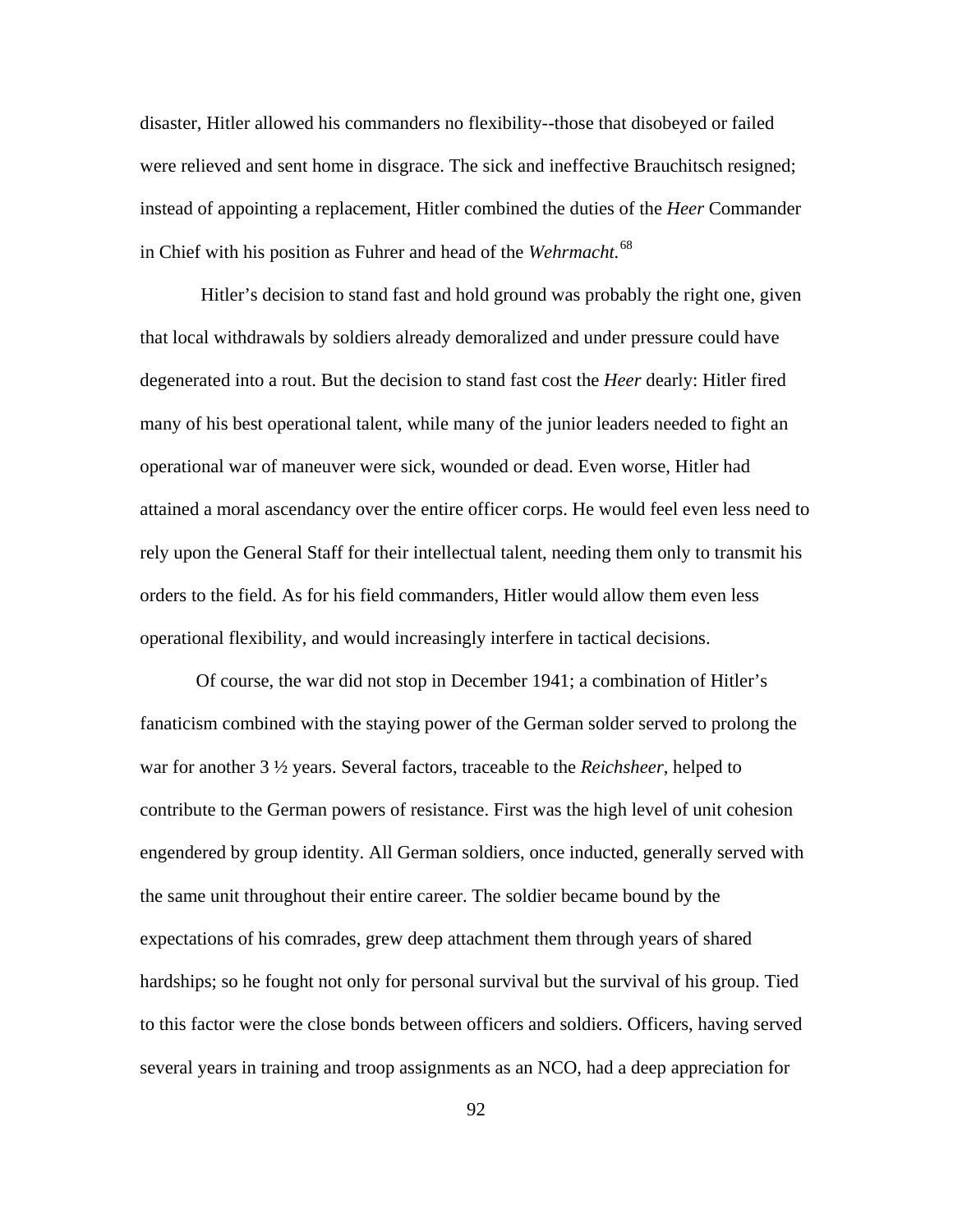his soldiers and would routinely shared the same privations with his soldiers.<sup>[69](#page-128-0)</sup> One other key factor was the junior leader's dedication to honor and a strong will to overcome adversity– key components of character as articulated by Hans von Seeckt. The *Wehrmacht* oath of loyalty, like that of the *Reichsheer*, tied the soldier's honor to following orders to the letter. The final factor was the still pervasive influence of the *Reichsheer*-era leaders within the *Wehrmacht* leadership corps. Even with the high casualty rates typically experienced among combat leaders, more than half of the *Wehrmacht* senior NCOs in 1943 consisted of *Reichsheer* veterans. Therefore, the *Wehrmacht* still had a core of well trained and dedicated professional soldiers who were capable of quick battlefield improvisation.<sup>[70](#page-128-0)</sup>

One of the most persistent questions in studying military history is whether or not the German forces could have "won" the war. Gallons of ink and reams of paper have been consumed in the debate over the question. This thesis does not propose to answer the question, but to merely highlight key strengths and weaknesses in the German army, and their influence on the course of the war. Operationally and tactically the German performance was unmatched in the world, a superiority they retained to the end of the war. Strategically, the German General Staff, and senior commanders, were blinkered by operational focus. Hitler understood military objectives (destruction of the Red Army, for example) but also considered political and economic factors when making his strategic decisions. He did not order a full industrial and social mobilization of Germany in order to maintain the civilian morale. Some of Germany's subsidiary moves before *Barbarossa*, Norway and Rumania serve as excellent examples, were intended to secure strategic natural resources.<sup>[71](#page-128-0)</sup> Hitler's reasoning in securing Leningrad and the Ukraine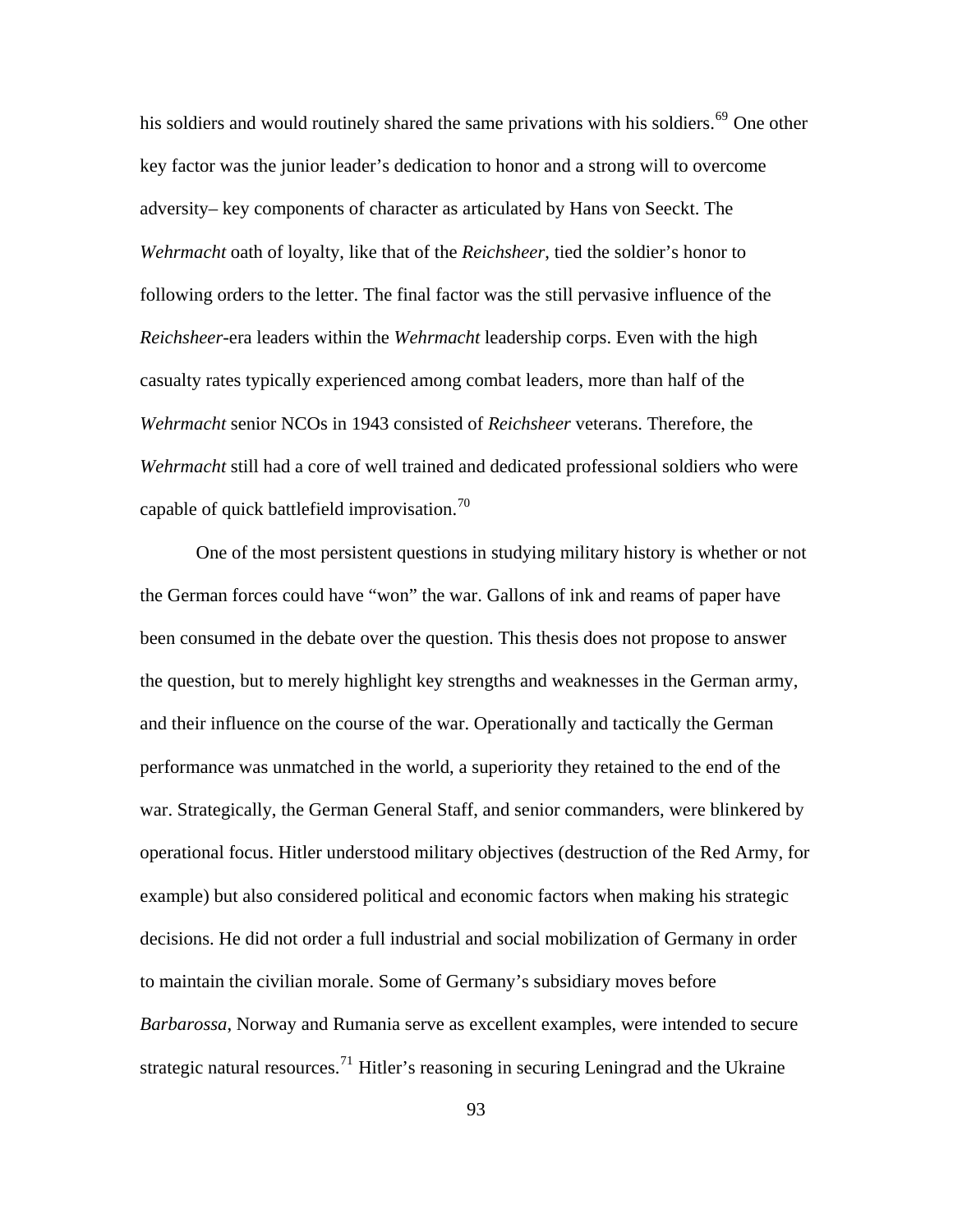before capturing Moscow was in keeping with his goal of securing enough resources to support an indefinite defense. He also recognized the need to destroy the massive Soviet forces in the Ukraine in order to secure Bock's flank.<sup>[72](#page-128-0)</sup> Yet instead of quickly obeying Hitler's directives, Bock and his lieutenants deliberately delayed executing the orders for almost a month; thereby placing their operational goals above strategic goals.<sup>[73](#page-128-0)</sup> Hitler was proven right in destroying the Red Army forces in the south. Bock's panzer spearheads met little resistance when they resumed the drive on Moscow in October, but the delay in July had left too little time before the onset of the fall rains and freezing weather. $74$ 

One key German failure was in intelligence. Intelligence gathering, interpretation and dissemination had been largely neglected in the *Reichsheer*, and the efforts before *Barbarossa* were sadly inadequate. Maps were inaccurate, while the condition and location of roads, bridges and railroads were discovered only by reconnaissance teams. The German's greatest tactical failure was in not divining the existence of the T-34 and KV-1 tanks and the numerous mechanized corps in the Soviet first echelon.<sup>[75](#page-128-0)</sup> Even worse was the strategic intelligence failure to divine the Soviet mobilization strategy. The Soviet ability to create and mass new forces, seemingly out of thin air, forced an attritional war upon the Germans, a war which they could not win.[76](#page-128-0)

In the end, a *Reichsführer* who demanded inflexible resistance to the enemy, coupled with highly cohesive combat units led by competent well-trained officers imbued with a high sense of honor, served to perpetuate Germany's military resistance beyond any reasonable hope of victory.

94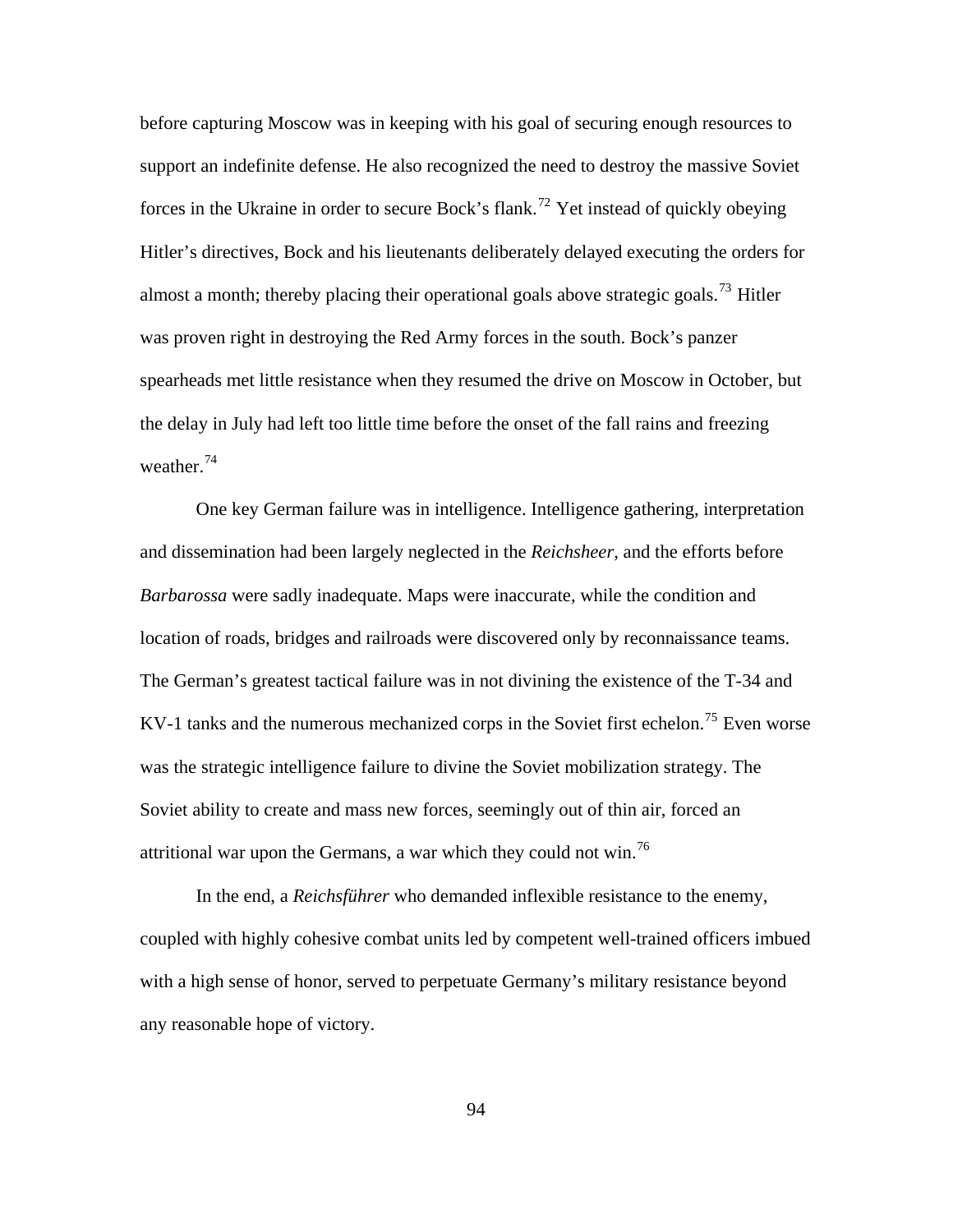<u>1</u> Corum *Roots*, 185.

2 USAMI, A. L. Conger, *Combat Estimate of Germany, Report #7762*, Reel XVI, 612.

 ${}^{3}$ Dupuy, 220.

 $4$ Gordon, 98.

5 Schermann, 374.

 ${}^{6}$ Gordon, 99.

7 Williamson Murray, Innovation: Past and Future. *Joint Forces Quarterly*, Summer 96, 12, 53.

8 Spires, 12.

 $<sup>9</sup>$ Ibid., 35.</sup>

10Corum, *Roots*, 180.

11USAMI, *Suicides in the Reichswehr: G-2 Report*, Reel XVI, 591.

 $12$ Spires, 34.

 $13$ Ibid., 55.

14Geoffrey Megargee, *Inside Hitler's High Command* (Lawrence, KS: University Press of Kansas, 2000), 12.

15Corum, *Roots*, 197.

16 Ibid., 182.

17E. J.Gumbel, *Disarmament and Clandestine Rearmament Under the Weimar Republic,* 209-210.

<sup>18</sup>Charles Messenger, *The Blitzkrieg Story* (New York: Chas Scribner's Sons, 1984), 76.

 $19$ Megargee, 17.

 $^{20}$ Dupuy, 237.

 $^{21}$ Ibid., 234.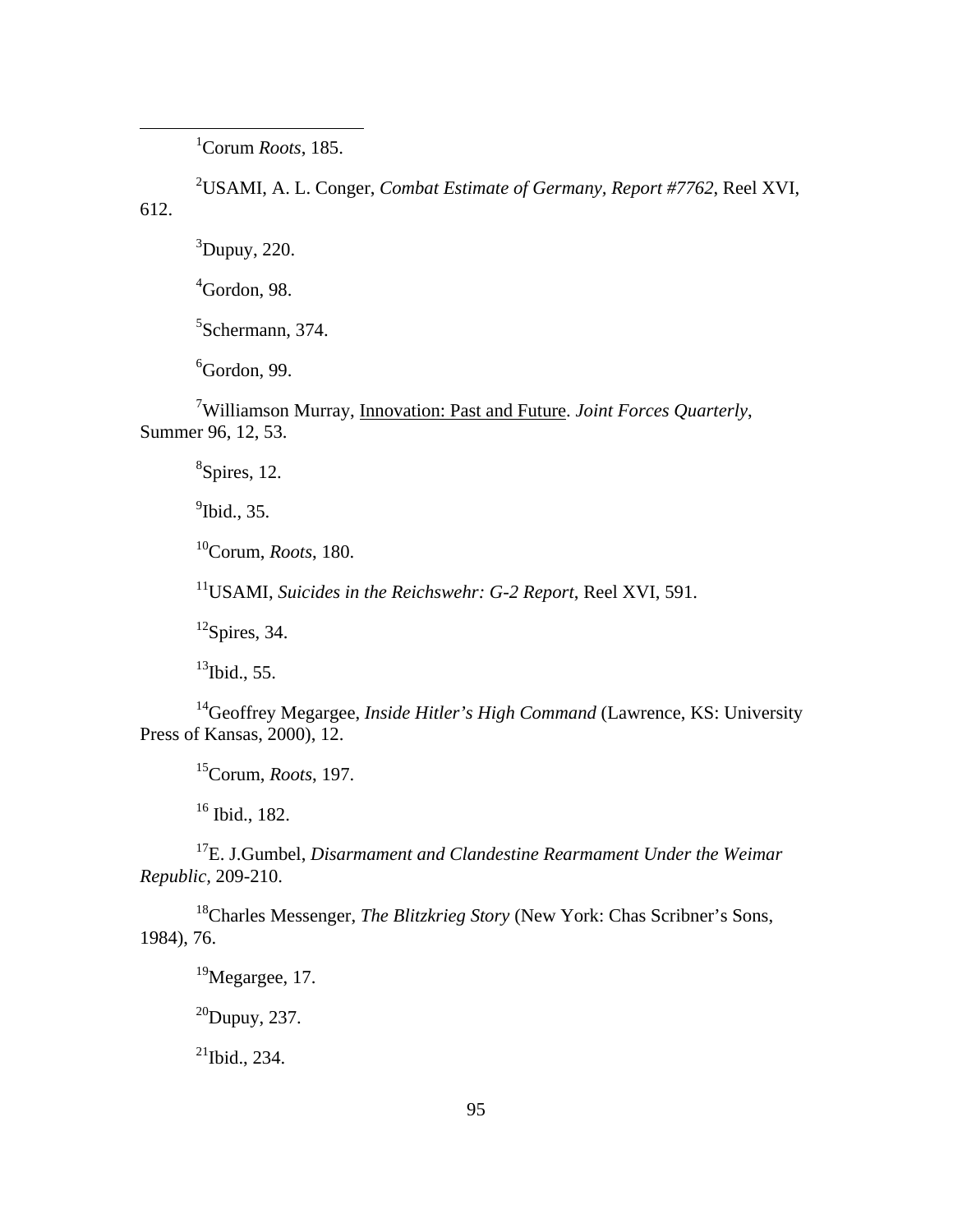22USAMI, *Truppenführung*, Reel XIII, 486-487.

23United States Army Military Intelligence Service (USAMIS), *German Military Training* (Washington D.C.: United States War Department, 1942), 35.

 $^{24}$ Messenger, 79.

 $^{25}$ Dupuy, 232.

26USAMI, *The National Defense Laws, 1935.* Reel XIII, 315.

 $^{27}$ Ibid., 316.

 $^{28}$ Ibid., 317.

29USAMI, *Two Years Term of Service for the German Army*, Reel XIII, 329.

 $30$ USAMIS, 9.

31David Fraser, *Knight's Cross: A Life of Field Marshal Erwin Rommel* (New York: Harper-Collins, 1993), 98.

 $32$ USAMIS, 16.

 $33$ Kesselring, 14.

34Corum, *Roots,* 201.

 $35$ Blumentritt, 270.

 $36$ Ripley, 23.

 $37$ Kesselring, 17.

 $38$ Ripley, 28.

39Dupuy, 243.

 $40$ Ibid., 244.

 $^{41}$ Lewis, 85.

42Murray, *Armored Warfare*, 46.

43Messenger, 132.

44Citino, *Way*, 274.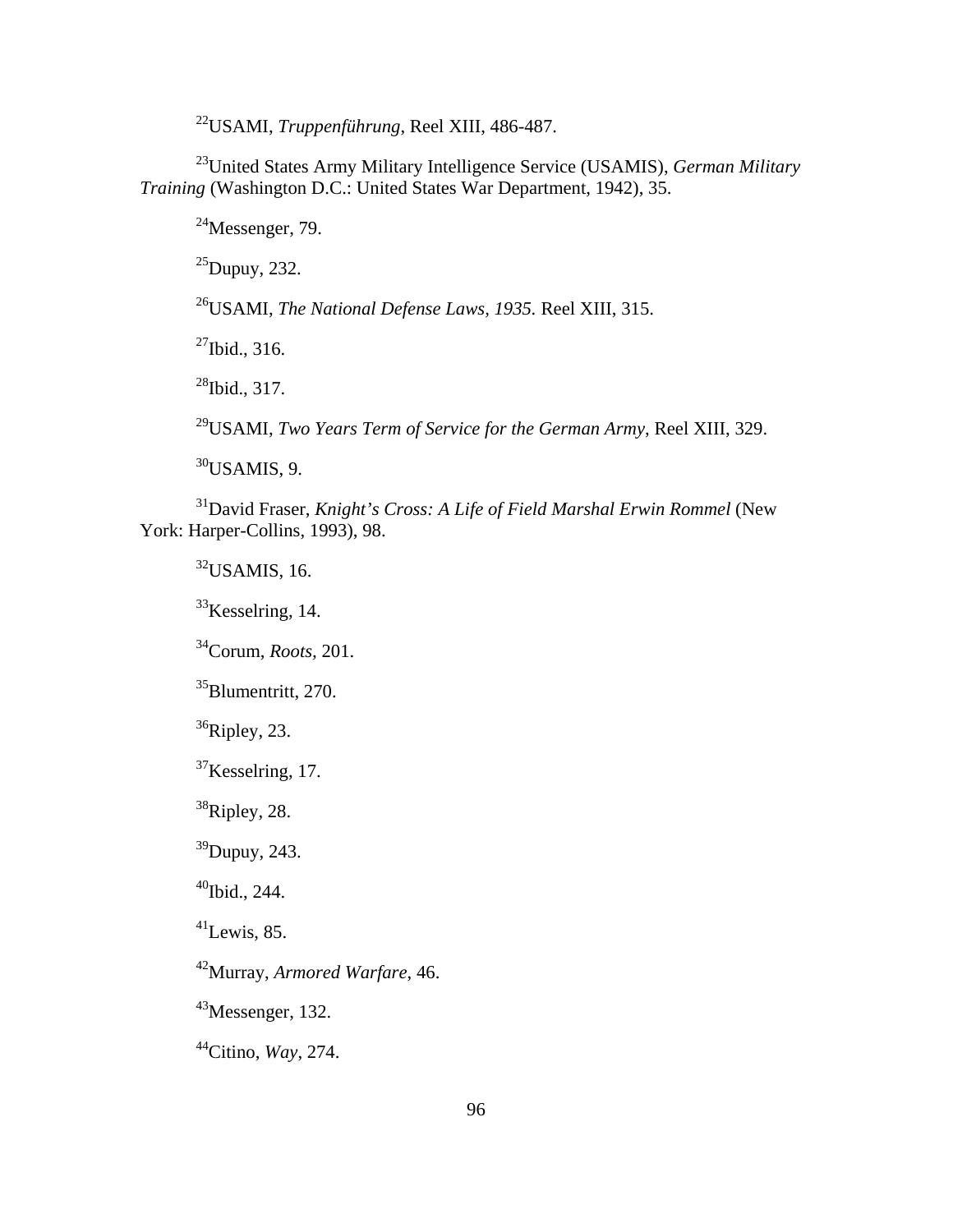$^{45}$ Fraser, 161.

<sup>46</sup>Messenger, 154.

47Citino, *Way*, 279.

48Fort Eben Emael, downloaded from http://www.fort-ebenemael.be/English/Frame4\_English/frame4\_engels.htm.

49Citino, *Way*, 284.

<sup>50</sup>Fraser, 168.

 $51$ Ibid., 180.

52Kenneth Macksey, *Military Errors of World War Two* (London, UK: Arms and Armour Press, 1994), 38.

53Alan Bullock, *Hitler and Stalin: Parallel Lives* (New York: Alfred Knopf, 1992), 620.

54Alan Clark, *Barbarossa: The Russian-German Conflict, 1941-1945* (New York: William Morrow and Company, Inc., 1985), 24.

55Corum, *Roots*, 58.

56R. H. S. Stolfi, *Hitler's Panzers East: World War II Reinterpreted* (Norman, OK: University of Oklahoma Press, 1992), 24.

57David Glantz, *Barbarossa: Hitler's Invasion of Russia 1941* (Charleston, NC: Tempus Publishing, Inc., 2001), 234.

 $58$ USAMIS, 18.

59Will Fowler, *Barbarossa: The First Seven Days* (Havertown, PA: Casemate, 2004), 49.

 $60$ Clark, 34.

 $<sup>61</sup>Glantz, 42.$ </sup>

 $62$ Fowler, 99.

 $^{63}$ Glantz, 83.

 $64$ Clark, 38

 ${}^{65}$ Stolfi, 125.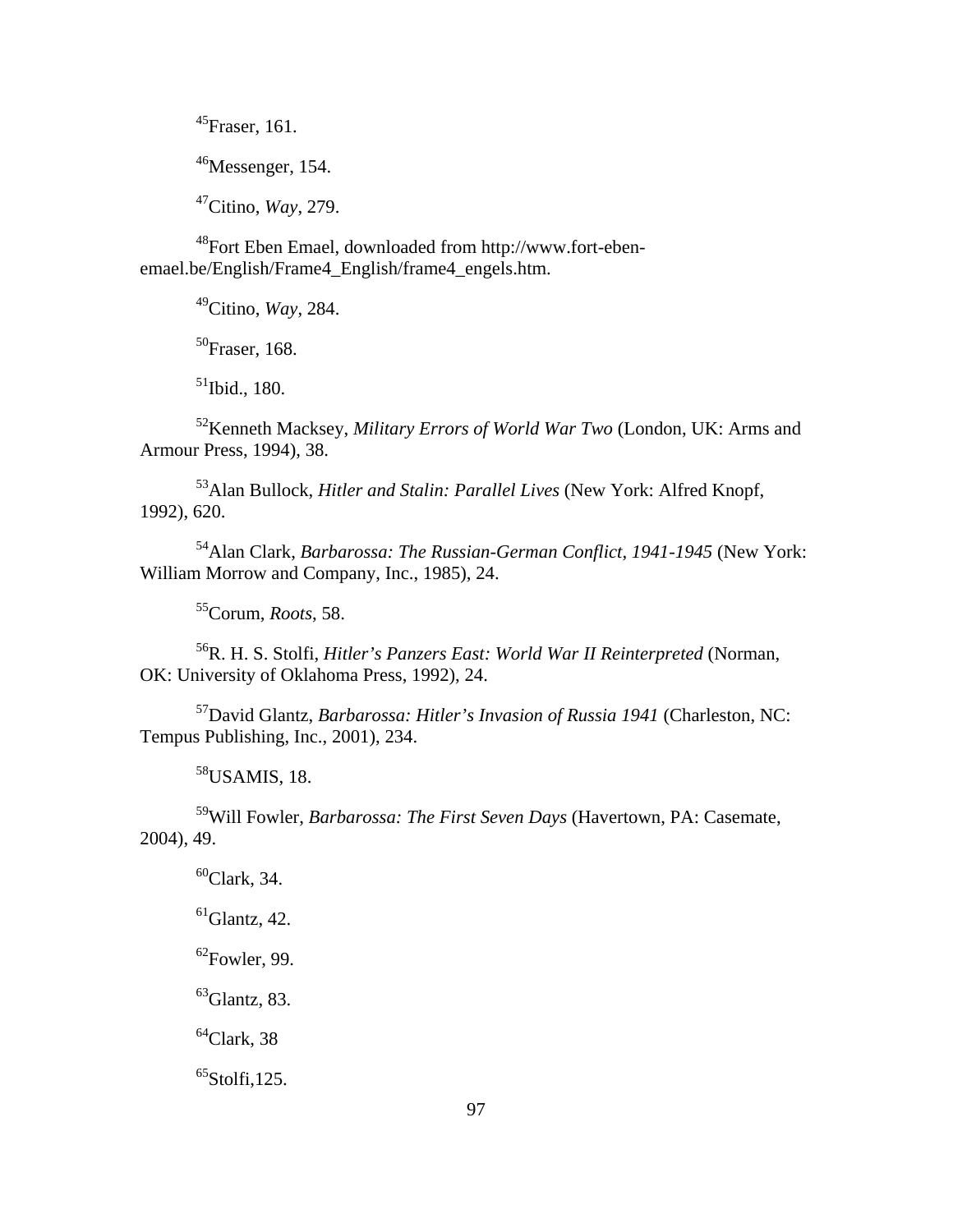$<sup>66</sup>Glantz, 155.$ </sup> 67Ibid., 169. <sup>68</sup>Bullock, 738.

69Edward Shils and Morris Janowitz, "Cohesion and Disintegration in the Wehrmacht in World War II," *The Public Opinion Quarterly* 12, no. 2 (summer 1948): 284.

 $70$ Ibid., 299.  $<sup>71</sup>$ Stolfi, 37.</sup>  $72$ Clark, 102. 73Ibid., 104. 74Glantz, 213.  $<sup>75</sup>$ Clark, 151.</sup> 76Glantz, 214.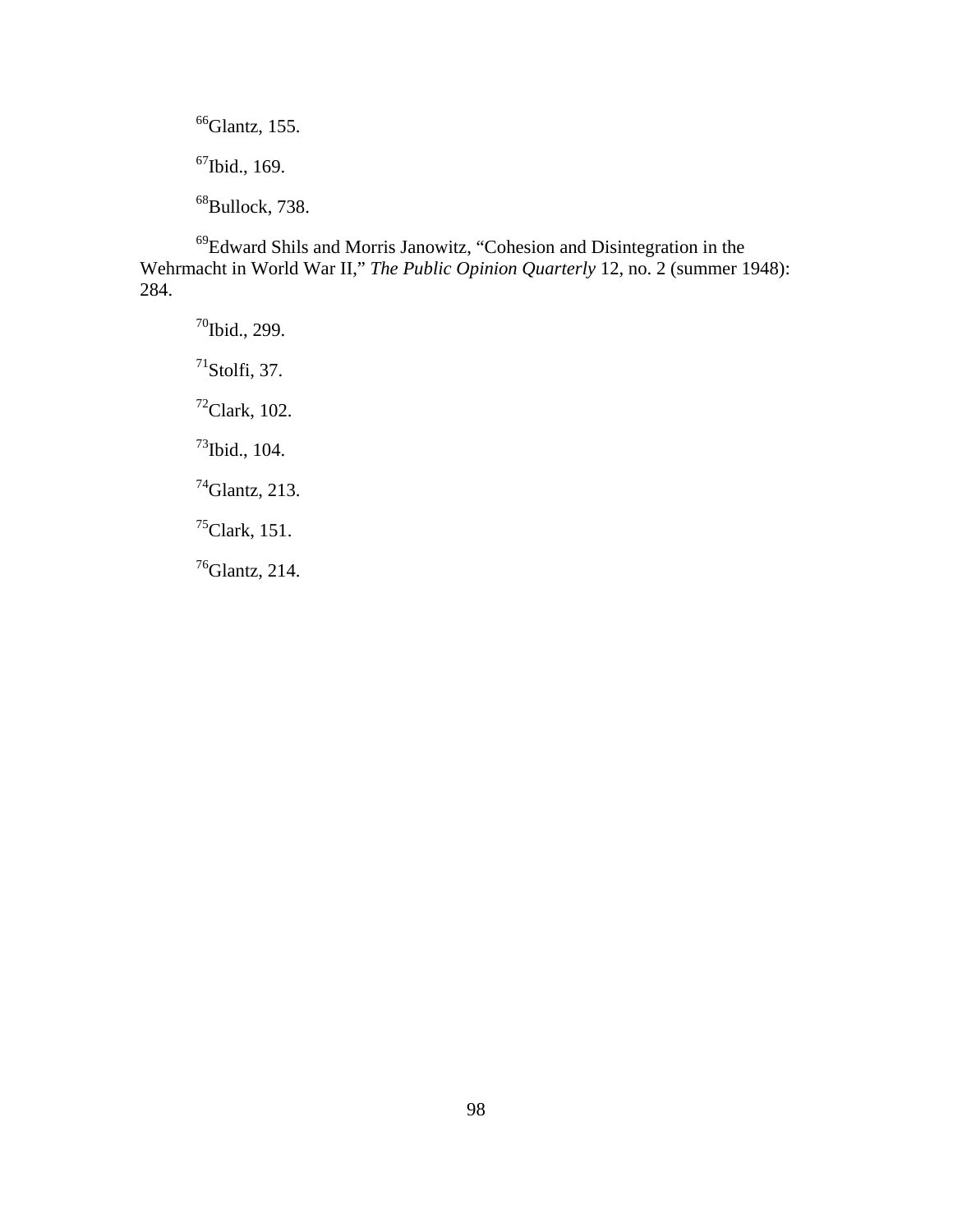#### CHAPTER 5

### **CONCLUSION**

This thesis studied the German *Reichsheer* of 1919-1933 to determine how a military organization can develop and articulate an organizational vision (based upon a specific war fighting philosophy), transmit that vision to the organization, and internalize that vision with the purpose to create effective change. The primary research question was: how did the *Reichsheer* transform their warfighting doctrine following the Great War? Necessary subordinate questions were also considered. What was the organizational philosophy of the *Reichsheer* leaders? How did the *Reichsheer* leaders articulate this philosophy and vision to their junior leaders? How were junior leaders selected, trained and developed? And lastly, how did the *Reichsheer* contribute to the German armed forces expansion, and the early World War II campaigns? This chapter will present some observations for each question, followed by a conclusion section.

### Organizational Philosophy

The key component of the *Reichsheer* organizational philosophy was the focus on *Bewegungskrieg*, a war of operational maneuver. Key to *Bewegungskrieg* was the German belief, dating from Frederick the Great, which held that a decisive operational victory would lead to strategic collapse of the enemy. *Reichsheer* also focused on operations and tactics because of treaty constraints which prevented realistic strategic war planning or preparation. This reality enforced the already existing German affinity for operations to the exclusion of coherent strategy.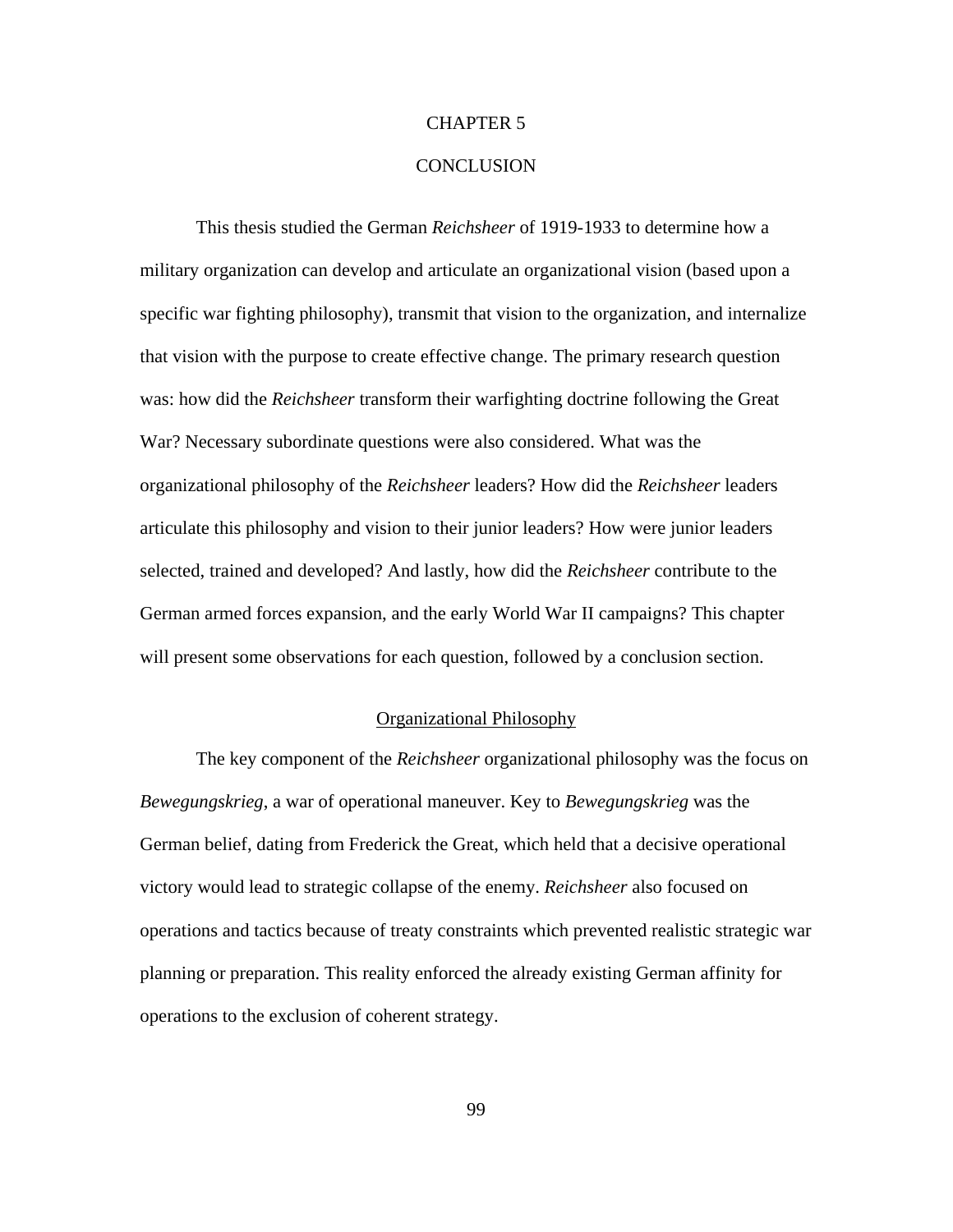### Articulation and Transmission of Vision

The greatest part of the *Reichsheer* philosophy was articulated by General Hans von Seeckt. Seeckt's wartime service had convinced him of the primacy of maneuver warfare. In future wars, Seeckt envisioned battlefield success would go to the side with a well-trained, professional army equipped with modern arms. Seeckt's vision imbued everything he did during his tenure: policies, unit organizations, doctrine and training. The Versailles Treaty limited Seeckt's ability to reorganize and rearm a modern professional combat force, so he largely concentrated on building the conceptual base of the Army, and training all soldiers as leaders for the day when Germany could openly expand and rearm.

Although he projected an icy and often sarcastic manner with his peers and government officials, Seeckt was an articulate and effective writer. He outlined his philosophy and vision in clear directives, the first of which set out his guidelines for using expert committees to update the doctrinal framework of the *Heer*. By creating expert committees, Seeckt hoped to harness the brainpower of his best officers to come up with effective solutions. This widespread participation in this process helped to create a sense of ownership among his officers. Underpinning the process was the perception of Seeckt's credibility. Seeckt emerged from the war with an impeccable war record; his avoidance of political entanglements left his reputation and integrity intact. As a result, the officer corps largely trusted Seeckt and supported his reform efforts.

Following this extended process of analysis, the *Reichsheer* published new doctrine in order to teach and guide operational commanders. Seeckt reviewed and approved each document before publication, thereby ensuring each conformed to his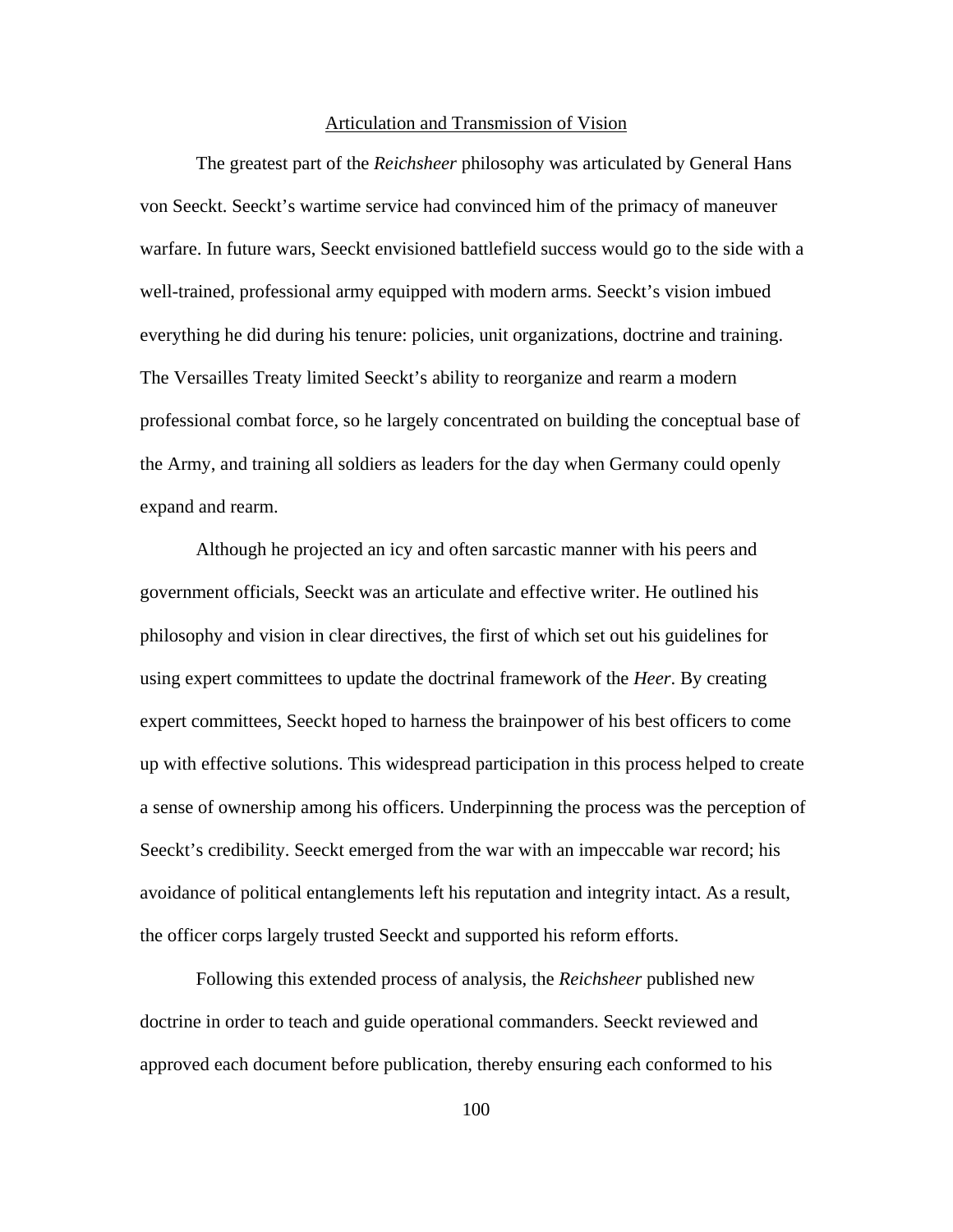vision of operational maneuver. He even wrote the foundational principles for the Army's new leadership manual in order to clearly explain his philosophy. The new doctrine particularly stressed the need for a decisive commander who could quickly assess and issue mission type orders, and junior leaders who would flexibly and aggressively seize the initiative in executing these orders.

 Seeckt, and his branch chiefs, visited units to observe, coach and provide feedback on unit training efforts in order to reinforce the future vision. Seeckt also published annual Observations to provide systemic feedback for the previous year, and to outline his training guidance for the next year.

#### Leadership Selection and Training

Faced with strict limits on manpower and equipment, the Reichswehr focused most of their efforts into creating qualitatively excellent soldiers who could serve as leader cadres for a future army. Faced with the difficult choice of how to downsize the officer corps, Seeckt chose to emphasize the intellect of the General Staff officer over the experience of the combat leader. His intent was to build an officer corps with the intellectual capacity and abilities necessary not only to command but to also serve as staff officers.

The *Reichsheer* went to great efforts to select only the best candidates, using education, character and aptitude as screening criterion. Additionally, the regimental commander personally interviewed each candidate, and made the final decision in any induction; a factor considered important to creating unit cohesion and regimental esprit de corps.

101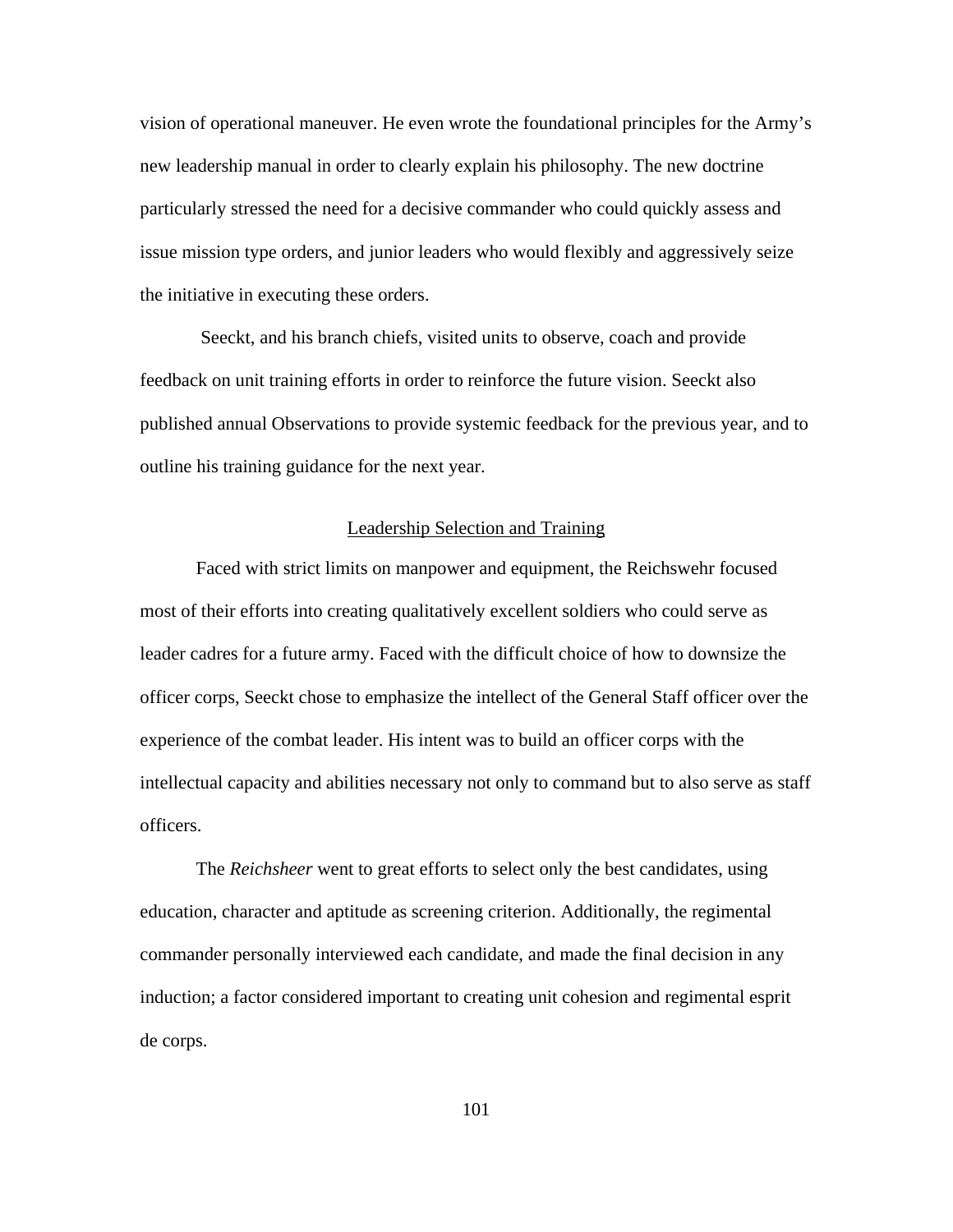Entry level training courses were lengthy and designed to create well conditioned, technically capable and tactically sound soldiers and leaders. All officer aspirants entered as enlisted soldiers and completed a lengthy education process, including a minimum of eighteen months as a NCO troop leader, before receiving a commission. All officers had to pass proficiency tests, a process designed not only to cull marginal officers, but identify the best candidates for promotion and selection for General Staff training.

General Staff training focused on creating a small group of intellectual elites capable of planning and executing modern war. The three year course was extremely challenging, and largely focused on operations and tactics. During Seeckt's tenure, officers received general education and cultural experiences designed to broaden their strategic outlook, thereby avoiding military narrow mindeness. The *Heer* also enrolled many of their General Staff trainees in civilian college courses and degree programs in order to ensure enough officers were capable of developing and employing modern technology in warfare. Seeckt intended this broader education to create a more intellectually balanced officer corps capable of understanding the strategic and economic aspects of waging war.

Leader development continued after formal school completion. Commanders used sand table and map exercises to further refine creative problem solving skills in their junior leaders, as well as train them for future duties as company and regimental commanders. The Heer used a series of progressive field maneuvers which culminated in large scale summer exercises to give their officers the opportunity to practice combined arms maneuvers, and to generate observations and feedback to help commanders in planning the next training year.

102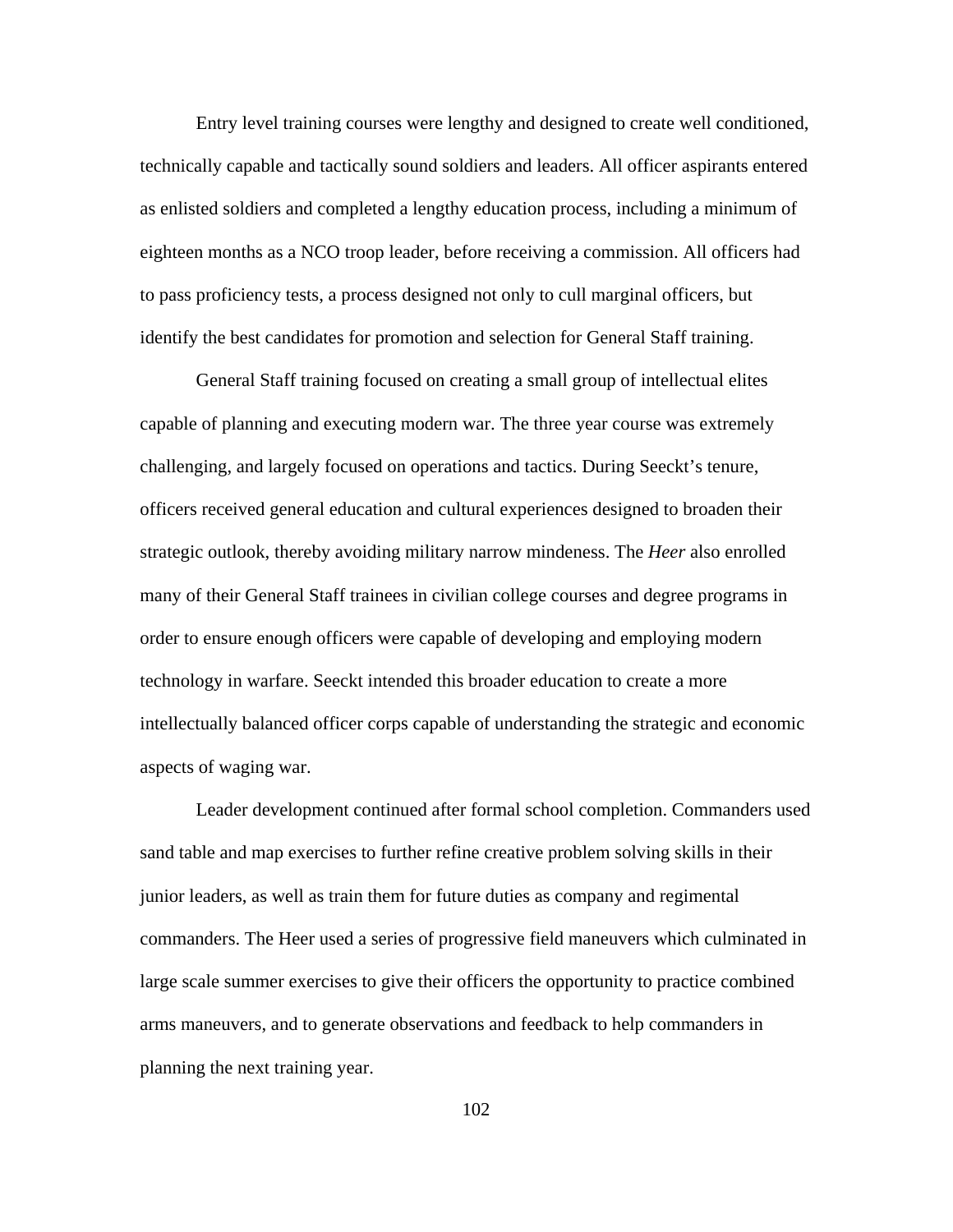### Contribution to the *Wehrmacht*

The importance of the *Reichsheer* to the expansion and early successes of the *Wehrmacht* cannot be overstated. The reorganization and doctrinal efforts done in the 1920s ensured that the Army possessed a sound conceptual and leadership base to expand in the 1930s. Despite the massive absorption of former soldiers, reservists and police officers in an effort to expand the officer corps, officers still comprised only 2.5 percent of the total *Wehrmacht* force.<sup>[1](#page-128-0)</sup> Therefore, the former *Reichsheer* NCOs became the leadership backbone of the new force and provided continuity and tradition to the newly inducted replacements. Even with the massive battle casualties suffered as the war progressed, over half of the *Wehrmacht* leaders in mid-1943 were former *Reichsheer* NCOs. $^2$  $^2$ 

The doctrine the *Wehrmacht* fought World War II was largely the *Reichsheer* doctrine, including minor updates in the early 1930s to account for technological updates. The German warfighting method depended on the synergistic actions of combat operating ly within the context of the commander's mission intent to accomplish a given task. Leaders, whether combat arms or a support branch, were trained to understand how to combine effects of all arms to fix, disrupt and encircle enemy units. Lastly, the *Wehrmacht* continued the *Reichsheer* practice of post campaign analysis to capture weaknesses and lessons learned in order to improve for the next operation.

Another key carryover was the concept of subordinate independence. Most officers and had internalized the concept of aggressive, independent execution of mission orders and would attack and seize opportunities without waiting for permission from higher. This concept stands in marked contrast to Germany's opponents, who too often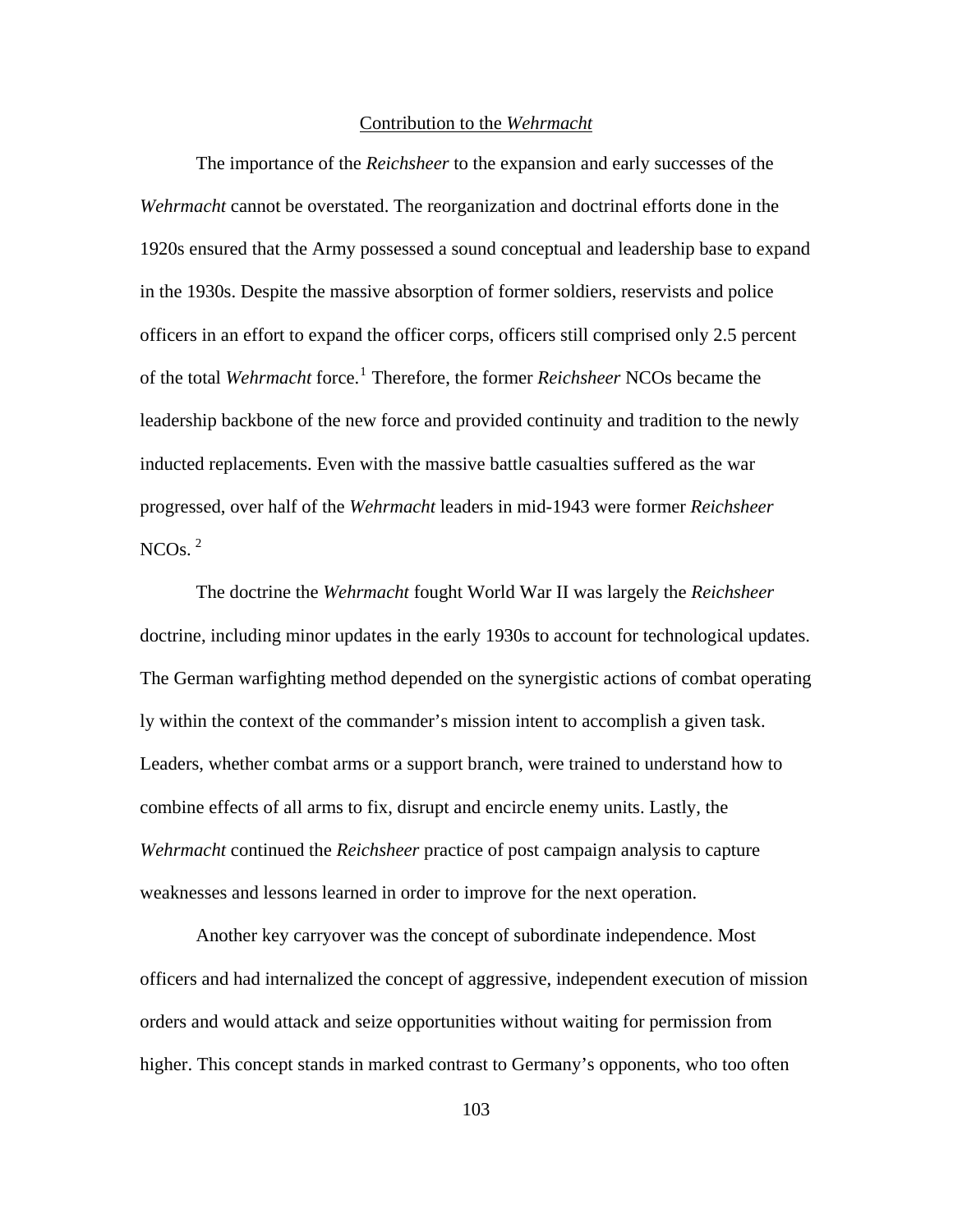relied upon centralized control to direct tactical actions. The calculated risks taken by these junior leaders positively influenced the outcomes of the early *Wehrmacht* campaigns.

Only after Hitler's fatal overextension of the Wehrmacht in the East did the concept of operational independence come under serious attack. Hitler gradually constrained the General Staff from directing strategy and policy, and became deeply involved in operational decisions during the Barbarossa campaign. The dispute over operational control culminated in December 1941 during the Battle for Moscow, when Hitler purged his most outspoken commanders, and assumed operational control of the Army. Yet, due to the high level of training and cohesion inherited from the *Reichsheer*, the Germans maintained tactical supremacy on the battlefield, and continued to inflict disproportionate losses on the Allies to the end of the war.

#### Observations for Today

As articulated in FM 3-0, three key components of Army Battle Command are the commander's ability to visualize, describe and direct. Seeckt displayed an exceptional ability to visualize and clearly describe his vision of the *Reichsheer*. His vision served to guide the *Reichsheer* through fourteen years of reorganization, preparation and training for the next European war. Seeckt's success points to the importance of a commander's clear visualization and description of his intent and desired end state. The commander's vision should include a detailed explanation (to the subordinate) of how the commander arrived at his vision so the subordinate can fully grasp it.<sup>[3](#page-128-0)</sup>

Leader accession and initial entry training is of critical importance to ensuring battlefield success. At a macro level, the Army should include combined arms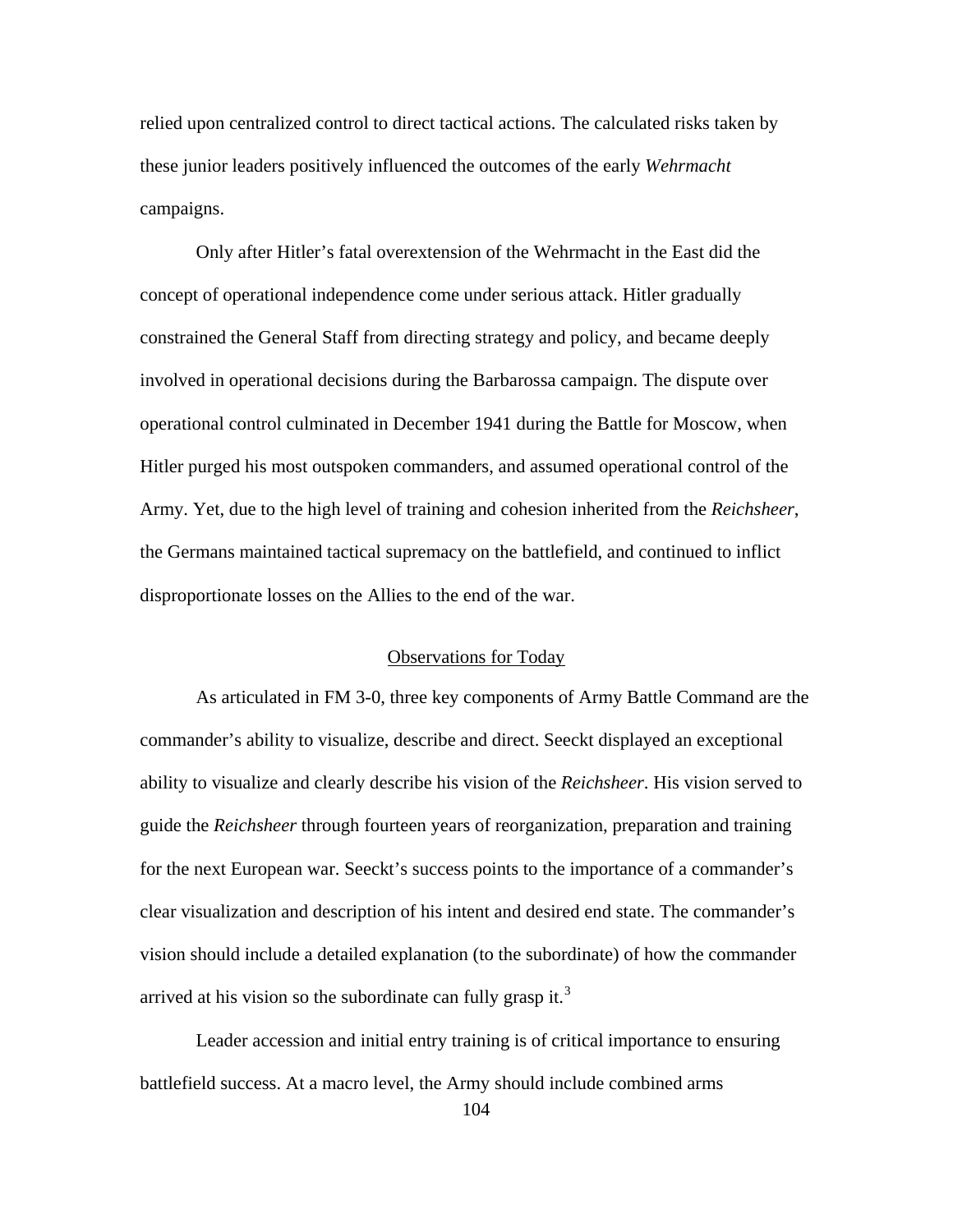synchronization training in junior officer and NCO training courses. The German experiences also point to the importance of mandatory NCO troop time as part of the precommissioning training program. The current Army officer procurement system allows for quality NCOs to attend Officer Candidate School (OCS) to obtain a commission, but OCS is a relatively minor accession source. The majority of today's Army officers come from the Reserve Officer Training Course (ROTC). ROTC cadets have limited opportunities to gain troop experience with either with an Active or Reserve Component (RC) unit. Therefore, most ROTC cadets report to their first duty assignment with very little relevant leadership experience. This policy worked during the Cold War era where lieutenants had time to learn their trade under the guidance of a seasoned platoon sergeant. In today's operating environment, this means that a large proportion of inexperienced second lieutenants will deploy into a hostile environment. In comparison, the Reichswehr officer aspirant had four years of progressively more responsible experience and education as an NCO before receiving his commission. The four year process also helped to build strong bonds of respect between the officers and soldiers which led to high levels of unit cohesion even during extreme combat conditions.

Leader Development at the unit level is also crucial. Every army in the interwar period conducted training, but the German army really trained. Regimental and company commanders used the majority of their weekly training schedule to conduct small unit drills and maneuvers in the garrison area. Even classes during the winter months consisted of hands on skill practice for the troops, while the officers and senior NCOs practiced their leadership skills in map exercises and sand table exercises. Commanders strove to keep administrative tasks like barracks and garrison duties to a minimum. Lack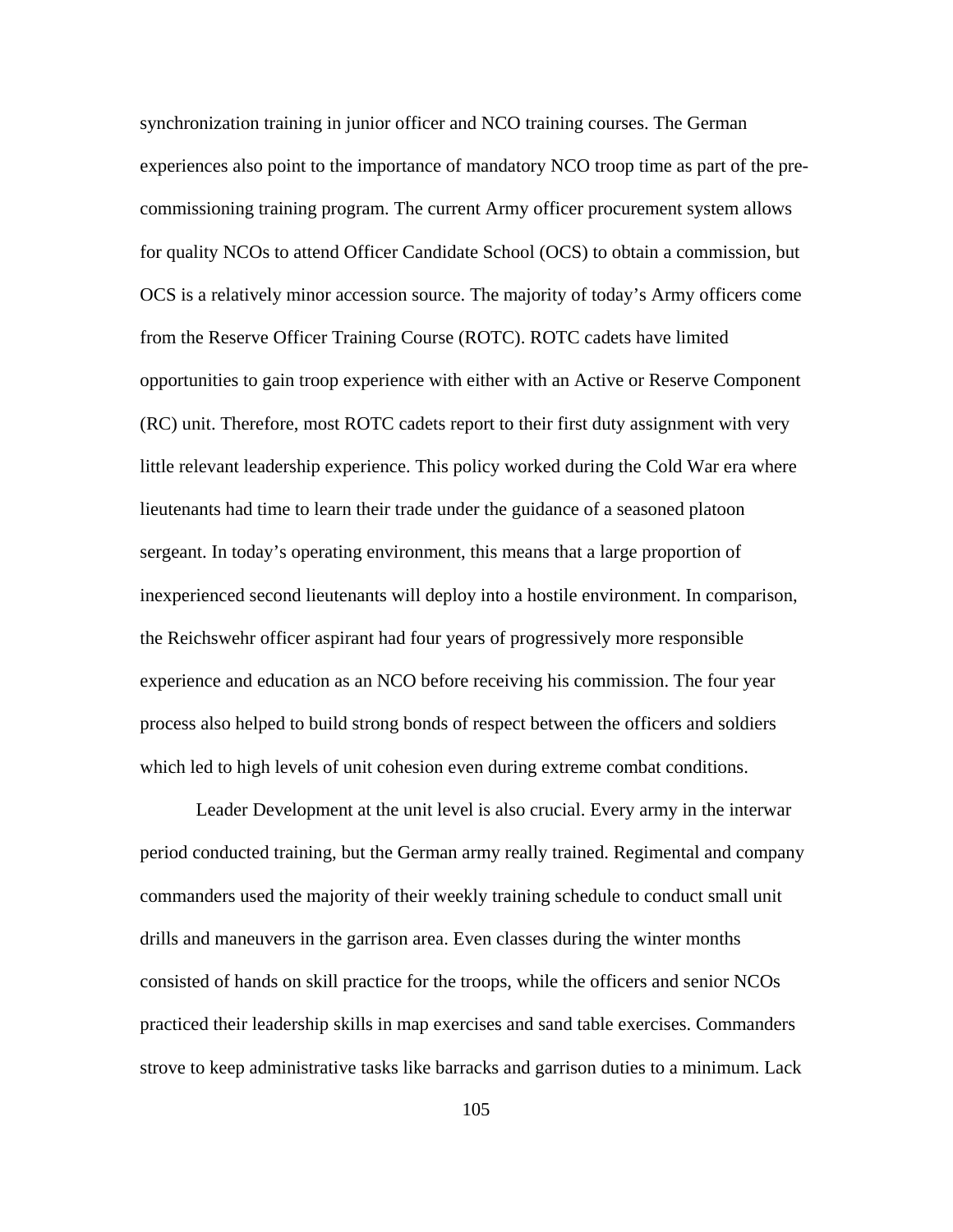of modern equipment did not serve as an excuse to avoid training; inventive leaders created mock up tanks and artillery pieces and incorporated the dummy items into their field exercises. US Army commanders can use sand table and map exercises, and similar techniques in training and developing their junior leaders. The unit commander should also routinely inject "fog of war" elements into training in order to teach his junior leaders how to adapt and improvise when technology fails or outside forces impact their tactical operations.

One of the key ingredients to making mission orders work is the building of a teaching and coaching relationship between commander and junior. Effective execution of a mission order assumes the junior leader fully understands the commander's intent and envisioned end state, while the commander has to understand how his subordinate thinks and acts in order to in order to anticipate his actions. The *Reichsheer* was able to build these relationships due to the relatively stable regimental environment which kept leader turbulence to low levels. The US Army replacement system makes relationship building more difficult, but not impossible. Only a commander who understands the critical trust and understanding link, and actively works to develop it with his leaders, can correctly make the mission order concept work . To do so, the commander must allow his subordinates to make mistakes and learn from their experiences. The commander must also be willing to accept some risk in allowing his leaders to exercise initiative in mission execution. However, the commander must also train the junior leader to know how to balance risk and initiative.<sup>[4](#page-128-0)</sup>

The ability to expand is another key lesson to learn from the *Reichsheer*. Seeckt and his successors determined to develop every soldier to assume the duties of his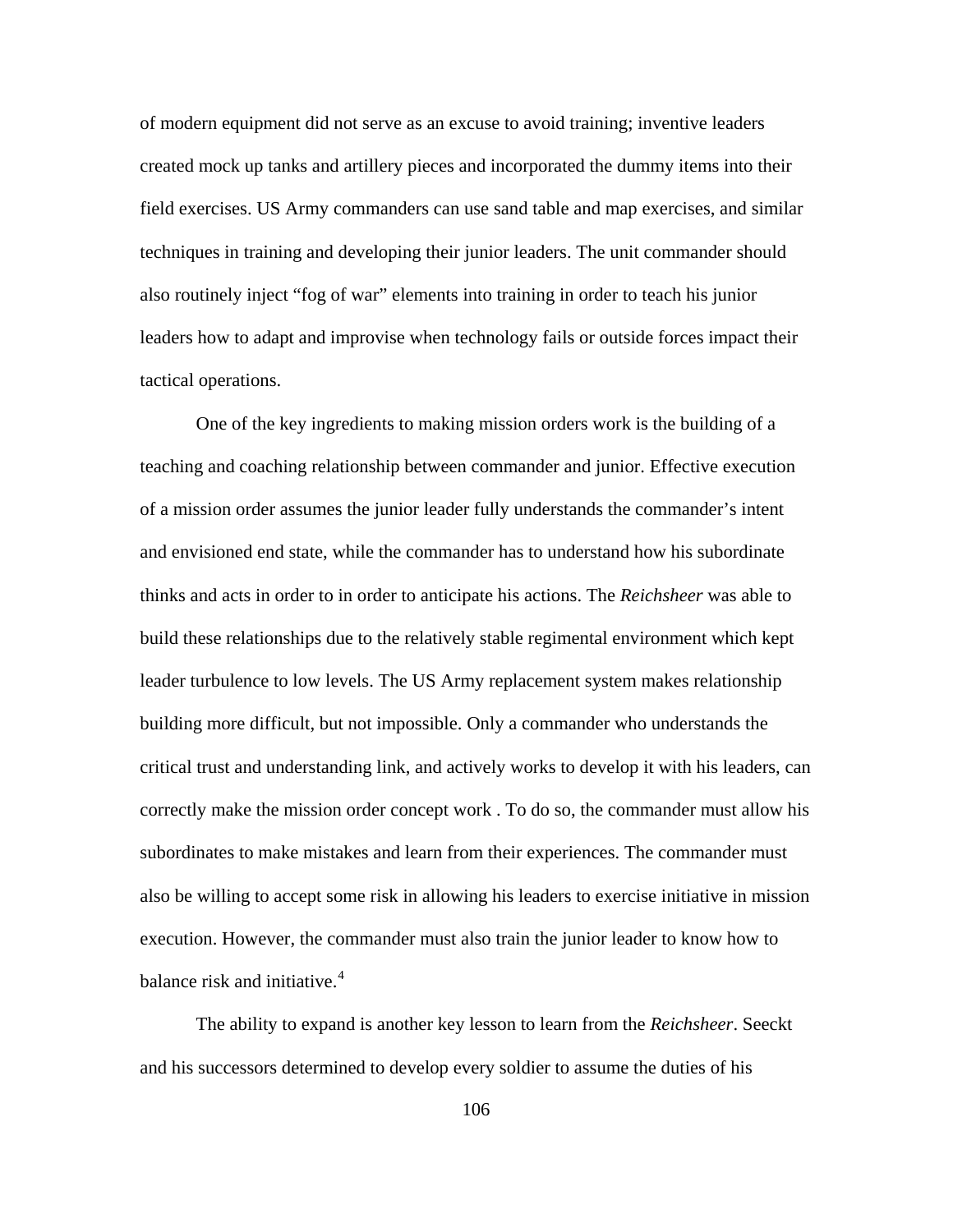immediate superior. American units have historically suffered disproportionate casualties among junior officers and NCOs; a fact which points to the utility of training each soldier one level up. Army leaders can easily adapt the *Reichsheer* training methods to train soldiers as team leaders, corporals as squad leaders and section chiefs. Training of this sort would prove easy to integrate into an already existing field or situational exercise, and is limited only by the commander's creativity and motivation in developing future leaders

### Warnings and Cautions

The *Reichsheer* experience points to the absolute need for a moral and ethical component in character training. Emphasis and training on ethical decision making was an area which Seeckt completely neglected. As a result, the *Wehrmacht* inherited an officer corps possessed of iron will and determination, but lacking a moral compass (or a code of conduct) to refer to when given blatantly illegal orders.<sup>[5](#page-128-0)</sup>

One practice the Germans avoided was the use of school training units as "dumping grounds" for lackluster officers. Period literature points to the *Reichsheer* routinely assigning their best officers to teaching assignments both at the branch schools and the *Wehrkries* schools for the General Staff candidates. Certainly troop and staff experience was viewed as important, but the Germans attached great importance to the quality of educational training given to leaders; therefore, assignment as a troop instructor was not viewed as a "career killer" for an ambitious young officer.

A commitment to excellence is a good thing, but commanders must maintain a sense of balance in pursuing excellence in order to avoid unhealthy competition. For example, Seeckt wanted every leader to have a baseline education, but recognized the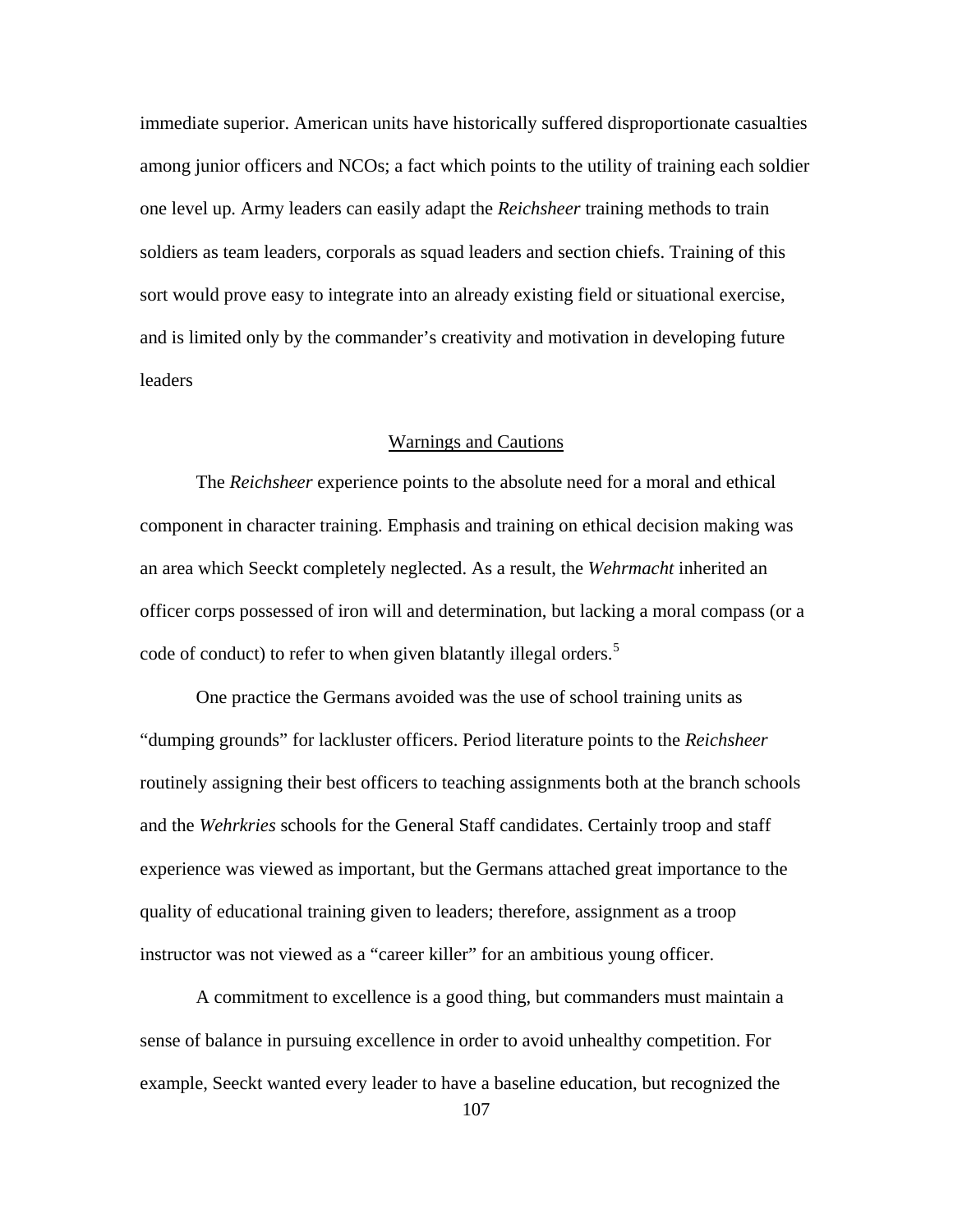need to allow exceptions to the policy, both to allow promising NCOs to become officers, but also to adjust to recruiting realities. His policies also reflected that most officers and NCOs would remain within the regiment for their entire careers, so having a large pool of leaders capable of meeting minimum standards was still desirable and necessary.

The *Wehrmacht* experience also shows the danger of failing to integrate all warfighting operating systems in executing operations. The Germans were excellent at planning maneuvers, conducting combat engineering, protecting their forces with air defenses and coordinating fire support. However, their intelligence gathering services depended almost entirely on HUMINT (Human Intelligence) and lagged dangerously behind the Allies in Signals Intelligence and imagery gathering. Furthermore, their neglect of careful logistics planning for extended campaigns led to disaster in North Africa and Russia.<sup>[6](#page-128-0)</sup>

Another pitfall which the US Army has yet to fully escape from is the copying of a good method of warfighting without fully understanding the underlying philosophy. In the post-World War II years, the American Army eagerly copied large portions of German doctrine (as contained in the *Truppenführung*) in the capstone FM 100-5 Operations manual. However, the early editions still contained large portions of prescriptive doctrine which ran counter to German philosophy. Subsequent editions of FM 100-5 came closer, but still neglected key points of the German philosophy of mission type orders. The current FM 3-0 Operations contains an excellent construct of the visualization, description and direction portions of leadership necessary to execute mission type orders. However, the manual neglects to account for the intangible but important element of trust and risk assumption inherent in mission order execution.<sup>[7](#page-128-0)</sup>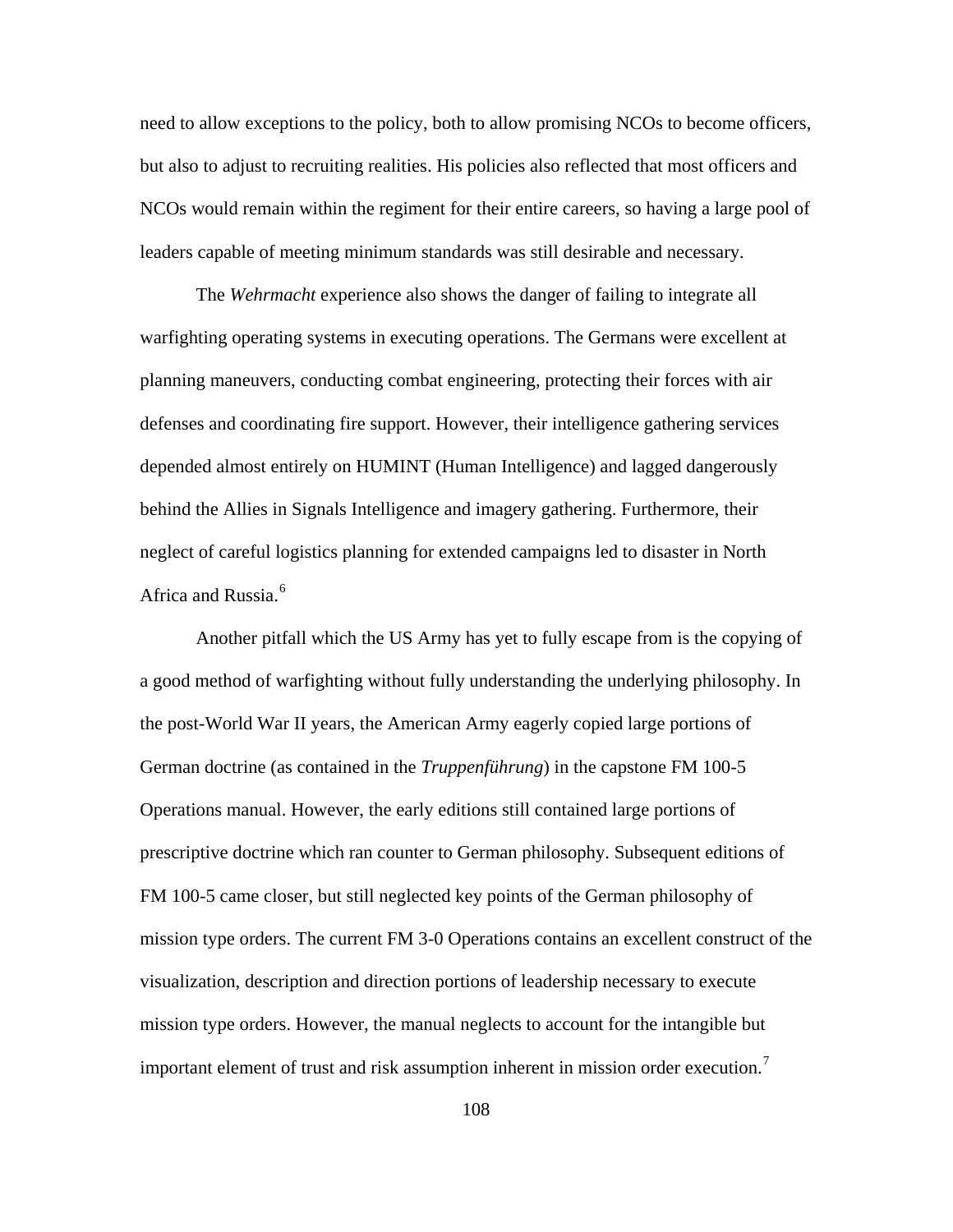In conclusion, the ability to promote and create excellence in turmoil is a particularly relevant lesson given the operating environment of 2006. Seeckt's vision of a resurgent *Reichsheer* gave his leaders a worthy and desirable goal to devote their time and efforts towards attaining. His example underscores the importance of a clearly articulated vision in affecting change within any organization. His vision not only led to the creation of one of the finest military forces in modern history, but led to the creation of military doctrine which is still largely in use by the American Army today. Army leaders today can also provide a similar vision to empower and motivate their subordinates in accomplishing their assigned duties.

<sup>2</sup>Shils and Janowitz, 284.

3 Lawrence G. Shattuck, "Communicating Intent and Imparting Presence," *Military Review* (March-April 2000): 24, 71.

<sup>4</sup>John T. Nelson, "Auftragstaktik: A Case for Decentralized Combat Leadership," in Lloyd J. Matthews, and Dale E. Brown, eds., *The Challenge of Military Leadership*  (Washington: Pergamon-Brassey's, n.d.), 35.

# 5 Clark, 57.

 $\overline{a}$ 

 $6$ lbid., 5-15. See Glantz, 211-212, for a thoughtful review of German weaknesses and strengths.

7 Department of the Army, FM 3-0, *Operations,* 5-18; see FM 7-0, *Training the Force,* 2-12, for a similar discussion on the need for commanders to develop and empower subordinates to make independent decisions.

<sup>&</sup>lt;sup>1</sup>Citino, *Roots*, 201. In comparison, the US Army officer corps comprises roughly 16% of the total Active Force. See <http://www.asafm.army.mil/budget/fybm/FY07/mpa.pdf> for a summary of the Army manpower budgets for FY05-FY07.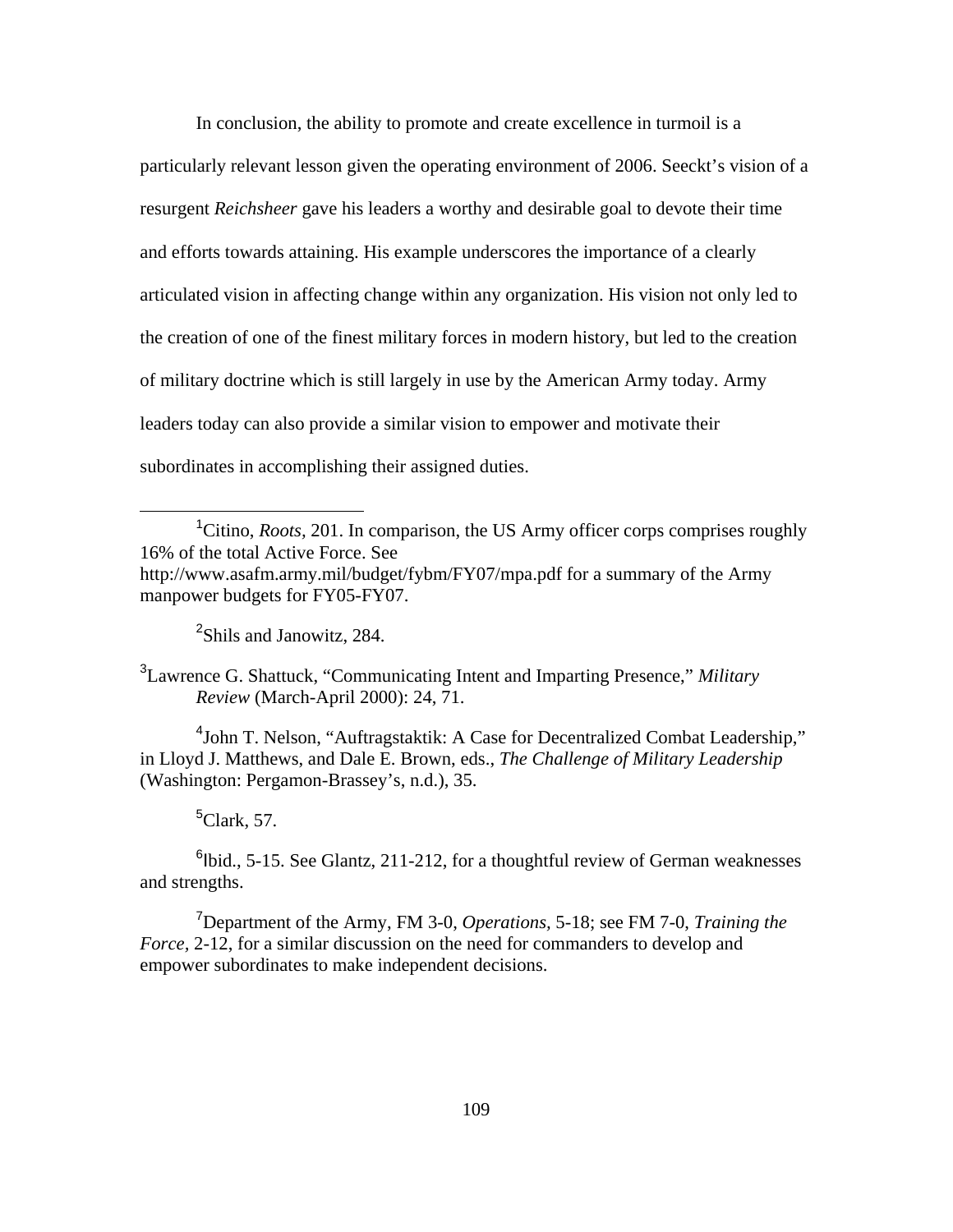### GLOSSARY

- *Arbitur*  A secondary school certificate from a *gymnasium*, which was equivalent to a American high school diploma.
- *Aufstragstaktik*  Mission oriented command system. A key component of the German command system was the wide latitude given to junior officers in executing a tactical mission. The senior commander would issue an oral mission order which clearly defined his intent and desired end state, while leaving the means of executing the mission to the junior leader.
- *Bewegungskrieg*  Operational or campaign level war of maneuver.
- *Freikorps*  Irregular forces used by the Republican government to maintain order within Germany and fight Bolshevik and Polish threats in the east.
- *General Staff*  The *Reichsheer* was legally forbidden by the Versailles Treaty from having a General Staff. The Germans simply changed names to camouflage the General Staff. The *Truppenamt* (Troops Office) assumed the General Staff functions, while the General Staff officers were called *Führergehilfen* (Leadership Assistants). The term General Staff is used to maintain clarity.

*Gymnasium* – A German secondary or high school.

- *Heer*  The German Army after May 1935.
- *Junker*  The noble class of Imperial Germany.
- *Kaiserheer*  The Imperial German Army from 1871 to November 1918.
- *Kriegsakademie*  The General Staff training academy outlawed by the Versailles Treaty.
- *Reichswehr*  The defensively oriented armed force of the German Republic from 1919 to April 1935. The *Reichswehr* was composed of the *Reichsmarine* (Naval Forces) and the *Reichsheer* (Army Forces).
- *Stellungskrieg*  Static or positional warfare, especially that seen on the Western Front during the Great War.

*Wehrmacht* – The German Armed Forces from May 1935 to May 1945.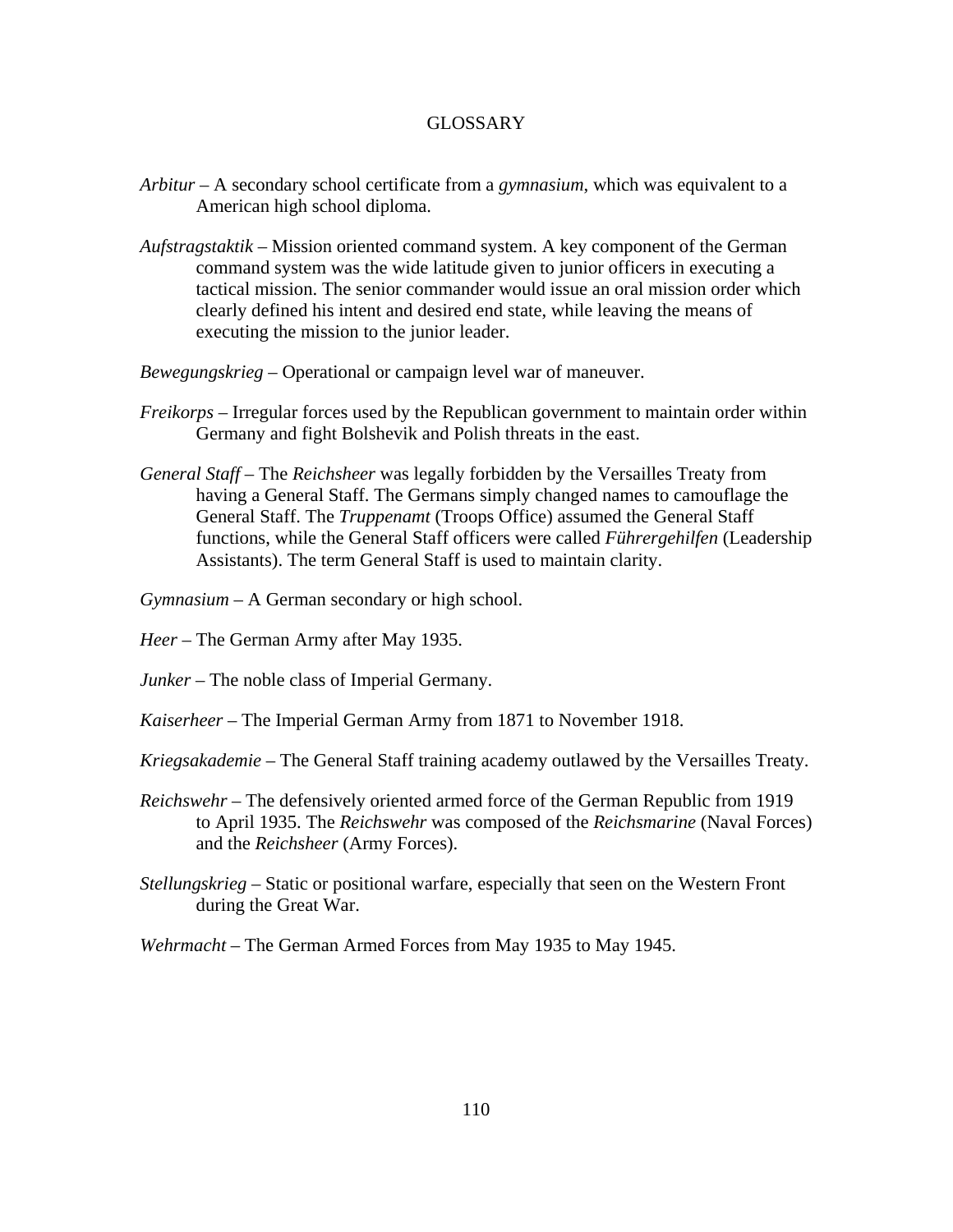## APPENDIX A

# OFFICER ASPIRANT PROCESS

| <b>Officer Aspirant Process</b><br>Table 1. |                                                                                                                                  |                         |                                                       |                                 |  |  |
|---------------------------------------------|----------------------------------------------------------------------------------------------------------------------------------|-------------------------|-------------------------------------------------------|---------------------------------|--|--|
| <b>Date</b>                                 | <b>Major Milestones</b>                                                                                                          | <b>Service Grades</b>   | Location                                              | <b>Duration</b>                 |  |  |
| April                                       | Induction, basic training,<br>service as an enlisted soldier.                                                                    | Private                 | Home<br>Regiment                                      | 15 months                       |  |  |
| July                                        | Officer Aspirant exam, service<br>as an Officer Aspirant (junior<br>NCO)                                                         | <b>Officer Aspirant</b> | <b>I</b> bid                                          | 3 months                        |  |  |
| $Oct 1st -$<br>Aug 15th                     | Basic course of instruction at<br>Infantry, Artillery, Cavalry,<br>Engineer Schools. Ensign<br>examination                       | Sergeant, Ensign        | Rotating<br>attendance at<br><b>Branch</b><br>Schools | 101/2<br>months                 |  |  |
| Aug 16-<br>Sep 30                           | Midcourse leave                                                                                                                  |                         |                                                       |                                 |  |  |
| $Oct 1st -$<br>Aug 15th                     | Second course of instruction at<br>Branch Schools, Final<br>academic exams.                                                      | Ensign, Senior Grade    | Rotating<br>attendance at<br><b>Branch</b><br>Schools | 101/2<br>months                 |  |  |
| Aug 16<br>until<br>Selection                | Final troop duty as a Senior<br>Ensign. Promotion to<br>Lieutenant subject to vacancy<br>and approval of Regimental<br>commander |                         | Home<br>Regiment                                      | A minimum<br>of $71/2$<br>month |  |  |

- 1. Total time from enlistment to commissioning was a minimum of 48 months.
- 2. The aspirant was required to pass an end of phase exam before advancing to the next phase. Failed aspirants were normally discharged from the Army.
- 3. The aspirant completed a total of 21 months of service schooling and a minimum
	- of 10 months of troop time as a NCO leader prior to his commissioning.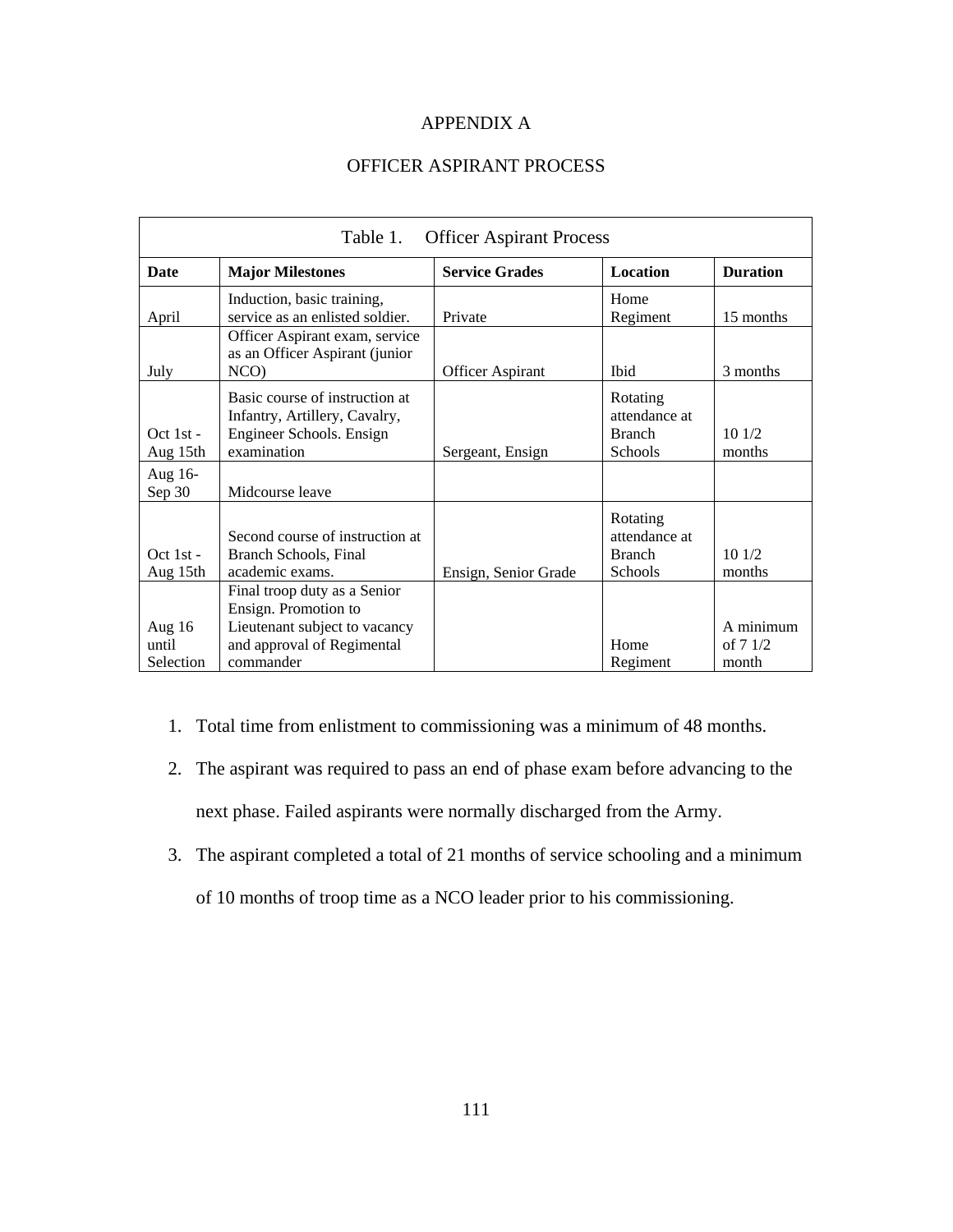# APPENDIX B

# GENERAL STAFF EXAM SUBJECTS

| Table 2.<br><b>General Staff Exam Subjects</b> |           |                                                                    |                                                                                                                                                                                           |  |
|------------------------------------------------|-----------|--------------------------------------------------------------------|-------------------------------------------------------------------------------------------------------------------------------------------------------------------------------------------|--|
|                                                | Number of | <b>Score</b>                                                       |                                                                                                                                                                                           |  |
| <b>Exam subject</b>                            | problems  | weighting                                                          | Knowledge requirement                                                                                                                                                                     |  |
| Formal tactics                                 | One       | 3                                                                  | General knowledge of F.u.G                                                                                                                                                                |  |
| <b>Applied Tactics</b>                         | Three     | 3                                                                  | Examinee had to solve three tactical problems<br>using Regimental combined arms, and issue a<br>complete written Operations Order                                                         |  |
| Arming and<br>Equipment                        | One       | $\overline{2}$                                                     | Combat Arms officers displayed technical and<br>tactical knowledge of different weapon<br>systems. CS/CSS officers would solve a branch<br>specific question                              |  |
| Engineer<br>Services                           | One       | $\overline{2}$                                                     | Demonstrate how to use field engineering to<br>support a combined arms fight                                                                                                              |  |
| Map Reading                                    | One       | 3                                                                  | The Candidate conducted a map recon of a<br>certain piece of terrain, and had to provide a<br>tactical analysis of the terrain                                                            |  |
| Sketch                                         | One       | 1                                                                  | The candidate had to draw a 1:25,000 two<br>dimensional sketch of a piece of terrain in<br>order to graphically illustrate the tactical<br>importance                                     |  |
| History                                        | One       | 2                                                                  | Demonstrate cause and effect linkages for key<br>historical events of a given period of European<br>history                                                                               |  |
| Economic<br>Geography                          | One       | $\overline{2}$                                                     | The candidate had to articulate his knowledge<br>of economic and geographic considerations for<br>a certain part of the world                                                             |  |
| Foreign<br>Languages                           | One       | French or<br>English = $2$ ,<br>Russian,<br>Polish, Czech<br>$=$ 3 | The candidate had to provide a written<br>translation of a military related article both<br>from and to German. Greater weight was<br>placed on knowledge of a more difficult<br>language |  |
| Civics                                         | One       | 2                                                                  | The candidate displayed his knowledge of key<br>parts of the German Federal civil code                                                                                                    |  |
| Mathematics                                    | One       | 3                                                                  | The candidate had to solve a written problem at<br>the high school (abitur) level                                                                                                         |  |
| Physics                                        | One       | $\mathfrak{Z}$                                                     | The candidate had to solve a written problem at<br>the high school (abitur) level                                                                                                         |  |
| Chemistry                                      | one       | $\sqrt{2}$                                                         | The candidate had to solve a written problem at<br>the high school (abitur) level                                                                                                         |  |
| Physical<br>Exercise                           |           | $\boldsymbol{2}$                                                   | The candidate had to perform a variety of<br>gymnastic exercises, distance running, track<br>and field events                                                                             |  |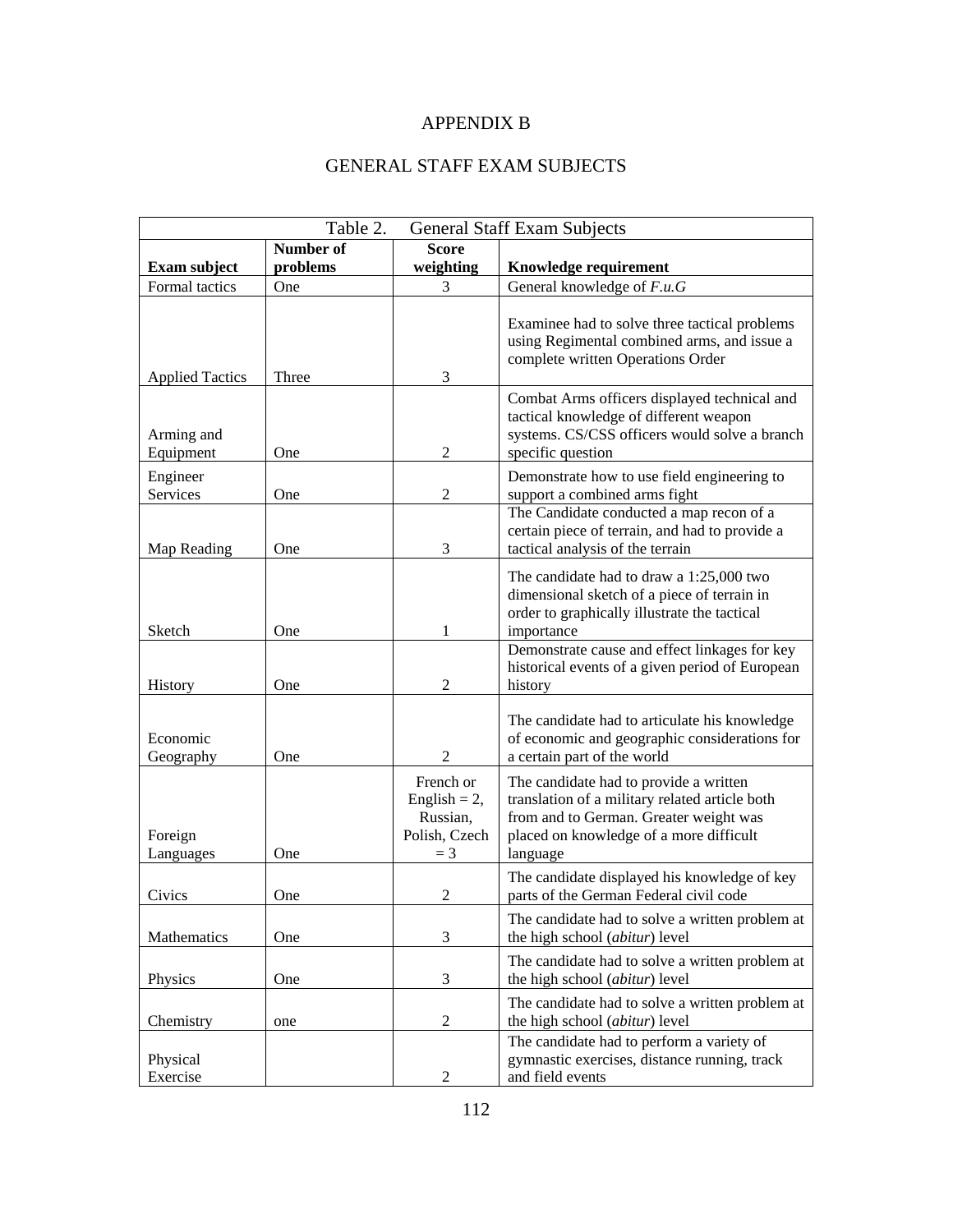## APPENDIX C

# GENERAL STAFF COURSE CURRICULUM

| <b>General Staff Course Curriculum</b><br>Table 3. |                          |  |  |  |
|----------------------------------------------------|--------------------------|--|--|--|
| <b>First year course</b>                           |                          |  |  |  |
| <b>Subject</b>                                     | Hours per week           |  |  |  |
| Tactics of the Reinforced Infantry Regiment        | 6                        |  |  |  |
| Military History                                   | $\overline{\mathcal{L}}$ |  |  |  |
| Logistics                                          | Incorporated in Tactics  |  |  |  |
| Air Defense                                        | 0.5                      |  |  |  |
| <b>Technical Instruction of Support Arms</b>       | 0.5                      |  |  |  |
| <b>Artillery Tactics and Techniques</b>            | 0.5                      |  |  |  |
| <b>Combat Engineering</b>                          | 0.5                      |  |  |  |
| Motor Transport                                    | 1                        |  |  |  |
| <b>Signal Communications</b>                       | $\mathbf{1}$             |  |  |  |
| Preventive Medicine and Field Sanitation           | 10 hours total           |  |  |  |
| <b>Veterinary Services</b>                         | 10 hours total           |  |  |  |
| Legal                                              | 10 hours total           |  |  |  |
| <b>Foreign Languages</b>                           | $\overline{2}$           |  |  |  |
| <b>Physical Training</b>                           | $\overline{2}$           |  |  |  |
| Horsemanship                                       | 3                        |  |  |  |
|                                                    |                          |  |  |  |
| Second year course                                 |                          |  |  |  |
| <b>Subject</b>                                     | Hours per week           |  |  |  |
| <b>Divisional Tactics</b>                          | 6                        |  |  |  |
| <b>Command Techniques</b>                          | $\overline{2}$           |  |  |  |
| Military History                                   | 4                        |  |  |  |
| Army Organization                                  | $\mathbf{1}$             |  |  |  |
| Logistics                                          | 1                        |  |  |  |
| <b>Army Transport Service</b>                      | 0.5                      |  |  |  |
| Air Defense                                        | 0.5                      |  |  |  |
| <b>Chemical Warfare</b>                            | 8 hours total            |  |  |  |
| Motor Transport Service                            | 0.5                      |  |  |  |
| <b>Signal Communications</b>                       | 0.5                      |  |  |  |
| Army Administration                                | 12 hours total           |  |  |  |
| Foreign Languages                                  | $\overline{2}$           |  |  |  |
| <b>Physical Training</b>                           | $\overline{2}$           |  |  |  |
| Horsemanship                                       | $\overline{3}$           |  |  |  |

- 1. The course generally ran four days per week, with the fifth day devoted to staff rides or map exercises.
- 2. First year students had to pass an end of year exam in order to continue in the second year course.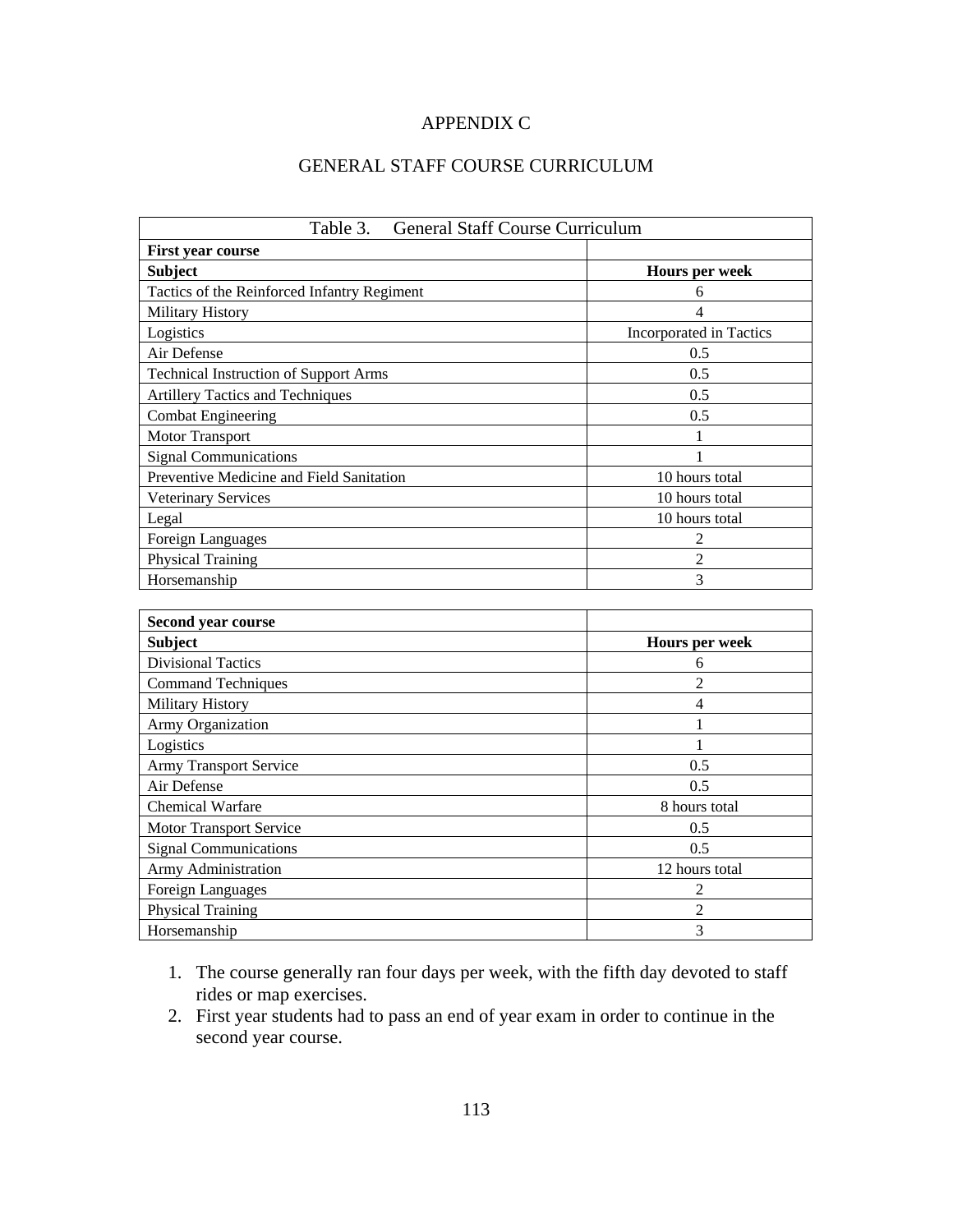#### BIBLIOGRAPHY

#### Primary Sources

Seeckt, Hans von. *Thoughts of a Soldier*. London: Ernest Benn, Ltd., 1930.

- United States Army Military Intelligence Reports (Microfilm), 1919-1941. Frederick, MD: University Publications, 1983.
- Reel XI, Artillery Instruction Article.
- Reel XII, Regulation for the Rifle Squad.
- Reel XIII, Recruiting, Motor Corps Regulations. 1935 National Defense Laws, *Truppenführung.*

Reel XIV, Officer Accessions and Education, Company Training, Seeckt's *Observations.*

Reel XV, Seeckt's *Observations*, French and US Intelligence Reports.

Reel XVI, Combat Estimates of Germany, Black *Reichswehr.*

### Secondary Sources

### Books

- Blumentritt, Guenther. "The German Armies 1914 and 1939." Historical Division, HQ United States Army Europe (nd). Reprinted in *German Military History.* Fort Leavenworth, KS: United States Army Command and General Staff College, Combat Studies Institute, AY 1985-1986.
- Bullock, Alan. *Hitler and Stalin: Parallel Lives.* New York: Alfred Knopf, 1992.
- Citino, Robert. *The Path to Blitzkrieg: Doctrine and Training in the German Army, 1920- 1939.* Boulder, CO: Lynne Rienner, 1999.
- Clark, Alan. *Barbarossa: The Russian-German Conflict, 1941-1945.* New York: William Morrow and Company, Inc., 1985.
- Corum, James. *The Luftwaffe: Creating the Operational Air War 1918-1940.* Lawrence, KS: University Press of Kansas, 1997.

\_\_\_\_\_\_\_\_ *The Roots of Blitzkrieg: Hans von Seeckt and German Military Reform.*  Lawrence, KS: University Press of Kansas, 1992.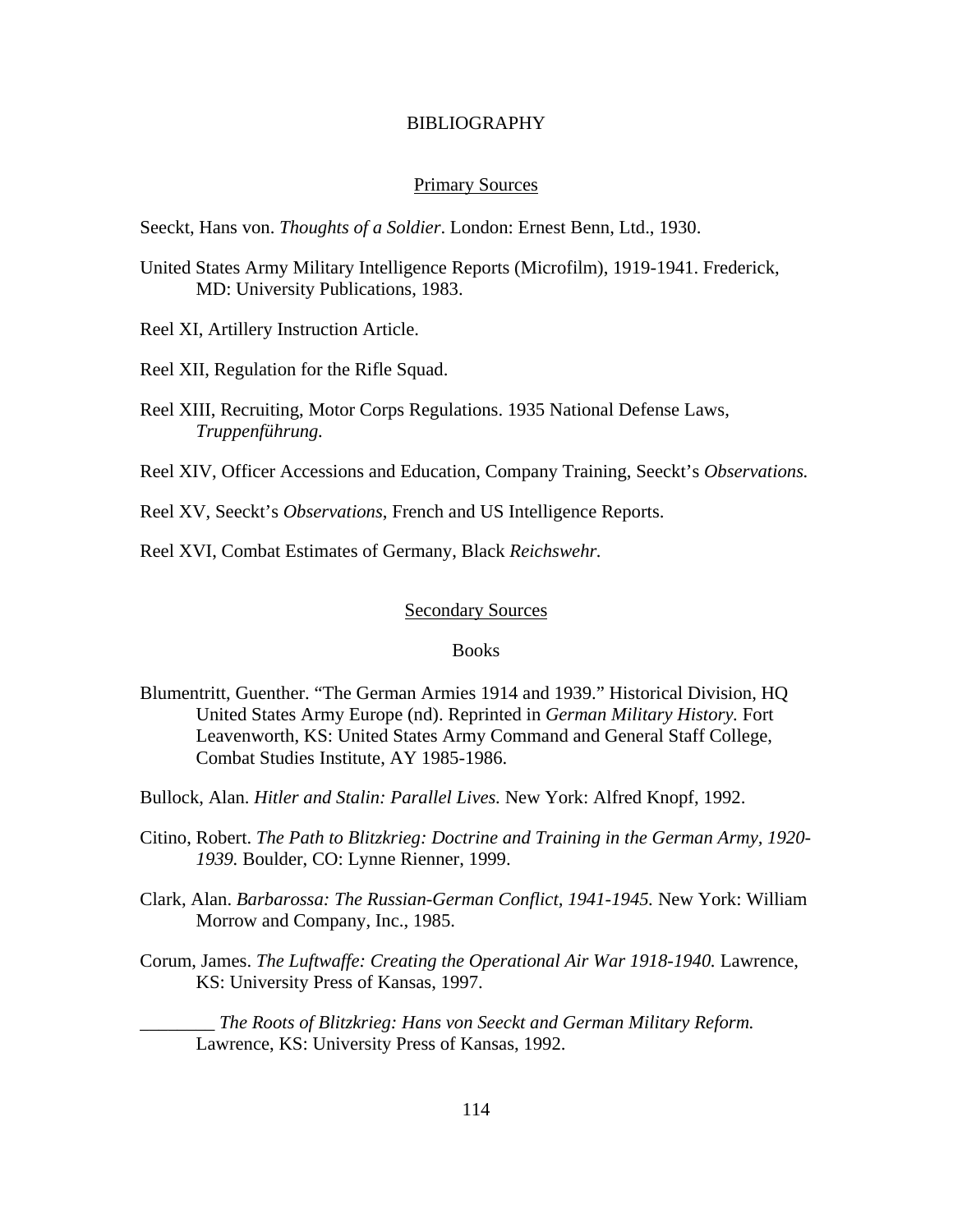- Dupuy, Trevor. *A Genius for War: The German Army General Staff, 1807-1945.*  Englewood Cliffs, NJ: Prentice-Hall, Inc., 1977.
- Fowler, Will. *Barbarossa: The First Seven Days*. Havertown PA: Casemate, 2004.
- Fraser, David. *Knight's Cross: A Life of Field Marshal Erwin Rommel.* New York: Harper-Collins, 1993.
- Freytag-Loringhoven, Baron von. *The Power of Personality in War.* Harrisburg, PA: The Military Service Publishing Co., 1938.
- Glantz, David. *Barbarossa: Hitler's Invasion of Russia, 1941.* Charleston, SC: Tempus Publishing, Inc., 2001.
- Gudmundsson, Bruce I. *Stormtroop Tactics: Innovation in the German Army.* New York: Praeger, 1989.
- Kesselring, Albert. *Kesselring: A Soldier's Record.* New York: William Morrow and Co., 1954.
- Lewis, Samuel J. *Forgotten Legions: German Army Infantry Policy, 1918-1941*. New York: Praeger, 1985.
- Lupfer, Timothy. *The Dynamics of Doctrine: The Changes in German Tactical Doctrine During the First World War.* Fort Leavenworth, KS: US Army Command and General Staff College, 1981.
- Macksey, Kenneth. *Military Errors of World War Two*. London, UK: Arms and Armour Press, 1994.
- Megargee, Geoffrey. *Inside Hitler's High Command.* Lawrence, KS: University Press of Kansas, 2000.
- Messenger, Charles. *The Blitzkrieg Story.* New York: Chas Scribner's Sons, 1984.
- Millet, Allan R., and Williamson Murray, eds. *Military Innovation in the Interwar Period.* Cambridge, UK: Cambridge University Press, 1996.
- Ripley, Tim. *The Wehrmacht.* New York: Fitzroy Dearborn, 2003.
- Samuels, Martin. *Doctrine and Dogma: German and British Infantry Tactics in the First World War.* New York: Greenwood Press, 1992.
- Spires, David. *Image and Reality: The Making of the German Officer, 1921-1933*. Westport: Greenwood Press, 1986.
- Stolfi, R. H. S. *Hitler's Panzers East: World War II Reinterpreted.* Norman OK: University of Oklahoma Press, 1992.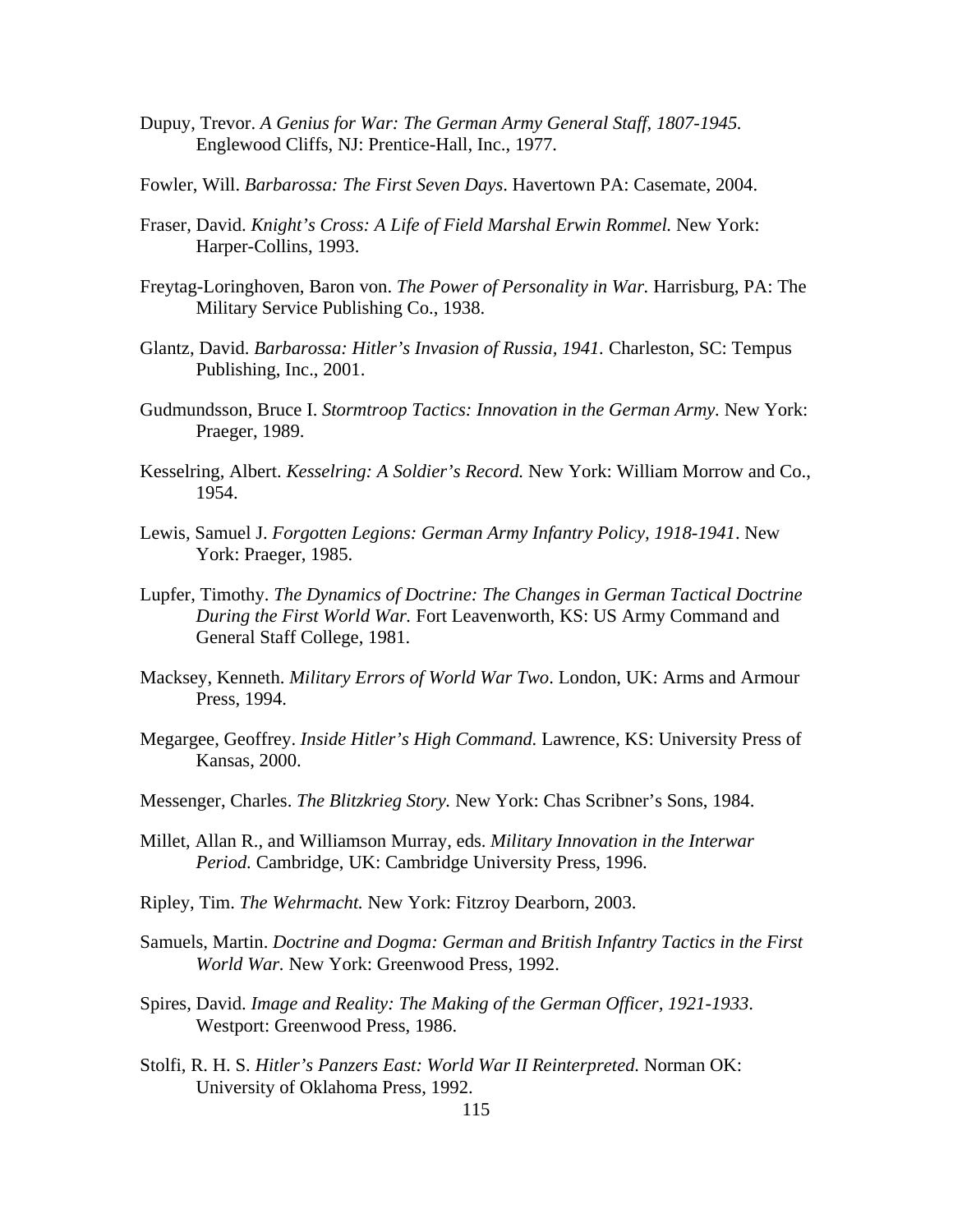#### Government Publications

Department of the Army. FM 1-0, *The Army*. Washington, DC: Department of the Army, 2005.

. FM 3-0, *Operations*. Washington, D.: Department of the Army, 2001.

United States Army Military Intelligence Service (USAMIS). *German Military Training.*  Washington, DC: United States War Department, 1942.

### Periodicals and Articles

- "Philosophy.*"* from: http://www.thefreedictionary.com/philosophy. Internet. Accessed on 21 March 2006.
- Ansbacher, H. L. "Lasting and Passing Aspects of German Military Psychology." *Sociometry* 12, no. 4 (November 1949), 301-312.
- *Fort Eben Emael*. Available from http://www.fortebenEmael.be/English/Frame4\_ English/frame4\_engels.htm. Internet. Accessed on 15 October 2006.
- Gordon, Harold J., Jr. "The Character of Hans von Seeckt*.*" *Military Affairs* 20, no. 2. (Summer 1956), 94-101.
- Gumbel, E. J. "Disarmament and Clandestine Rearmament Under the Weimar Republic." Available from *[http://www.maebrussell.com/Articles%20and%20Notes/Inspection%20For%20Di](http://www.maebrussell.com/Articles%20and%20Notes/Inspection%20For%20Disarmament.htm) [sarmament.htm](http://www.maebrussell.com/Articles%20and%20Notes/Inspection%20For%20Disarmament.htm),* 209-210.
- Leboueuf, Maureen K. COL, USA. "Developing a Leadership Philosophy." Available from http://www.au.af.mil/au/awc/awcgate/milreview/leboeuf.htm. Accessed on 21 March 2006.
- Murray, Williamson. "Innovation: Past and Future." *Joint Forces Quarterly*, (summer 1996): 12, 53.
- Nelson, John T. "*Auftragstaktik:* A Case for Decentralized Combat Leadership." In Lloyd J. Matthews, and Dale E. Brown, eds. *The Challenge of Military Leadership*  (Washington: Pergamon-Brassey's, n.d.), 35.
- Shattuck, Lawrence G. "Communicating Intent and Imparting Presence." *Military Review* (March-April 2000): 24, 66-72.
- Shils, Edward, and Janowitz Morris. "Cohesion and Disintegration in the Wehrmacht in World War II." *The Public Opinion Quarterly* 12, no. 2 (summer 1948): 280-315.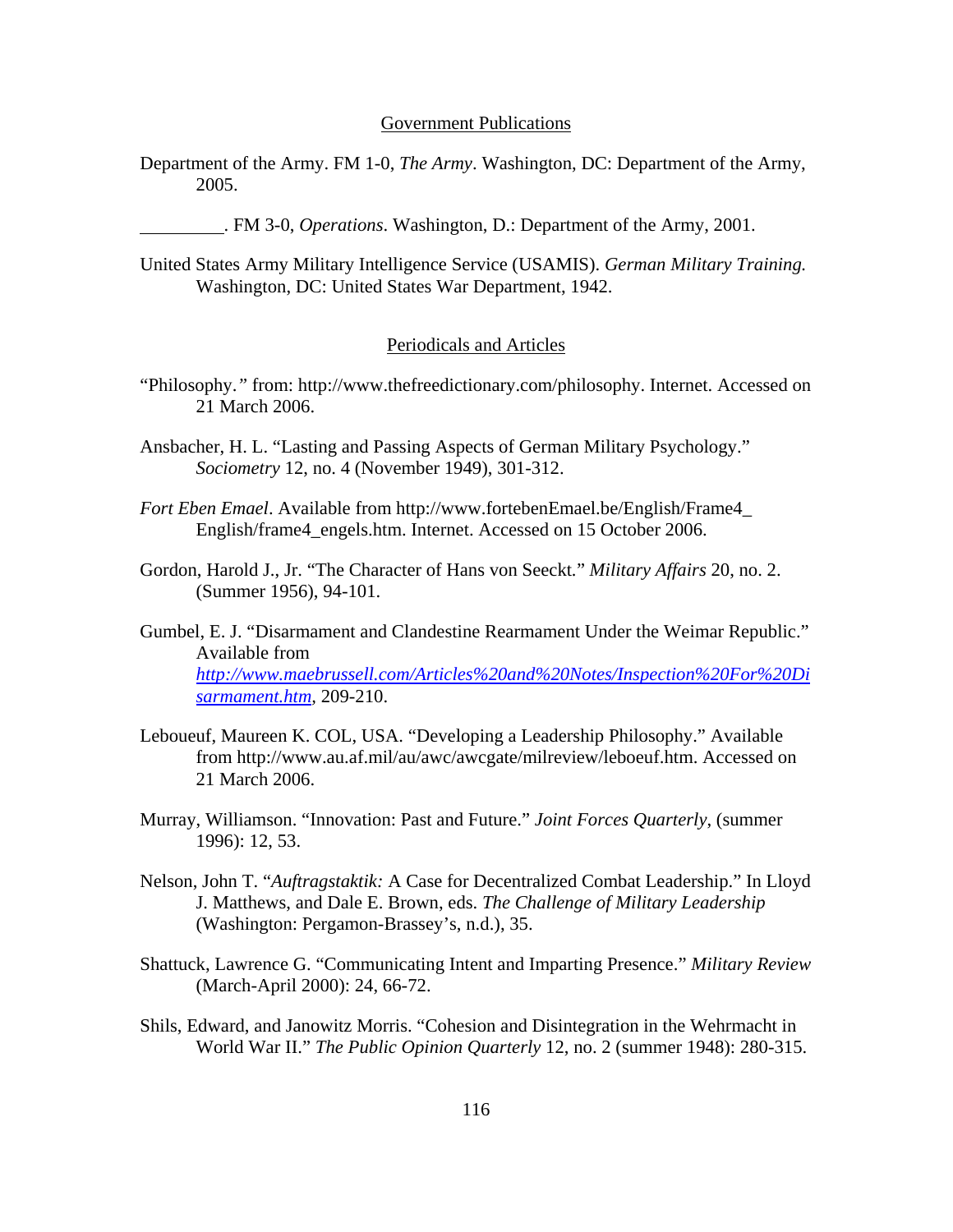# **Dissertations**

- Green, Fred. "French Military Leadership and Security Against Germany, 1919-1940.." Ph.D. diss., Yale University, 1971.
- Shermann, Bernard. "General Hans von Seeckt: Architecht of the Wehrmacht." Ph.D. diss., University of Maryland, 1975.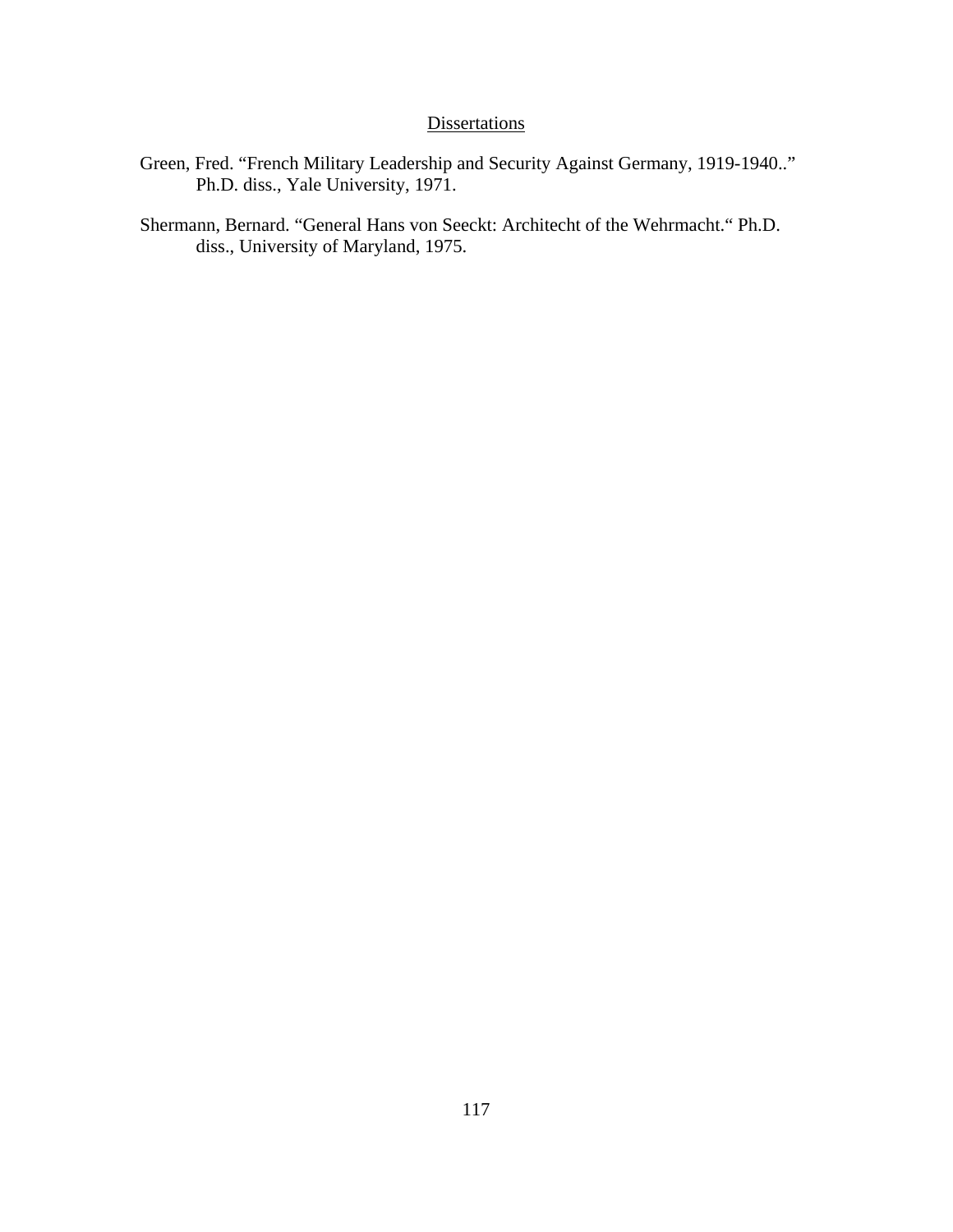## INITIAL DISTRIBUTION LIST

Combined Arms Research Library U.S. Army Command and General Staff College 250 Gibbon Ave. Fort Leavenworth, KS 66027-2314

Defense Technical Information Center/OCA 825 John J. Kingman Rd., Suite 944 Fort Belvoir, VA 22060-6218

Mr. John A. Suprin DMH USACGSC 1 Reynolds Ave. Fort Leavenworth, KS 66027-1352

Mr. Marlyn R. Pierce DMH USACGSC 1 Reynolds Ave. Fort Leavenworth, KS 66027-1352

Dr. Thomas M. Huber DMH USACGSC 1 Reynolds Ave. Fort Leavenworth, KS 66027-1352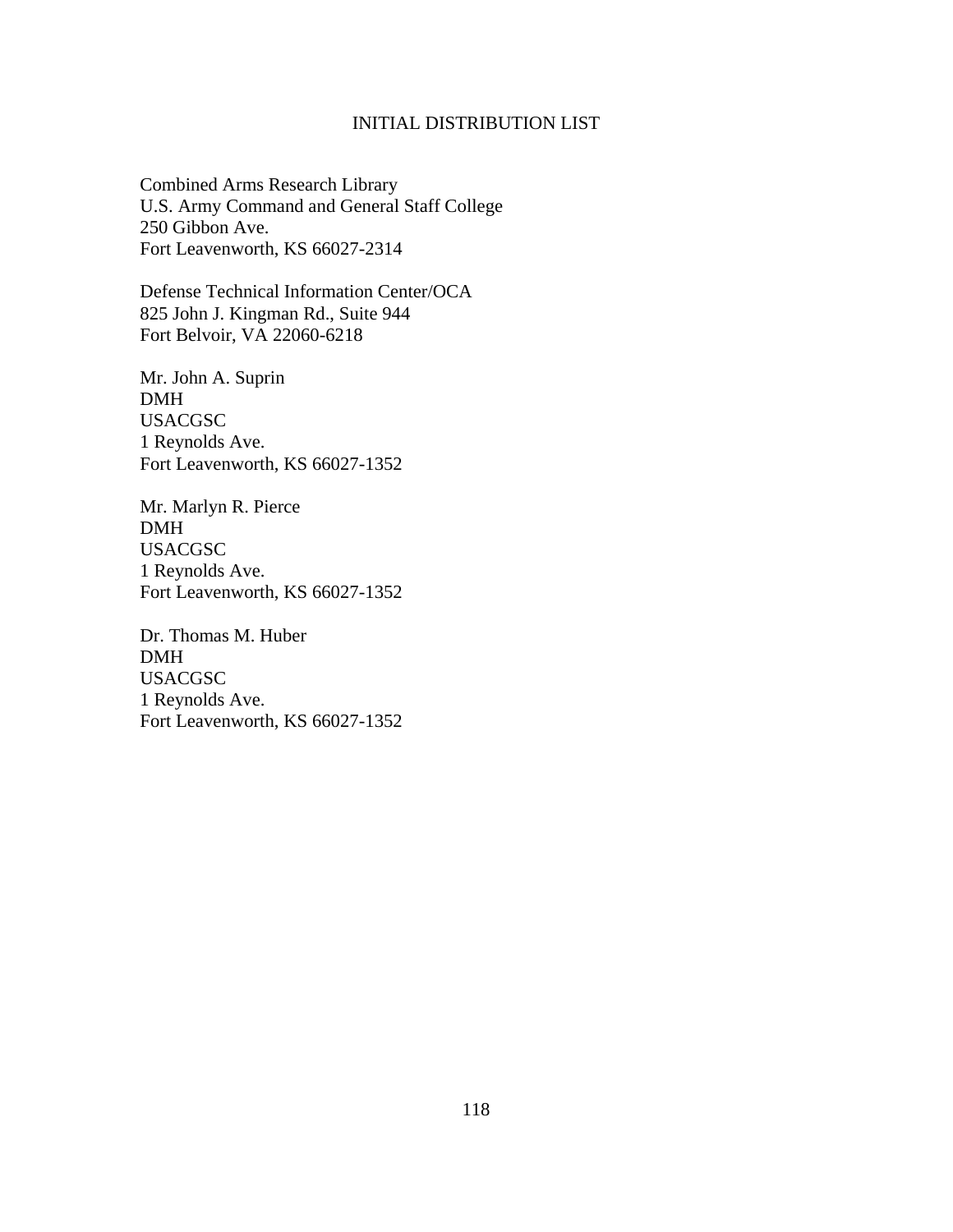## CERTIFICATION FOR MMAS DISTRIBUTION STATEMENT

1. Certification Date: 27 November 2006

2. Thesis Author: MAJ H. Allen Skinner Jr.

3. Thesis Title: Transformation of the German Army Command and Leadership in the Weimar Republic's Reichswehr

4. Thesis Committee Members:

Signatures:

5. Distribution Statement: See distribution statements A-X on reverse, then circle appropriate distribution statement letter code below:

 $(A)$  B C D E F X SEE EXPLANATION OF CODES ON REVERSE

If your thesis does not fit into any of the above categories or is classified, you must coordinate with the classified section at CARL.

6. Justification: Justification is required for any distribution other than described in Distribution Statement A. All or part of a thesis may justify distribution limitation. See limitation justification statements 1-10 on reverse, then list, below, the statement(s) that applies (apply) to your thesis and corresponding chapters/sections and pages. Follow sample format shown below:

#### EXAMPLE

| <b>Limitation Justification Statement</b> | Chapter/Section | Page(s) |
|-------------------------------------------|-----------------|---------|
| Direct Military Support (10)              | Chapter 3       |         |
| Critical Technology (3)                   | Section 4       |         |
| Administrative Operational Use (7)        | Chapter 2       | 13-32   |

Fill in limitation justification for your thesis below:

| <b>Limitation Justification Statement</b> | <b>Chapter/Section</b> | Page(s) |
|-------------------------------------------|------------------------|---------|
|                                           |                        |         |
|                                           |                        |         |
|                                           |                        |         |
|                                           |                        |         |
|                                           |                        |         |
|                                           |                        |         |

7. MMAS Thesis Author's Signature: